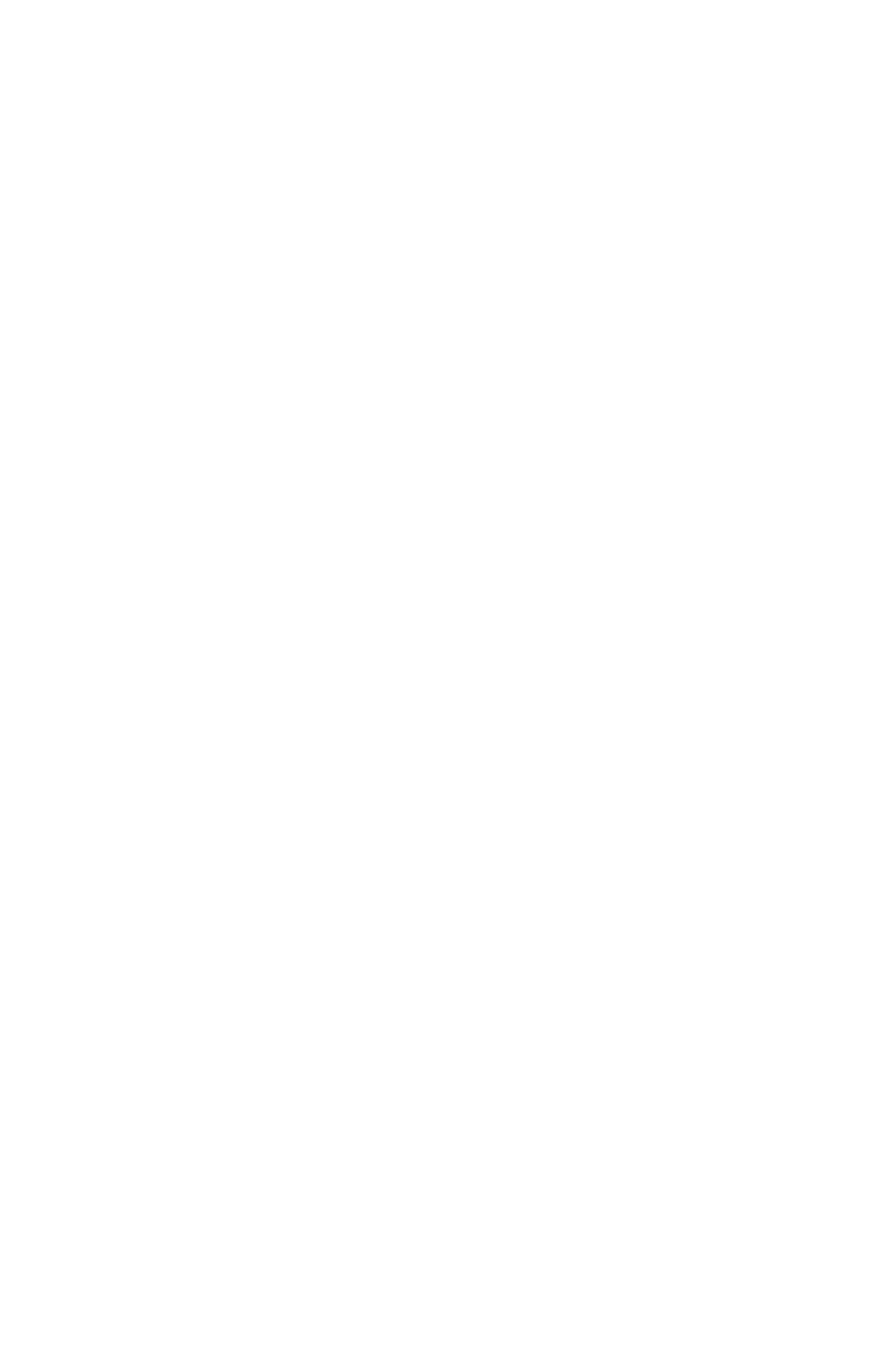

# **DEDICATION**

To everyone who feels stuck in what seems like a hopeless situation. God gave me the vision to write this book because of you.

I believe you will experience the power of God that accelerates life and processes through the revelation in this book. I welcome you into a new season of favor.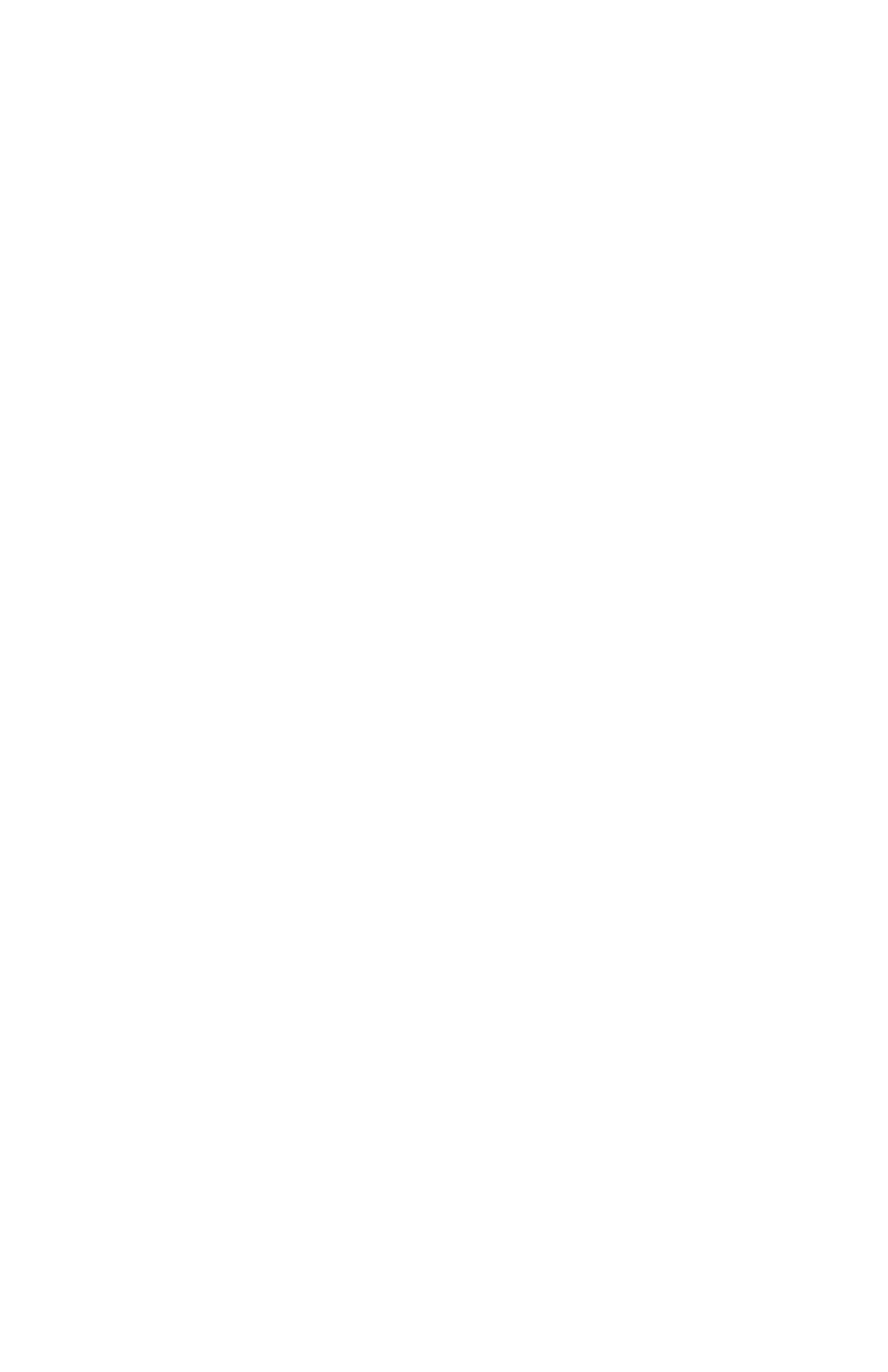

# **ACKNOWLEDGMENTS**

I want to specially acknowledge two Generals of God that have been used to open my eyes to the revelation of divine favor.

Dr. Jerry Savelle, thank you for your obedience to the call. You are indeed an Apostle of divine favor.

Dr. Mike Murdock, thank you for not holding back on this generation. Your wisdom on divine favor is simply revolutionary.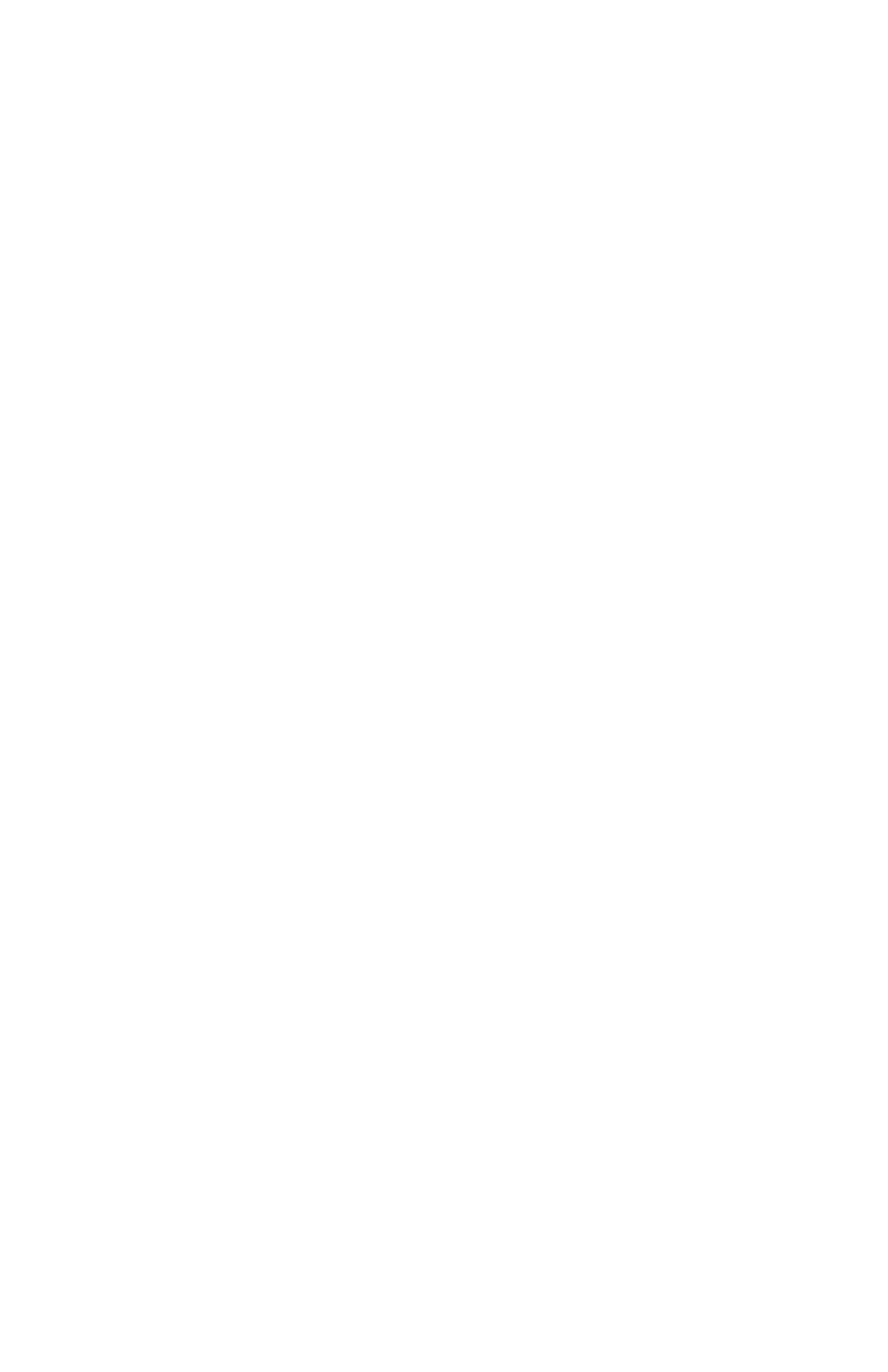

| Chapter 2: Favor: The Solution to Affliction  17 |  |
|--------------------------------------------------|--|
|                                                  |  |
| Chapter 4: Favor: The Kingdom Connection 39      |  |
| Chapter 5: Favor: The Place of Mentoring 47      |  |
| Chapter 6: Favor: The Place of Right Attitude55  |  |
|                                                  |  |
|                                                  |  |
| Chapter 9: Favor: Supernatural Benefits  85      |  |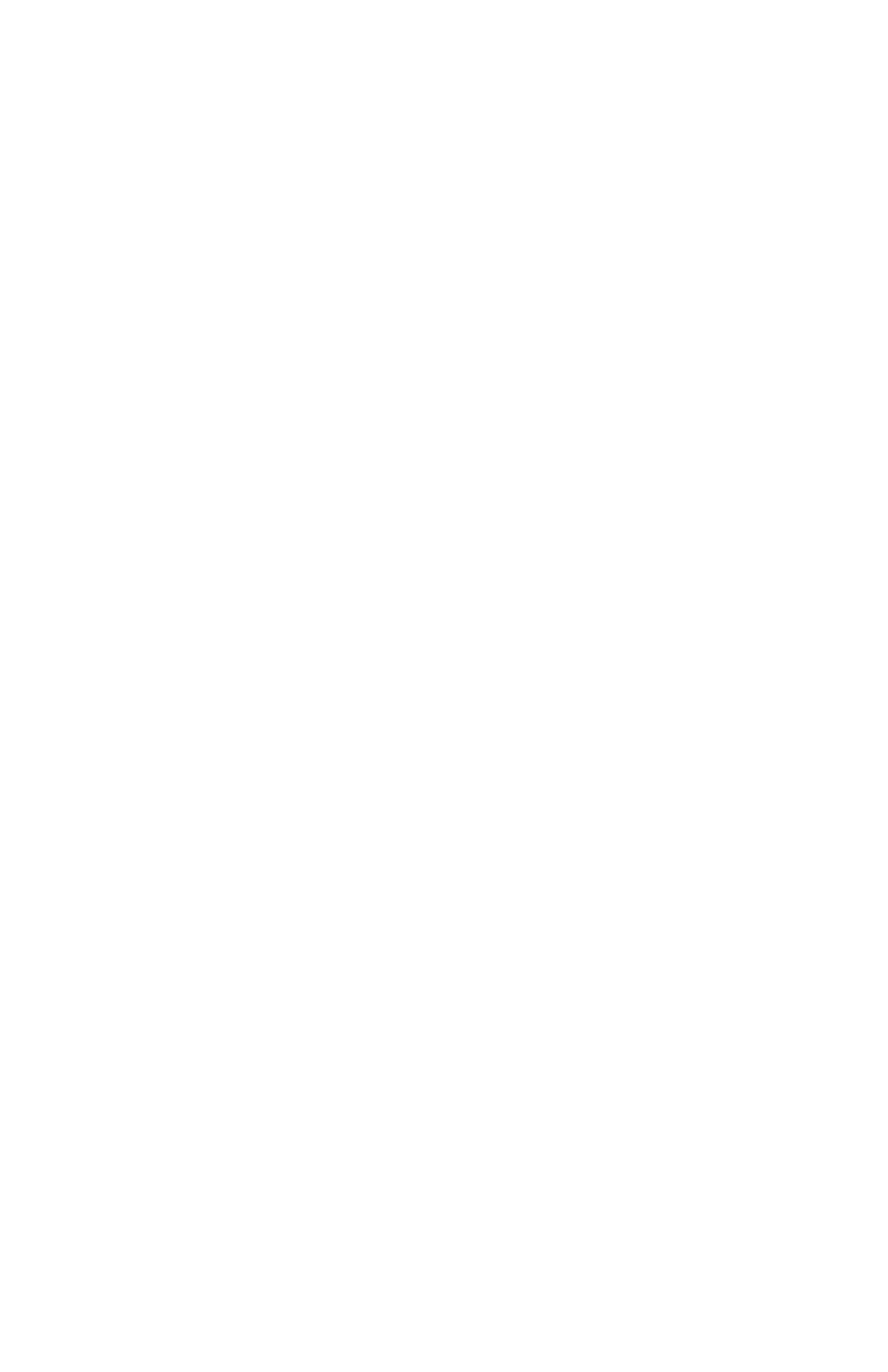

**PREFACE**

It all happened between 486 BC and 465 BC.<br>At this time, Israel had been captured and was<br>under the control of King Ahasuarus of Persia,<br>the reigning empire of that time with 27 provinces t all happened between 486 BC and 465 BC. At this time, Israel had been captured and was under the control of King Ahasuarus of Persia, spreading from Ethiopia in Africa to India in far-east Asia. King Ahasuarus and his wife Queen Vashti ruled this vast kingdom from Sushan.

Persia was a heathen kingdom that reigned over the Jewish race, the covenant people of God. This seemed like a perfect setting for the Devil. It was how he wanted it and he was looking for the opportunity through his agents to further inflict greater affliction on the Jews, or eliminate them completely.

But God had a different idea. The Israelites were His covenant people. He had obligations by covenant to protect, preserve and prosper them. It was just right for God to ensure the enemy's moves against His people were checkmated and His own program of elevation was realized.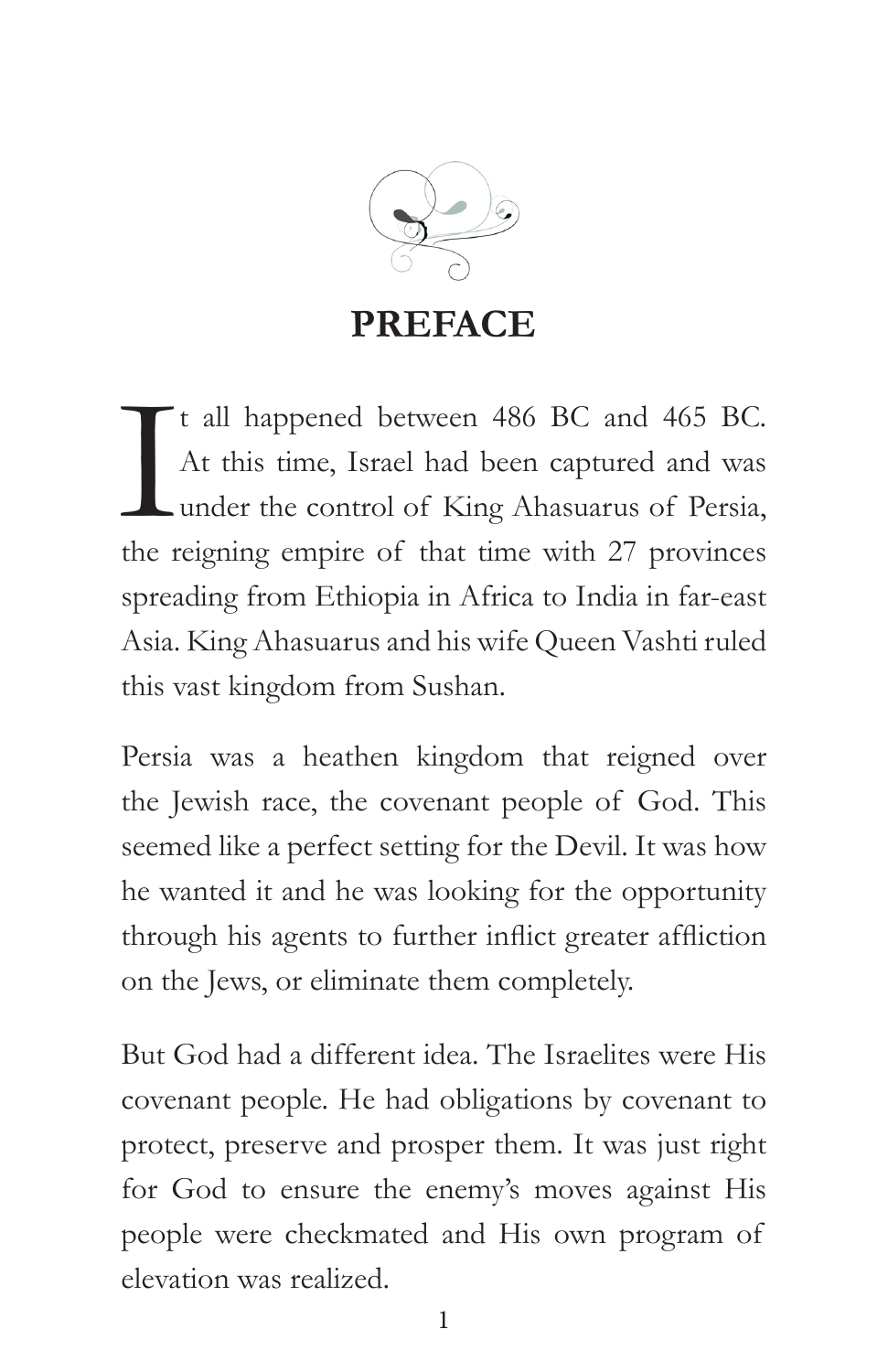God did not start a war to make this happen. He did not turn the Persian kingdom upside down.

He only introduced an influence of favor, working in such a way that one could easily mistake it for coincidence. To fulfill His plan and purpose in a heathen kingdom, God only needed to reshuffle human resources such that His own people moved up to positions of influence.

This is a classic story of supernatural acts of favor. The stage is set for a series of scenes that changed the face of the then world through the main character, Esther, a lowly Jewish young lady!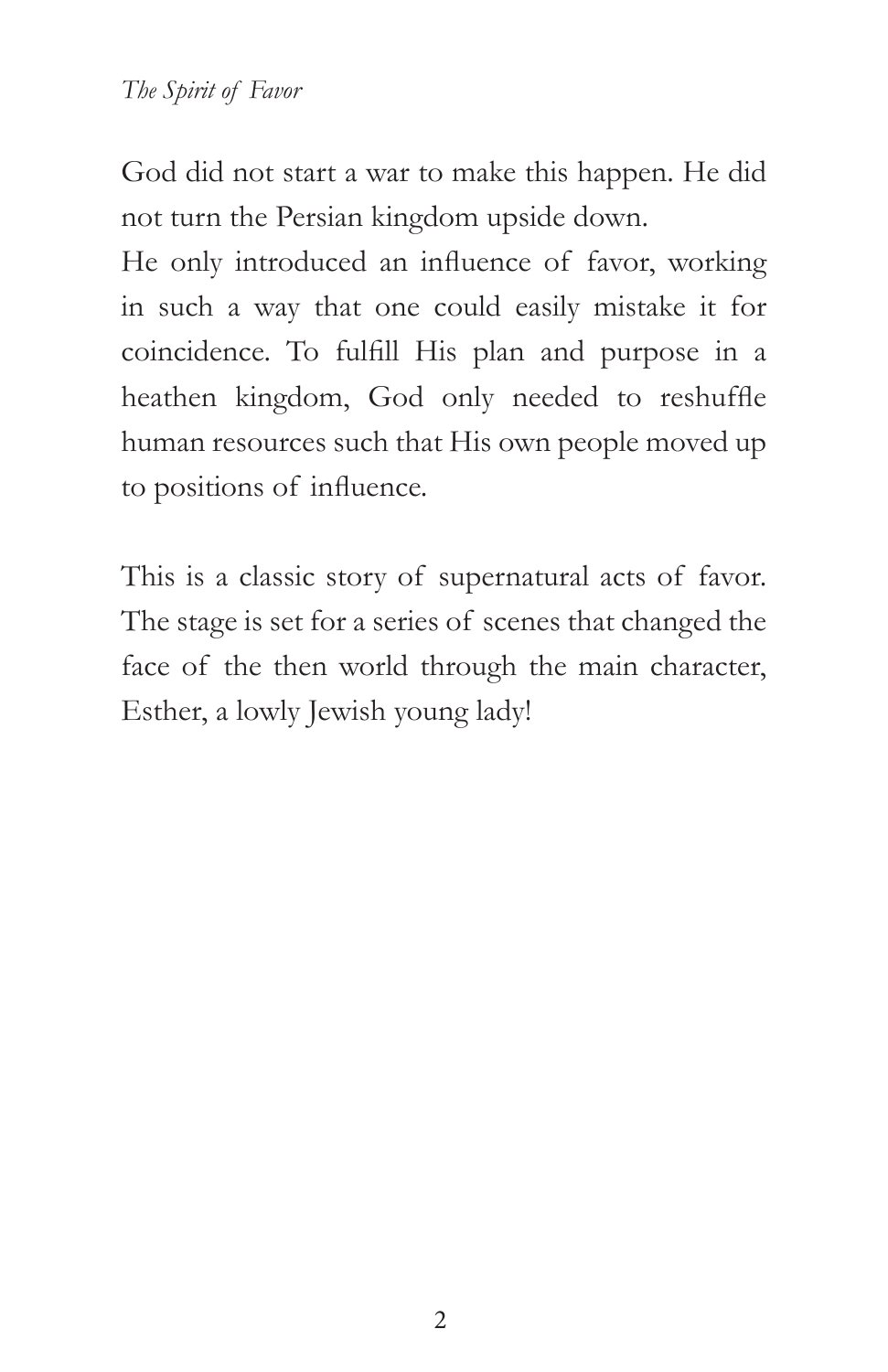

The dictates of this book are not from your regular news materials. You may not readily come across it in the media. As a servant of God, I have not come to declare the opinion of men but to express the mind of the Most High. God is saying "My children need not think, talk and act like the world but like Me." The world sees limitation, for instance, but God sees opportunities. The world is seeing recession right now, but looking with the eye of God, there is wealth and abundance.

I believe God is giving us this message so that we can connect with Him regarding what He is set to do on earth in this season. As the "time" approaches, things are going to get increasingly difficult for those who are moved by fear but increasingly rewarding for those that live by faith. The manifestations of evil will be greater in these last days but as many as will learn how to release the spirit of faith, they will enjoy the blessing more than ever before and faith is the key.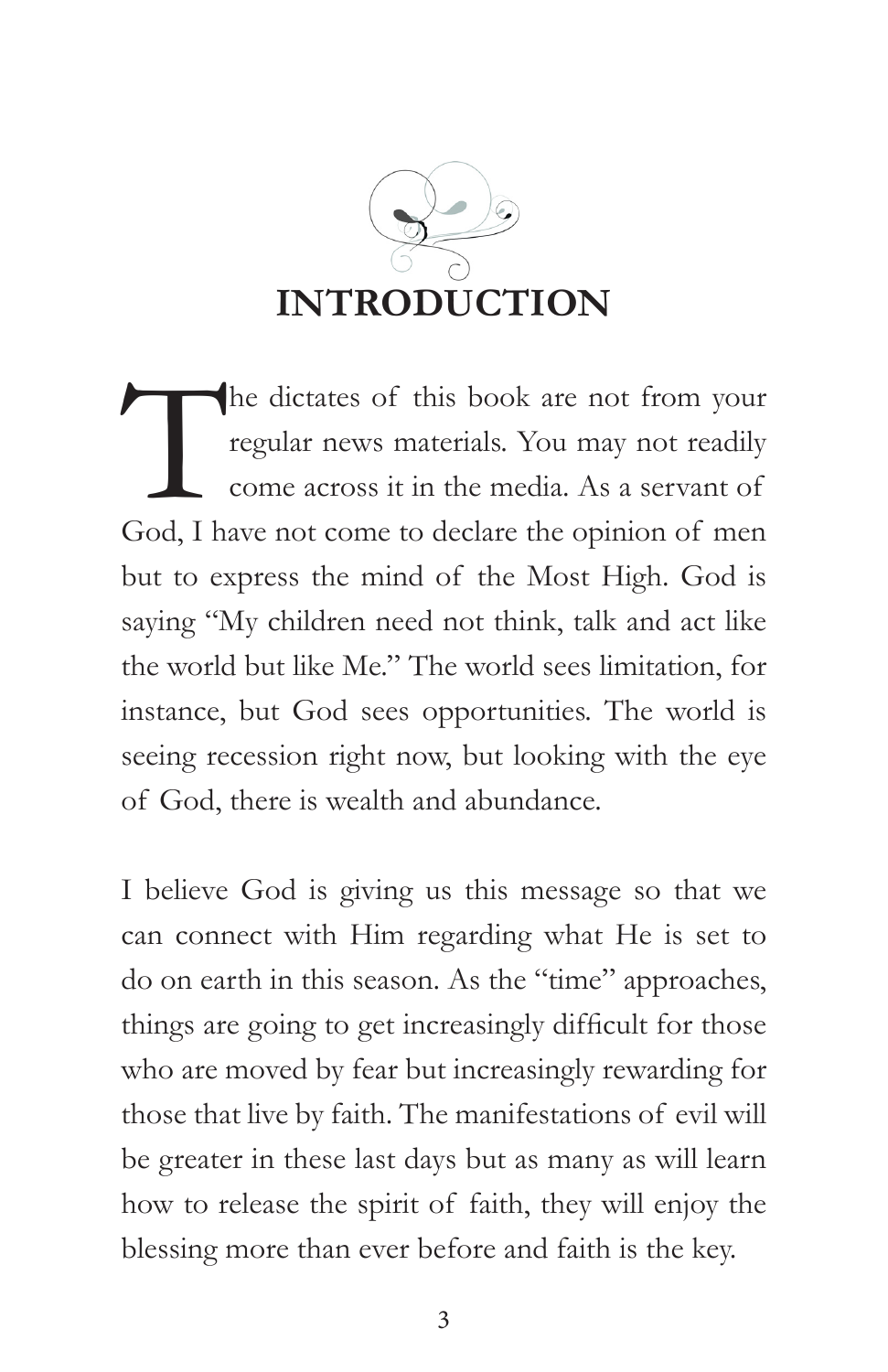#### *The Spirit of Favor*

Heaven is tired of unbelieving believers who are children of God but live in worry and anxiety, just like people of the world who have not come to identify with the message of redemption. Not living by faith to God is as serious as fornication, stealing, killing and all the terrible acts that come to mind when you mention the word sin. God is displeased by it.

Anytime and anywhere his children are anxious and worried, He is not delighted. He hates such sights. This dissatisfaction is in harmony with the parent nature in Him. It hurts the heart of any parent to know his child does not trust him. No parent who is all out to give to his children will like watching them crawling and begging, when he is willing and yearning to give them everything they will ever need. God is the perfect example of parenthood.

Parental instinct that is present in human beings has its origin in God. So, you can imagine the pain in the heart of God, when His children don't trust Him. When faith is not in place, receiving things from God becomes difficult. But faith is simply based on the Word of God. There is a direct relationship: Much focus on the Word produces much faith; little or no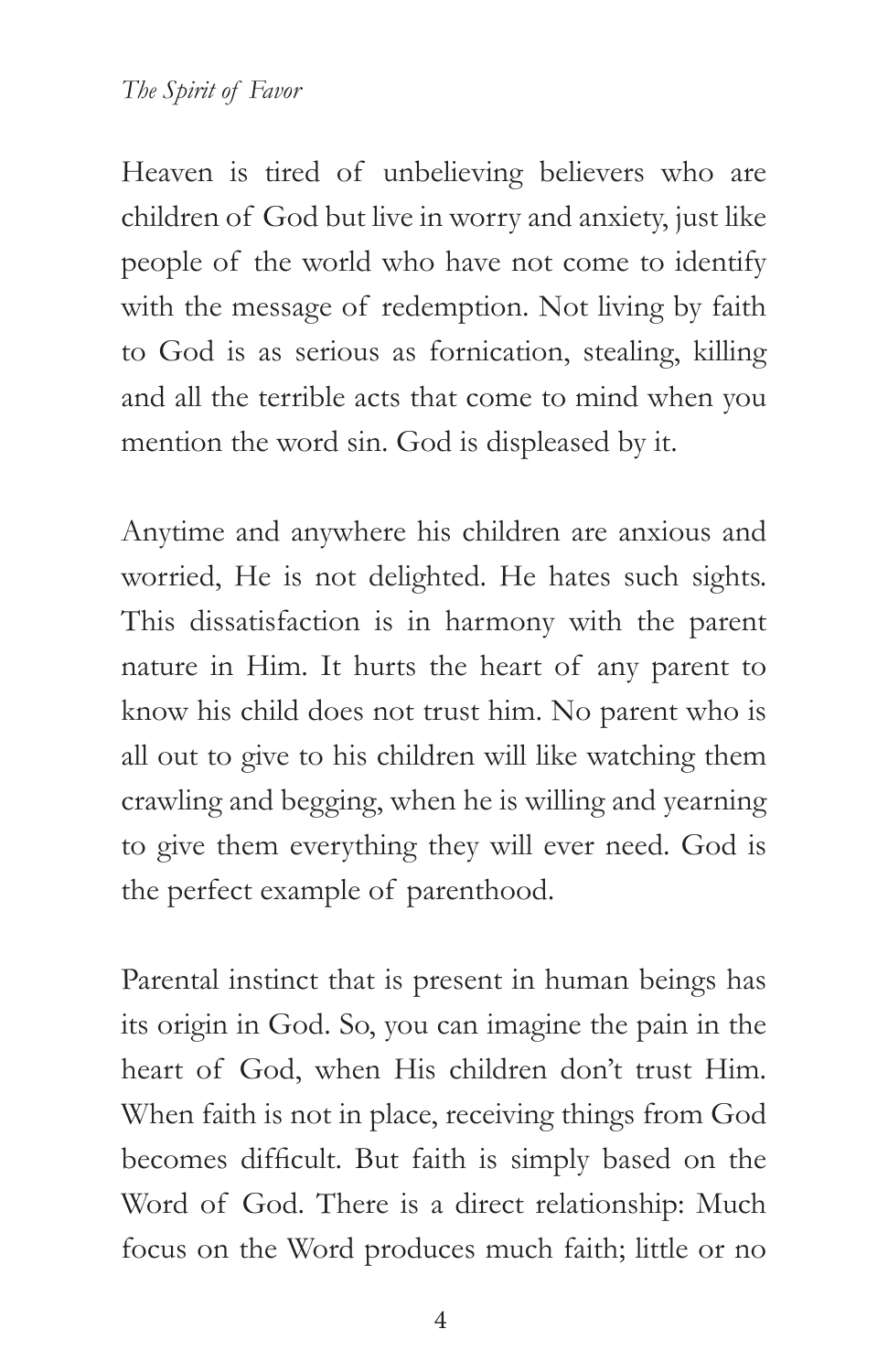focus on the Word readily causes doubt, worry and anxiety. And lack or absence of faith allows the evil trend of happenings of this world to play itself out in one's life. For there to be a difference, there must be faith that will carry through. For there to be faith, there must be constant meditation on and affirmation of the Word of God. The good news of God must overshadow the news of this world.

The good news from God that I have brought you in this book is centered on one word, "Favor". By simple definition, favor is that godly distinguishing influence that comes upon a man causing him to stand out in his environment. To be favored means to be accepted, to be singled out for good, to be admired and sought after, to be respected and honored. When the spirit of favor is upon you, men will prefer you.

We will be looking at this anointing of favor through the biblical story of Esther, a young slave girl. She became the queen of the reigning nation of her days and she used her position to set her people free all by the favor of God. This study is set to make you believe God for favor just like you would believe for anything.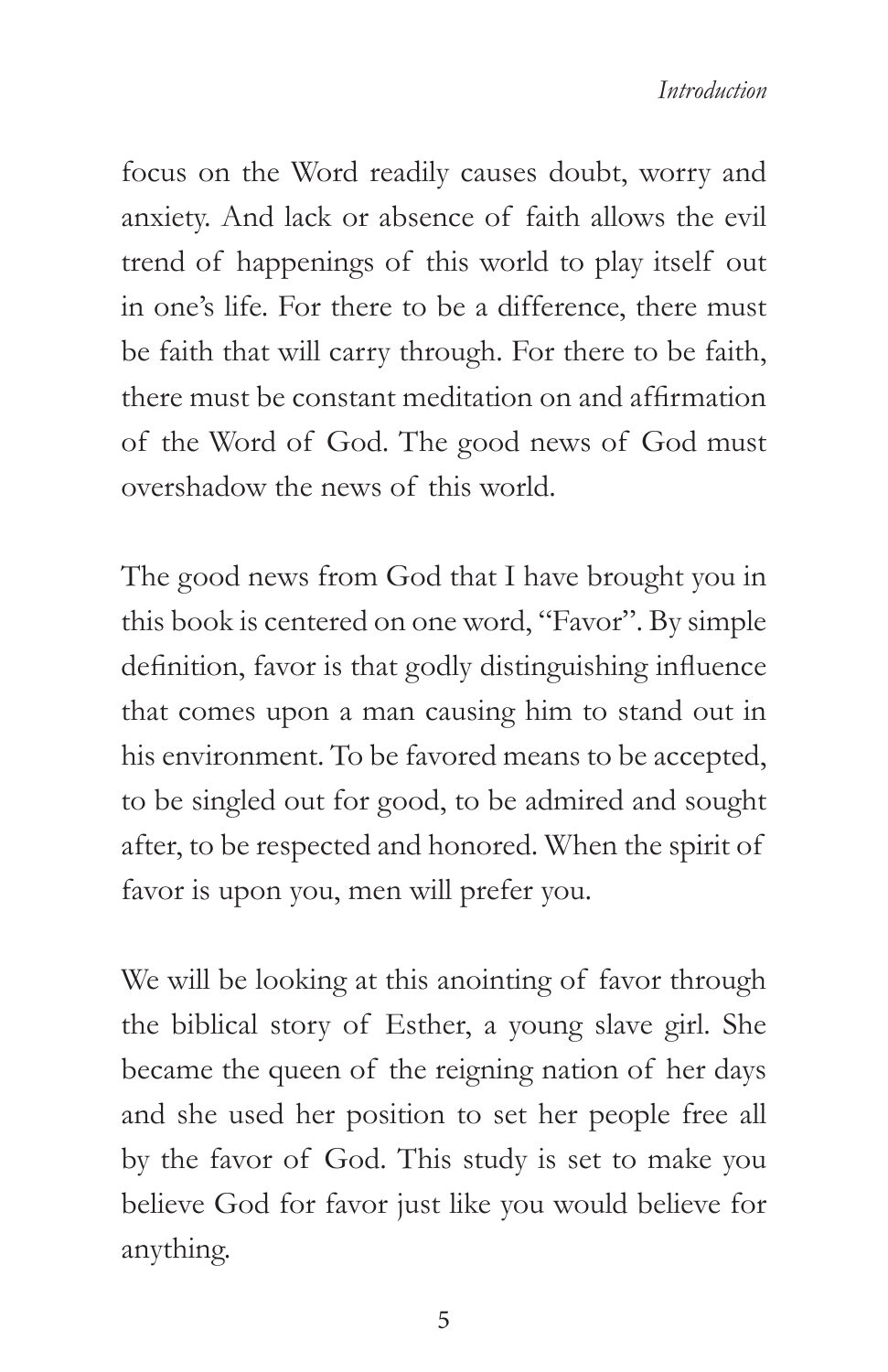It will make your faith stable until manifestations of grace arrive at your doorstep. You will receive favor, just like anything that God supplies, by faith.

In just a matter of time, as you develop your faith for favor through this book, things are going to be happening in your life beyond your wildest imagination. God will work out something great for you. According to His Word, this is the set time to favor you. God, who is able to do exceedingly, abundantly above all we could ever ask, think or imagine, has decided to favor you. He is committed to your elevation in life. He is not trying to make up His mind about this; His mind is already made up.

Get ready for a lifting. There is a spirit of favor upon you. No matter what is happening out there, no matter what news is being carried around, this is your hour to be honored. Contrary to the reports of men, for you this is the best time to live.

### **Kayode Ijisesan**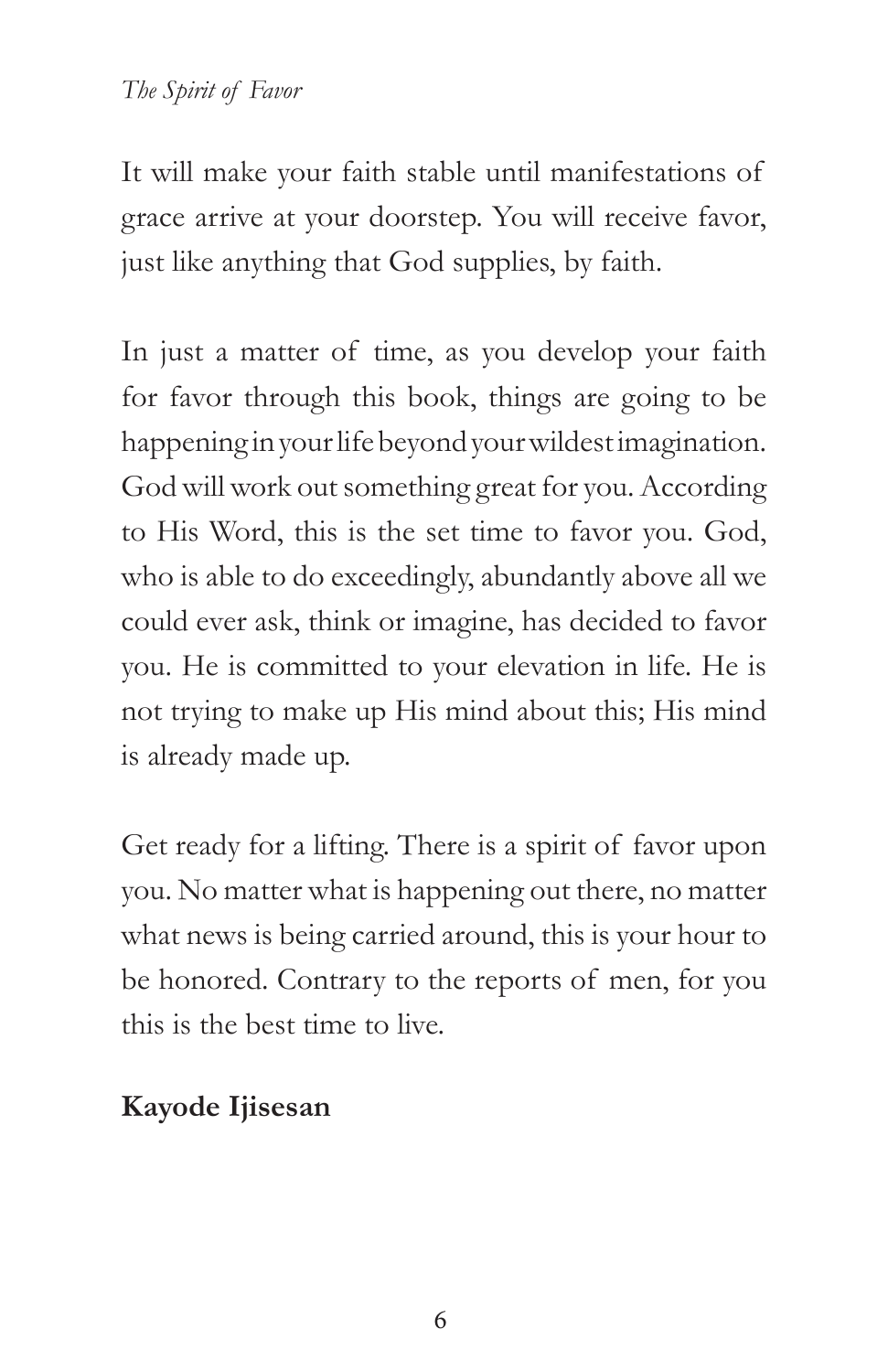

# *Chapter 1* **Favor: The Believer's Heritage**

f all the creations of God, man has always<br>been God's favorite. God prefers you and<br>I! When God made everything in the be-<br>pinning He made man with the intent and desire that been God's favorite. God prefers you and I! When God made everything in the beginning, He made man with the intent and desire that he should have dominion and control. Of all God's creation, man was the only one made in His image and likeness. In addition, God gave man the authority to exercise dominion on earth as He does in heaven (Genesis 3:16-24). But man disobeyed God by partaking of the forbidden fruit and thereby losing favor with God. This is where disfavor came from. It became difficult for God to express His favor on earth through mankind.

However, God made special provision through the covenant. Covenant was designed by God to have favorites on earth that will carry out His desires. He separated a set of people for His favor: Abraham,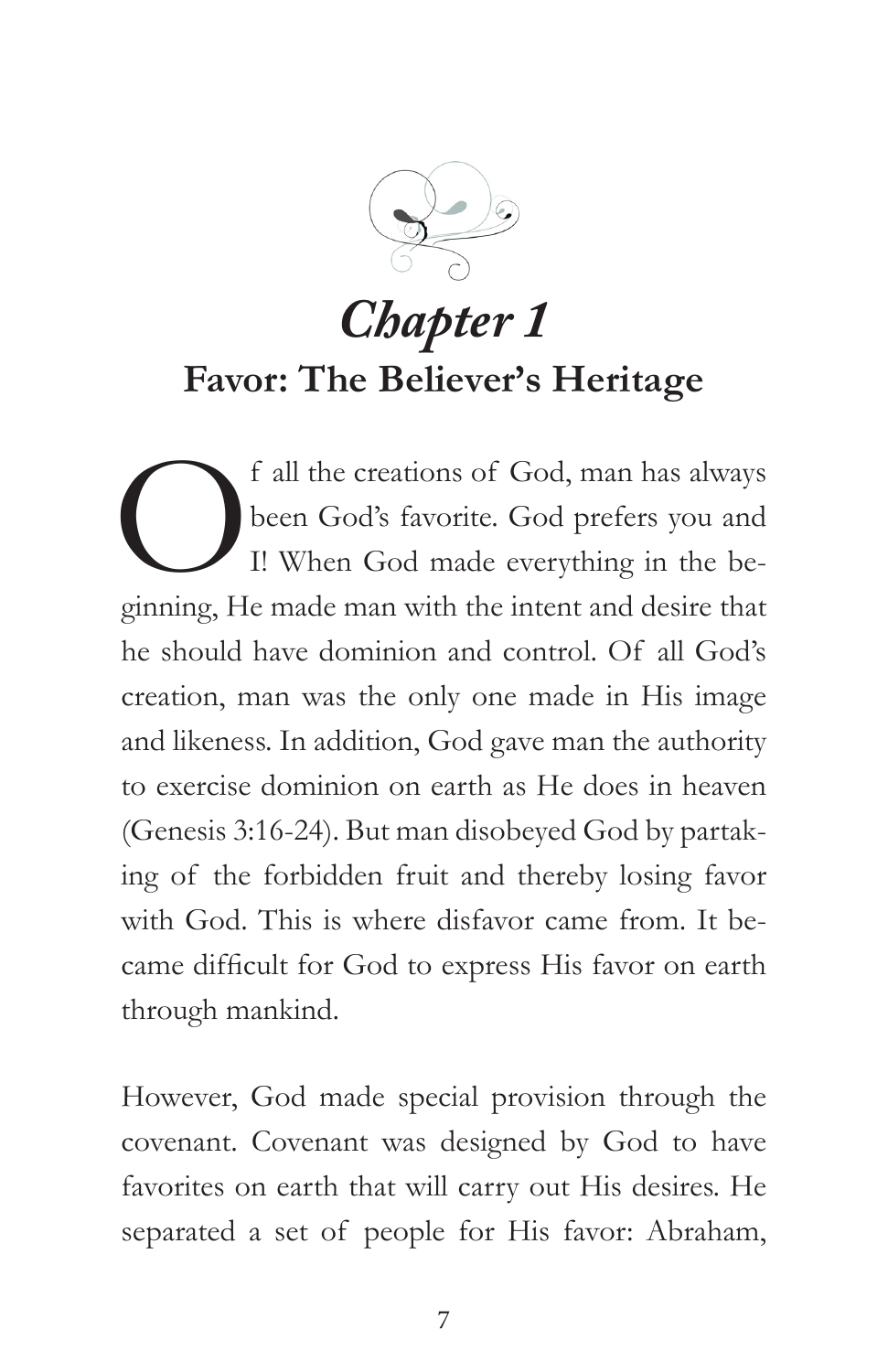#### *The Spirit of Favor*

Isaac (Abraham's son), Jacob (Isaac's son) and their descendants, the children of Israel. All through the Old Testament, it is observed that these men lived extraordinary lives because they were specially favored by God. The plan and purpose of God continued through His chosen people.

As a Christian, you are God's favorite because you are a child of Abraham. There are many promises in His word that distinguishes you as God's favorite. Some are: None of the diseases of the Egyptians will come upon you (Exodus 15:26b); A thousand will fall at your side and ten thousand at your right hand, but it shall not come near you (Psalm 91:7); You will be the head and not the tail (Deuteronomy 28:13a, 44b); amongst so many others.

Some may ask, "What about the rest of the people?" Actually, it is not your prerogative to think or plan for God. His word says, as many as will receive Him, He will empower to become His sons (John 1:12-13). As a believer, God has accepted you in the beloved. That means you are highly favored. You are part of God's chosen in the present.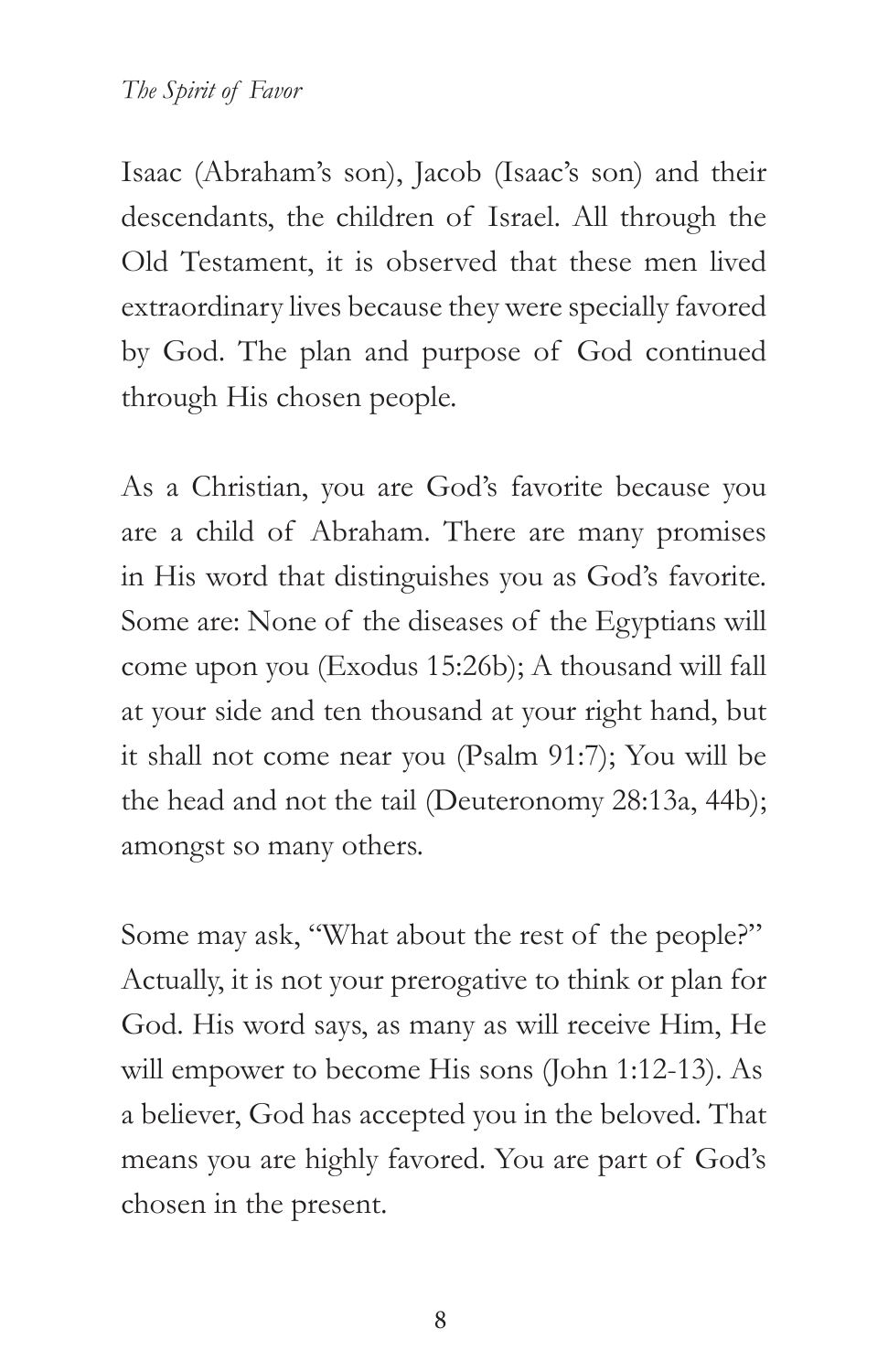*But you are a chosen generation, a royal priesthood, a holy nation, His own special people, that you may proclaim the praises of Him who called you out of darkness into His marvelous light.*

**1 Peter 2:9**

### **Factor in Favor**

So, favor is the Christian's heritage. It is something that has been bequeathed by covenant. The life of a Christian is such a life that should bring glory to the Lord's name. It should be a good life that is not bound by sin, sickness, or lack. A life that literally communicates God's goodness to his environment.

If God says you are chosen, therefore, He expects you to accept it. It is not your duty to figure out how you will make it in life. You cannot fathom how He will make you great. He is the controller of heaven and earth. He has the ability to change your situation without breaking a sweat. Your natural background and experiences should not determine where you end up in life. You have a supernatural background of favor in God's covenant!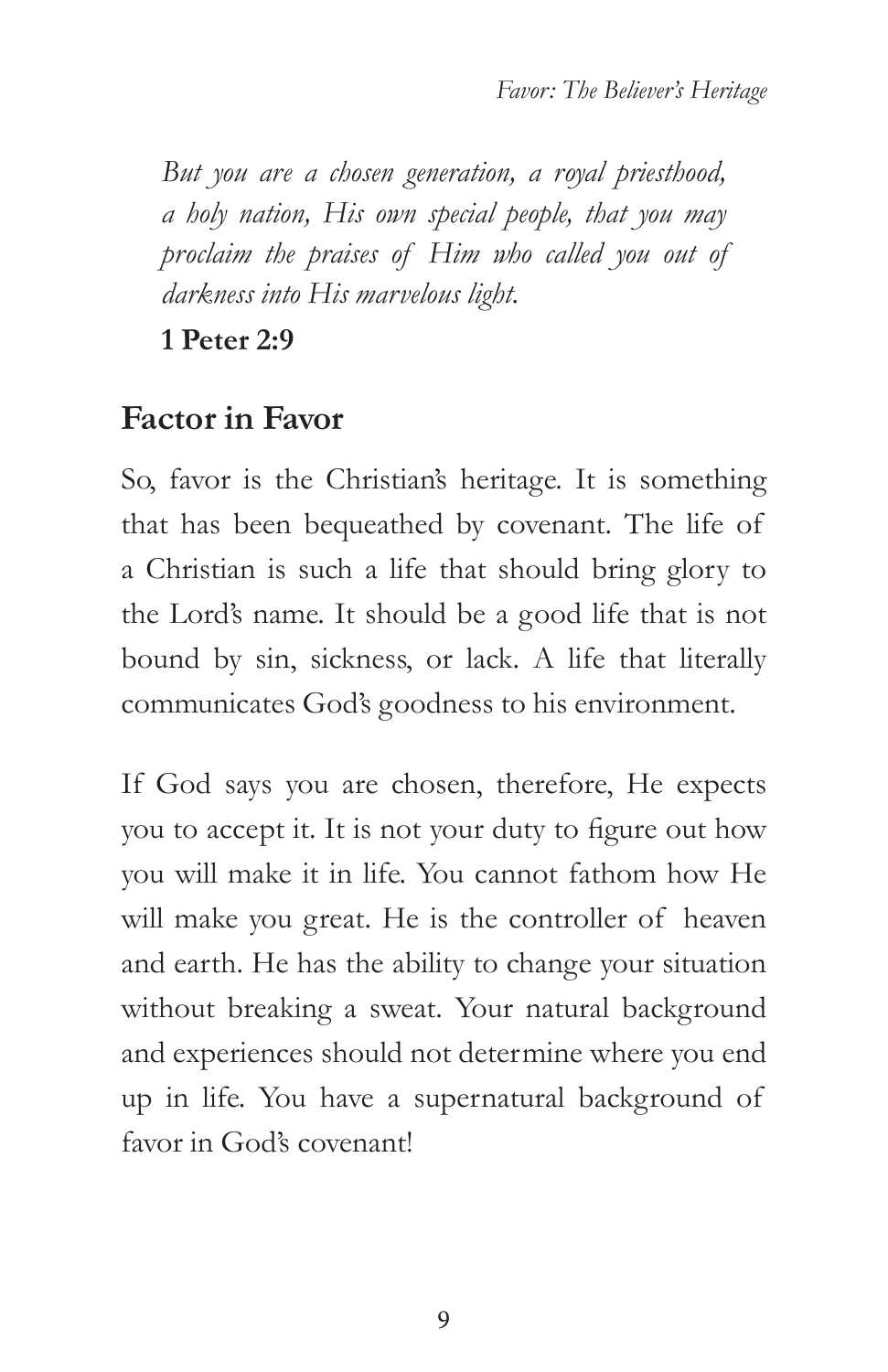This concept of favor needs to be well understood so that you can consciously factor it in daily. Despite your natural background, walk as God's favorite because of your inheritance in Jesus.

### **Favor Heritage Proven… Esther 2:1-8**

*Esther grew up to find herself in rather gloomy circumstances. Father and mother were no more; she was raised by her older cousin, Mordecai. In addition, she was a slave girl in a foreign land. Everything pointed to a low life to be lived under oppression.*

*However, Esther did not allow the situation in which she found herself to determine her future. She realized she was a child of the covenant, and because of that she should be preferred, her background notwithstanding. When the position of the queen opened up in the palace Esther did not disqualify herself. She believed in her heritage of favor and put it to work to become the queen of the most powerful nation of her time.*

Esther had a covenant perspective of favor in spite of the circumstances around her.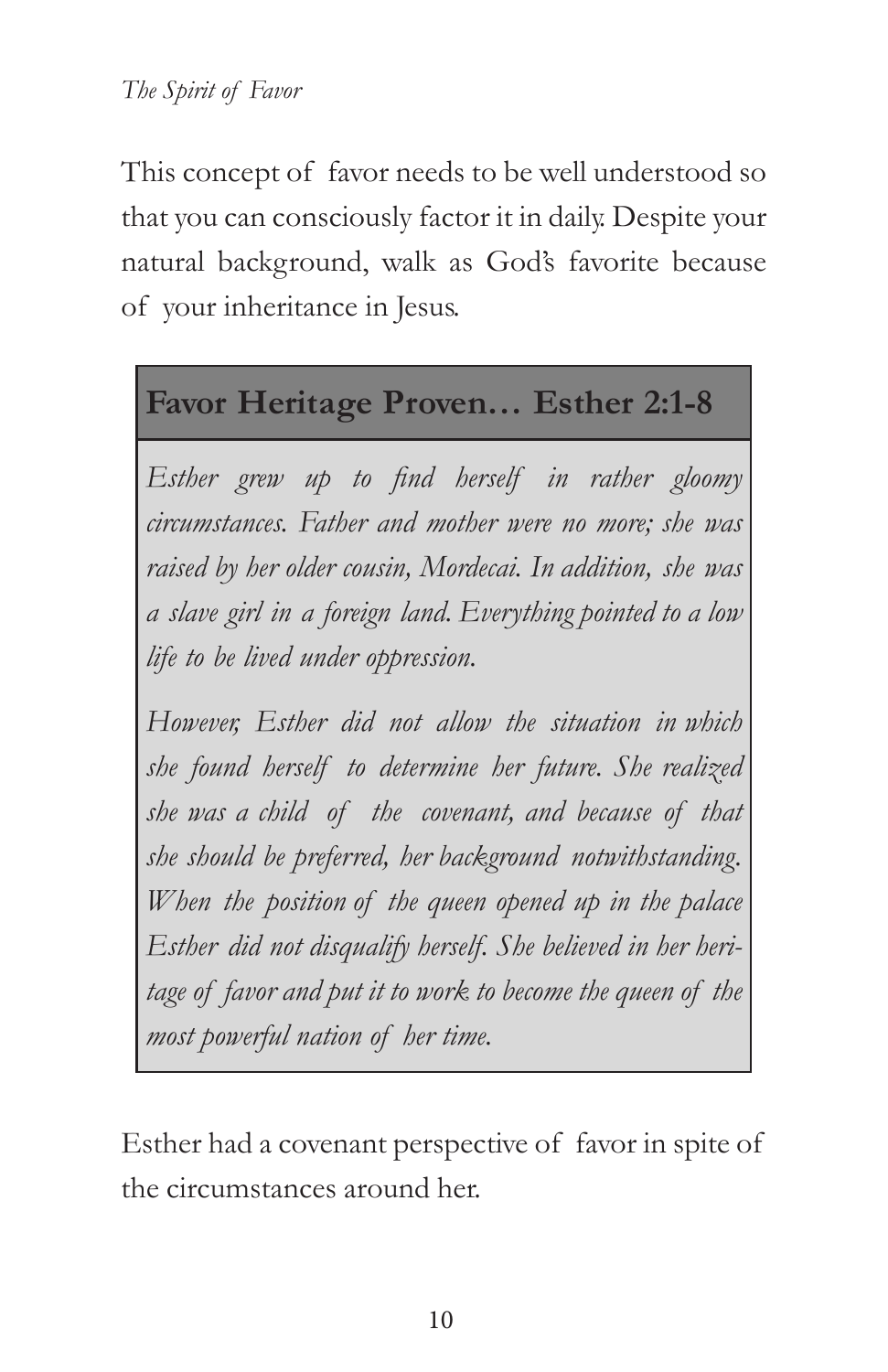Some Christians have missed God's plan by a thousand miles thinking it is so right to say everything they had in life was a product of their sweat. Instead of saying, "Everything I have is a product of my sweat", what about saying,"Everything I have is a product of divine favor?" God expects you to live off His favor and rely less on your natural efforts.

*So then it is not of him who wills, nor of him who runs, but of God who shows mercy.* **Romans 9:16**

In the first place, your sweat is not meant to be the primary thing that produces for you. Work is commanded by God, but it is different from toiling. Work has been greatly abused. Work is primarily designed to release your potentials.

Toil and sweat in relation to work was only introduced when Adam sinned. It was a result of sin that God said, "...from the sweat of your face, you will eat all the days of your life" (Genesis 3:17-19). However, in Christ Jesus, things have been restored.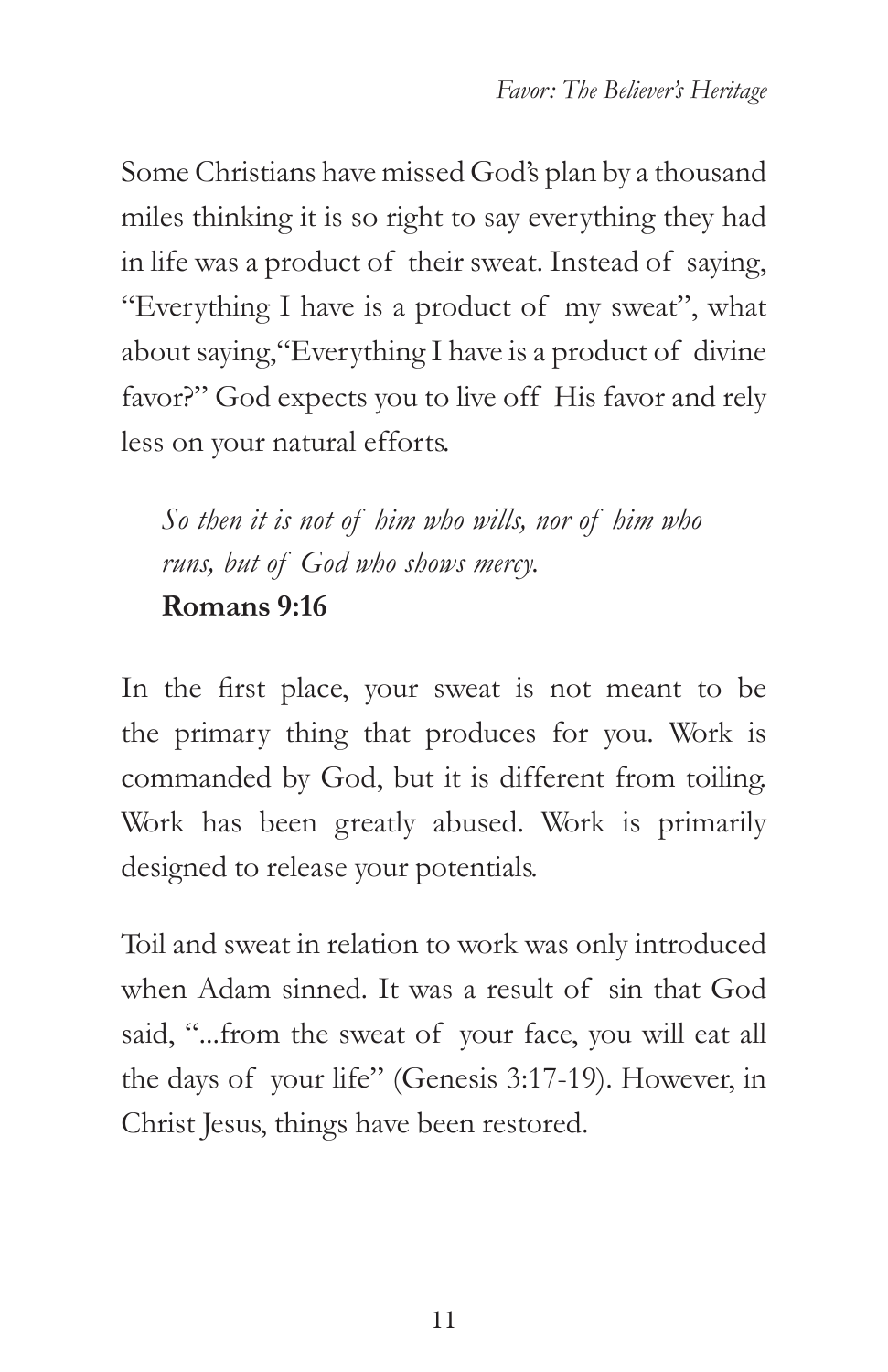*Christ has redeemed us from the curse of the law, having become a curse for us (for it is written, "Cursed is everyone who hangs on a tree"), that the blessing of Abraham might come upon the Gentiles in Christ Jesus, that we might receive the promise of the Spirit through faith.*

### **Galatians 3:13-14**

Instead of toil, you now have abundance of grace to function by.

**God says:**

**"I have replaced toiling for favor. You are going to be aided supernaturally; you are going to be preferred. People will just look at you and say I don't know why I'm doing this but i just want to do this for you."**

This is not a strange lifestyle. It is yours.

*When a man's ways please the Lord, He makes even his enemies to be at peace with him.*

### **Proverbs 16:7**

There is a spirit of favor hovering upon God's people.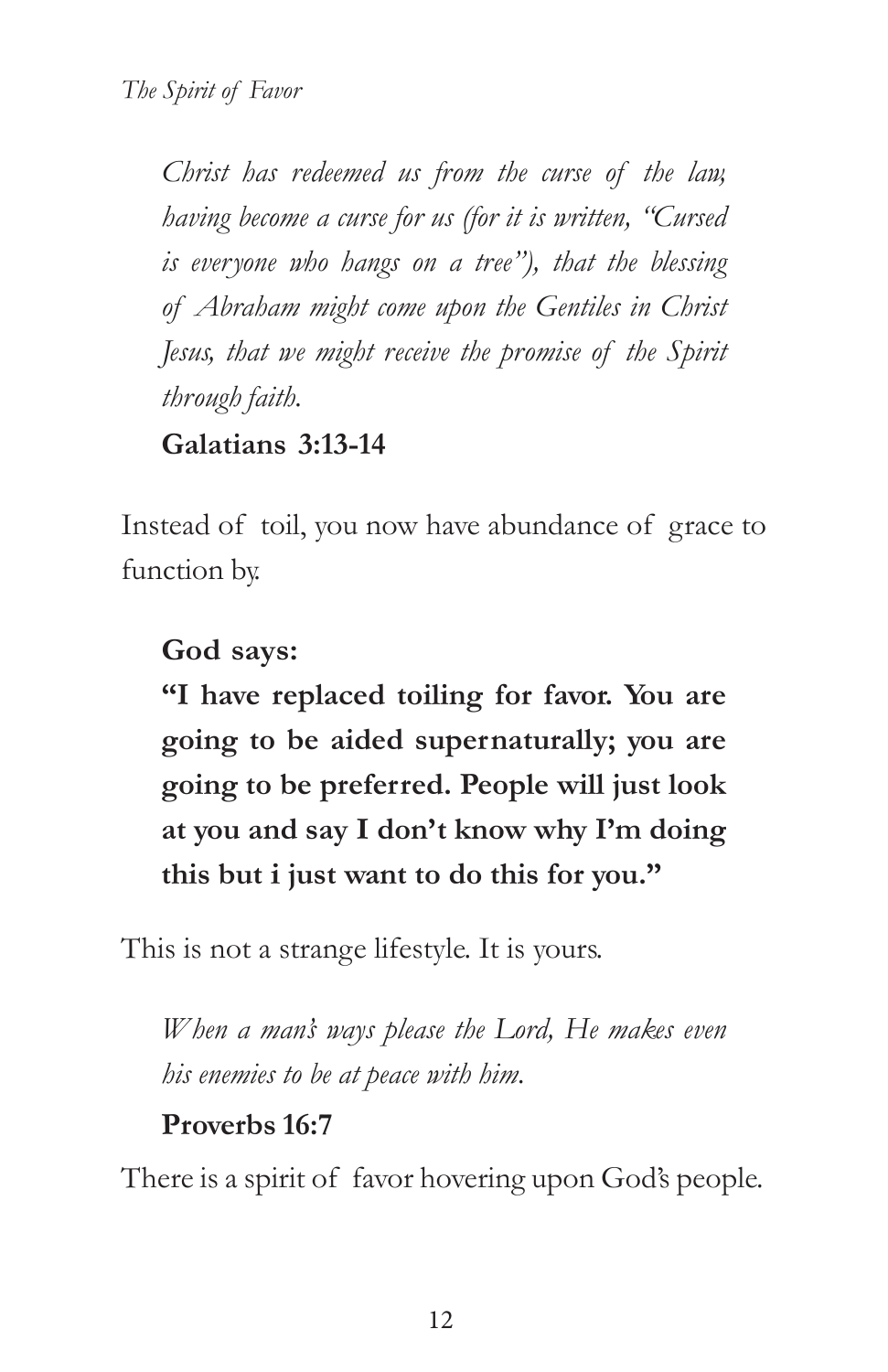When you factor it in, things will begin to line up and work for you, and you wouldn't even know how. You will just enjoy the manifestation. It is a work of grace which Jesus has already done for you. You have been qualified and called to enjoy the riches of His grace.

*That in the ages to come He might show the exceeding riches of His grace in His kindness toward us in Christ Jesus.*

### **Ephesians 2:7**

There are levels of God's grace and favor that have been experienced and enjoyed in times past. However, in this age, we will experience them at the greatest depth. The level of favor manifestation that the Jews experienced when Moses led them out of Egypt is much lower to what is available for us in this present dispensation.

*And I will give this people favor in the sight of the Egyptians; and it shall be, when you go, that you shall not go empty-handed.* **Exodus 3:21**

Testimonies we have heard that got us so thrilled and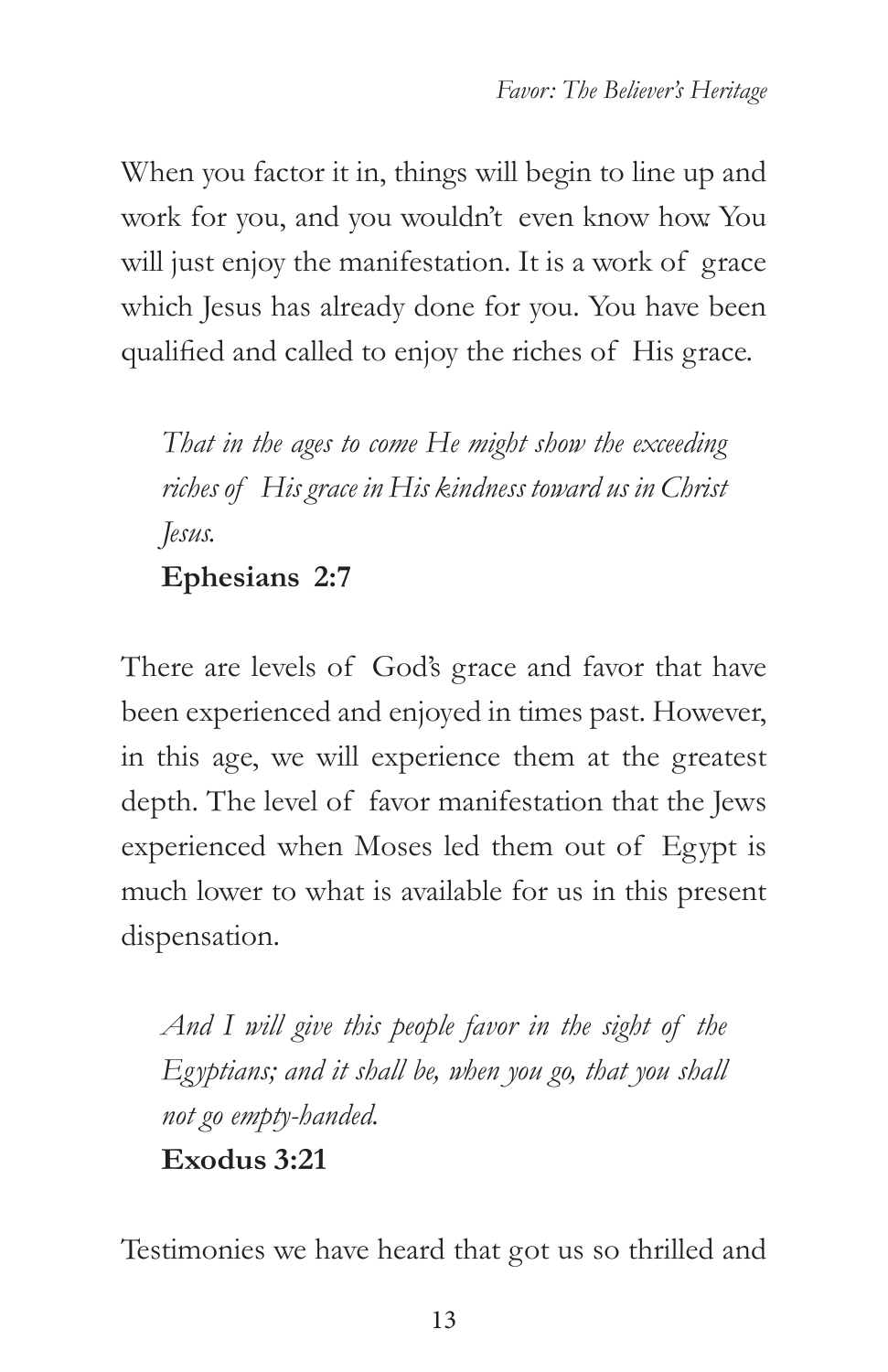excited will seem like child's play because of God's favor that will manifest in our own days. You and I are in a better position to shine because we have a better covenant based on better promises.

*But now He has obtained a more excellent ministry, inasmuch as He is also Mediator of a better covenant, which was established on better promises.*

### **Hebrews 8:6**

You are God's chosen. You are highly favored. And all God needs you to do is to accept that truth. By God's inheritance, you have made it already. It does not matter what your bank account reads now, you have the anointing of favor upon you that brings all the wealth you need to you.

Child of God, your mind is not developed enough to calculate God. You don't need to evaluate yourself based on your level of income right now. God does not need your salary to increase you. Your paycheck must be separated from your capacity for wealth and favor. Accept who you are and leave the path of manifestation to God.

14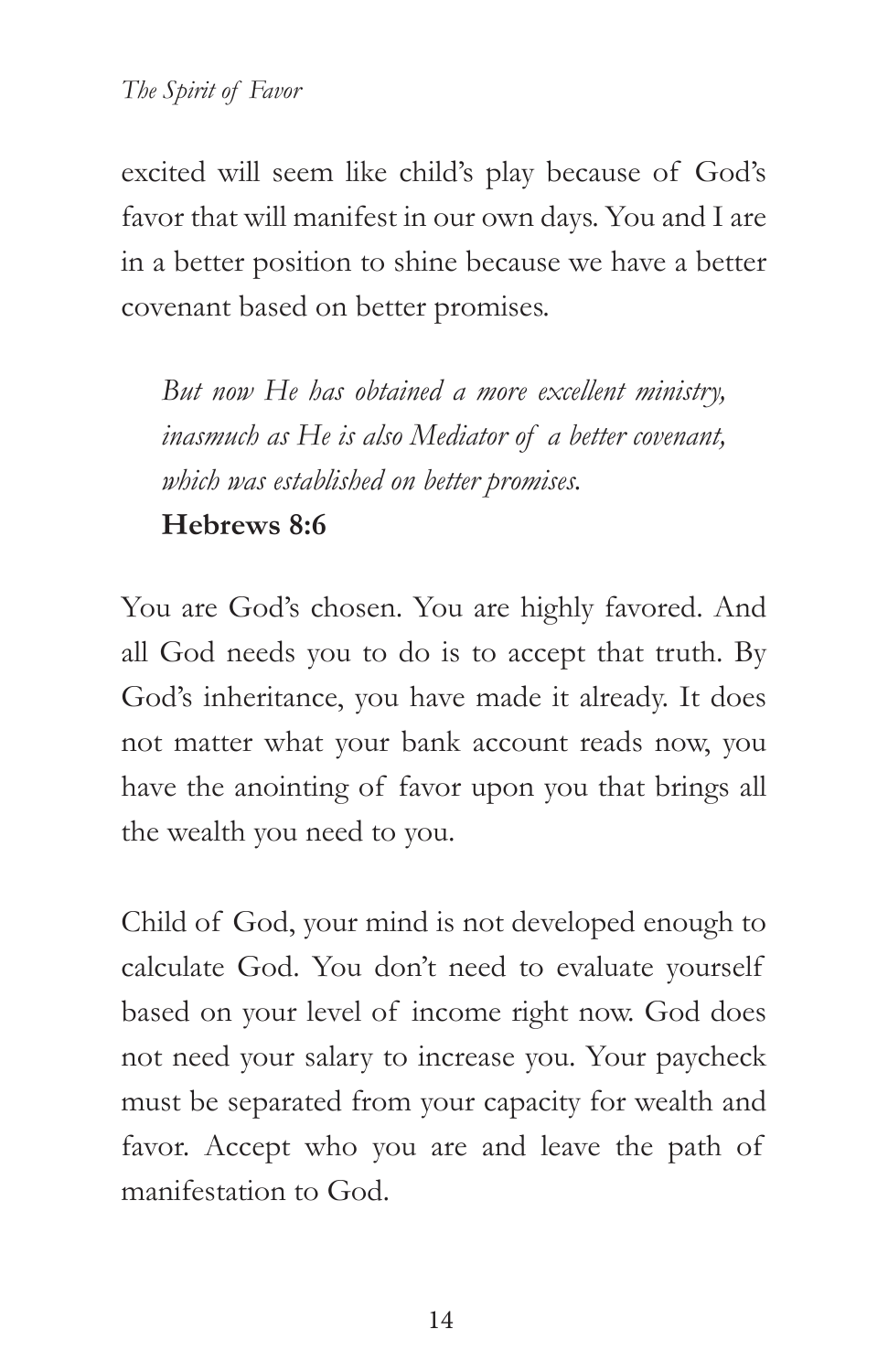# **God Says: "As far as your provision is concerned, I am your shepherd. I will supply your needs according to my own account in glory."**

There is a concept of inheritance God wants you to gain. You have a heritage of favor. You are preferred and special. That is who you are. In this world you are meant to be celebrated by favor.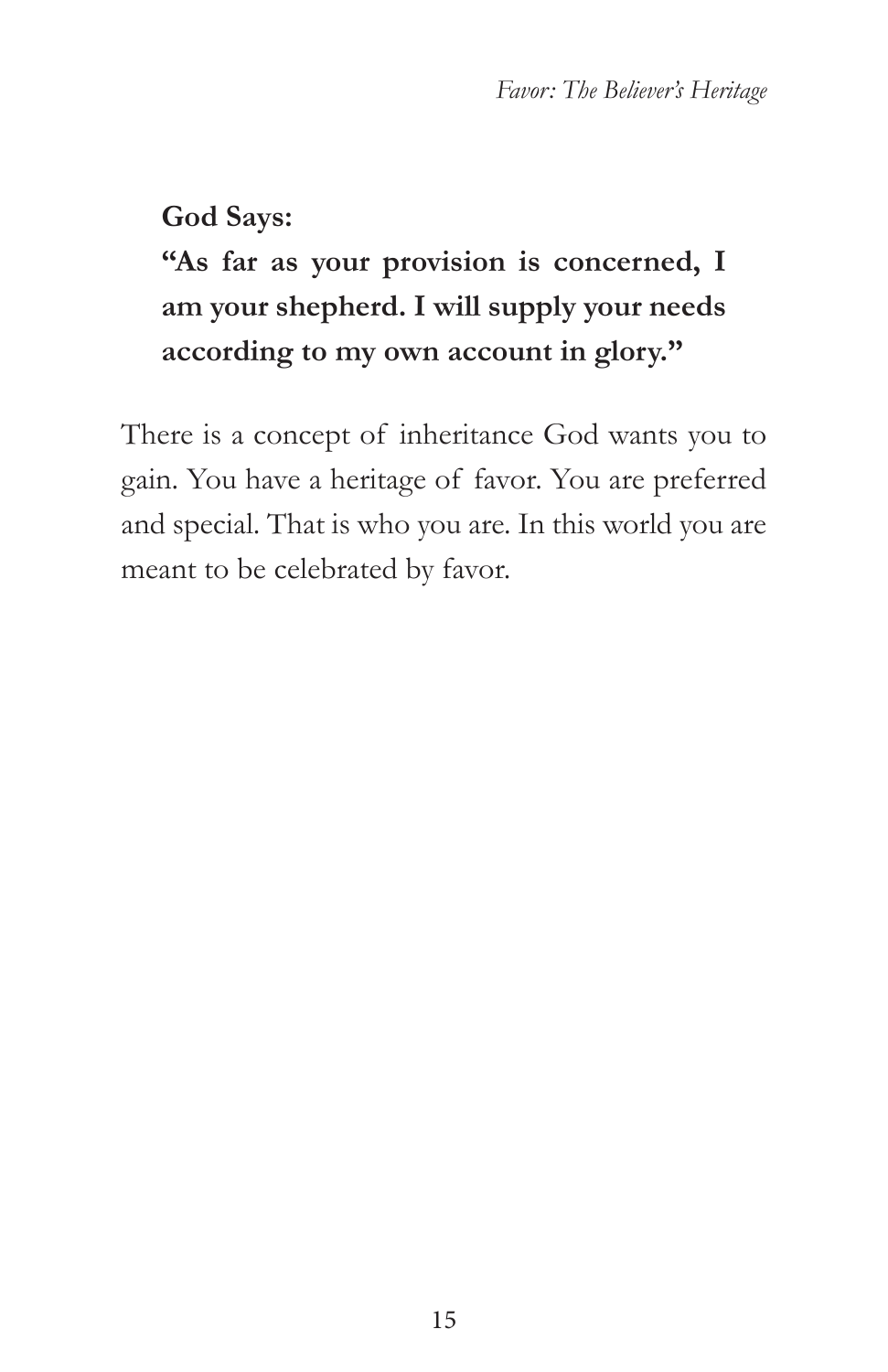### **FAVOR HIGHLIGHTS**

- You were chosen to be favored before the foundation of the world.
- Embrace your identity as God's chosen one. You are His beloved.
- Be conscious about your favor heritage in order to maximally profit from it. Factor it in.
- Irrespective of your circumstances, God can turn things around to favor you.
- The manifestation of God in this generation will surpass all the previous generations. This is the best time to live.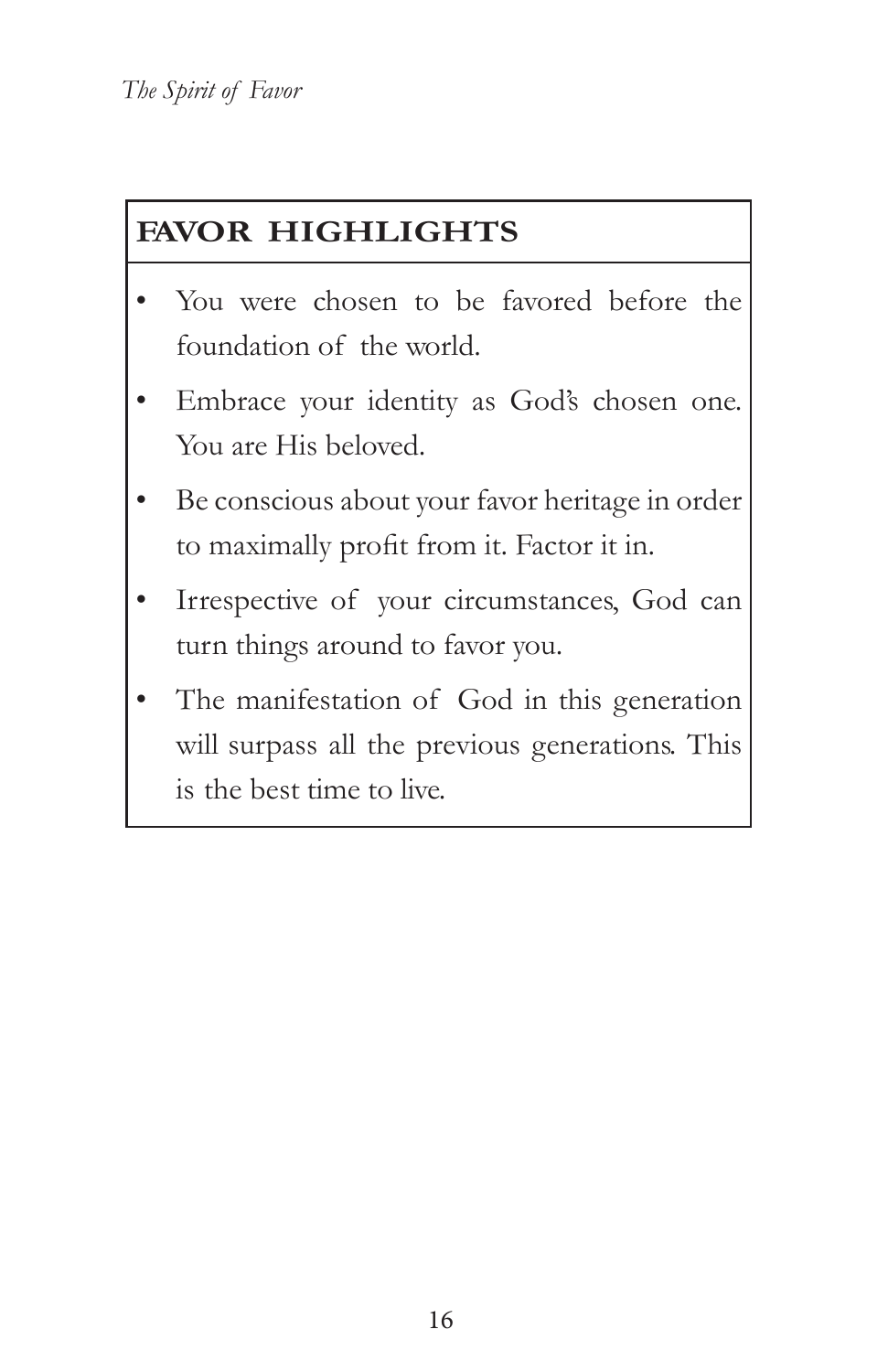

# *Chapter 2* **Favor: The Solution to Affliction**

If indeed the spirit of favor is upon us as Christians, why do we still face so much adversity?<br>Now, the Bible does not say the child of God will not be opposed. In fact, opposition is part of the f indeed the spirit of favor is upon us as Christians, why do we still face so much adversity? Now, the Bible does not say the child of God deal but at the end you are promised the manifestation of your victory.

However, opposition does not imply the absence of favor. The enemy of your soul will always challenge the spirit of favor on your life. For as long as you are standing on the principles of the Word, God has you covered. He is working to deliver and honor you. As far as God is concerned, your trouble is a set-up for your glory.

*Many are the afflictions of the righteous, but the Lord delivers him out of them all.* **Psalm 34:19**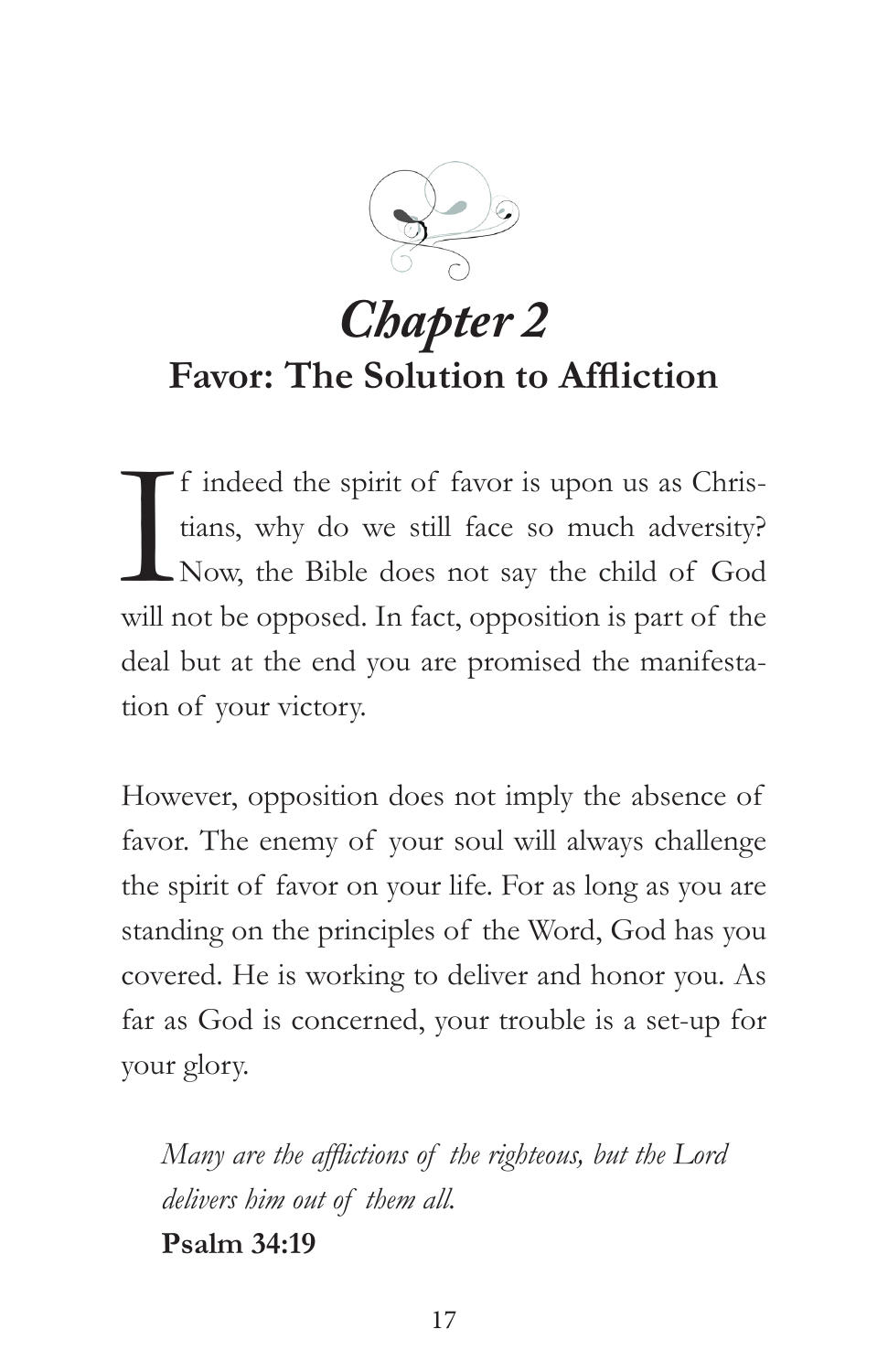*The Spirit of Favor*

It's all a set-up. The devil in his dumbness may be thinking he is winning your case. The hosts of hell may be rejoicing thinking they are having their way. But God's wisdom and operation is far above theirs. Eventually, what they think is victory for them will be loss, proving their eternal failure.

*Which none of the princes of this world knew: for had they known it, they would not have crucified the Lord of glory.* 

### **1 Corinthians 2:8**

So many times, people of God get so affected and disturbed about things that are happening on the surface. They get distracted by what is going on in the natural. However, when you are established in the revelation that God is a caring father, you will be in a position to trust Him. You will be confident that situations are going to turn around in your favor so that His name can be magnified.

The devil will regret ever putting you through the situation you are going through today because at the end he will be sad and mad at your victory.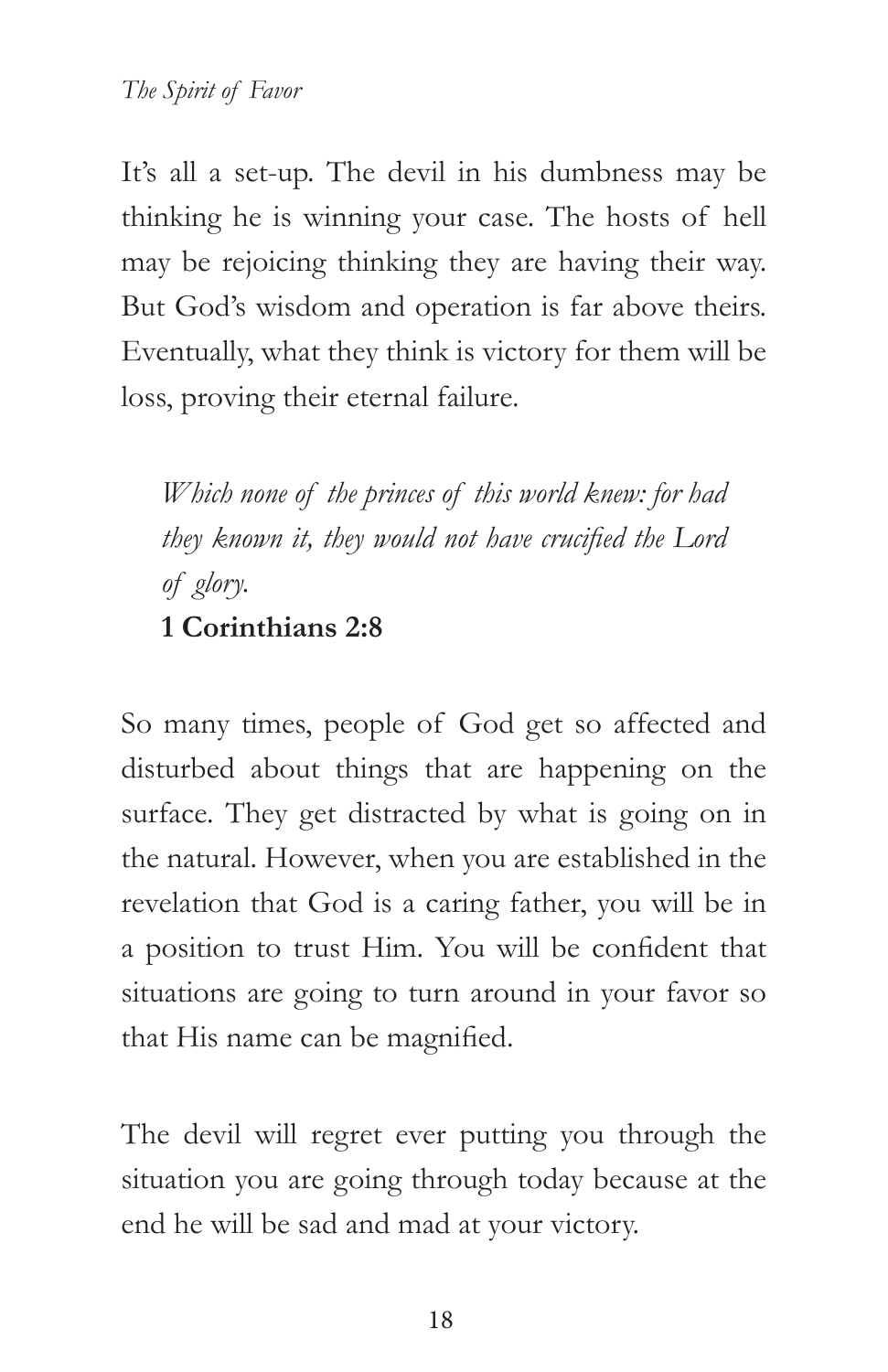### **God Says:**

**"At the end of the day, I will be glorified. I need you to have courage and be encouraged. I need you to get to a place that you know I am working things out for you."** 

*Though the fig tree may not blossom, nor fruit be on the vines; though the labor of the olive may fail, and the fields yield no food; though the flock may be cut off from the fold, and there be no herd in the stalls; Yet I will rejoice in the Lord, I will joy in the God of my salvation. The Lord God is my strength; He will make my feet like deer's feet, and He will make me walk on my high hills.* 

### **Habakkuk 3:17-19**

Some people are fond of magnifying their problems : "This is too much, I can't take it," they say. Don't ever say you can't take it.

*Blessed be the God and Father of our Lord Jesus Christ, the Father of mercies and God of all comfort, who comforts us in all our tribulation, that we may be able to comfort those who are in any trouble, with the*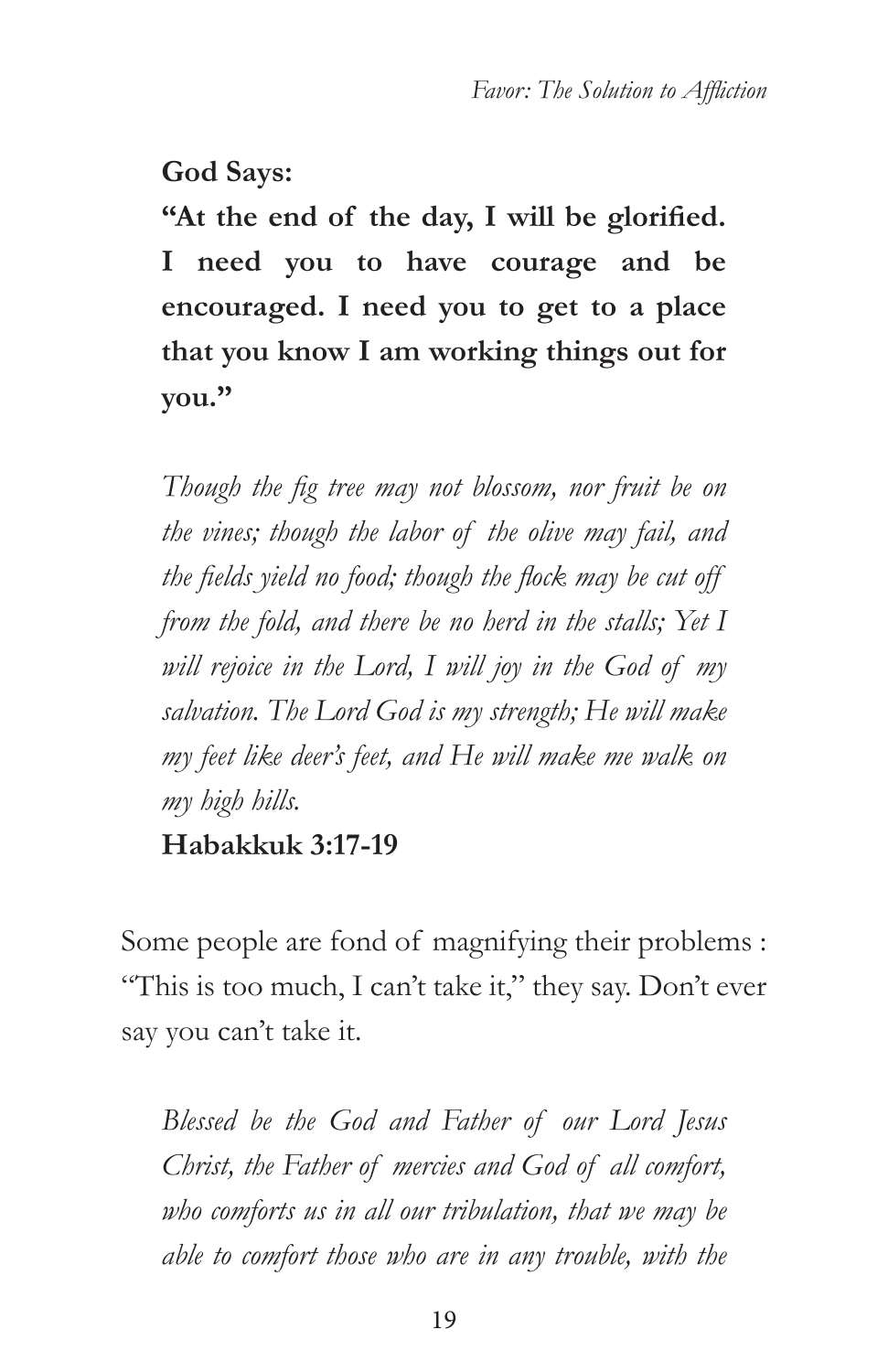## *comfort with which we ourselves are comforted by God.* **2 Corinthians 1:3-4**

God is interested in making a ministry out of the situation you might be going through. He wants to comfort you so that you can comfort other people in similar situation. He literally wants to give you a message out of the so called "mess."

*No temptation has overtaken you except such as is common to man; but God is faithful, who will not allow you to be tempted beyond what you are able, but with the temptation will also make the way of escape, that you may be able to bear it.* 

### **1 Corinthians 10:13**

You are unstoppable if you will not give up, cave in or quit. No situation can overcome you. The favor of God is always there to put you over in life.

The presence of opposition is not the absence of favor. God knows you have the strength to take it so don't let Him down. He is working behind the scenes and watching over His Words to perform it.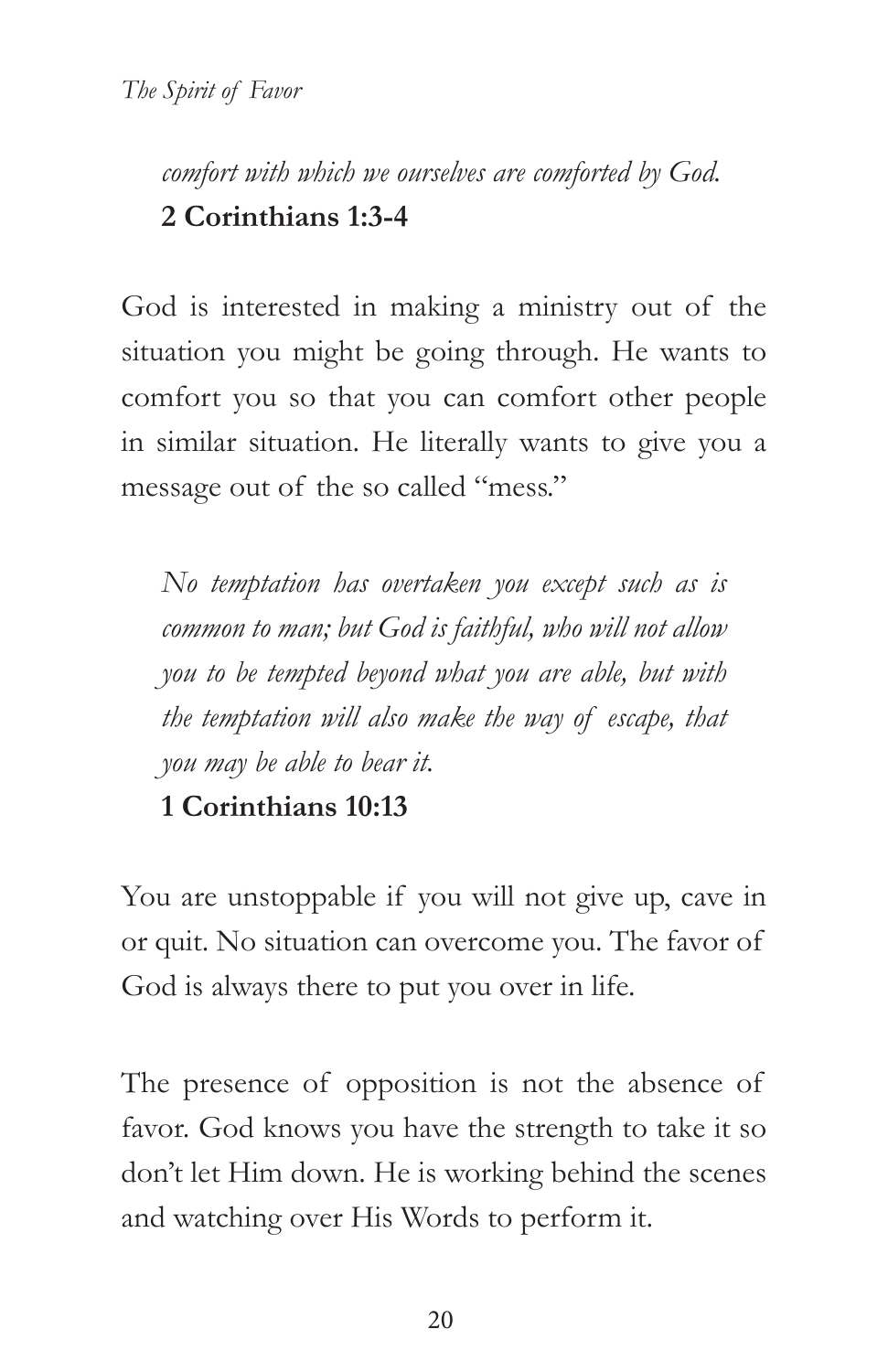*Favor: The Solution to Affliction*

**God Says:** 

**"Don't get carried away by the natural. I'm God that works behind the scene. I'm not a hasty God but God of eternity. Time will pass away and I will still be there. Whatever you are going through will pass away; there is no trial that lasts forever."** 

This is well echoed in the written Word.

*For His anger is but for a moment, His favor is for life; weeping may endure for a night, but joy comes in the morning.* 

**Psalm 30:5** 

It may look so dark at 1 a.m., still dark at 2 a.m. to 5 a.m. But after 5 a.m. something begins to happen. The darkness begins to clear. At 6.30 a.m. rays of light begin to show. By 8 a.m. light is everywhere. No condition of darkness will last forever.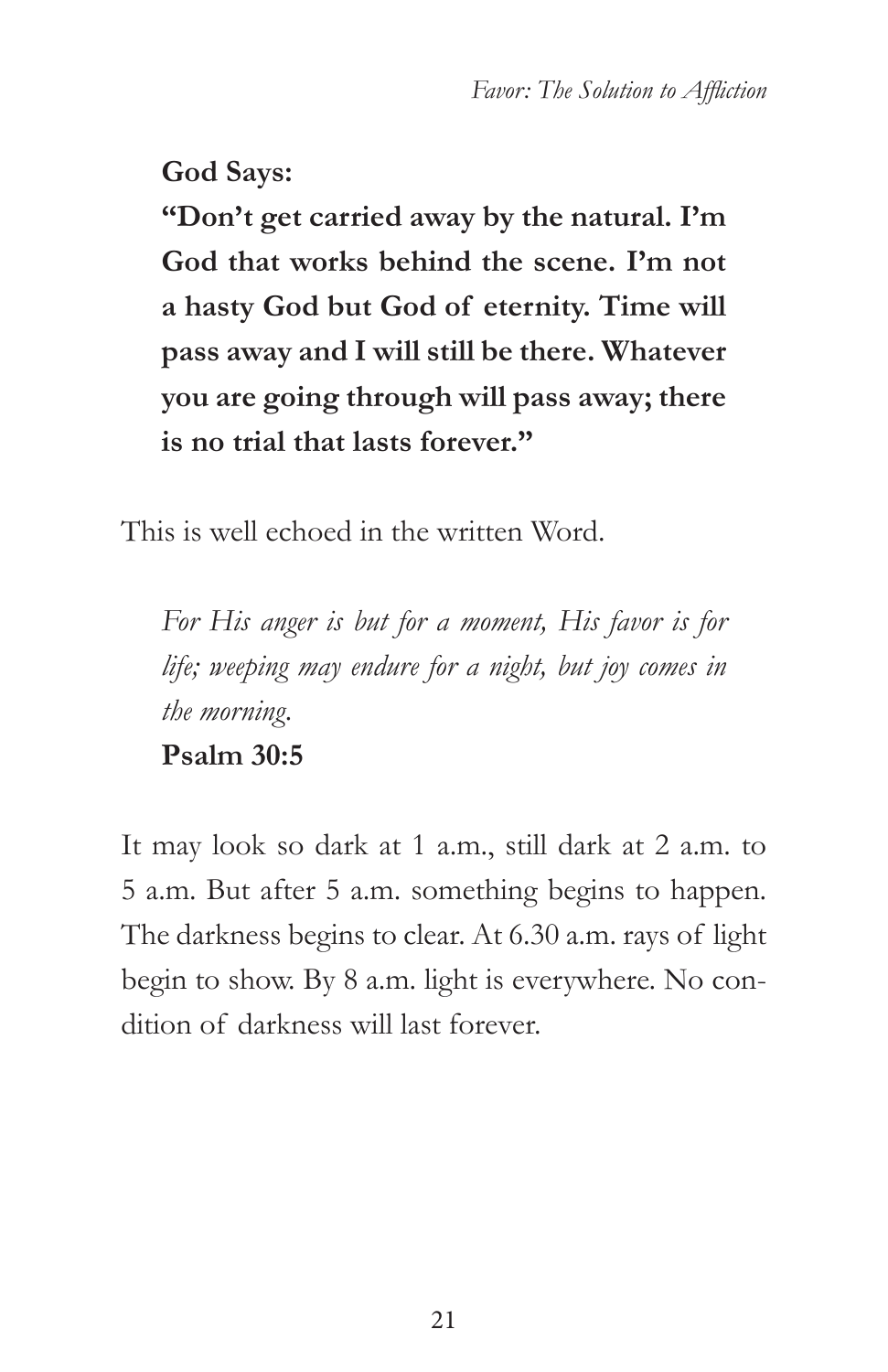### **Favor out of Disfavor…Esther 3,6**

*It was very dark for Mordecai and the Jewish people. They were being threatened by Haman, the King's right hand man, who was all out to destroy them. He got the king to sign a document to destroy the Jews. It seemed Haman would have his way and there was nothing anyone could do about it. But God showed up for Mordecai and his people. He laid his hands on the king and he could not sleep until something was done for someone whom he delighted to honor.* 

*Haman was asked to name the reward and his request was high, thinking it was for him. He was in for the shock of his life when the king declared the recipient of such a huge reward – Mordecai the Jew. Haman was devastated as he watched Mordecai get promoted supernaturally. He was plunged into his own darkness as light suddenly came bursting forth on the side of Mordecai and the Jews.*

The story of favor does not come without opposition but victory is guaranteed at the end and so you need to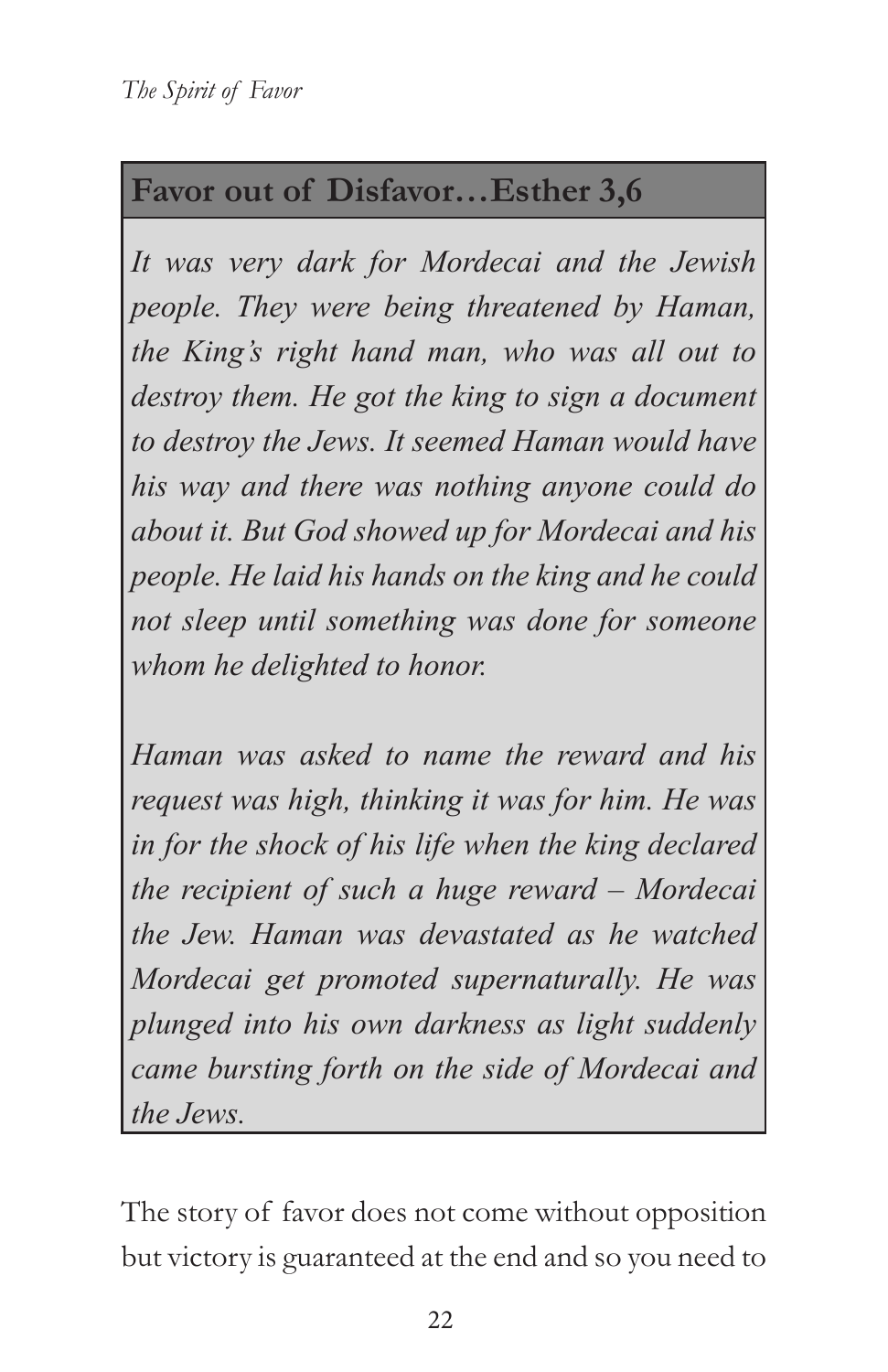think favor all the time. Joseph, despite his dreams, had some oppositions on his path. His brothers conspired against him (Genesis 37:18-27) and Potiphar's wife accused him of wrongdoing (Genesis 39:7-20) but at the end of it all, he was made the prime minister of the land of Egypt (Genesis 41:37-42). Mordecai was opposed by Haman (Esther 5:13-14) but Mordecai ended up inheriting Haman's position (Esther 8:15- 17; 10:1-3). Eventually, it was Mordecai and Esther who were promoted to take over the whole kingdom, in spite of the fact that it was a foreign land to the Jews.

So, you do not have any reason not to shine for God. Wherever you may be in any part of the world, the favor of God will distinguish you among men of different races. Your race is not a hindrance. You must realize that all things work together for good to them that love God, to them who are the called according to His purpose (Romans 8:28). The most important thing is to sincerely love God and walk in His ways and His favor will find expression in your life in ways beyond your comprehension.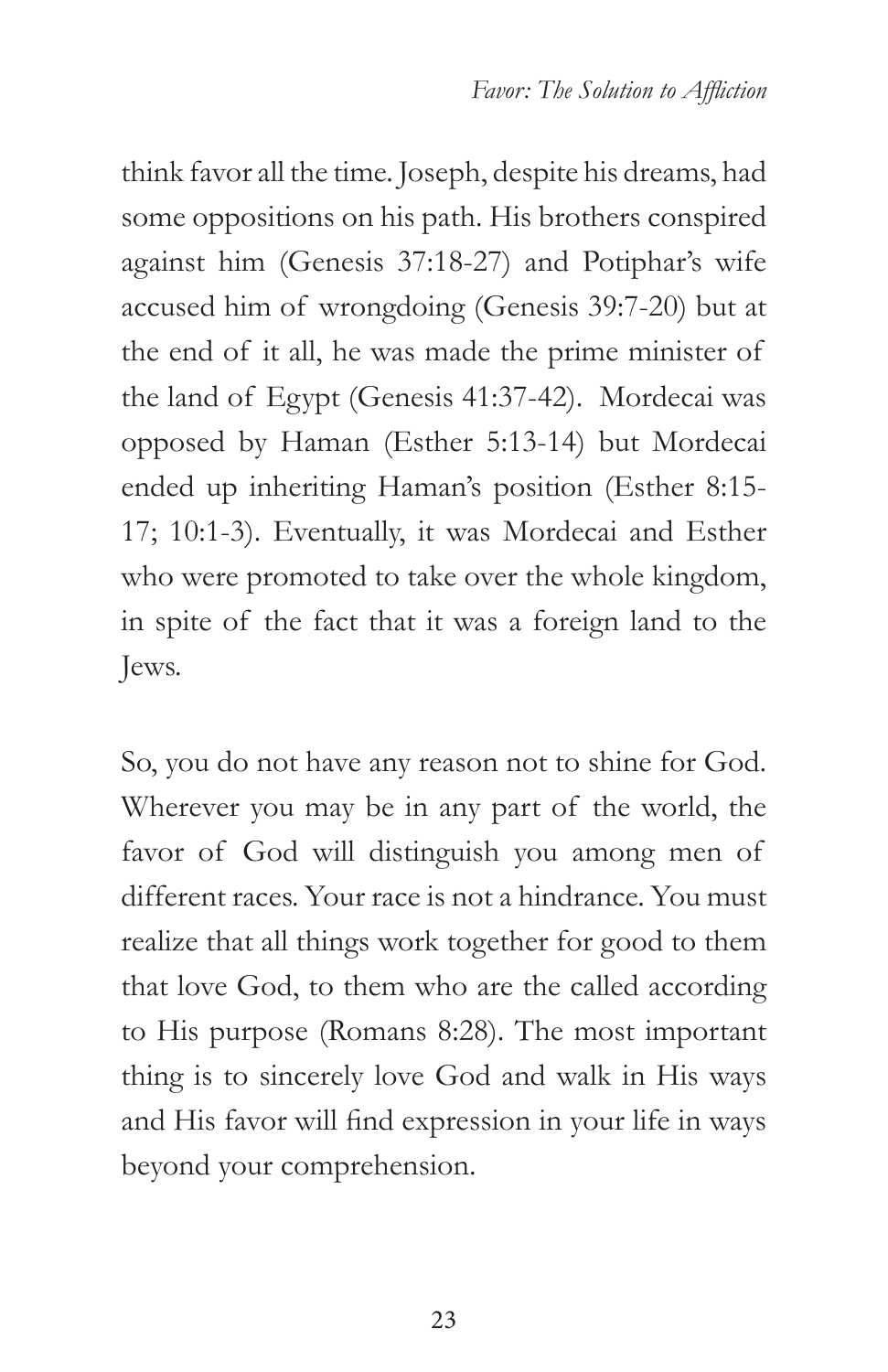*The Spirit of Favor*

The Bible says that when a man's ways please the Lord, He makes even his enemies to be at peace with him (Proverbs 16:7). God's Word also says that the heart of a king is in the hand of the Lord and like the rivers of water; He turns it wherever He wishes (Proverbs 21:1). Therefore, if you stay connected with Him, you will exhibit the glory of God and your testimonies are next in line.

God never promised that it will be smooth all of the time but He said you will overcome and that's what counts. How will you have a testimony to share if you don't have a battle to win? If there is no battle to fight, where will the testimony come from? Let courage strengthen your heart to overcome any opposition or adversity.

### **Restoration by Favor**

The devil may have stolen something from you. There is no need to cry over it. You only need to understand the mind of God about that matter.

### **God Says:**

**I am the God of restoration. I will restore the years the locust has eaten. I will not just**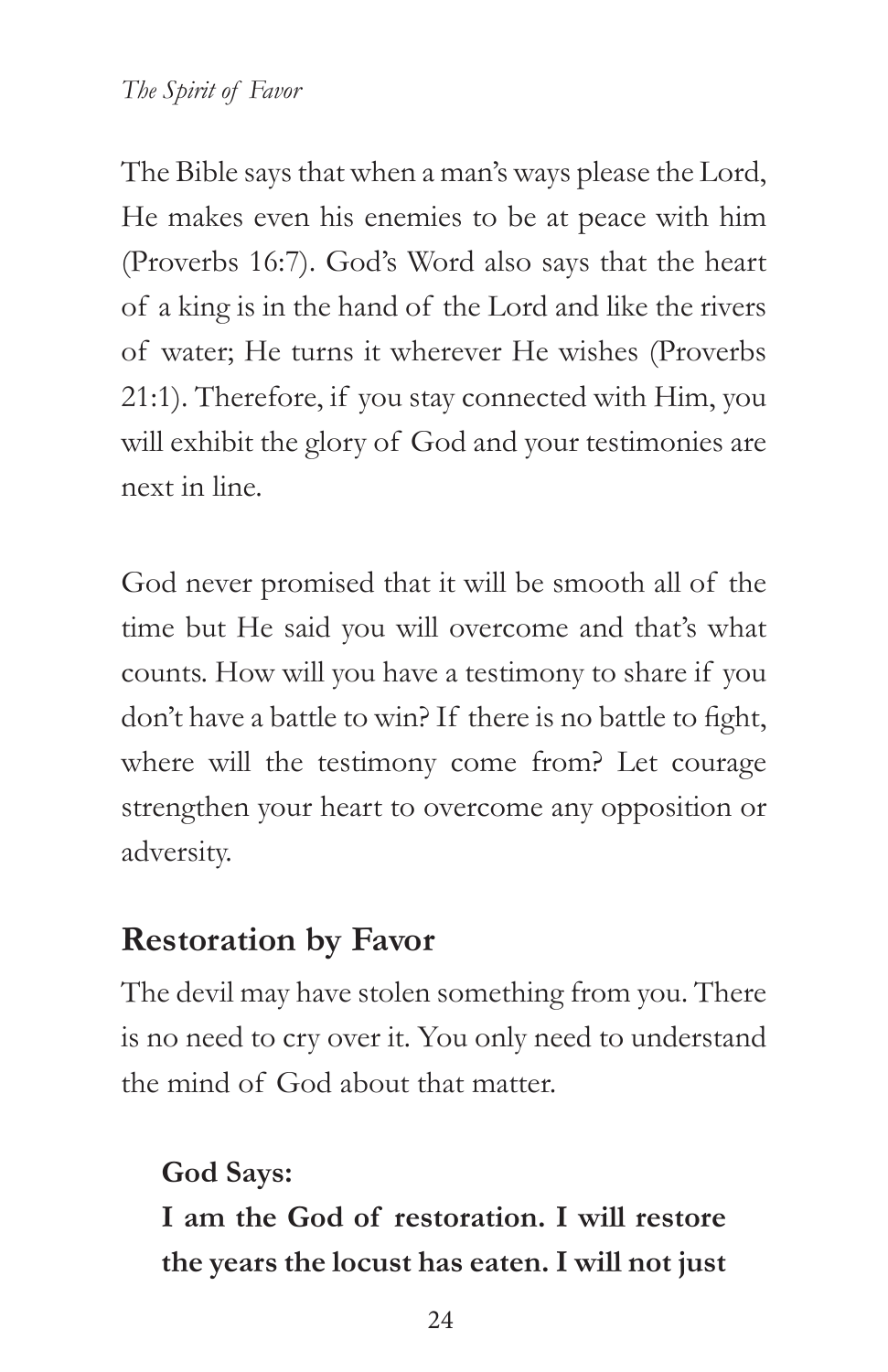# **bring it back to where it was before; I will bring it back to where it is meant to be in my original agenda."**

Can you believe God to show up for you? Can you demand your restoration off the enemy? Say "Devil, I came to recover what you have stolen from me in years past, and I will do so with interest." Make a demand by the spirit of favor. With that bold spirit, you cannot be denied.

Speak the Word of God to harass the devil. Declare that you are favored and you don't have fear in you. The meaning of fear is 'false evidence appearing real.' The meaning of grace is unmerited favor. The truth is that you are favored so you don't fear.

God never promised you will not be opposed but in every opposition He promised you will come out a winner. You will emerge a victor. The spirit of favor will make you reap the fruits of your adversaries. Favor will come into operation and cancel the things that are against you and get you the things you need for progress.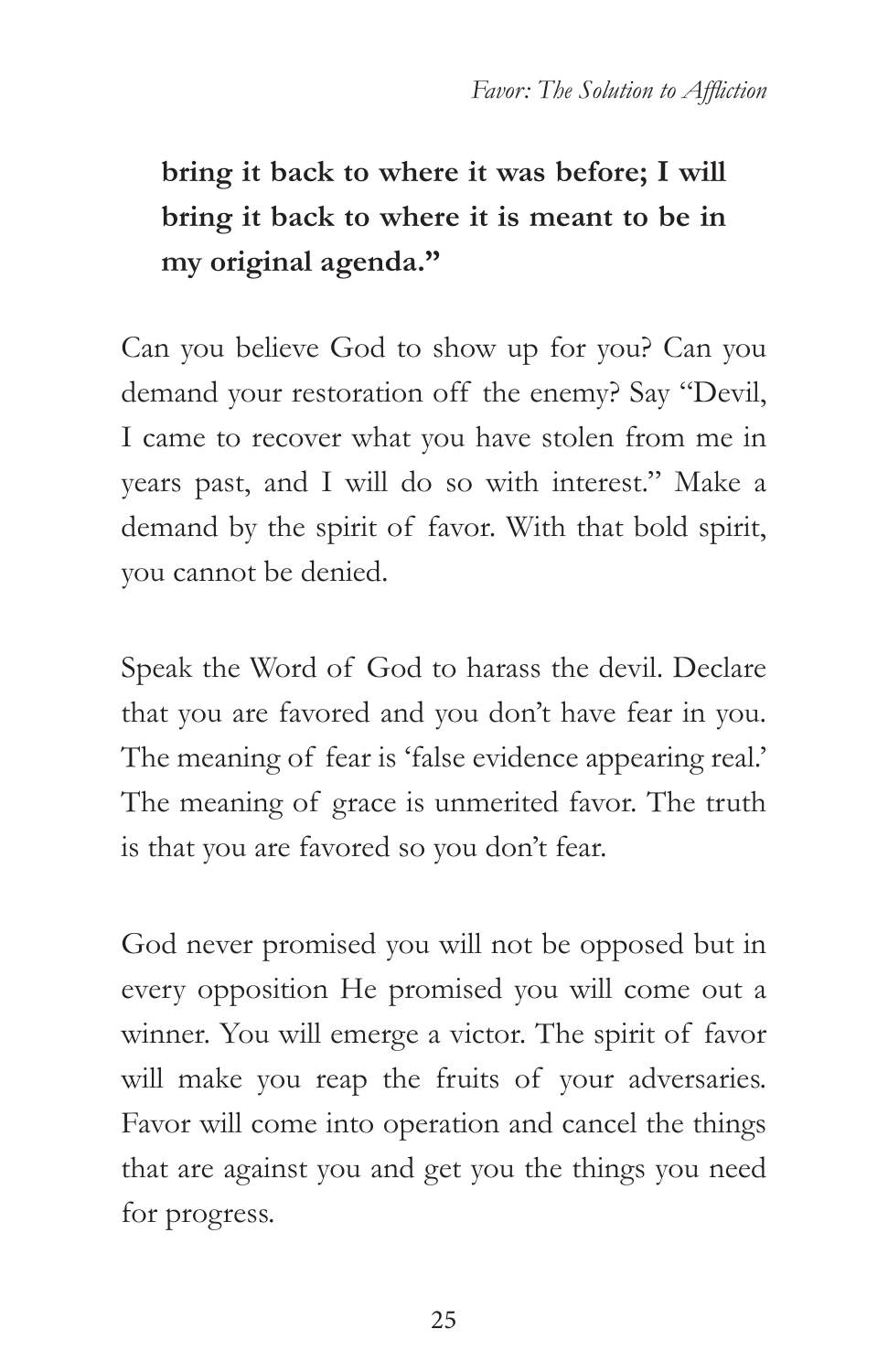### **God Says:**

**"I'm rich in favor and I want to show you as a specimen of exhibition. I want to tell the world that I'm rich in favor by showing the exceeding riches of favor towards you."** 

*Instead of your shame you shall have double honor, and instead of confusion they shall rejoice in their portion. Therefore in their land they shall possess double; Everlasting joy shall be theirs.* **Isaiah 61:7** 

If someone is trying to take an undue advantage of you, God your covenant initiator and witness is watching your back (Hebrews 6:16-18). Favor will reverse policies that may want to stand in the way of your progress. You don't have to back out because a document has been signed against your favor. No matter what is written in ink, there is something greater: there is a document written in blood—the covenant Word of God.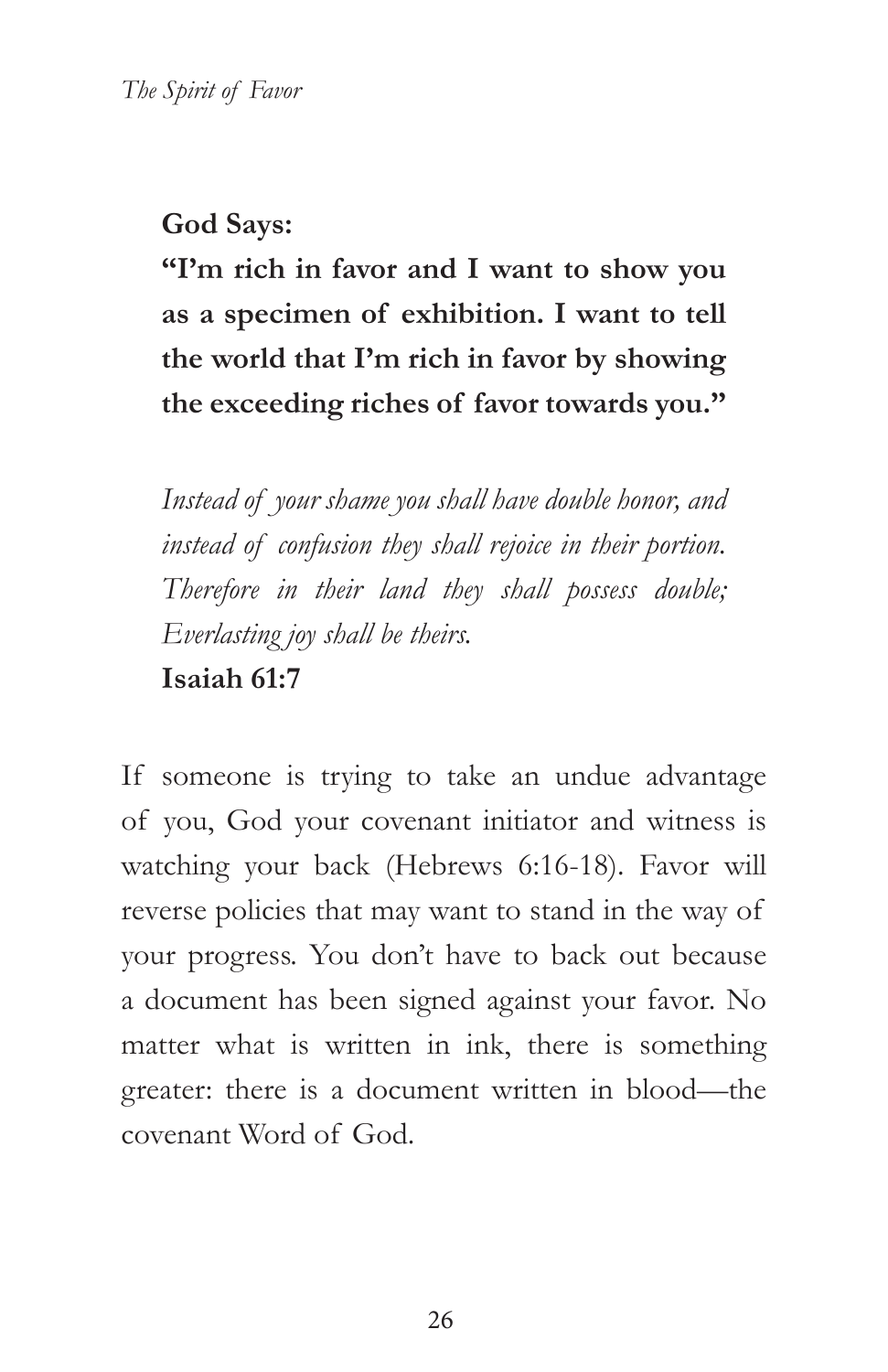### **Decree Rewritten by Favor…Esther 7&8**

*By covenant, Mordecai came out of the situation being victorious and celebrated all over the palace as he took the seat of his enemy Haman. Esther was given the house of Haman. The ring of authority was handed over to Mordecai. Haman had been caught in his own trap. The very plot he designed for Mordecai was used to hang him. Everything that was written against the Jewish nation was reversed overnight because the spirit of favor was at work.*

There is victory at the end. The devil will regret ever putting you through that affliction. By the time things turn around, hell will be wailing and heaven will be rejoicing over the manifestation of your victory. By favor, your miracle will happen.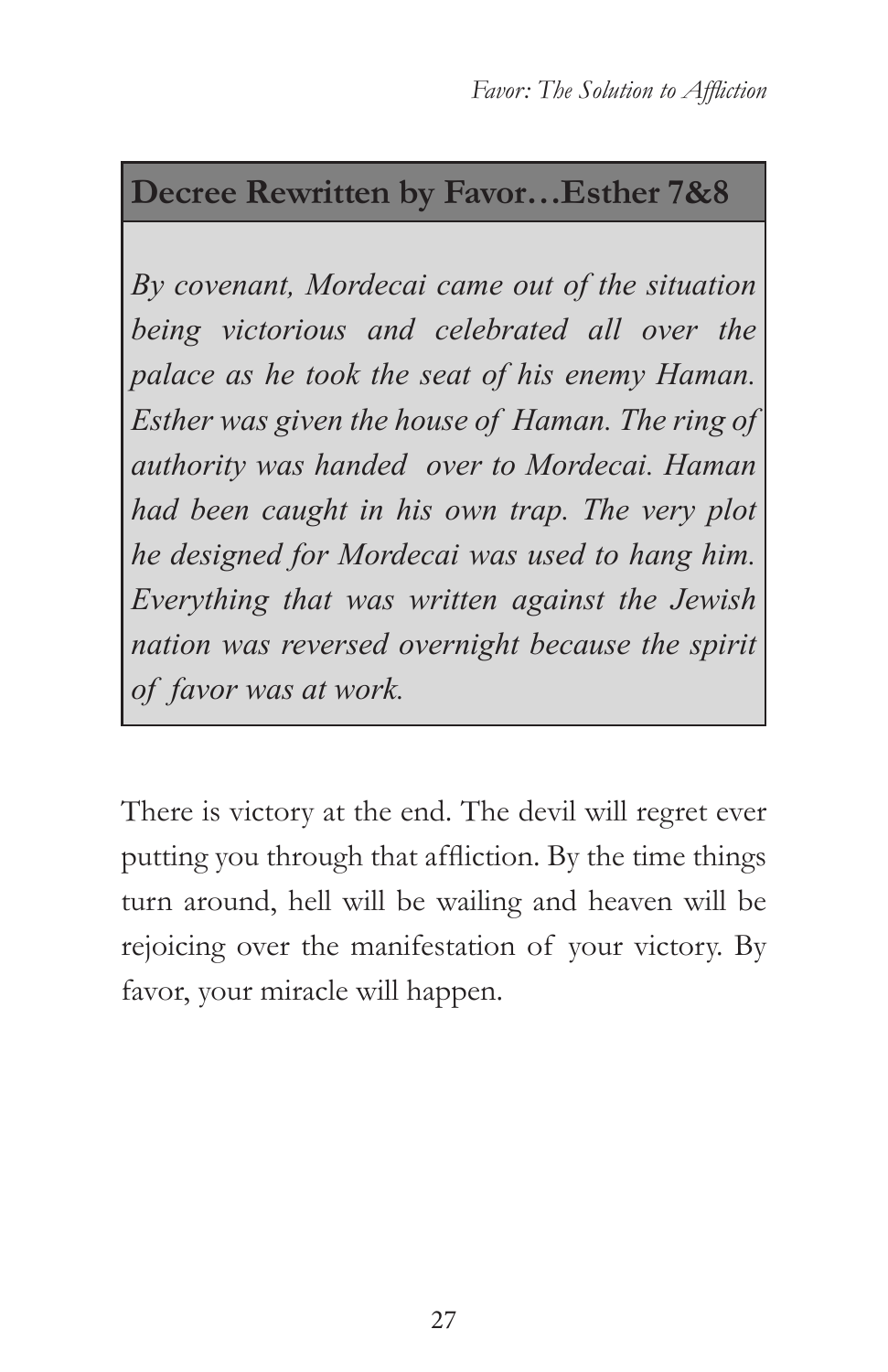## **FAVOR HIGHLIGHTS**

- The presence of opposition does not indicate the absence of divine favor.
- Favor positions you to overcome every affliction of life. Deliverance is guaranteed by favor at all times for every child of God.
- There is no temptation that you cannot handle. You are favored by God to overcome all the challenges of life.
- Policies are changed by divine favor. Favor will cause decisions to be made to give you divine advantage in life.
- God wants to show you as a specimen of exhibition. He wants to display His riches through your life.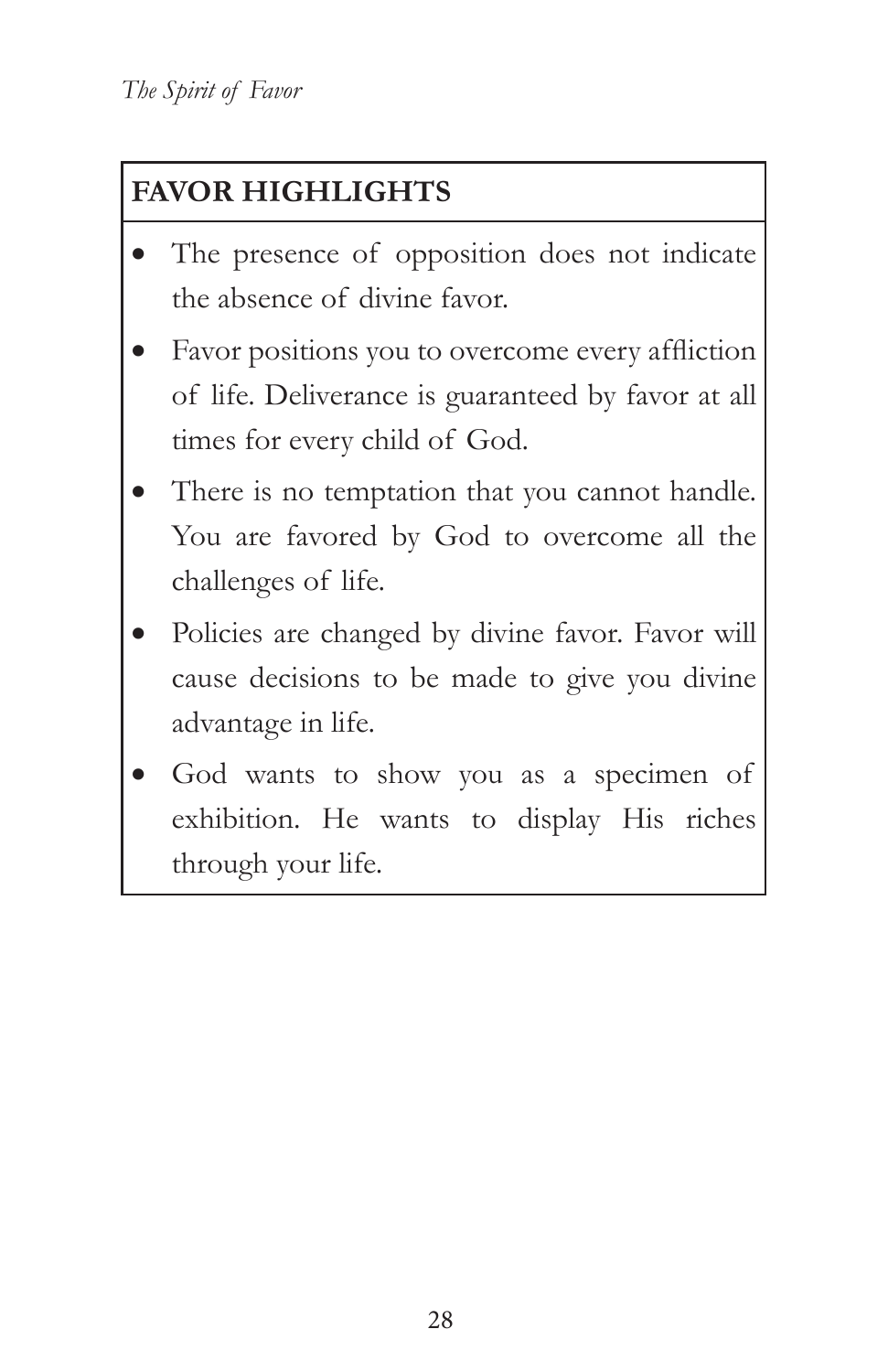

# *Chapter 3* **Favor: God, Not Man**

Your covenant with God is what positions<br>you for divine favor. Man by himself is not<br>capable of bringing your deliverance. The<br>God factor in man is responsible for any good quality you for divine favor. Man by himself is not capable of bringing your deliverance. The God factor in man is responsible for any good quality you see in him. Without the God factor, men are so unreliable. So if you need someone to rely on, pick God above men. Always remember, God is responsible for any good thing you see in man. It is only reasonable to go for the 'root of goodness in man'—God. That is why you shouldn't go about complaining when someone disappoints you. If a man lets you down, you can be sure God will not let you down.

People generally give too much attention to other men for help or favor, but men are capable of disappointing. Someone may say, "I know him, he is my uncle, he will never disappoint." This is so untrue. It is dangerous to build your future around a man.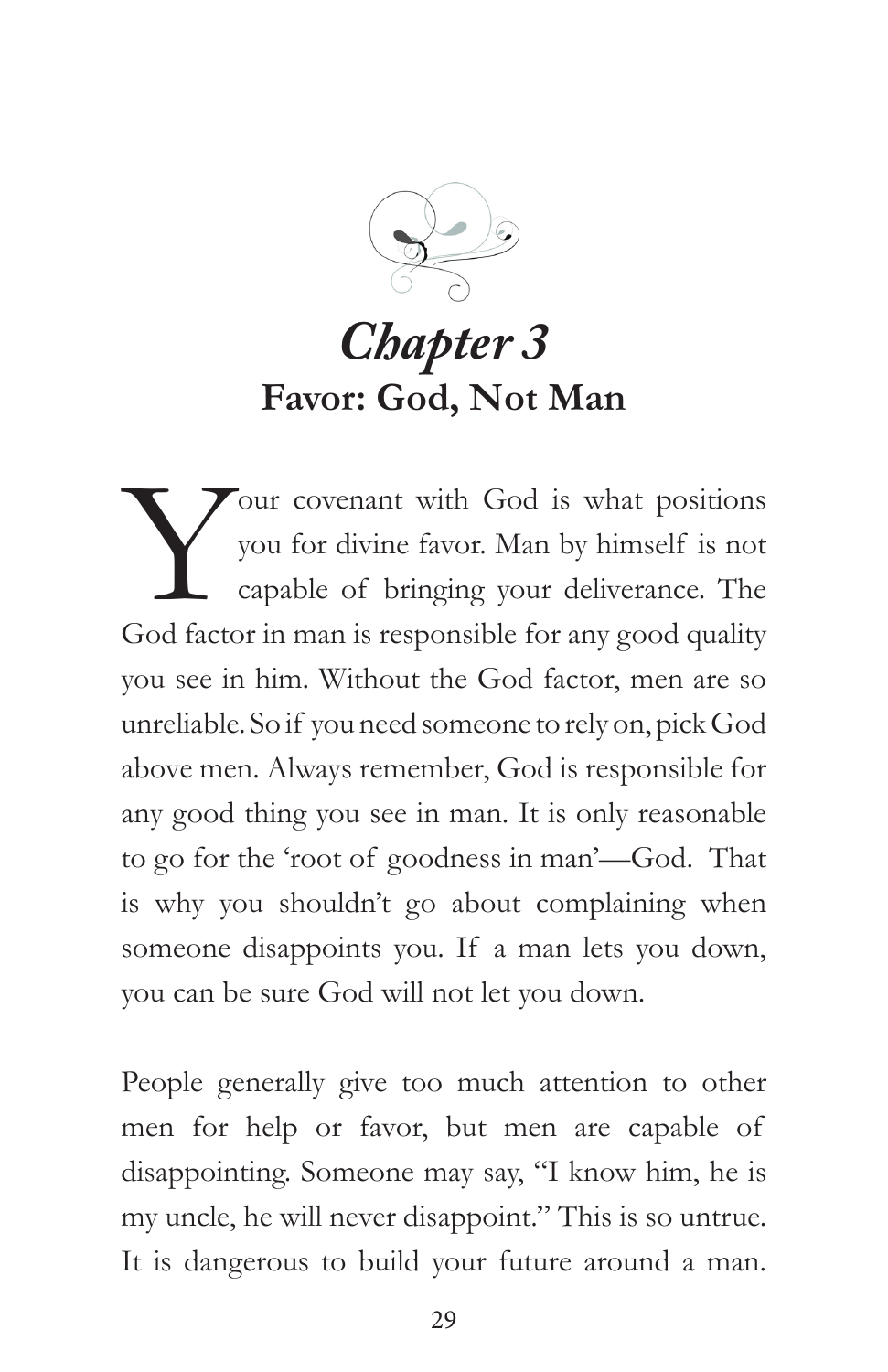*The Spirit of Favor*

Your deliverance is not tied to a man but to God. It is tied to covenant.

### **God Says:**

# **"I am not man that should lie or give up on you. By covenant I am obligated to come through for you."**

Whenever you have an undue expectation from man you set yourself up for disappointment. Even if that man has been of assistance to you before, he is just a channel and God can decide to use another channel anytime. You cannot afford to put your hope on a channel.

Instead, put your hope in God, the Source. The spirit of favor is not tied to a channel, it is tied to covenant. When a man in a good position does not want to cooperate with you or help you, leave him alone. If he will not do it, your covenant with God will ensure that another man is raised up to help you. It is not about a man, it is about God. When men disappoint you, don't take it against them. It's simply an opportunity for God to demonstrate His faithfulness. You need God more than any individual on earth.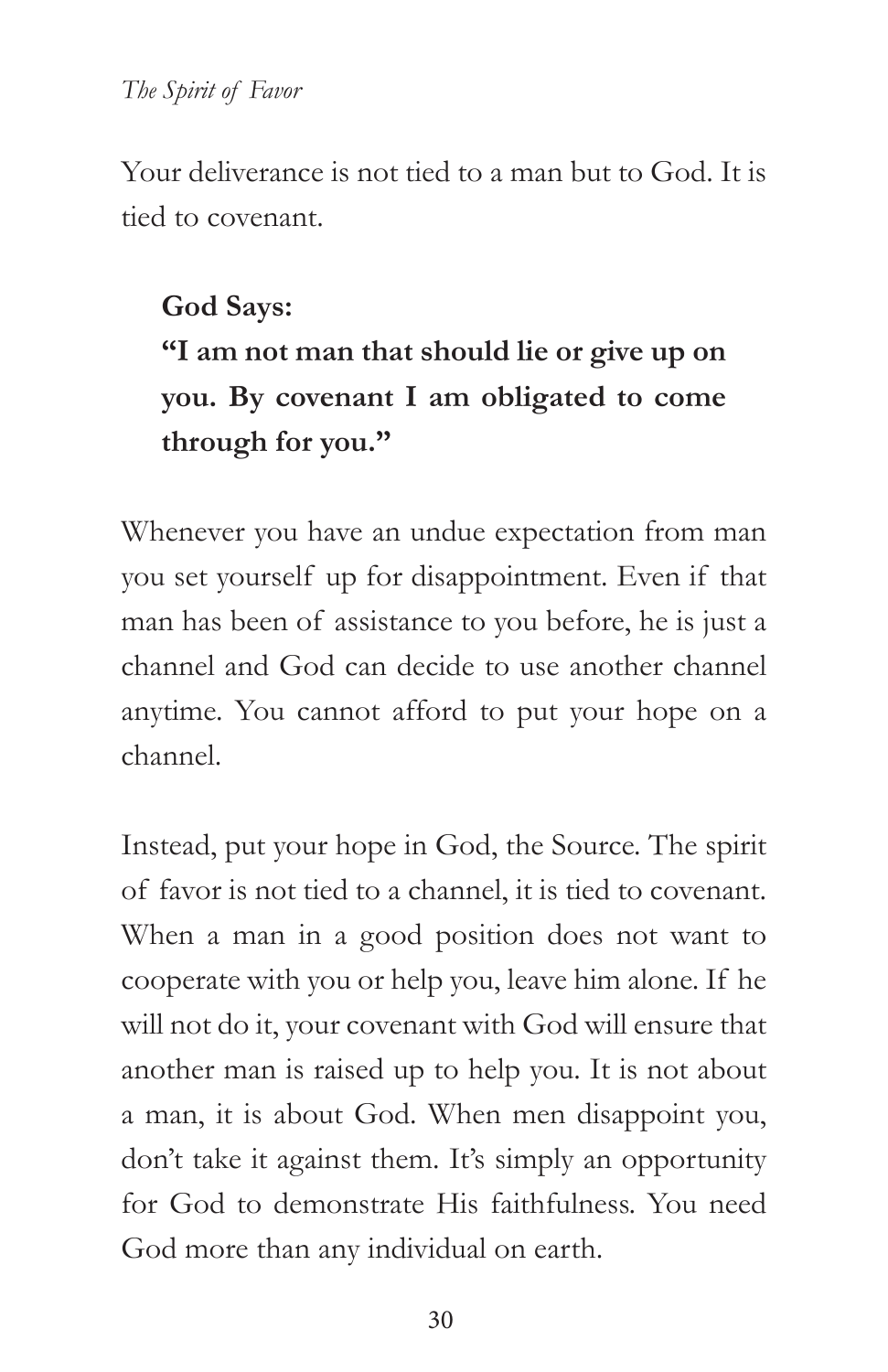God is the only one you cannot replace in your life.

#### **God Says:**

**"I'm committed to you. Your faith should not be in the system of men. These things will pass away but there is something that never fails, and that is the covenant you have with me. I am not merely committed to you; I am committed by covenant."** 

## **Mordecai Trusted God…Esther 4**

*As a result of Mordecai's unshakable conviction in the covenant, he knew that God would come to their rescue even though he tore his clothes and mourned.*

*Even when Esther made excuses that it wasn't her turn to appear before the king he told her that it was a privilege for her to be in the palace. He made her realize that if she would not do as advised, God would use someone else. He knew that their deliverance was not tied to a person but to their covenant with God.*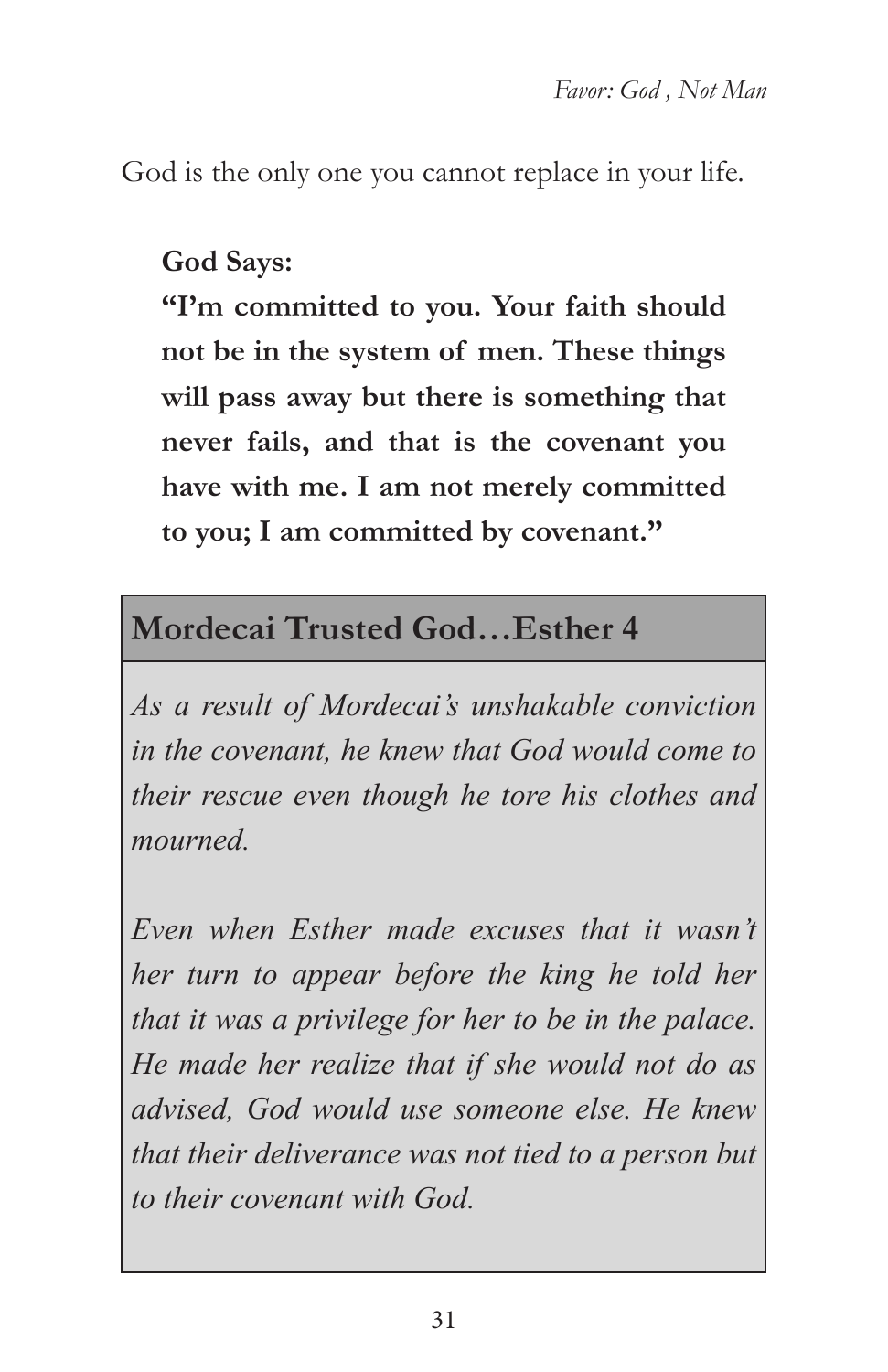*Esther heeded and cooperated with God. If she hadn't, God would have used another person and Esther would have lost an opportunity to make a mark in her time. God can never be stranded. He will find a better replacement.*

# **Prioritize your Covenant with God**

Your covenant with God positions you for favor with men, not the other way round. So your relationship with God comes first; protect it. If any man promises you something that will make you compromise your covenant relationship, refuse such an offer. Such favor is a fake one; it is the kind that brings sorrow at the end. It is not the blessing of the Lord.

*The blessing of the LORD makes one rich, and He adds no sorrow with it.*  **Proverbs 10:22**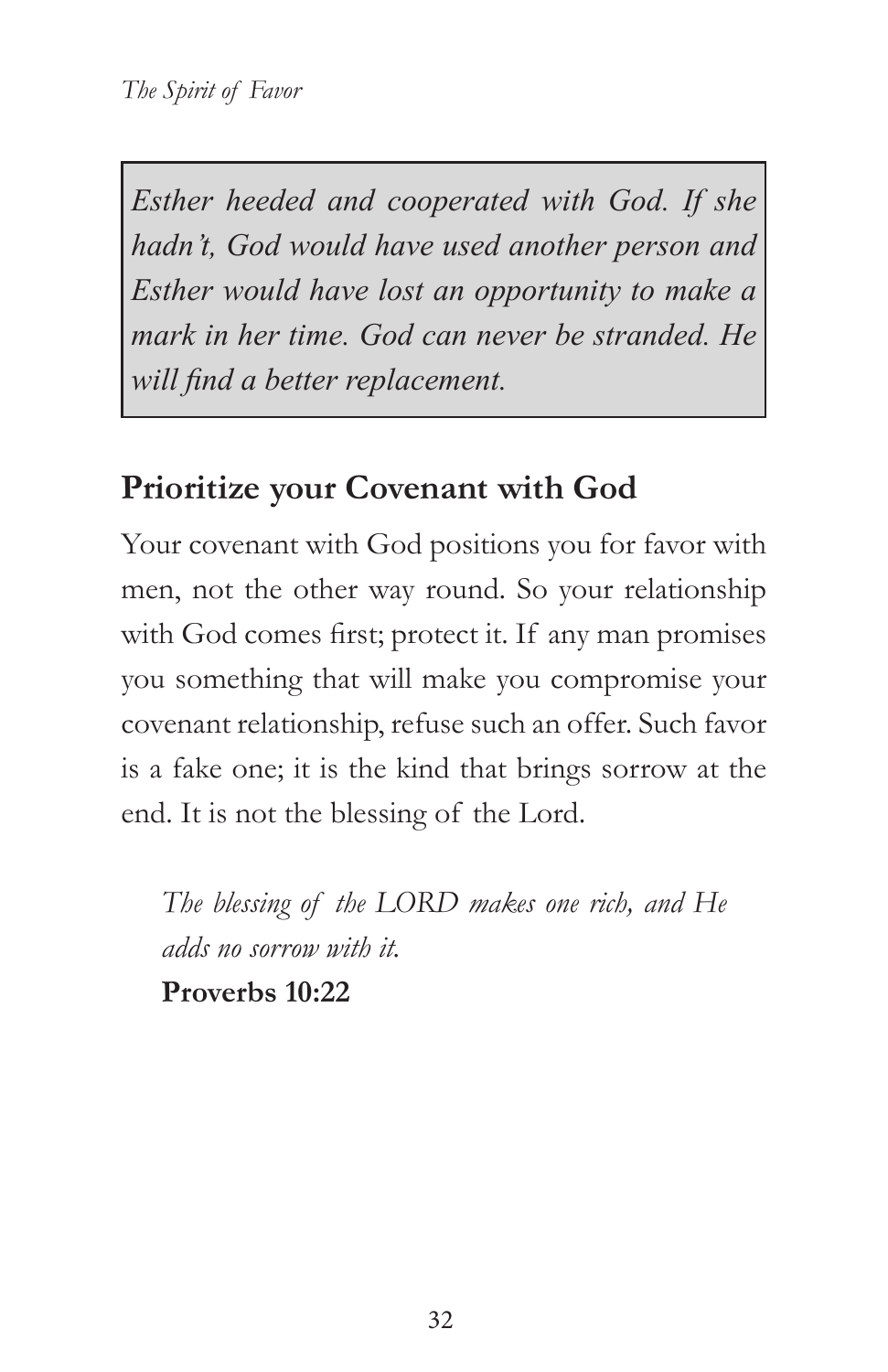### **Uncompromising Mordecai…Esther 3:1-5**

*Mordecai refused to bow down to an operation that was contrary to the covenant. Although all the king's servants bowed down to Haman, Mordecai did not concede his Jewish custom in order to satisfy Haman.*

*Mordecai had an opportunity to compromise like every other person, but he chose not to. He made Haman realize that he was not God. Mordecai believed that only God deserved to be honored in that manner and he refused to revere Haman in any extraordinary way.*

Believers can learn from Mordecai's character. You can stand your ground despite the pressure around you. One of the reasons why people cry for lack of favor in their lives is because they regularly compromise their covenant values. They expect God to act on their behalf, but God is a God of principles. Whatever a man sows, that will he reap.

Never seek the favor of God outside of the law of the love of God. Rather than compromise in an attempt to gain man's favor, focus on your relationship with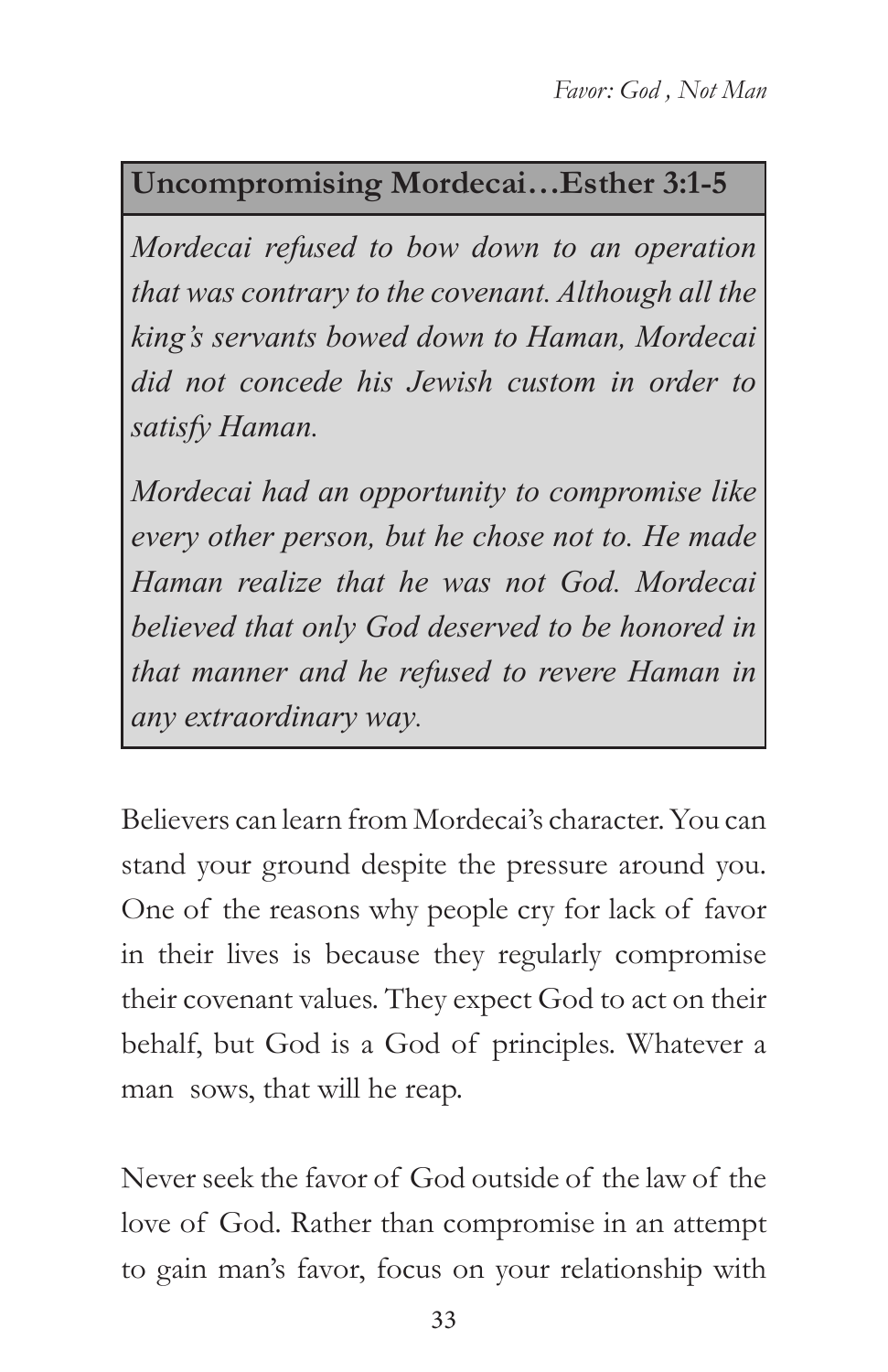*The Spirit of Favor*

God. Don't engage in anything that will affect your relationship with God, because it is your relationship with God that will open you up to the favor from men. Anything you compromise, you will eventually lose.

There are people all over who are ready to dance to the tune of men to do things that are not godly just to gain the favor of men and "move forward" in life. Such people are doing so at their peril.

You have to be real with yourself. You must learn how to say no to men because of your covenant with God. When faced with such temptation, you must be bold enough to decline the offer. Regardless of the circumstances you are faced with, don't give in. Decide that you wouldn't explain yourself out of your core values. As long as you abide by the principles of God's Word you will prevail in the end. God will defend you. God will fulfill His promise of favor because He is committed by covenant. It is time to put your hope in the covenant keeping God.

The covenant comes with the spirit of favor. It makes it impossible for you to be stopped or limited.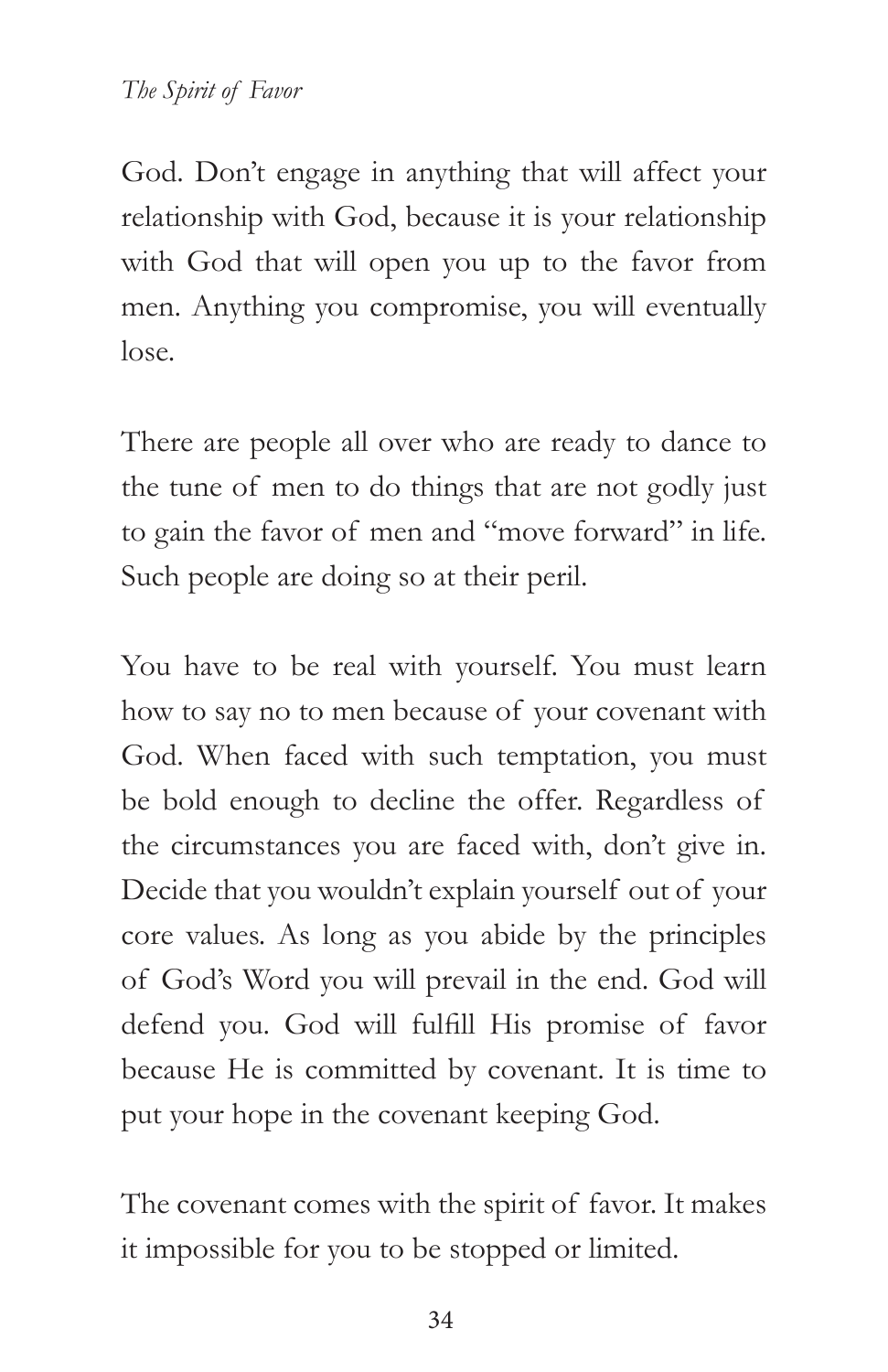Don't expect your harvest to come from men even when you do something for them. You reap what you sow not necessarily where you sow! No man has what it takes to reward you. God in heaven is watching over your seed. He will make sure your harvest comes at the right time when it is most needed. God is directly in charge of your harvest.

#### **God Says:**

**"I am the one in charge of harvest. Don't look in the direction of men. If you have done something good for someone, expect your harvest from me. I am the Lord of your harvest."** 

## **Fear God, not Men**

Therefore, you must not allow yourself to be intimidated by a man because of his position. You should respect and give honor to men, but don't live in the fear of any man. It is only God that must be reverently feared and worshiped.

It is God who exalts one and pulls down another (Psalm 75:6-7).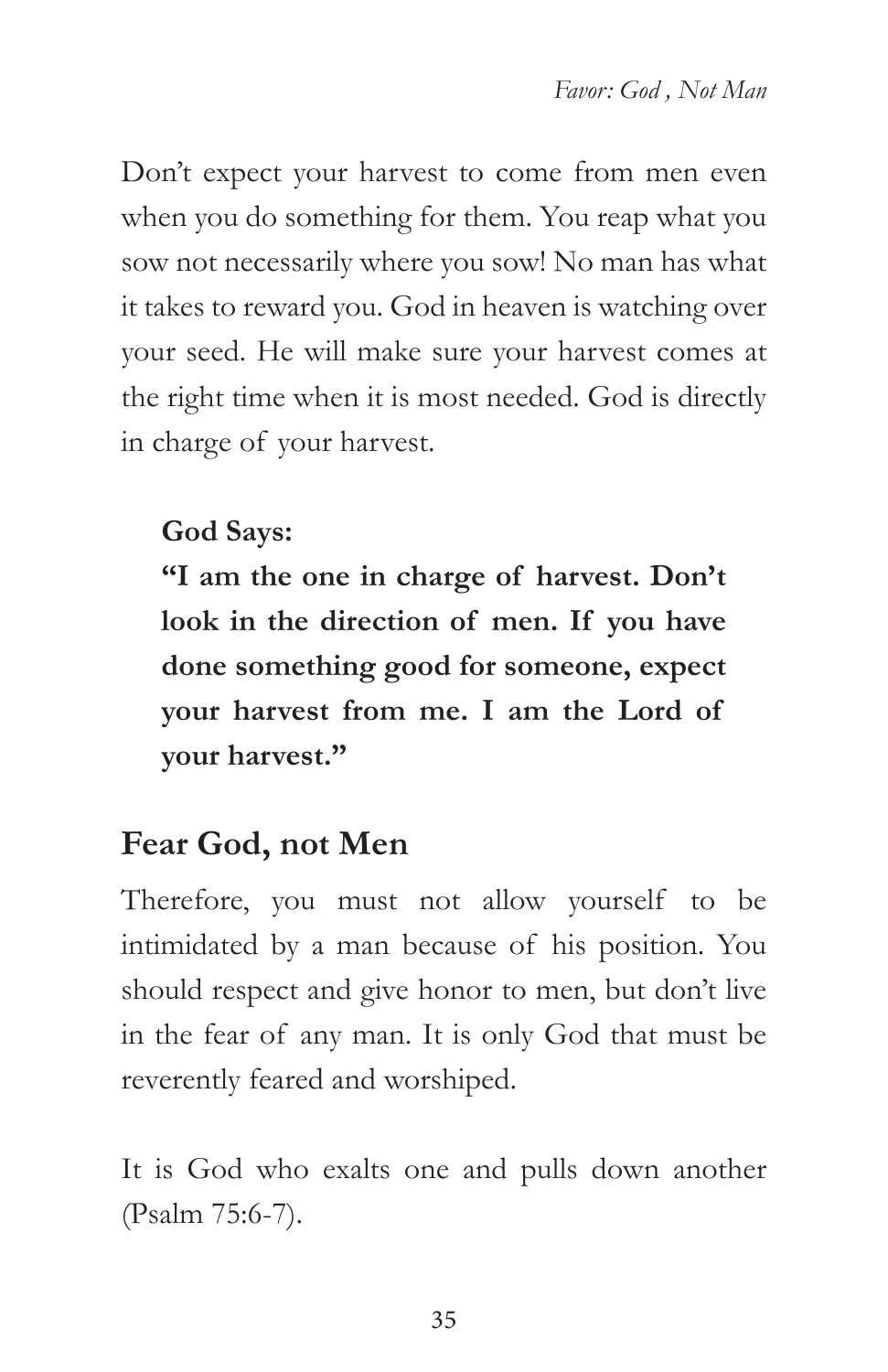*The fear of the Lord is the beginning of wisdom and the knowledge of the Holy One is understanding.*  **Proverbs 9:10** 

When you revere God, His favor will be upon you and men will treat you with respect. The fear of the Lord will position you for uncommon favor. It will also open your life to uncommon wisdom. Can you imagine what will happen when you combine uncommon favor with uncommon wisdom? Uncommon breakthrough!

Don't allow anyone to make you feel like you cannot achieve anything without Him. You have a covenant with an all-sufficient God. He knows how to fix you up with the best of opportunity in life whenever you need one. Your life is covered by a God that is committed to your welfare. You are highly connected!

Success is a product of relevant relationships. Whoever is needed to connect to you will be drawn to you by favor. They will walk along your path and you will notice them. You will meet some of them in places you least expect and before you know it, you will be ruling kingdoms.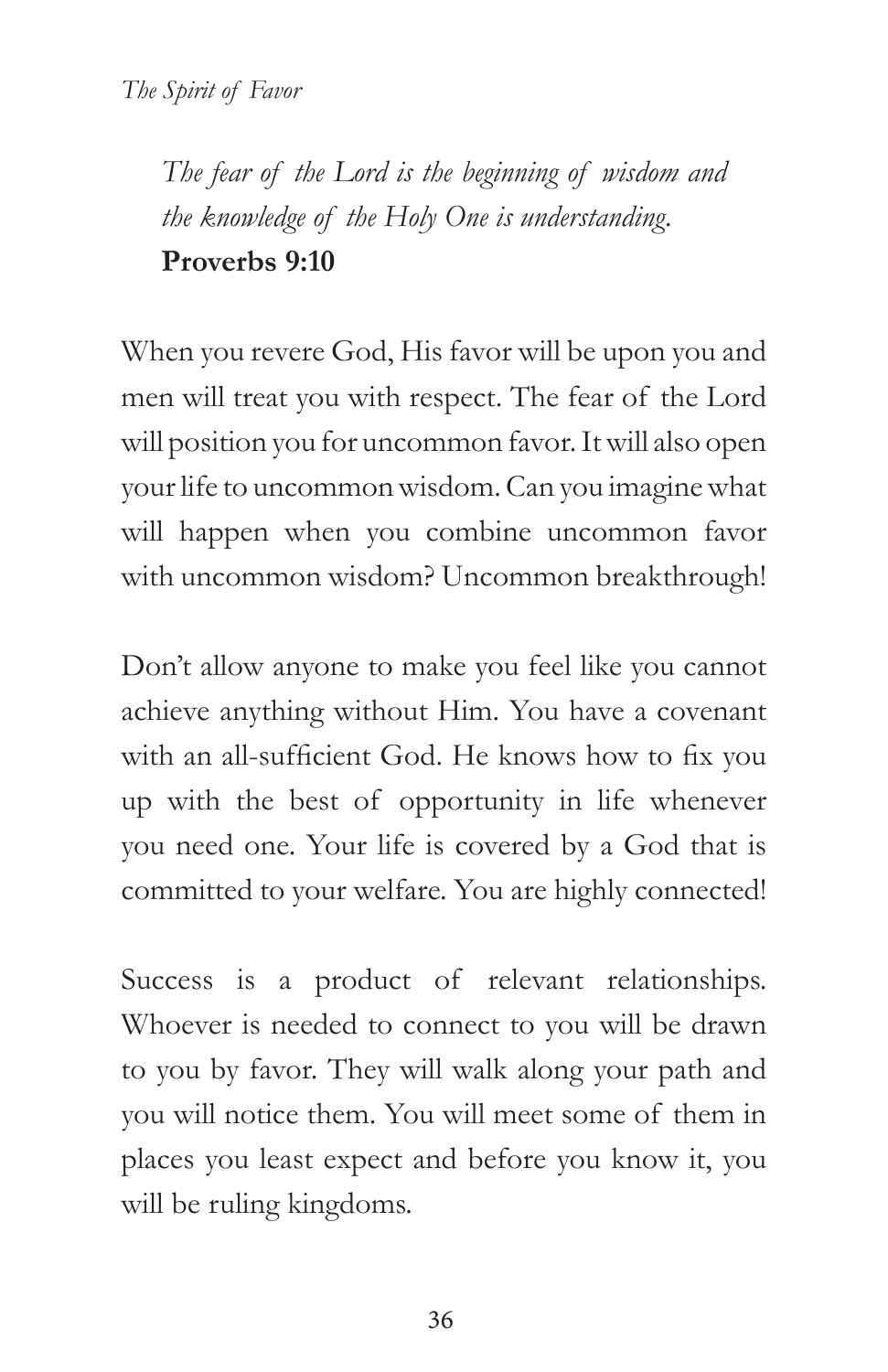#### **God Says:**

**"What I have called you to do will require some good relationships. You can't do what you are called to do by yourself. It will require people that will be drawn to you by favor."** 

You are a man of favor, so expect favor everywhere. By favor, you will meet the right person. By favor you will be connected with the right people. You will be in that position of change just on time. Being at the right place, at the right time with right people, you will be elevated because favor is at work.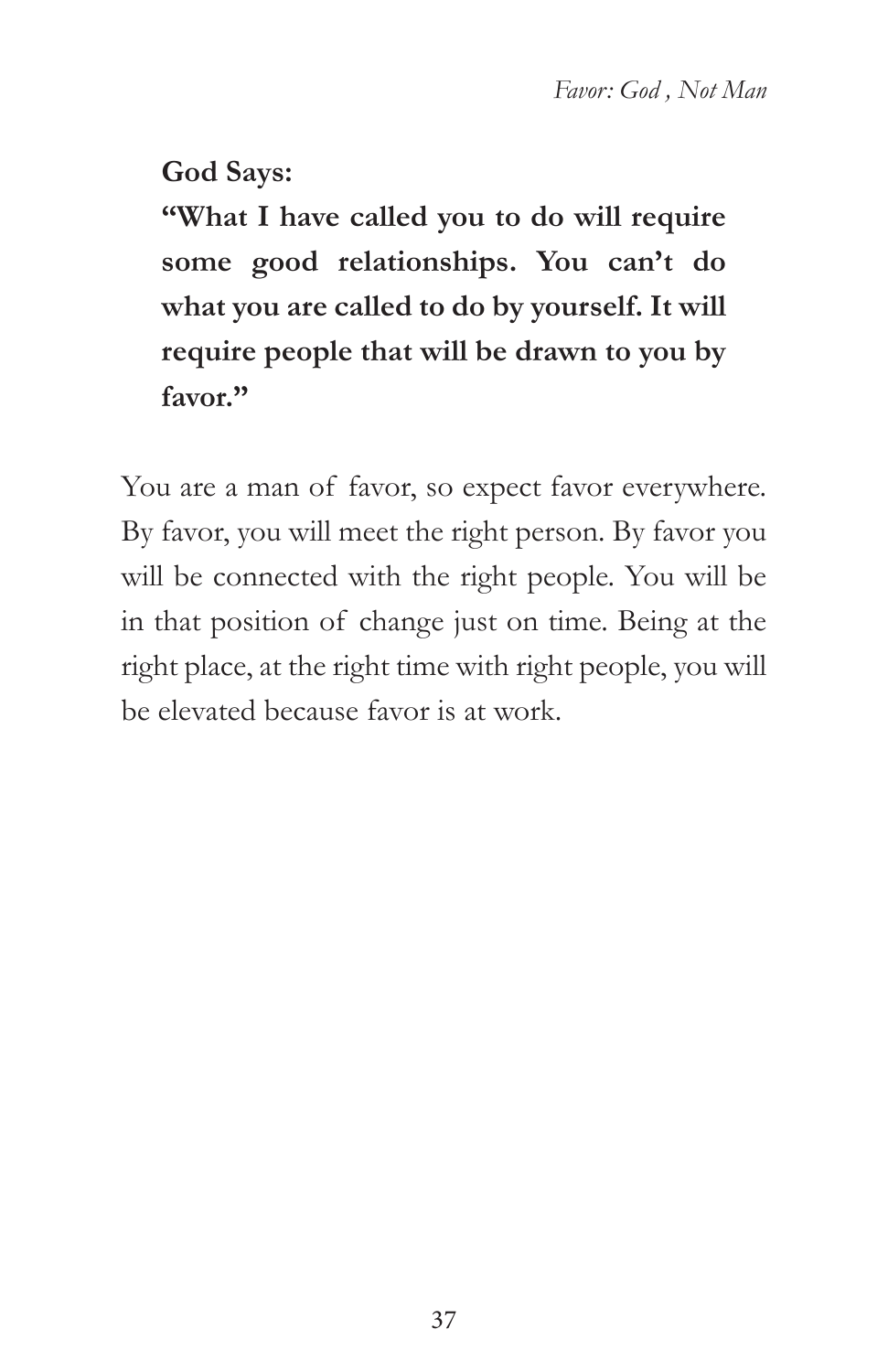## **FAVOR HIGHLIGHTS**

- Let your confidence be in the covenant keeping God; He is ever dependable.
- Your covenant with God positions you for favor with men. Protect your covenant values; don't compromise.
- God is in charge of your harvest. Don't expect your harvest to come from men even when you do something for them.
- The fear of the Lord positions you to combine uncommon favor with uncommon wisdom to produce uncommon breakthrough.
- Success is a product of relevant relationships. Whoever is needed to connect to you will be drawn to you by favor.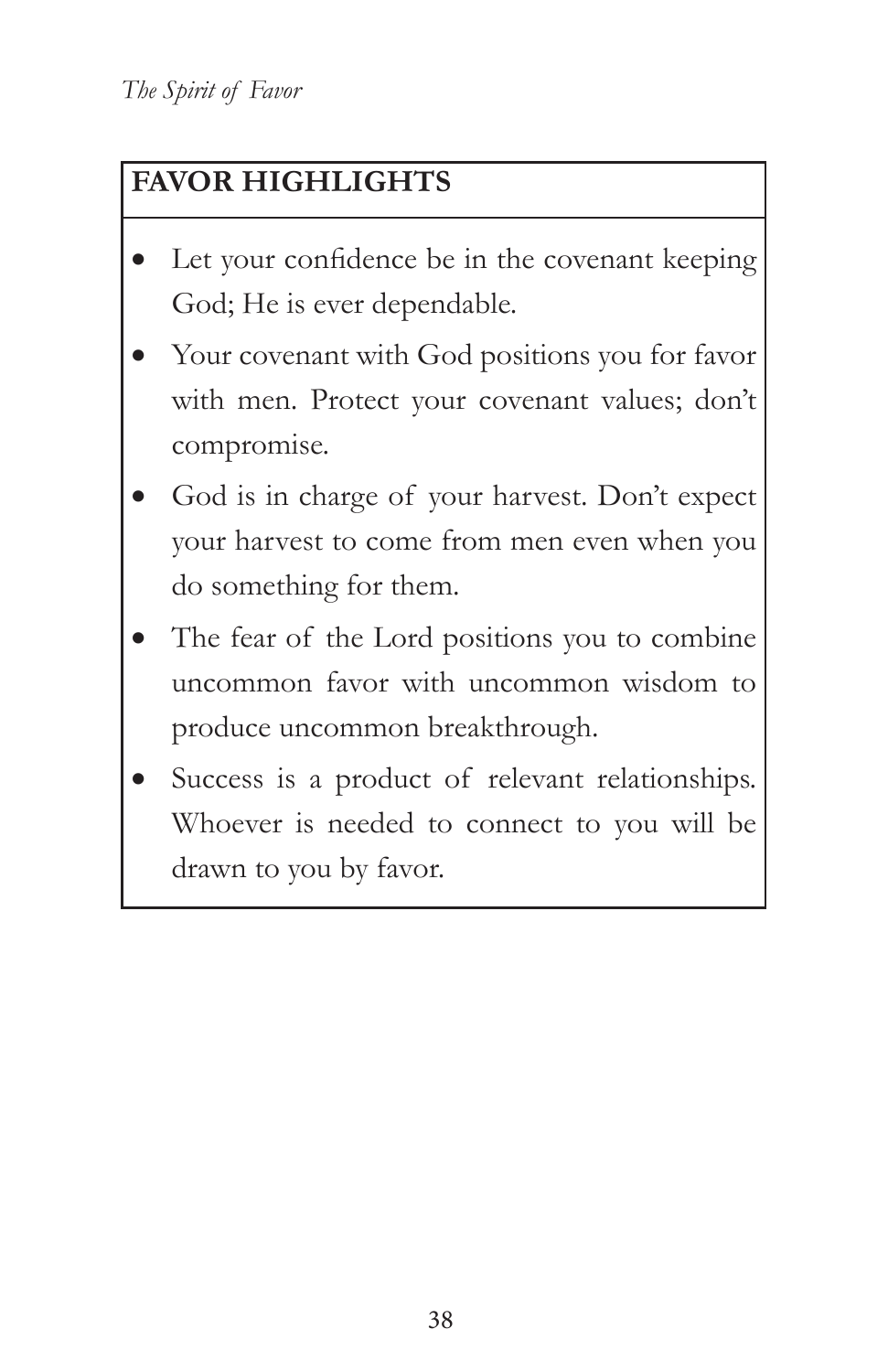

# *Chapter 4* **Favor: The Kingdom Connection**

Favor is all about special treatment. It<br>is preferring someone over others and<br>honoring such a person. The yardstick for<br>such preference may not be so clear in the natural is preferring someone over others and honoring such a person. The yardstick for such preference may not be so clear in the natural. Why should someone be promoted over others yet all of them are, more or less, carrying out the same endeavor? At times, it seems favor is not fair.

## **Contest Decided by Favor…Esther 2**

*Mordecai literarily brought Esther up, having taken her as his own daughter. God had a plan and this young woman was the instrument God was to use for the purpose. All of a sudden, there was a vacancy in the palace. It was Mordecai's time to tutor Esther: "You are going to get to the palace. You are going to be selected."*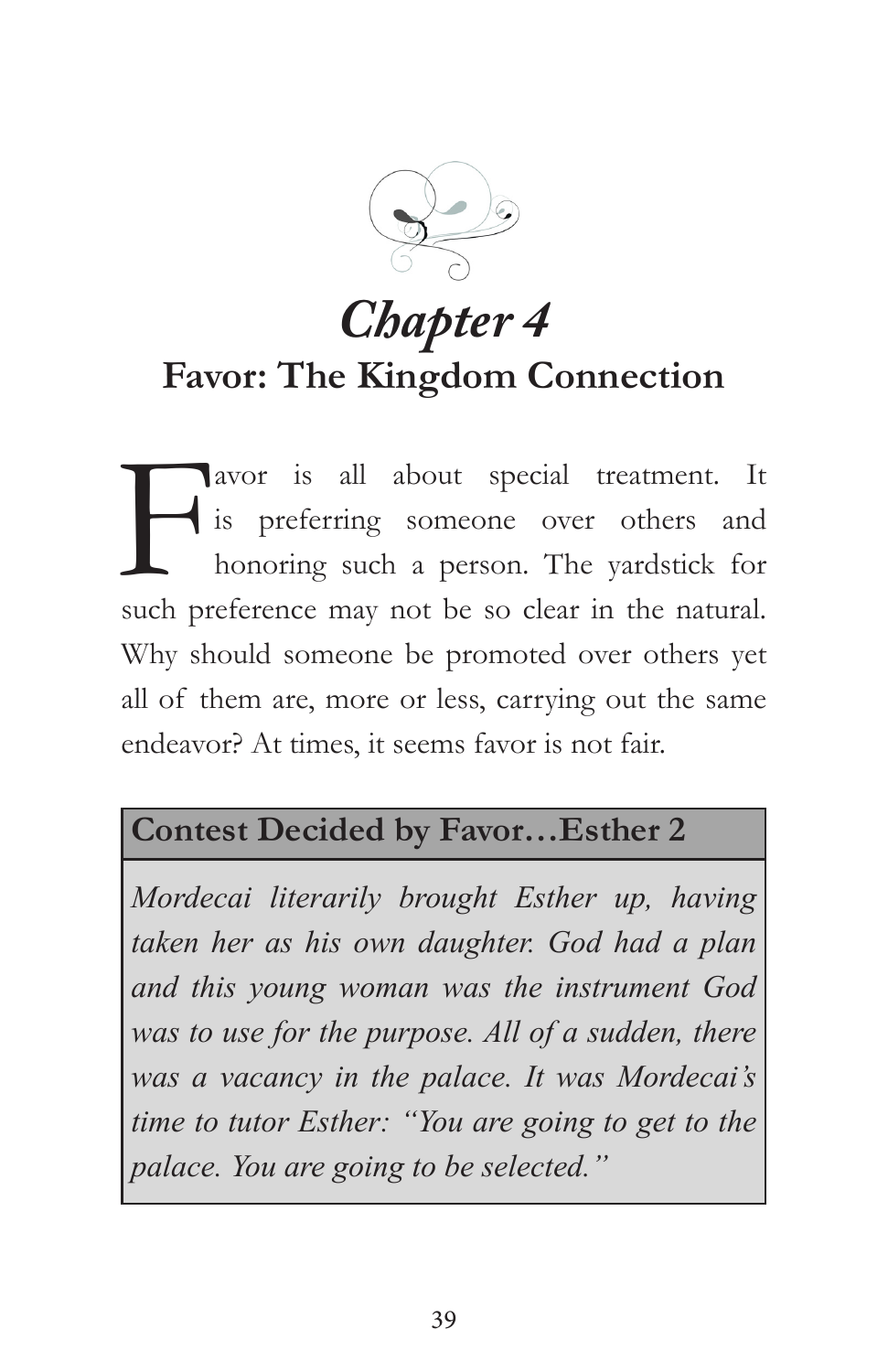*Many beautiful maidens entered for the contest. Esther was just one of them. They all went through the same preparation and training. And when it was time to go into the king's presence, all the maidens were given a free hand to choose what they will take along. They were all on the same platform, naturally.* 

*But favor singled Esther out. When she entered the king's court, he just fell in love with her. She obtained favor and grace in his sight more than all the other virgins. Apart from her natural beauty, there was a force of attraction upon her. The spirit of favor was really at work. Esther became the queen neither totally on merit nor by a stroke of luck, but by the hand of favor.*

To single out someone for a special treatment does not sound fair really, but God is not partial. He loves His children the same way. The only difference is that He is a God of purpose. He does things on purpose. And when a man keys in on His purpose, that man catches His favor. His favor is always in the direction of His will.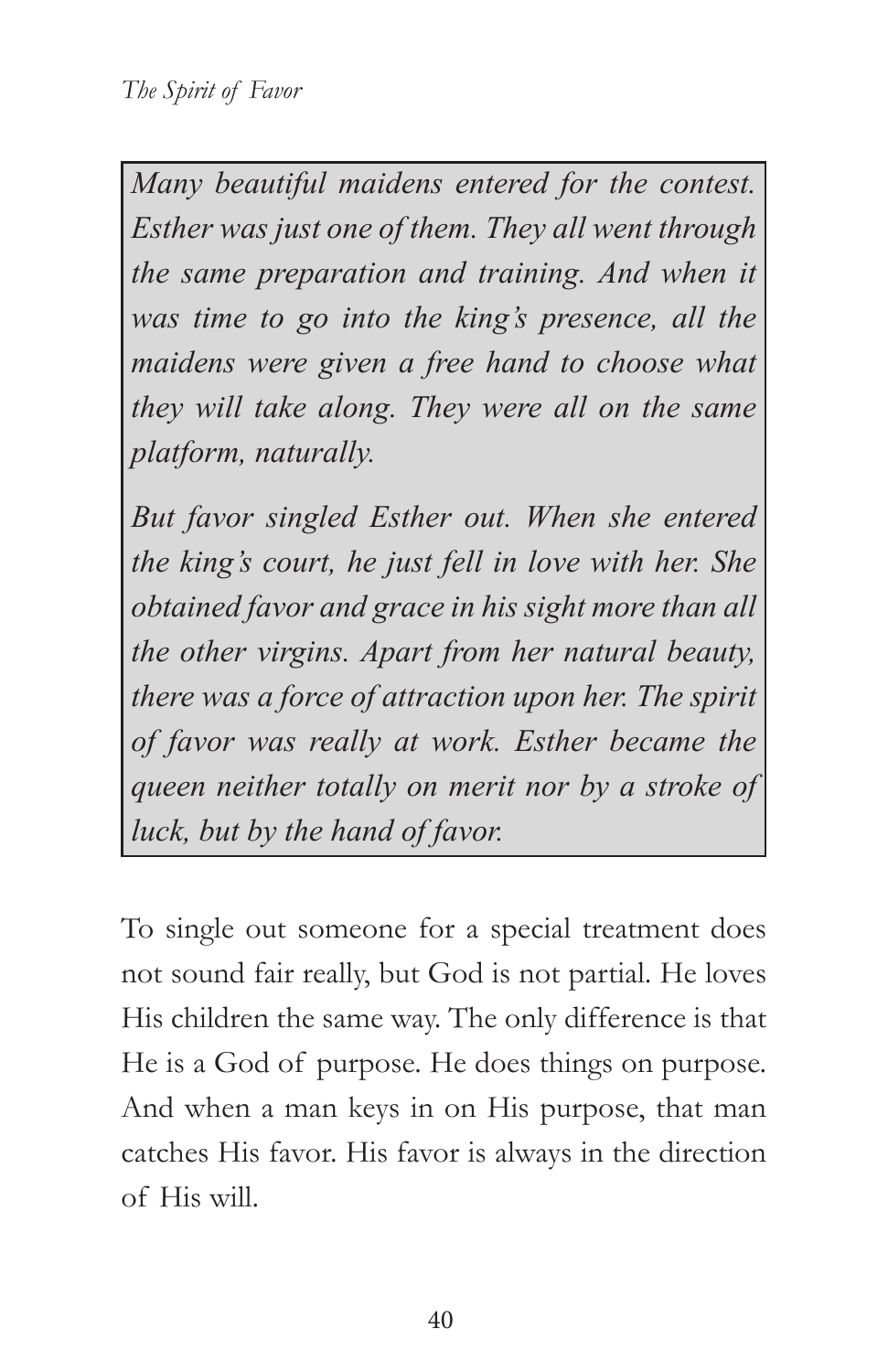The purpose of God is to bring His reign and influence upon the earth and the way to do that is to have His own people that speak His language, have His way of thinking and act like Him to be in positions and places of influence.

*Your kingdom come. Your will be done on earth as it is in heaven.* 

#### **Matthew 6:10**

God does not prefer you just because He wants you to drive the latest car or live in the biggest house in town. Yes, He wants you to have all of that. However, He prefers and honors you because He wants His will done on earth. He needs people that will not compromise His principles. He needs people He can trust with resources. He needs people He can ask to distribute materials as He wills. He is not doing it just for your material possession; He is doing it primarily for the purpose of His kingdom.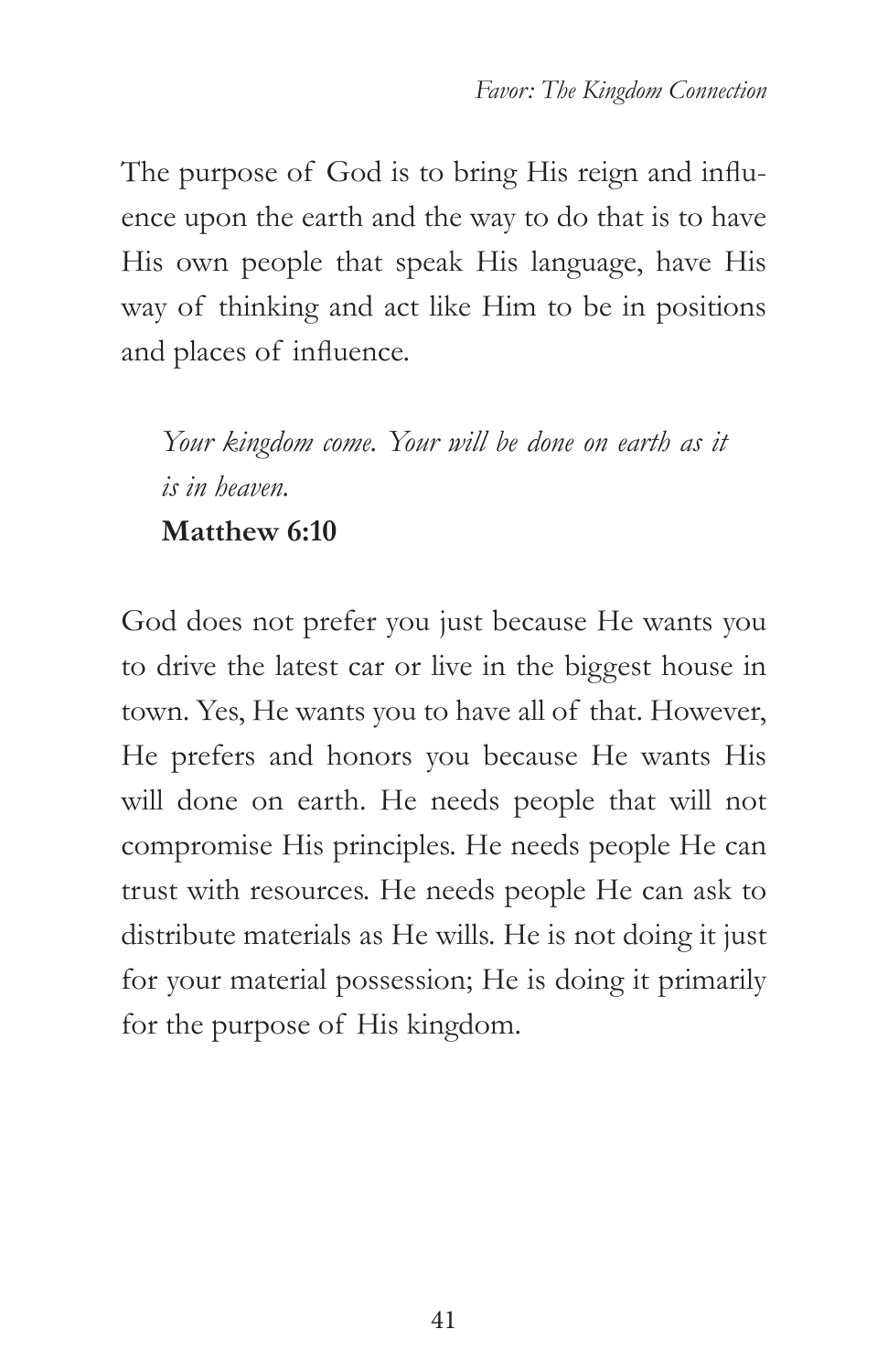## **For Such a Time as This… Esther 4**

*Esther became a queen by God's favor. However, her position was not primarily for her enjoyment. There came a time when it was required for her to approach the King concerning God's people, the Jews.*

*When she tried to shy away from this responsibility, Mordecai reminded her that relief and deliverance will come to the Jews by another means but that she and her father's family will perish. He also highlighted the possibility that God put her there for such a time.*

*Esther heeded Mordecai's advice. She aligned herself to do God's purpose concerning His kingdom and she experienced God's favor. She surrendered herself to be used by God to rescue the Jews.*

There are many people that are in the kingdom (bornagain children of God) but are not experiencing any kind of favor in their endeavor because they are not kingdom-minded and are not living the kingdom lifestyle. God cannot trust them with resources, for instance.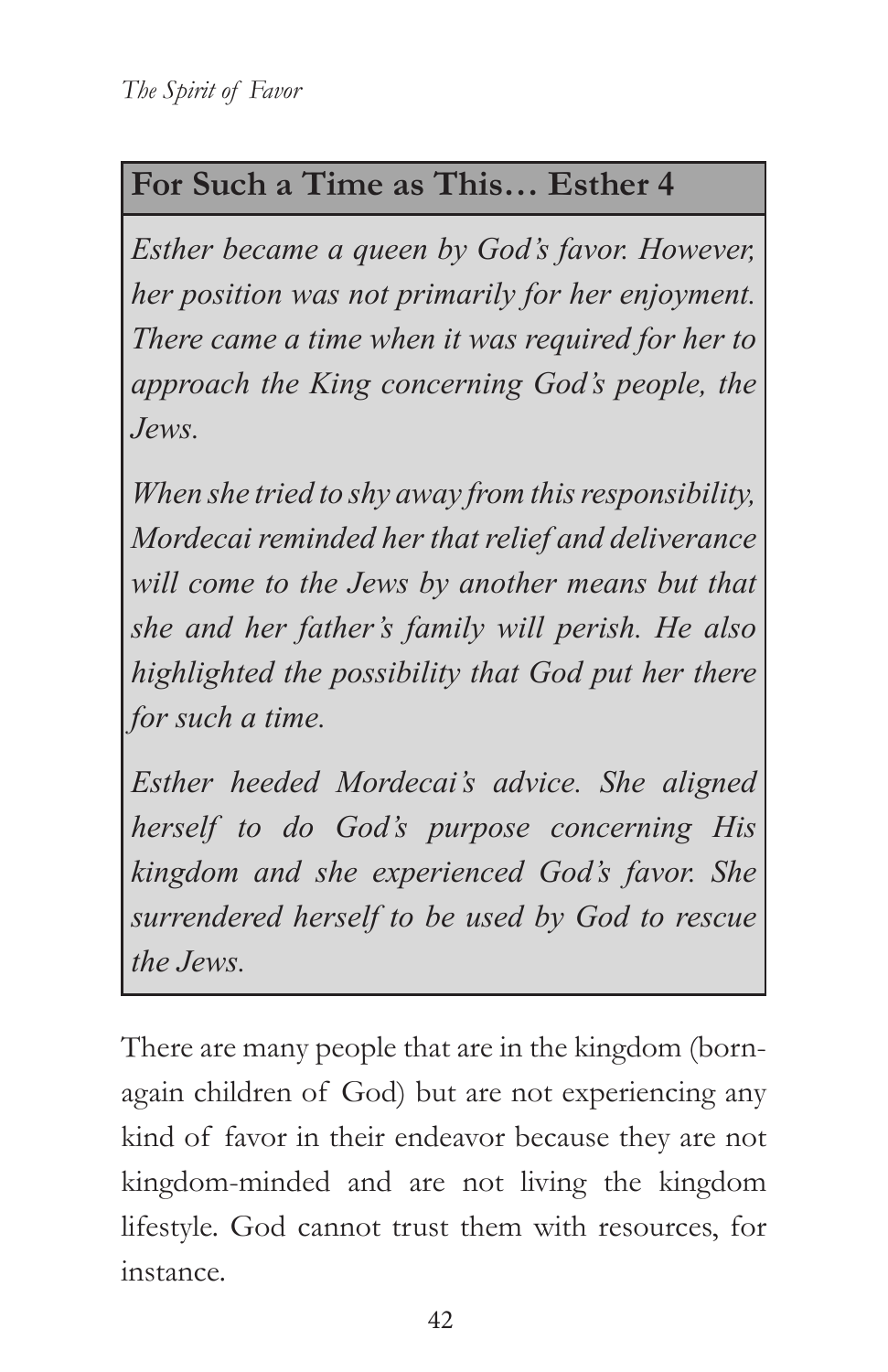The favor that would have met them seeking the kingdom and abiding by its covenant keeps eluding them. The question is: How committed are you to God's kingdom and His covenant? How many times have you compromised the kingdom because of some gain? Some people will just compromise "a little bit" simply because "everybody does it." They call it wisdom, but it is not wisdom at all. It is compromise and it only makes you to lose your advantage with God.

Remember, it is the covenant that will birth your favor. Why will God raise you if you will not stand for His kingdom? Why will He elevate you far above others when you will not represent Him? God thinks about His kingdom above everything else.

#### **God Says:**

**"I need you to put the kingdom first. If you don 't put the kingdom first, I have no obligation to raise you."** 

Favor is for the covenant-minded people. In Bible times, all the people that God worked with in their quest for favor were people that were committed to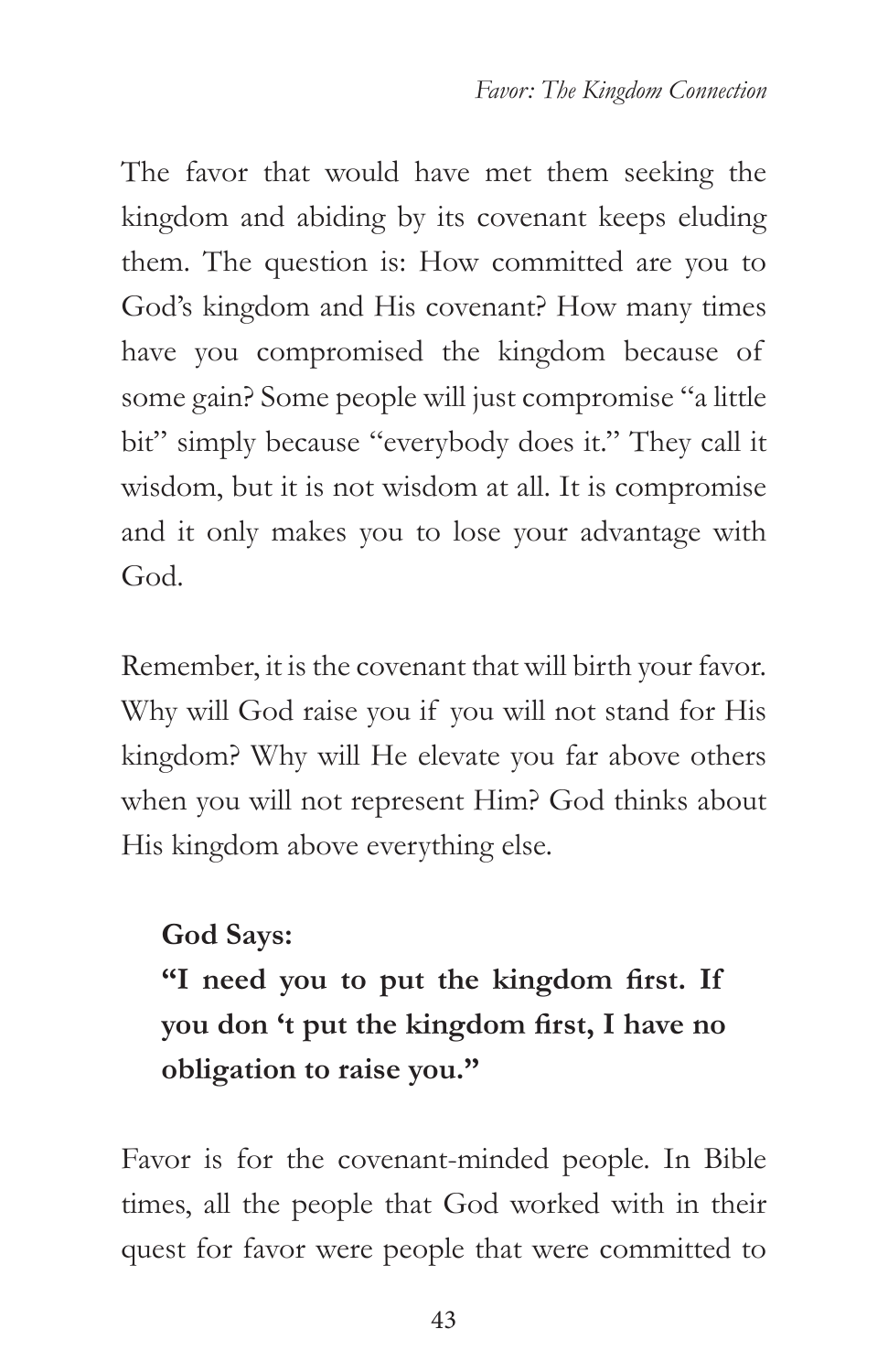#### *The Spirit of Favor*

the covenant and the kingdom. He has not changed. As a strategic master builder, He wants to introduce and enforce His kingdom in that sphere of life that He has purposed for you. As a result, He will cause you to have great influence by favor.

There is need for right positioning in order to experience God's favor. It's all about His kingdom. You must be covenant minded. You must realize He has placed you where you are because He has an agenda. You are a man on a mission. You are not just here to feed you and your immediate family, but to fulfill the purpose of God.

As a result of purpose, men will favor you. They will wonder why things are happening for you. That is a good time to testify of God's goodness and favor, bringing them under the influence of the kingdom. And it goes on and on, until God's divine purpose in your life is fully accomplished.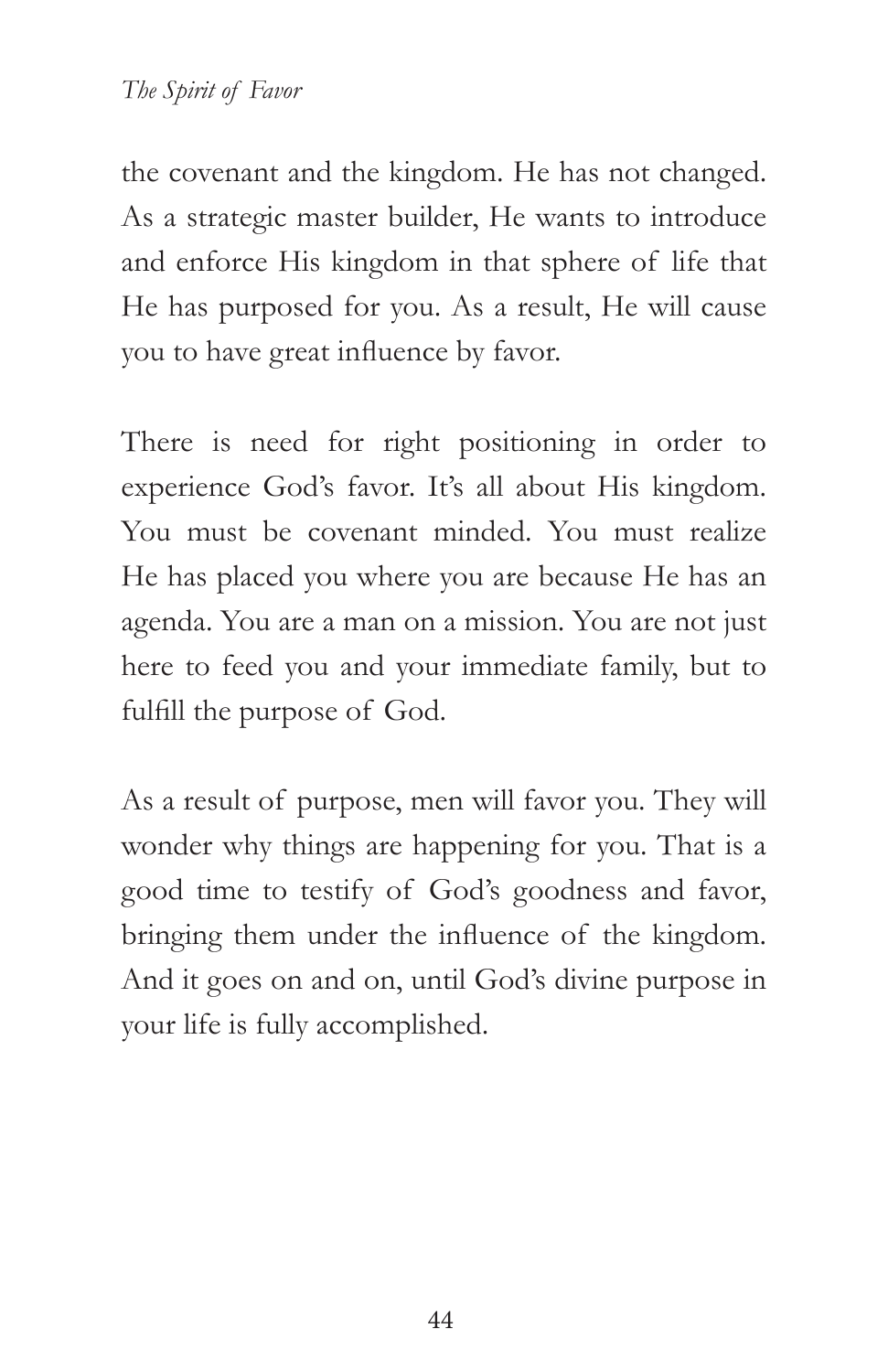# **FAVOR HIGHLIGHTS**

- When a man is kingdom-minded, he attracts God's favor.
- The purpose of God's favor is not primarily for material possessions. It is about the advancement of His kingdom.
- God needs people that He can trust with His resources. Be committed to a life that is free of compromise.
- God desires to have His own people that speak His language, have His way of thinking and act like Him to be in positions and places of influence.
- You are a man on a mission. You are not just here to feed you and your family, but to fulfill the purpose of God.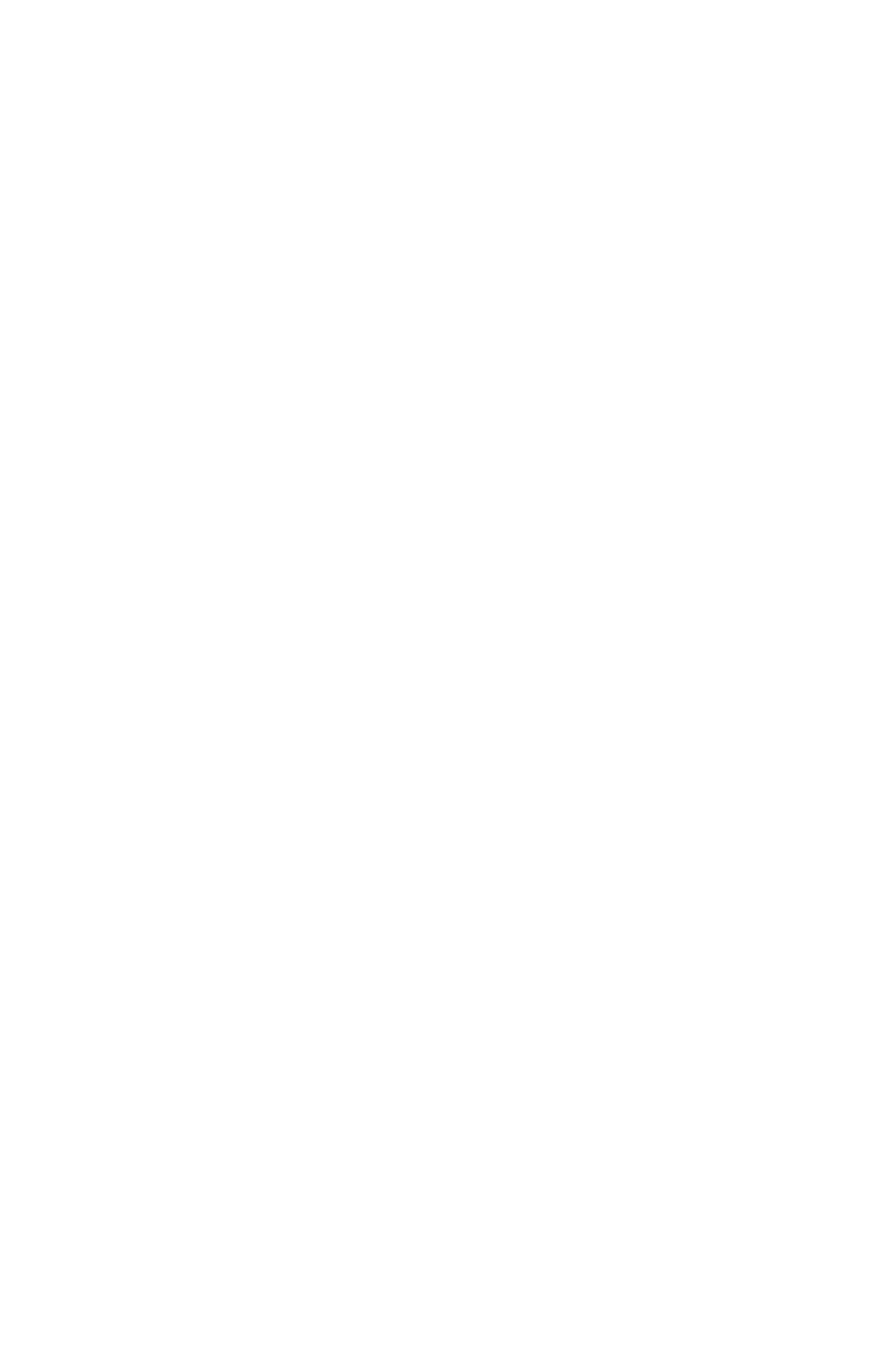

# *Chapter 5* **Favor: The Place For Mentoring**

s much as favor is a free gift from God, it<br>needs a combination of factors to work and<br>be sustained. One major factor to seeing<br>the favor of God at work is mentoring. There is need needs a combination of factors to work and be sustained. One major factor to seeing the favor of God at work is mentoring. There is need for a strong and effective mentoring to protect the favor of God in a man's life. Not having a mentor may be the missing link that is hindering favor from manifesting.

Every man needs a mentor; someone who can speak and call him to order when there is such a need. Why? Each one of us has his flaws. We are all capable of making mistakes or getting carried away. Even in the midst of success or when one is so convinced of a vision he has received from God, there is still need for a mentor who will guide and correct.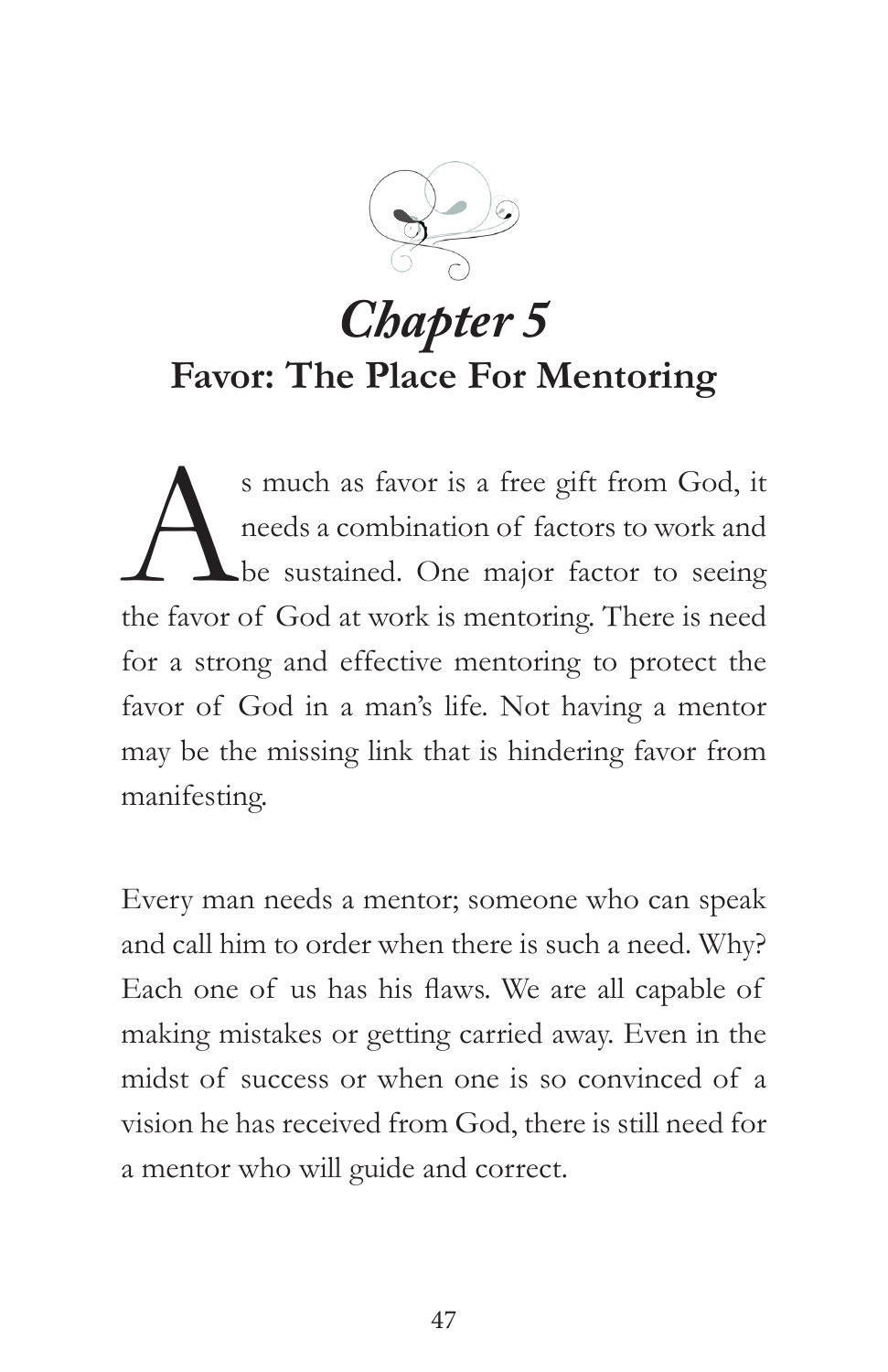### **Right Counsel Brings Favor… Esther 2, 4**

*God placed Mordecai in Esther's life as a mentor and he fulfilled that role to ensure her success. Without Mordecai,the story of Esther would have been different. She would have missed it and her name would have been long forgotten. It was Mordecai that helped her to stay focused. Her going to the palace was his counsel in the first place. He coached her to abide by the ordinances of the covenant there.* 

*Mordecai helped to protect the process of favor taking place in Esther's life by charging her not to publicize her identity as a Jew in the king's house. Left for her, she would have told everyone in excitement. But "there is a time to talk and a time to keep quiet."Mordecai cautioned Esther and she was able to preserve her destiny.* 

*Also, at the defining moment of her life, Esther would have missed her opportunity if not for Mordecai. When she was reluctant to go to the king's presence to plead for her people because of a standing decree, Mordecai made it clear to her it was just her opportunity to shine*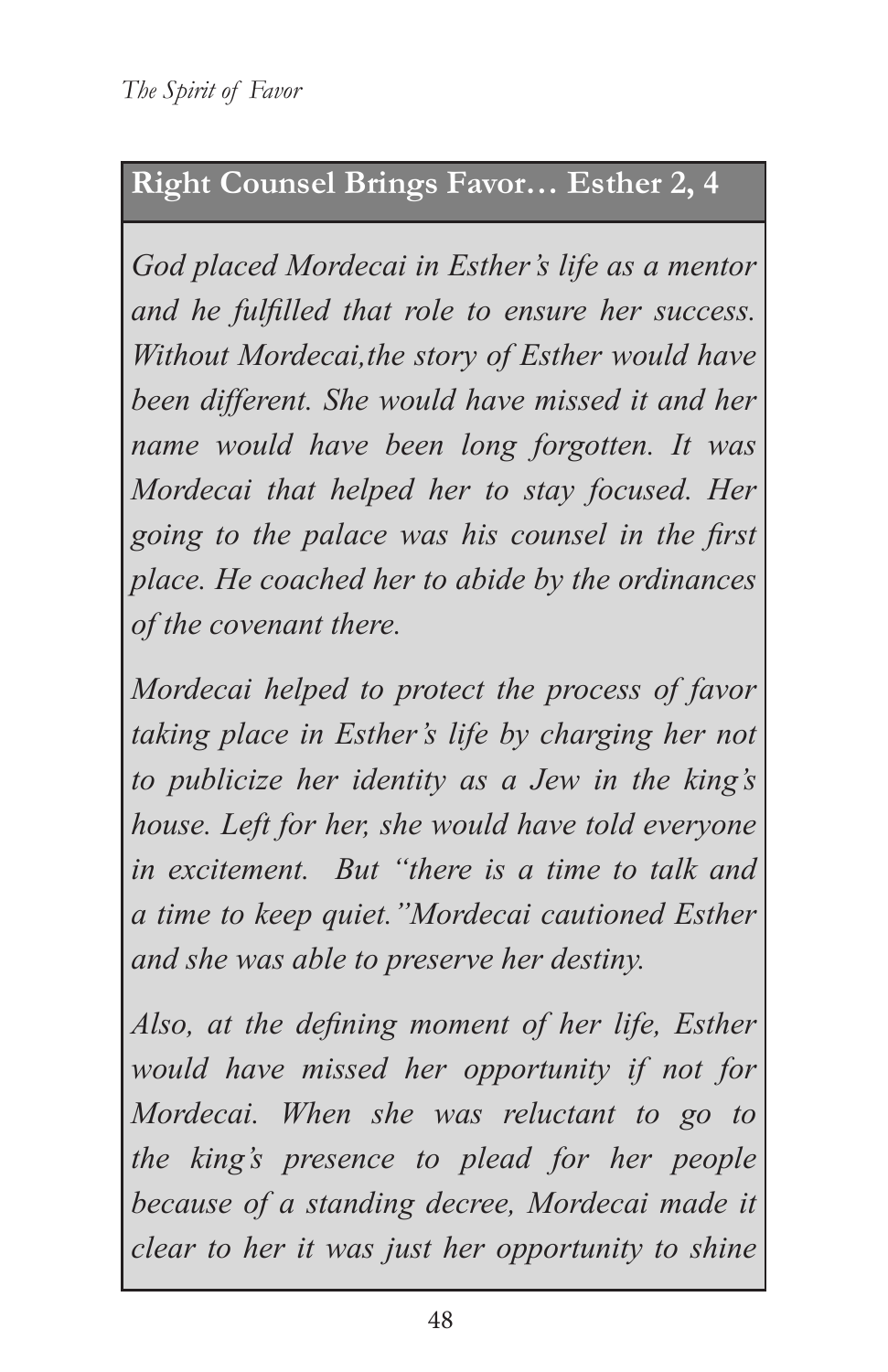*so that whenever the history of Jews is being mentioned her name would be there. And if she did not do it,God would raise someone else that will. Through Mordecai's guidance,Esther realized her purpose in the palace and God's plan to save the Jews at a very crucial time.*

Anyone living a life of total independence is living a dangerous life. Such "alpha and omega" lifestyle only leads to destruction. It aborts destiny and brings shame. Why would one want to live in such a delusion that only leads to destruction? None of us is that smart or great. We all need mentors.

You cannot afford to be so rigid in your thinking that you don't find a need for a mentor. Because God spoke to you does not mean you don't need other people. No matter how convinced you are of what you are doing, there is a way you relate with a mentor that will make him have his input in what you are doing. If God has spoken to you on something, you still need some form of human involvement to carry it out. That is why we have pastors and teachers. That is why we go to church.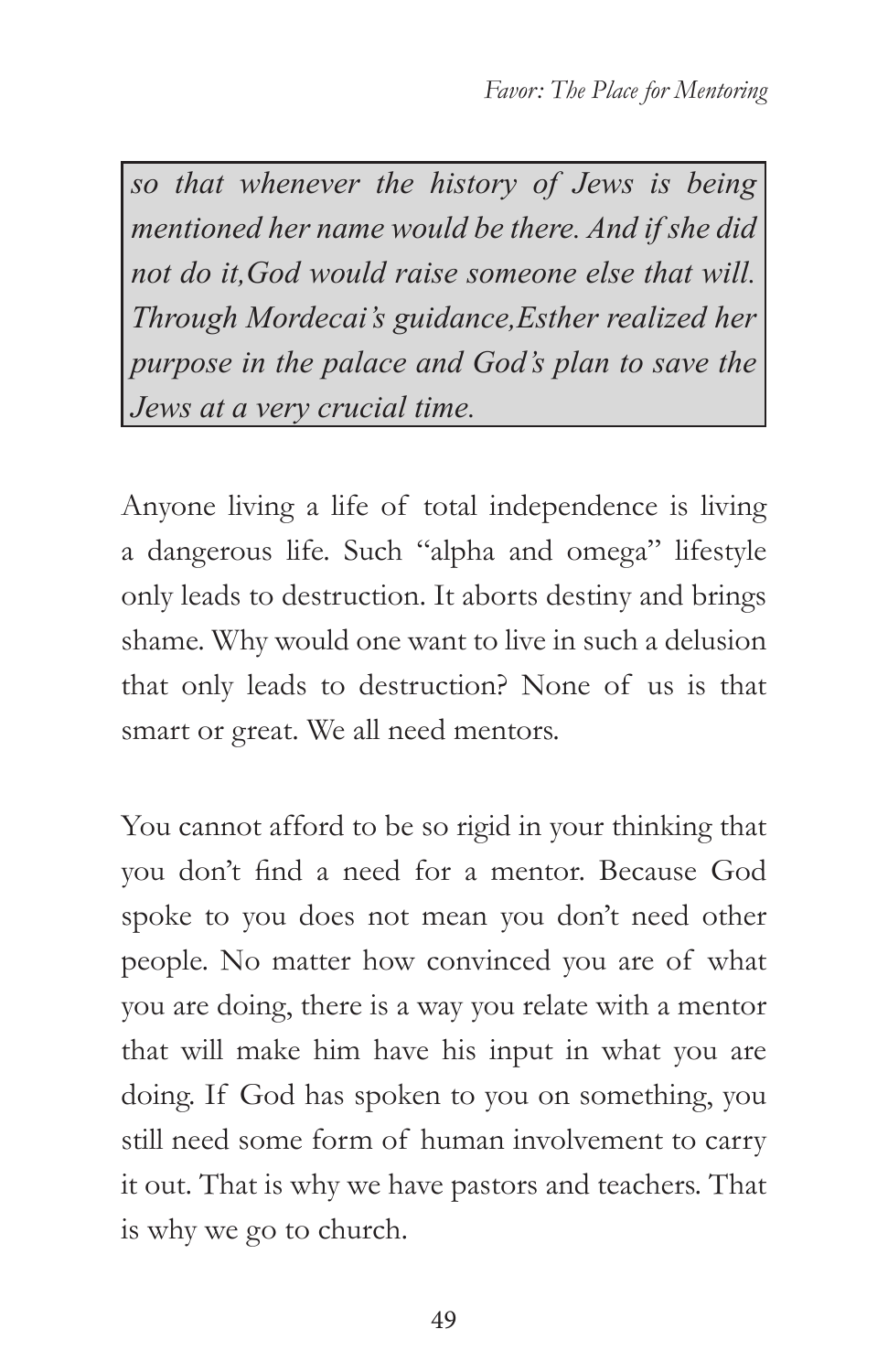*And he gave some, apostles; and some, prophets; and some, evangelists; and some, pastors and teachers; For the perfecting of the saints, for the work of the ministry, for the edifying of the body of Christ: Till we all come in the unity of the faith, and of the knowledge of the Son of God, unto a perfect man, unto the measure of the stature of the fullness of Christ:*  **Ephesians 4:11-13** 

*Where there is no counsel, the people fall; But in the multitude of counselors there is safety.*  **Proverbs 11:14**

*For by wise counsel you will wage your own war, And in a multitude of counselors there is safety.*  **Proverbs 24:6**

Yes, a mentor will acknowledge you when you are doing the right thing but he will call you to order when you are going the wrong way. Your mentor is not your fan. You can get all the accolades from your fans, but not from your mentor. He is in your life to chart the way of progress and in doing so, he will definitely see things you need to change.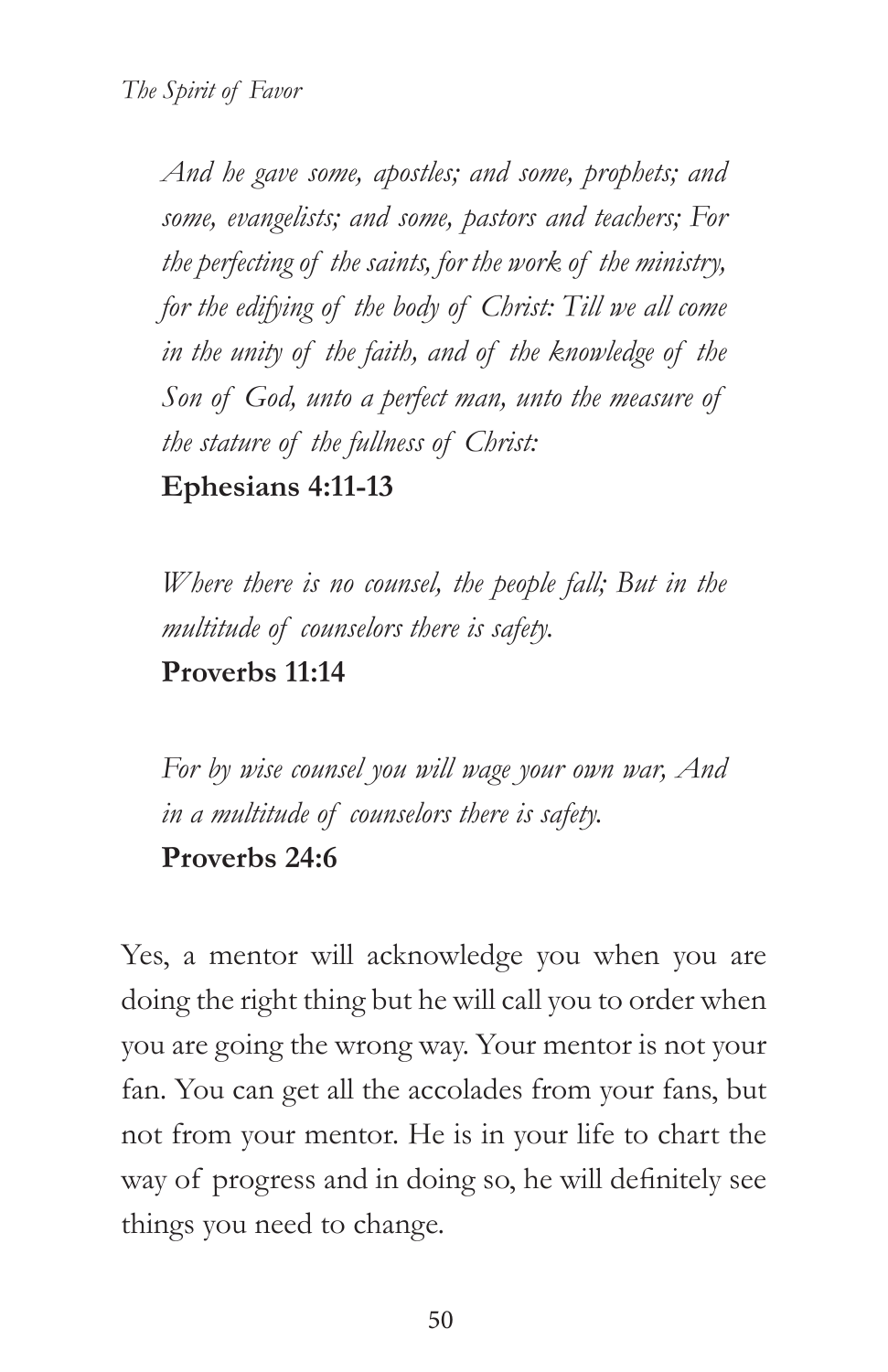Your mentor is not carried away by your success. He is not moved by your finances or material possessions. That is why he is not afraid to confront you on issues. He will tell you not to be puffed up because of your wealth. He is not afraid to tell you the truth.

There are cases of protégés who have attained certain heights and because of that will no longer listen to their mentors any more. This is simply pride. You may have more money than your mentor. You may have accomplished more, but that destiny of yours still needs to be preserved. It is one thing to get to the top; it is another thing to stay at the top. The people God used for you to get there most probably are the ones He will still use to keep you there.

## **Continuous Mentoring…Esther 2:11**

*After Esther got to the king's palace, Mordecai still hung around as her mentor on a daily basis. Mordecai would come to the gate of the palace every day. And he wasn't just coming to have fun; he was coming to examine how she was going about things and carrying out her daily routine.*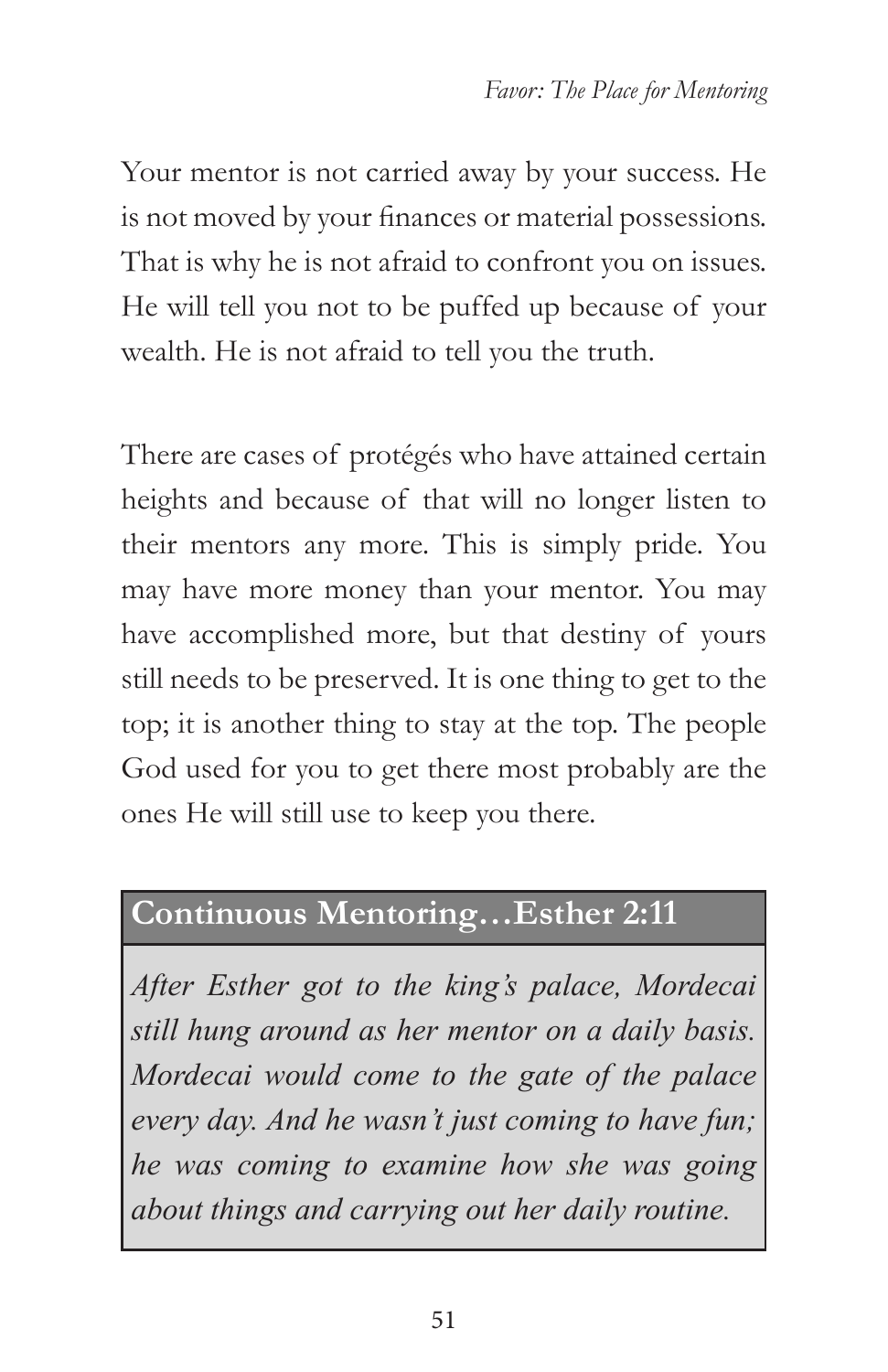*As he observed, he would point out to her where she needed to make amends. He was busy watching, instructing and guiding. Mordecai literally preserved the destiny of Esther. He was used of God to bring out the purpose of God in Esther's life.*

You will always need some fresh input of counsel to keep you focused and point out your season of opportunity even when you are not seeing anything. Your season of change may come and you may not see it, but your mentor will see it. You will never outgrow being mentored.

## **The Riches of Counsel… Esther 4**

*Esther's position changed immediately after Mordecai her mentor charged her to go into the king's presence without an invitation, an action that naturally spelled doom. His words hit home when he looked at her and said, "If you don't do it, it is your loss because God will bring someone else into the picture that will do it. Could it be that you are in the palace for such a time as this?"*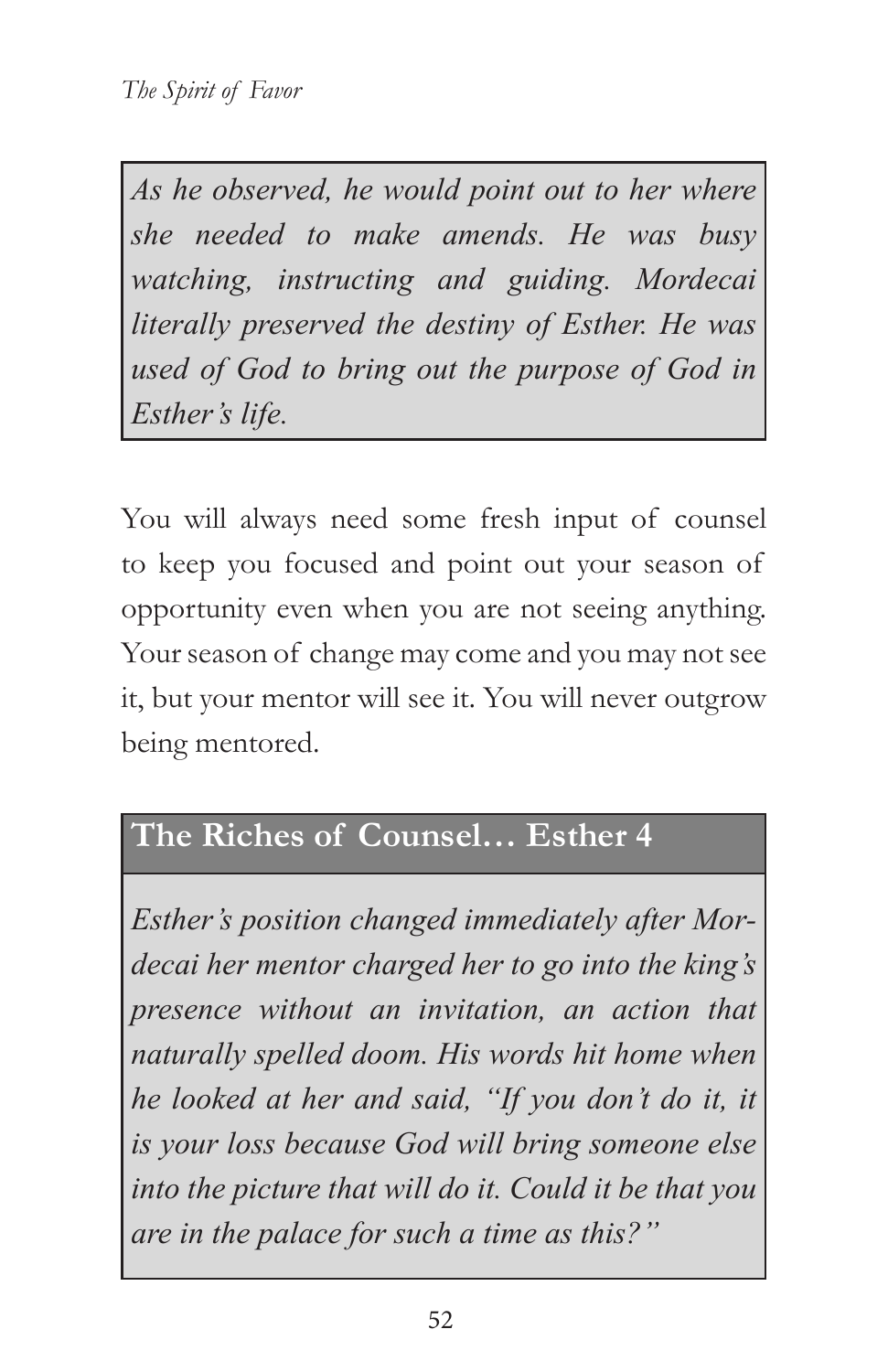*Esther called for a fast and made a decision to go into the king's presence not minding the worst. She went on to face the greatest risk of her life at the word of a worthy mentor. She and her race were preserved and the enemies of the Jews were destroyed.*

Apart from Esther's story, we can see other examples in Scripture. Moses had a mighty rod that worked wonders but he needed the counsel of Jethro to relieve him of stress that could have destroyed him. Moses was Joshua's mentor; Elijah was Elisha's. God has placed mentors like these in your life for your destiny. Don't ignore them or their counsels.

You need a mentor. If you don't have one, get one. Don't just go about with friends and fans that sing your praises. Strong and effective mentoring will produce strong and effective favor. Get mentored so as to get favored.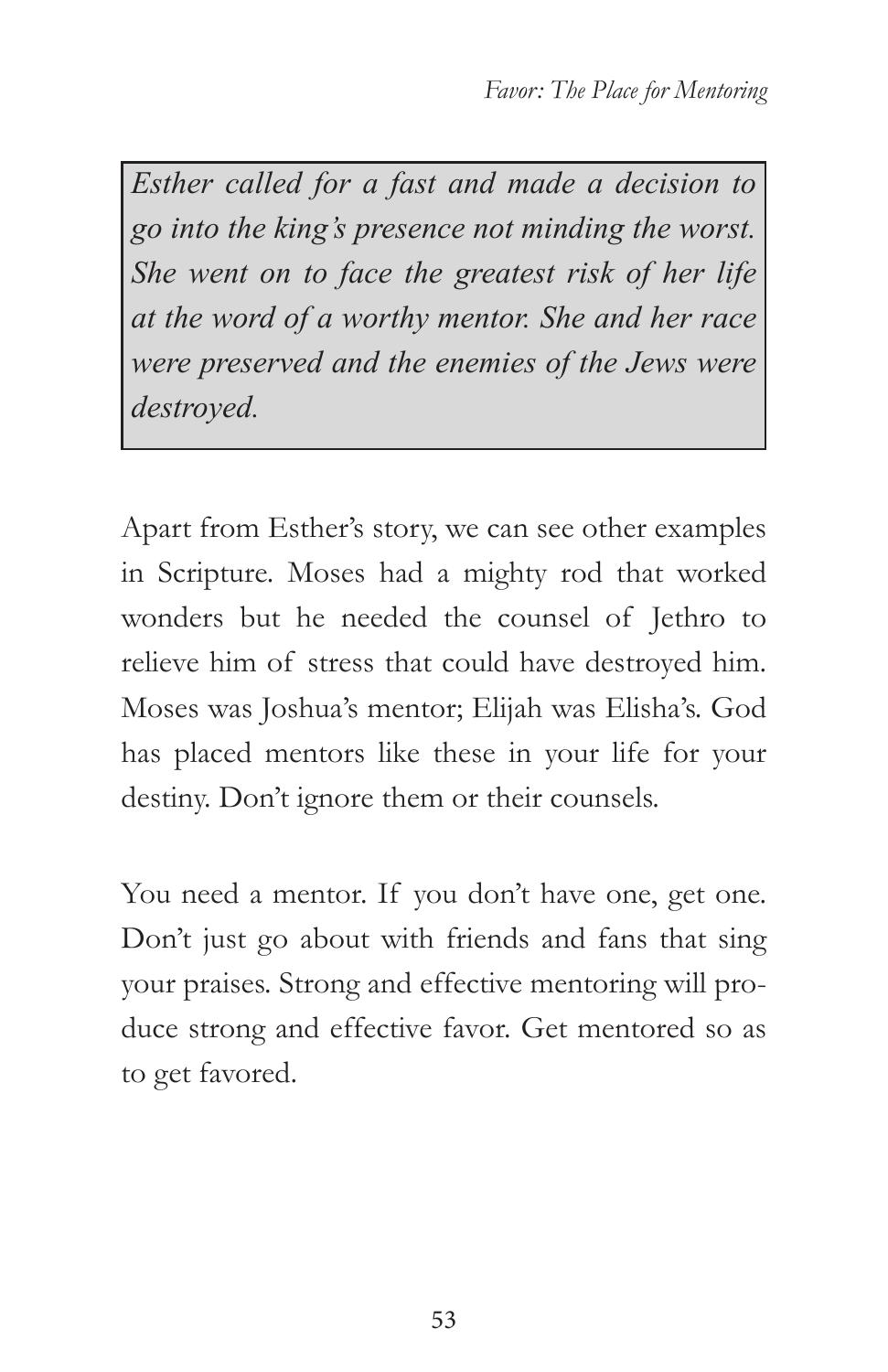# **FAVOR HIGHLIGHTS**

- You need a good mentor to keep your focus on God and your purpose.
- You need to discern and understand God's timing and seek the counsel of your mentor before making any major decision.
- Your mentor does more than acknowledge your progress, he also calls you to order when it is necessary.
- You can never outgrow the need for mentoring and you will always need a mentor irrespective of your status in life.
- Strong and effective mentoring will produce manifestations of divine favor.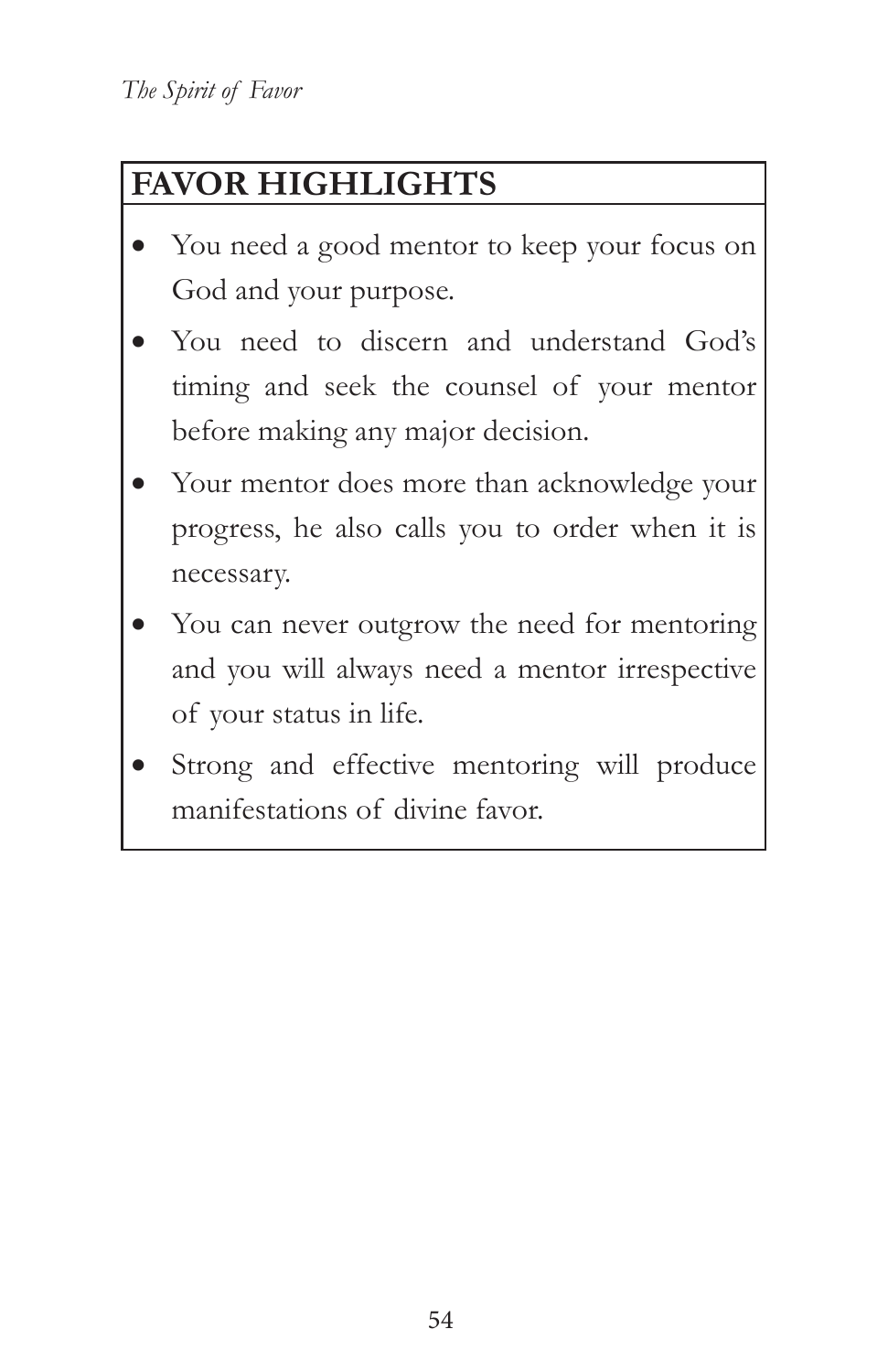

# *Chapter 6* **Favor: The Place of Right Attitude**

Why is it that we see people who seem<br>to be spiritual but are without the<br>manifestation of favor in their lives? Yes,<br>they are zealous in the things of God but they don't to be spiritual but are without the manifestation of favor in their lives? Yes, they are zealous in the things of God but they don't have results that are consistent with the blessing. The problem may be in the area of attitude.

There are natural laws to receiving favor. People usually play down on natural qualities to their disadvantage. Your attitude is a major part of your life. It can draw favor to you or keep it away from you. The way you conduct yourself regularly therefore matters in the scheme of things.

# **Good Attitude Attracts…Esther 2:5-10**

*Esther conducted herself in a good manner in the palace. Apart from the operation of favor in her life, she literarily cooperated with people God sent her*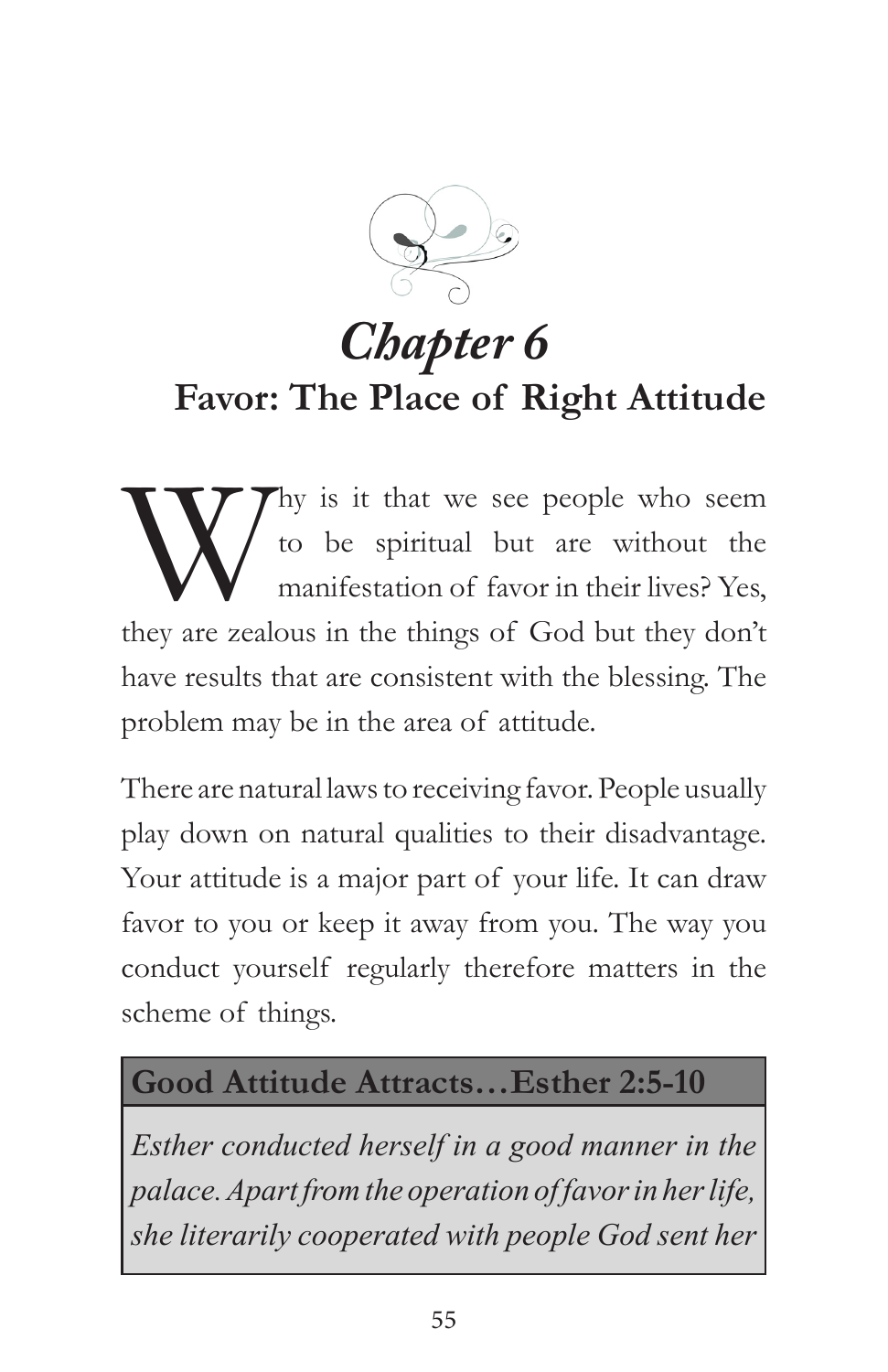*way and obtained favor naturally. She knew she needed to be trained so she submitted herself to Hegai, the keeper of women. She did all that the man told her to do.* 

*All the maidens were given a free hand to choose anything they wanted to take to the king's court. But Esther listened to the keeper of the women, who knew what the king really wanted, and took only the things that he required her to take. She was not just conscious of the covenant; she understood that honor brings favor. Esther's character was exceptional among the maidens and by the time she appeared in the king's presence, she was distinct.*

Your attitude will determine your altitude. When you conduct yourself in an honorable way, you draw favor. When you treat people with honor it is only natural for favor to show up. Nothing stops the flow of favor like pride and arrogance.

As a parent, your job is to drive this quality into your children. There are some ungodly cultures you need to attack. Against the modern trend, teach them to honor people and respect people in authority. Teach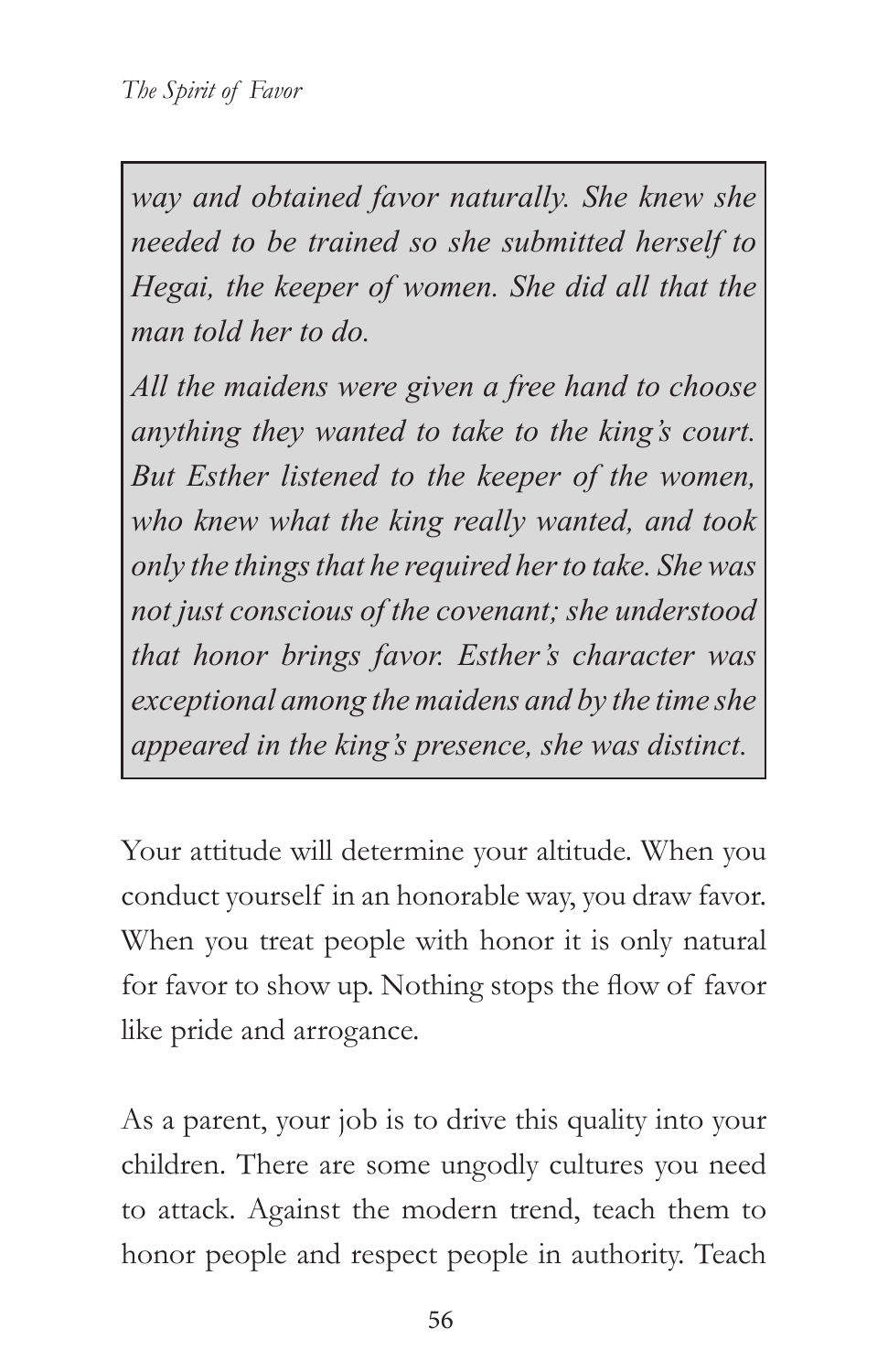them to treat others right.

Being spiritual does not qualify you to break natural laws. There are natural laws governing favor and those laws must be kept. These laws are needed for elongated success. It is one thing to obtain success; it is another thing to maintain success. The energy needed to maintain success is even higher than the energy needed to get there.

## **Be Prepared**

Preparation is a keyword where favor is concerned. You must have the right attitude to go through the preparation needed for your favor to manifest. The reason only a few people obtain excellent results in life is because most people are not positioned for success. God has a great plan for your success, however, you must be ready for it. You must prepare yourself for your favor by being willing to make all the necessary amendments in your life.

*But as it is written:" Eye has not seen, nor ear heard, nor have entered into the heart of man the things which God has prepared for those who love Him." But God has revealed them to us through His Spirit.*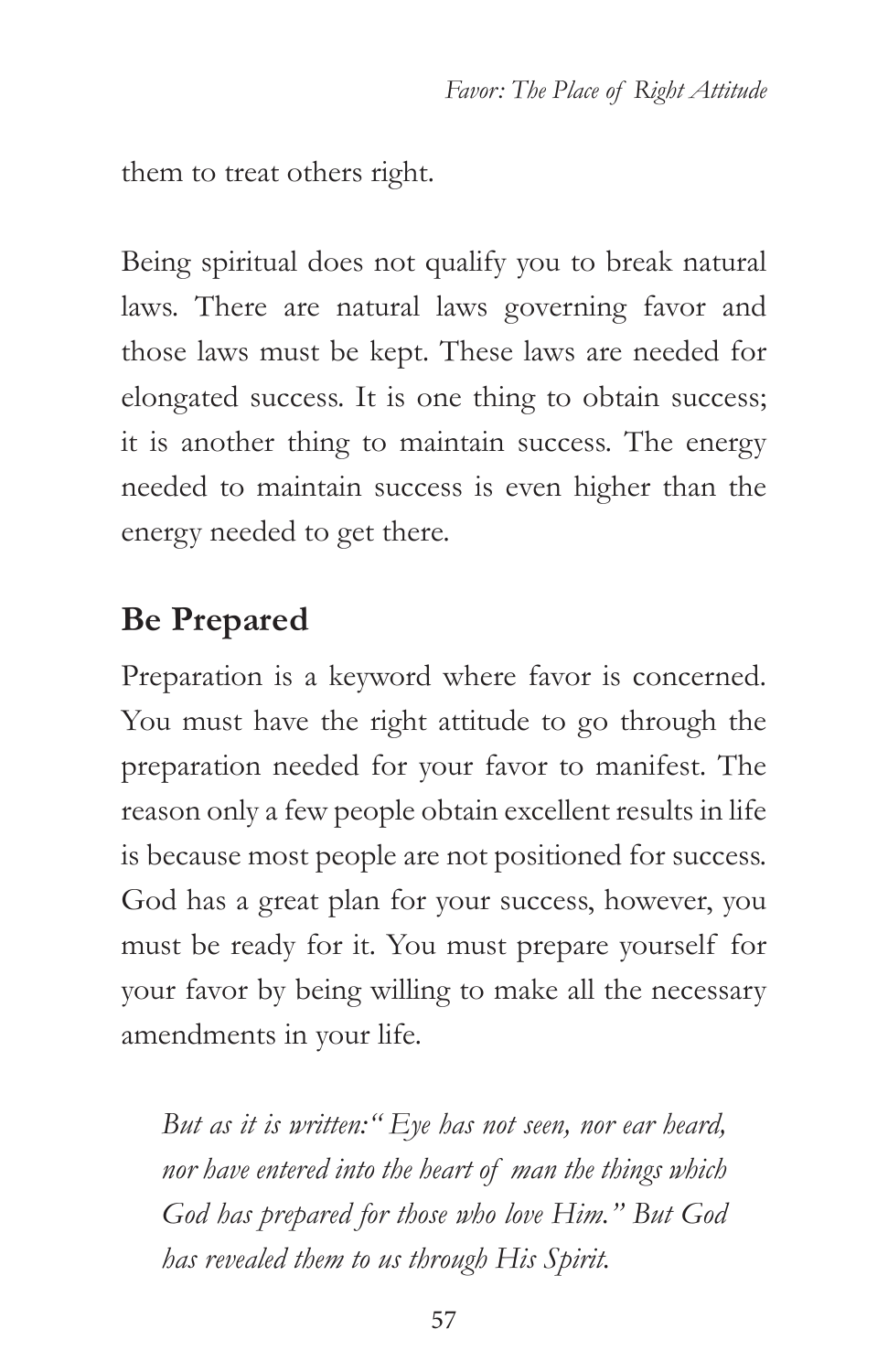*For the Spirit searches all things, yes, the deep things of God. For what man knows the things of a man except the spirit of the man which is in him? Even so no one knows the things of God except the Spirit of God.* **1 Corinthians 2:9-11** 

The question is, are you positioned for destiny? Are you prepared for it? God is prepared but you also must prepare to receive what has been prepared by God. One can have great gifts and potentials but without adequate preparation, manifestation will never come.

In the game of soccer, for a goalkeeper to be effective, his positioning is vital. He has to be at the right place all the time to catch the ball. The same way, God is going to direct favor towards you but the question is, will you be well positioned to catch?

## **Getting Ready for Favor…Esther 2:7-9**

*Esther was well brought up and tutored. She must have kept herself well as a young lady because it is said she was very fair and beautiful. She was attractive naturally in beauty and manners.*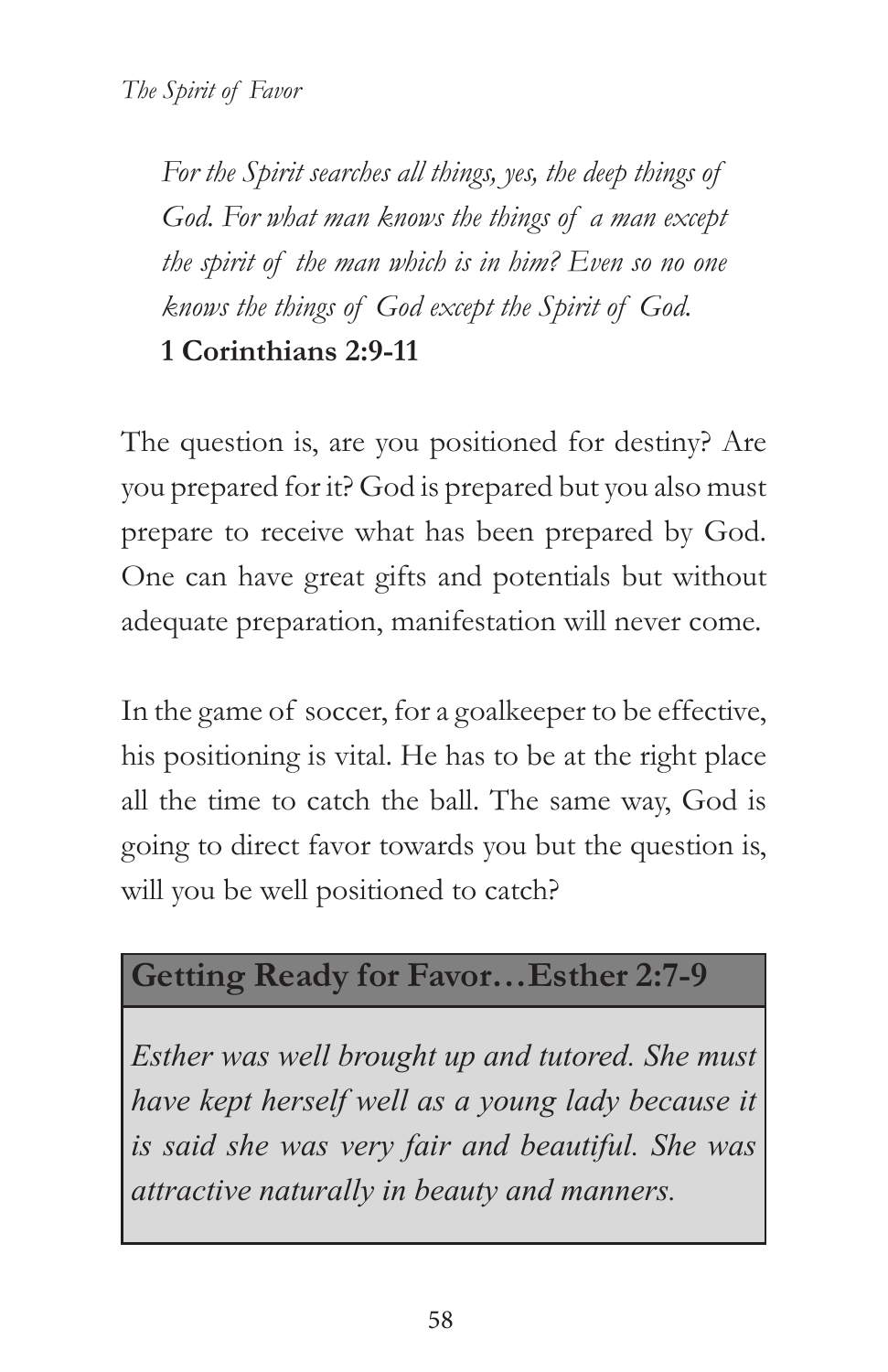*Esther understood authority. When she was brought to the king's palace, she submitted herself. She was prepared and was picked by God. And His choice was not by luck or sentiments. The favor of God came upon her because she was prepared.*

You can position yourself through preparation. Step by step God will be guiding you by giving you instructions and assigning some roles to you. Your miracle comes by these instructions. Your willingness to obey is your ride to the destiny God has prepared for you. If God gives a man an instruction but he takes it lightly, he will not be positioned for elevation.

#### **God Says:**

**"I need you in the palace. I need you where policies and decisions are being made. I need you there and that is why there will be upsets in those places. Some people are going to lose their job for your sake. I need you prepared for this. I am orchestrating this and I am taking you there."**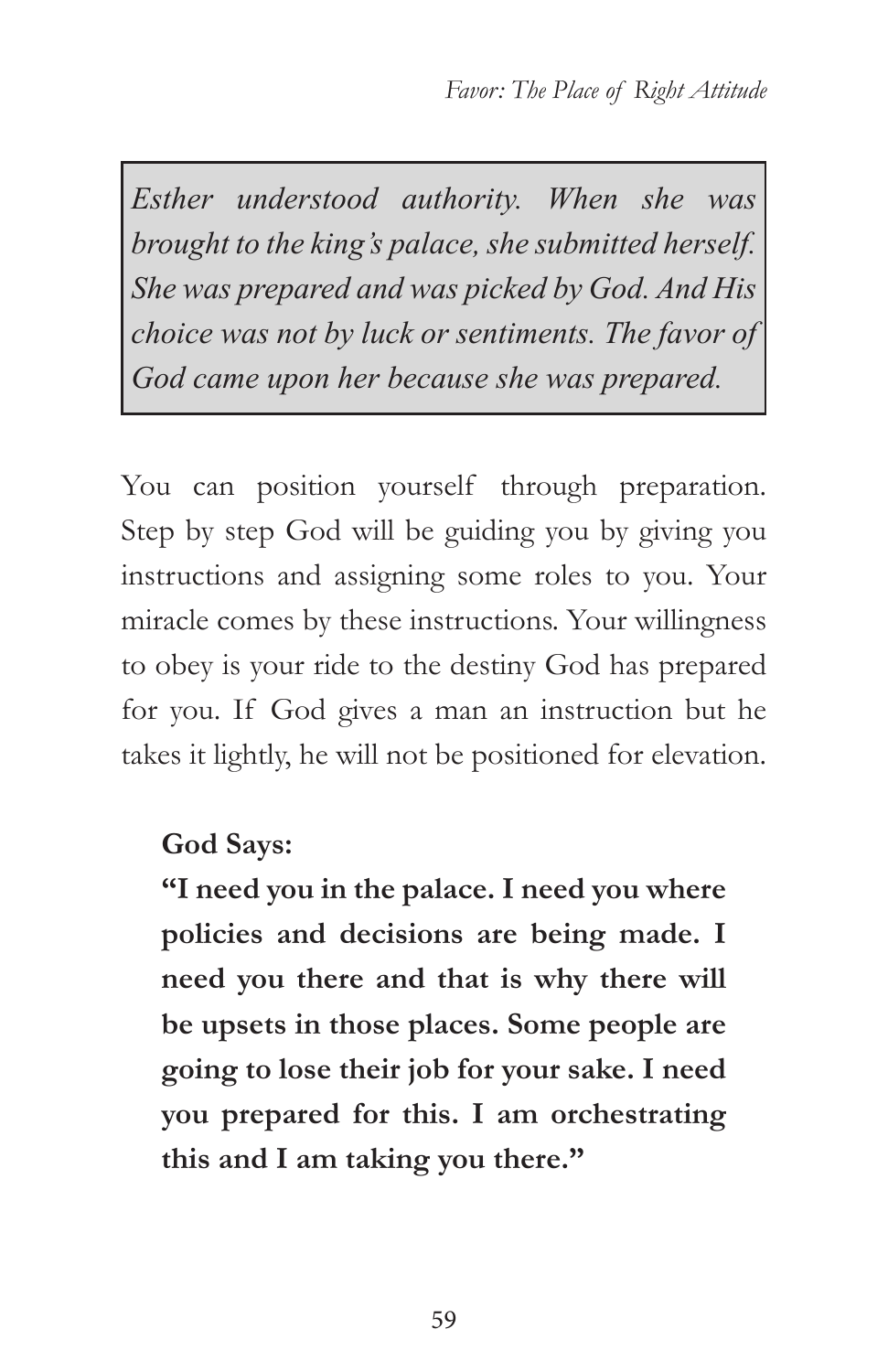#### *The Spirit of Favor*

You must deal with character flaws. Your attitude to instructions given by an authority is very important. Inappropriate attitudes such as disobedience will stop you from experiencing God's favor. Bad attitude will literally abort your destiny. You can't afford to lose your destiny as a result of indiscipline and bad manners. You are pregnant with greatness and you must protect the pregnancy until the due time for its delivery.

Be prepared for your favor. Get on with obedience by following the steps God will have for you along the way, no matter how insignificant they may seem. Get ready! Favor is beckoning.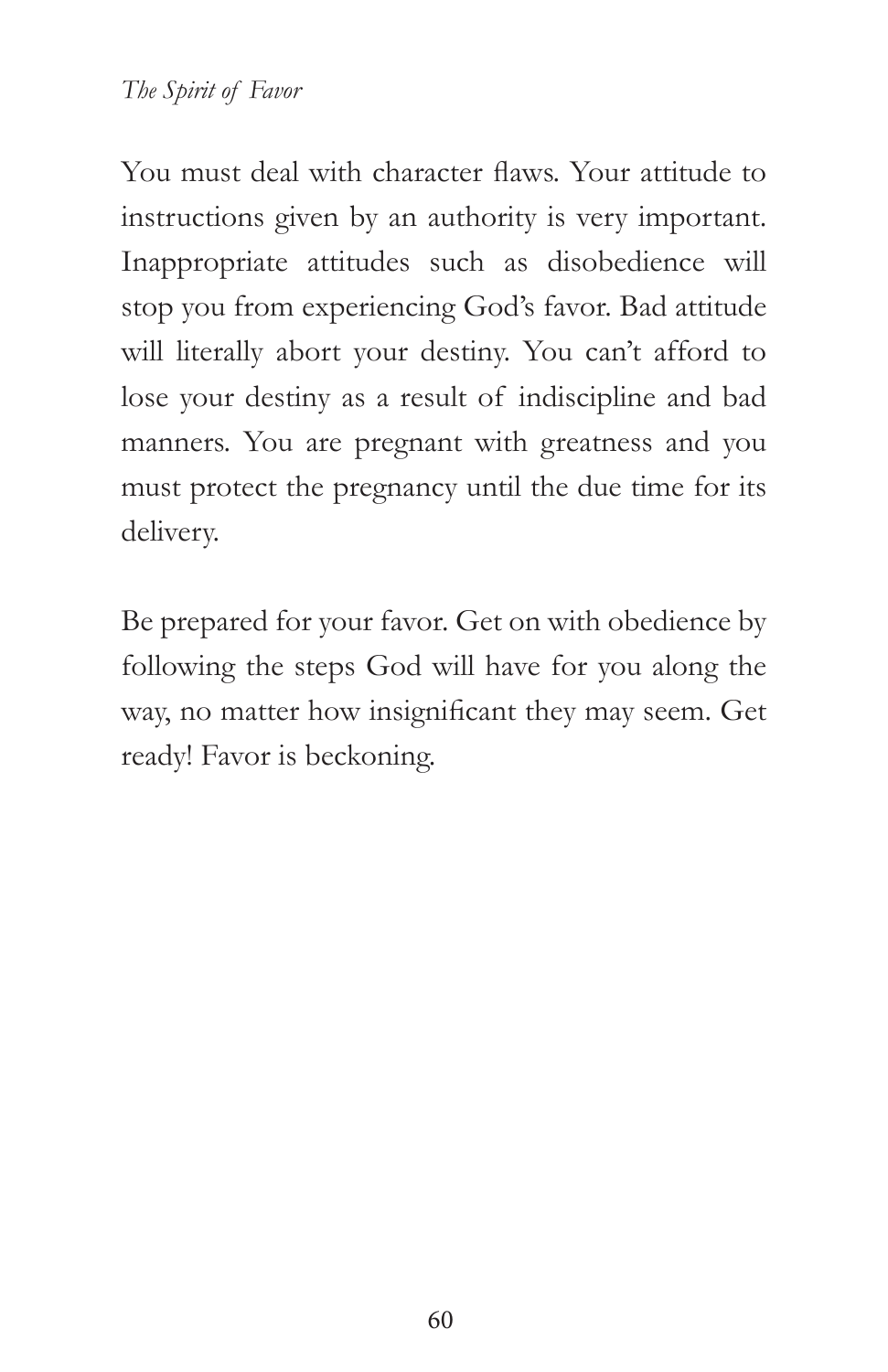# **FAVOR HIGHLIGHTS**

- Your attitude will determine your altitude. A good attitude will also enable you to maintain your altitude.
- You must supply the needed 'natural', and then God will crown it with the 'super', so that you will end up with supernatural results.
- Adequate preparation positions you for divine favor.
- Your manifestation will require more than your gifts.
- You must conquer every wrong attitude in order to keep your favor flow.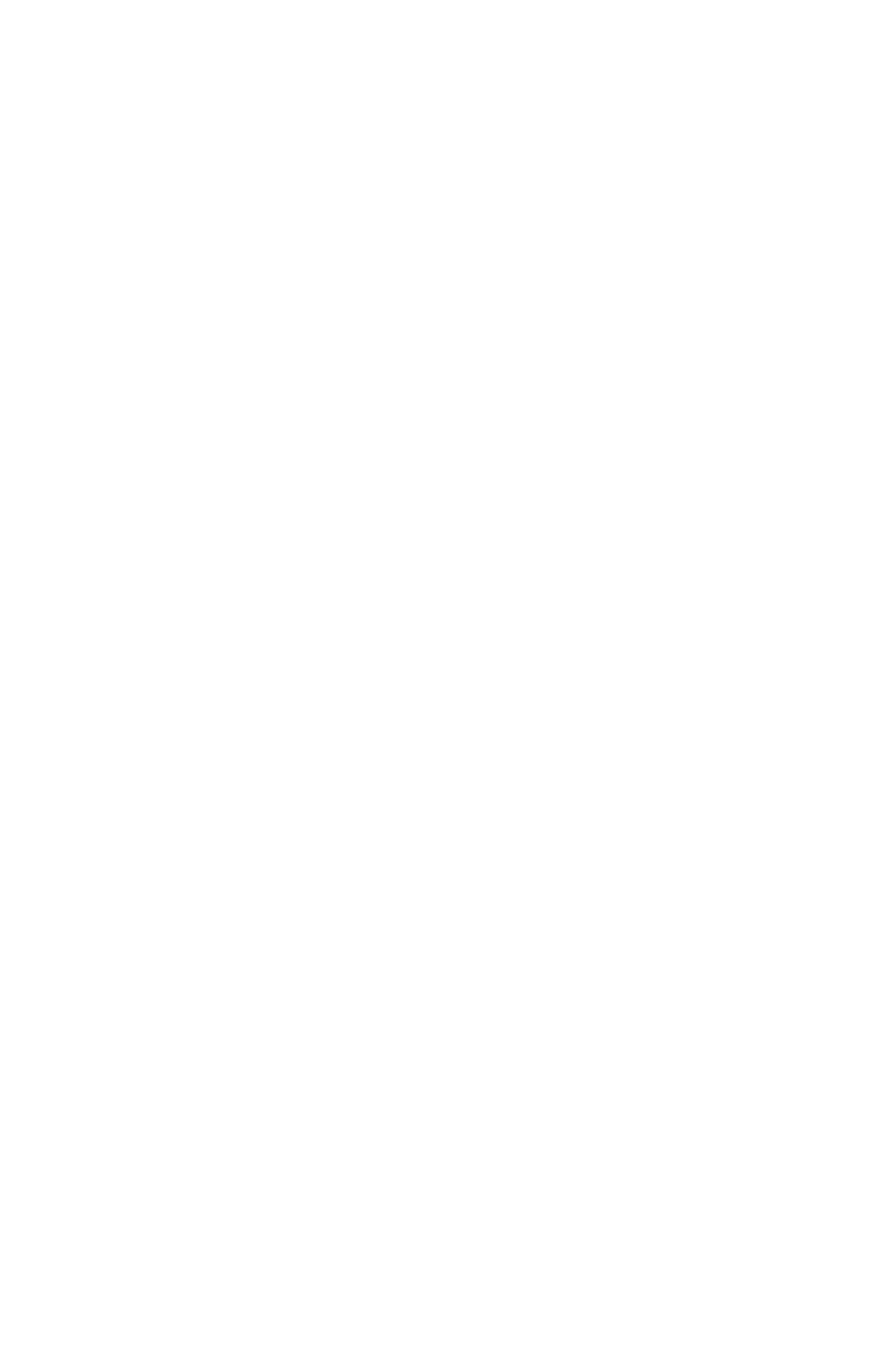

# *Chapter 7* **Favor: A Divine Process**

ivine favor is not by chance or accident. It comes from God. It may seem to happen within a moment but the reality is that it is usually a process. Different things come into play to ensure it. And if one is not observant, he may think nothing is happening in the present. But God is working behind the scenes on behalf of His people.

## **Favor Process at Work…Esther 1**

*The Jewish people were ruled by a foreign kingdom. Their situation was not in line with the covenant of their forefathers. They must have been literarily disappointed and discouraged. But God was working behind the scene pressing the favor button.* 

*There was fun in the atmosphere as King Ahasuarus decided to have a feast for his dignitaries and all the inhabitants of Sushan.*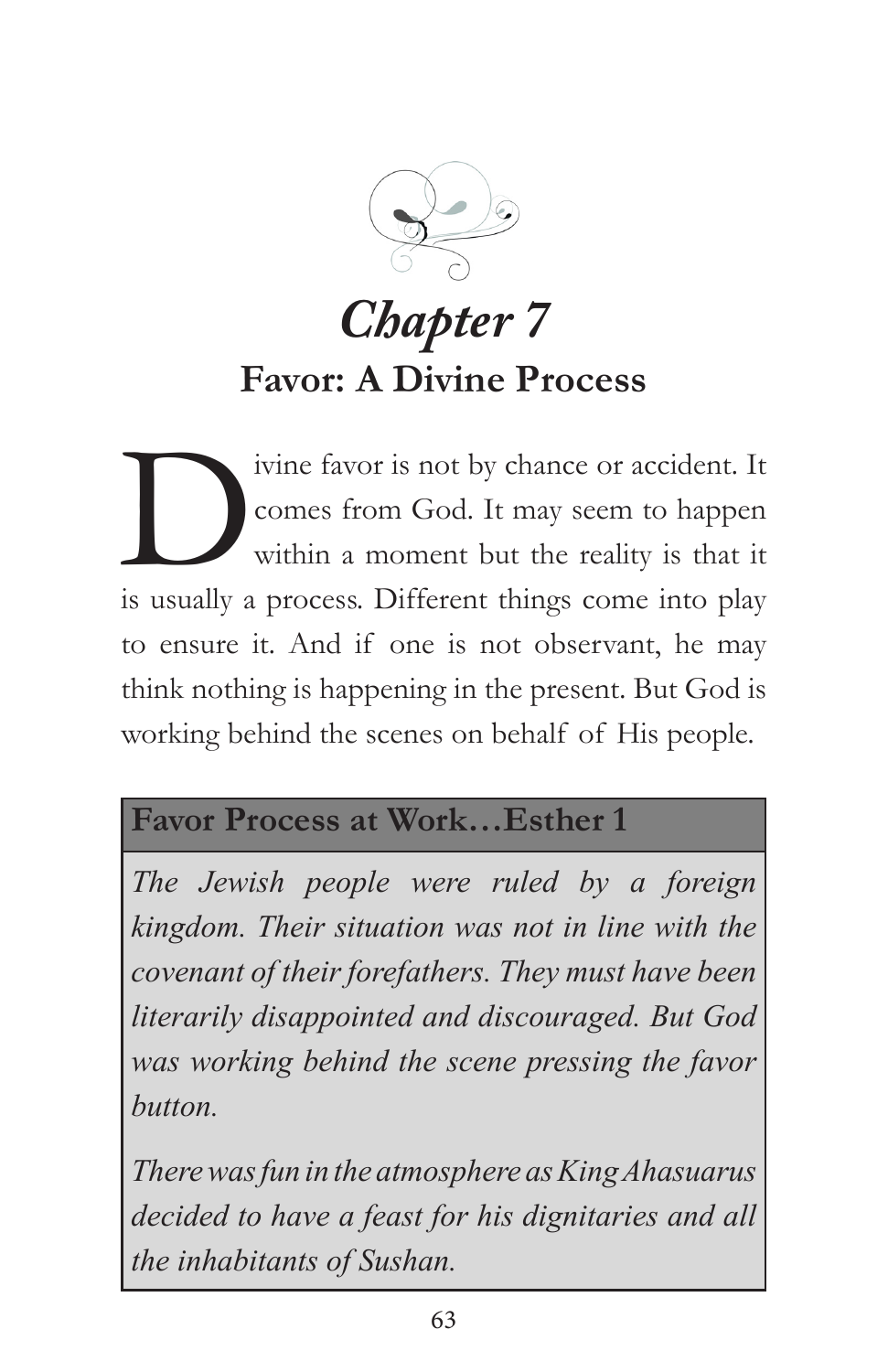*And after the king had been drunken seven days, an influence came upon him and he asked the queen to be brought to show her beauty. But the influence worked on her to go against the king's wish. Queen Vashti got carried away and refused the king's offer.* 

*She literarily rebelled.* 

*The king was mad. The queen's behavior could not be tolerated. He and his advisers came to the conclusion that Vashti was not worthy to be the queen of the land. Her position was declared vacant.* 

*On the surface, people around the palace might feel pity for Vashti, but it was all orchestrated from the realm of the spirit. It was an essential part of the process to get His own – Esther – to a position of influence so that His people would be preserved supernaturally. It was all favor at work.*

The question is: Can you trust God enough to follow through the process of favor for you? It may not look like things are working outwardly. However, know that something definitely is happening for you.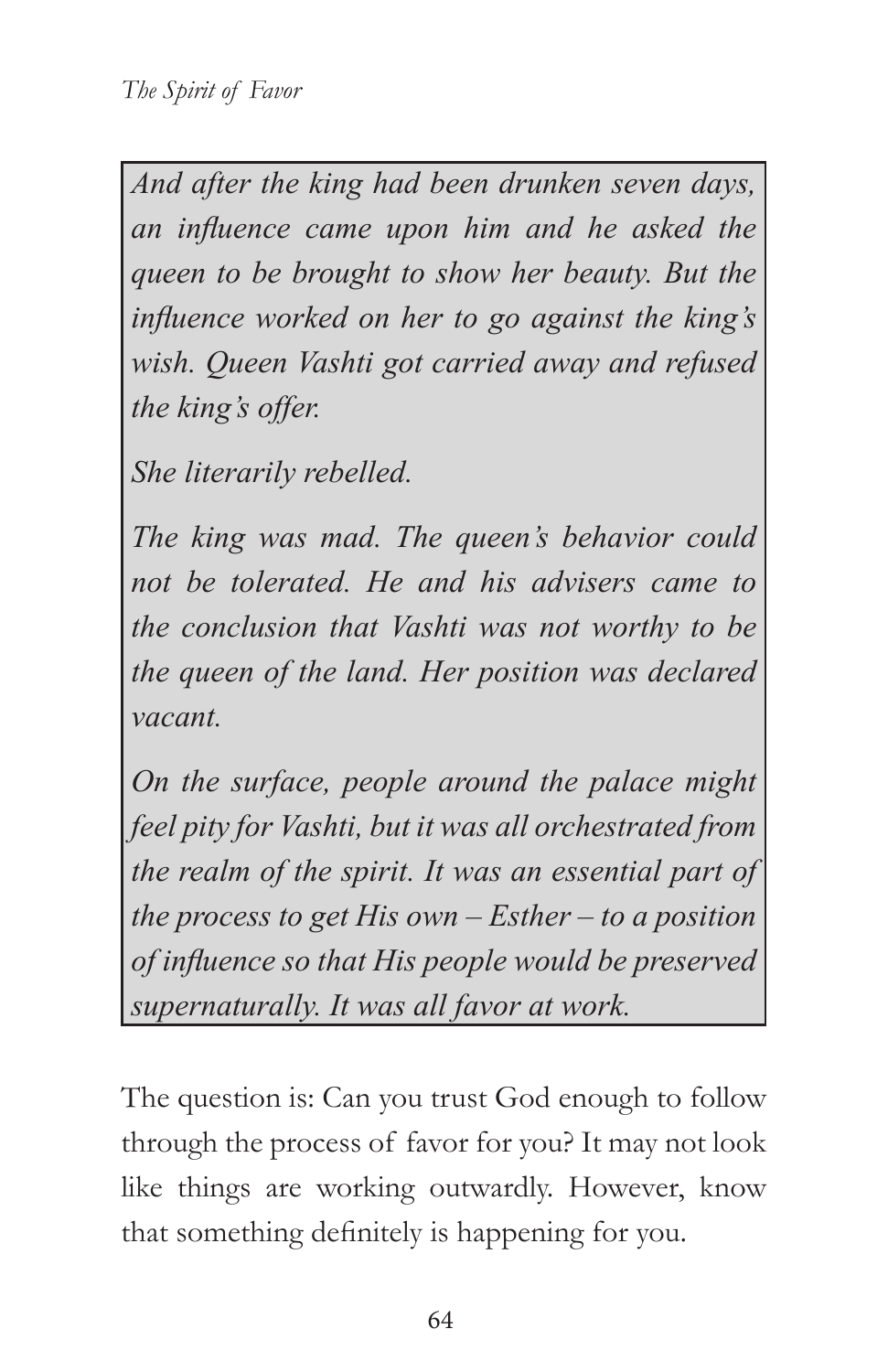Heaven is not just watching your case. God cannot be limited by any situation in the natural. There are so many explanations you can give to the reason why your situation is not looking good but know that God is working behind the scene on your behalf.

*And we know that all things work together for good to those who love God, to those who are the called according to His purpose.* **Romans 8:28** 

There is a realm of the spirit that is greater than the natural. What is seen in the natural is actually being controlled by the realm of the spirit.

## **Seed Time and Harvest**

The process of favor works based on the principle of seed time and harvest. There is always the best time for the seed to turn into a harvest. And God preserves the seed until the harvest time is right. If the harvest comes before then it would be immature.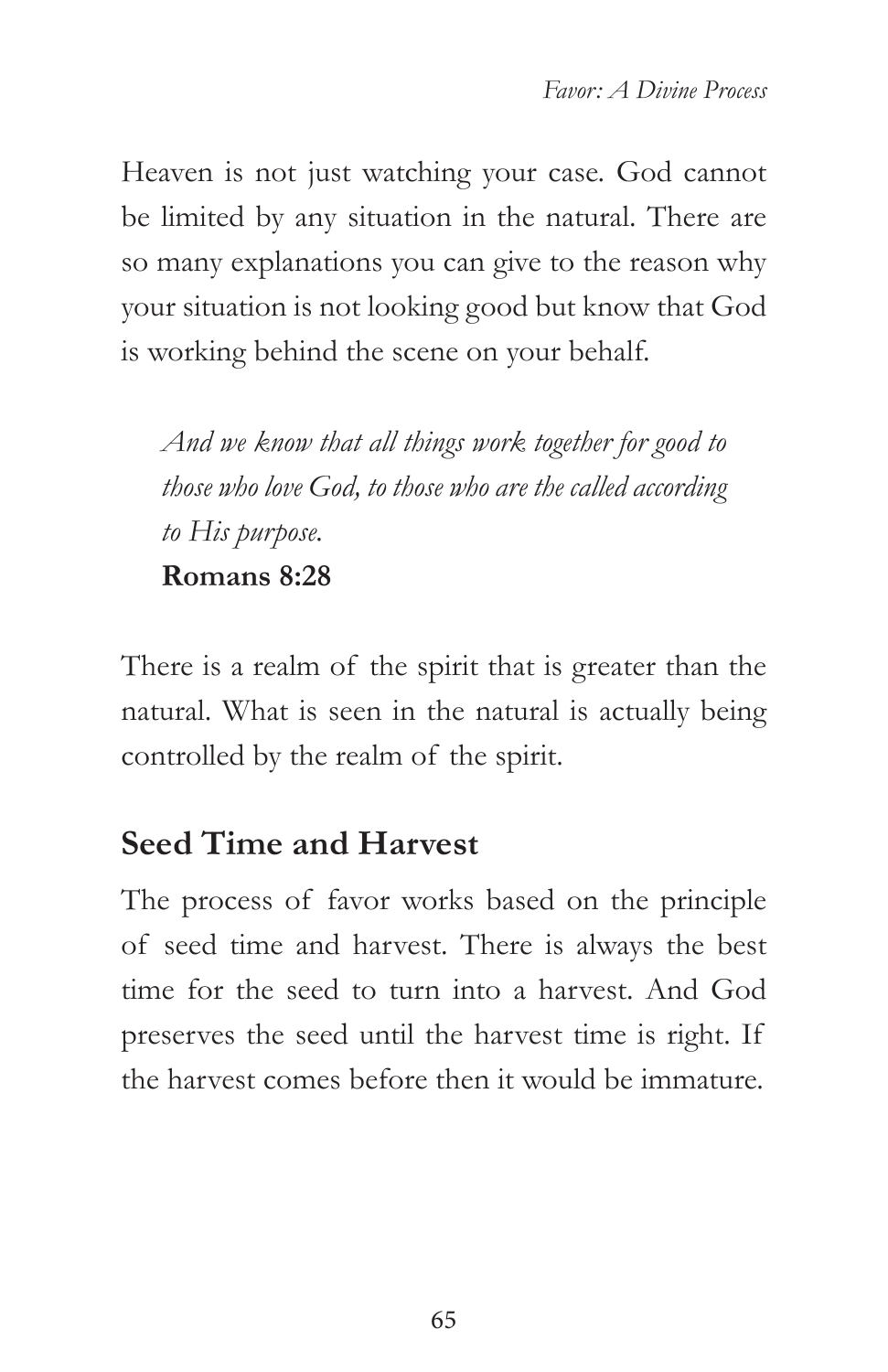## **Time to Reap…Esther 2:21-23; 6:1-12**

*When two men, Bigthan and Teresh, were planning to kill King Ahasuarus, Mordecai the Jew revealed their plot to the authority and the two men were hanged. Somehow, the king did not grant Mordecai any compensation. He literarily forgot about it. But God did not. And as far as He was concerned it was a seed for a future harvest.*

*One night the king could not sleep because he needed to favor someone. The king asked if there was any man who had done something great but had not been honored for it. Haman was asked to recommend what should be done for such a man. He thought he was the one the king wanted to honor. So he designed a plan of honor and submitted the proposal.* 

*The proposal came at the right time – when the book of remembrance was opened and Mordecai's past good deed was brought out. Mordecai got a promotion as a result and Haman got mad. But there was nothing he could do. The harvest came right on time to put Haman to shame and thwarted his evil plan for Mordecai and the Jews.*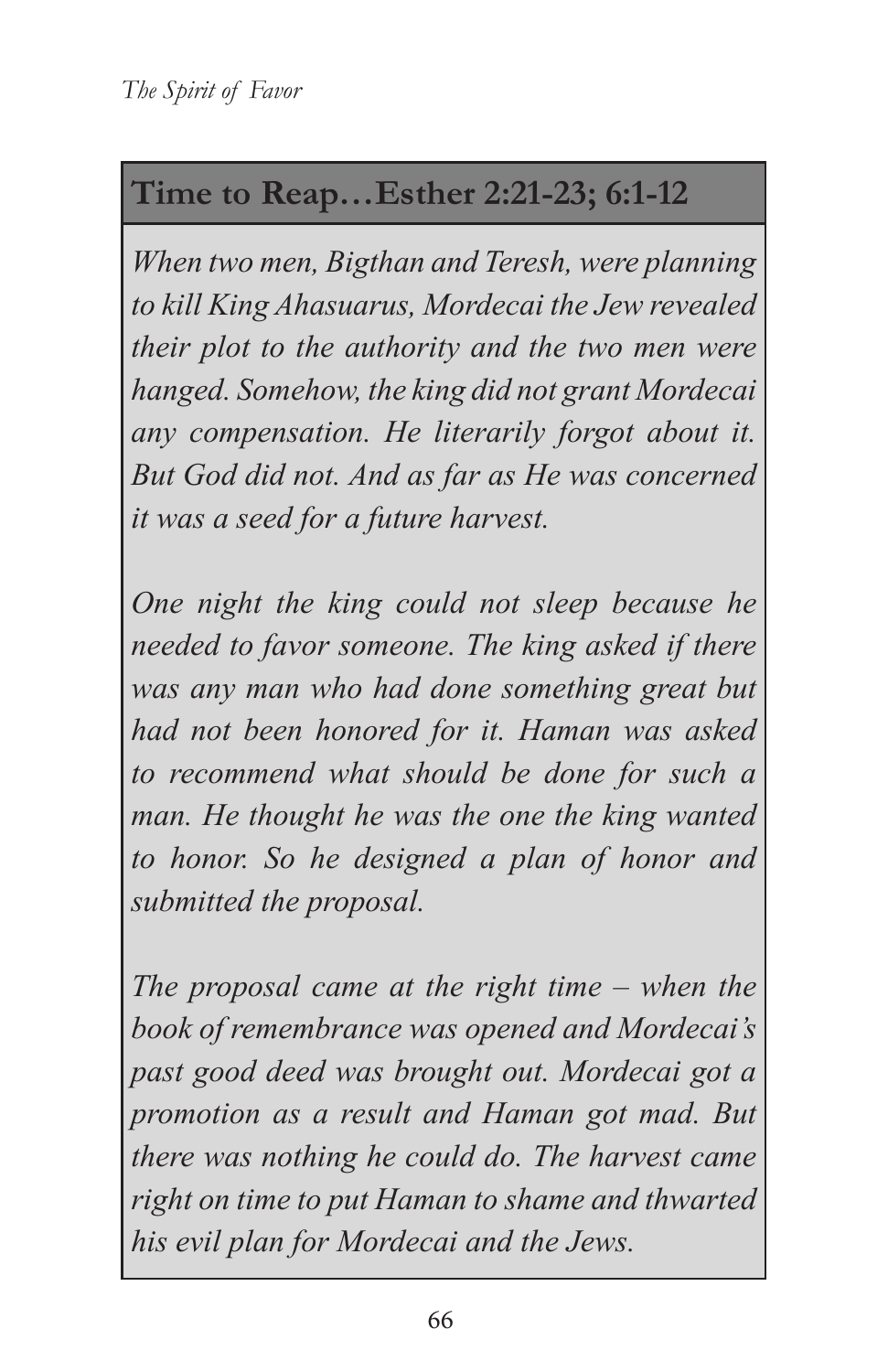*At the right time, the process of favor came to fruition and the result for Mordecai was a landslide.*

Your seed will ensure that the favor of God shows up in your life. This is why you must learn to sow good seeds. Your seeds of today start the process of favor that will culminate in your harvest of honor tomorrow.

*In the morning sow your seed, and in the evening do not withhold your hand; for you do not know which will prosper, either this or that, or whether both alike will be good.* 

#### **Ecclesiastes 11:6**

God knows the right time to bring up the right seed. There are different kinds of seeds. Some bring harvest fast while others take a while but all seeds produce harvest eventually. The timing may be different but the process will definitely be complete.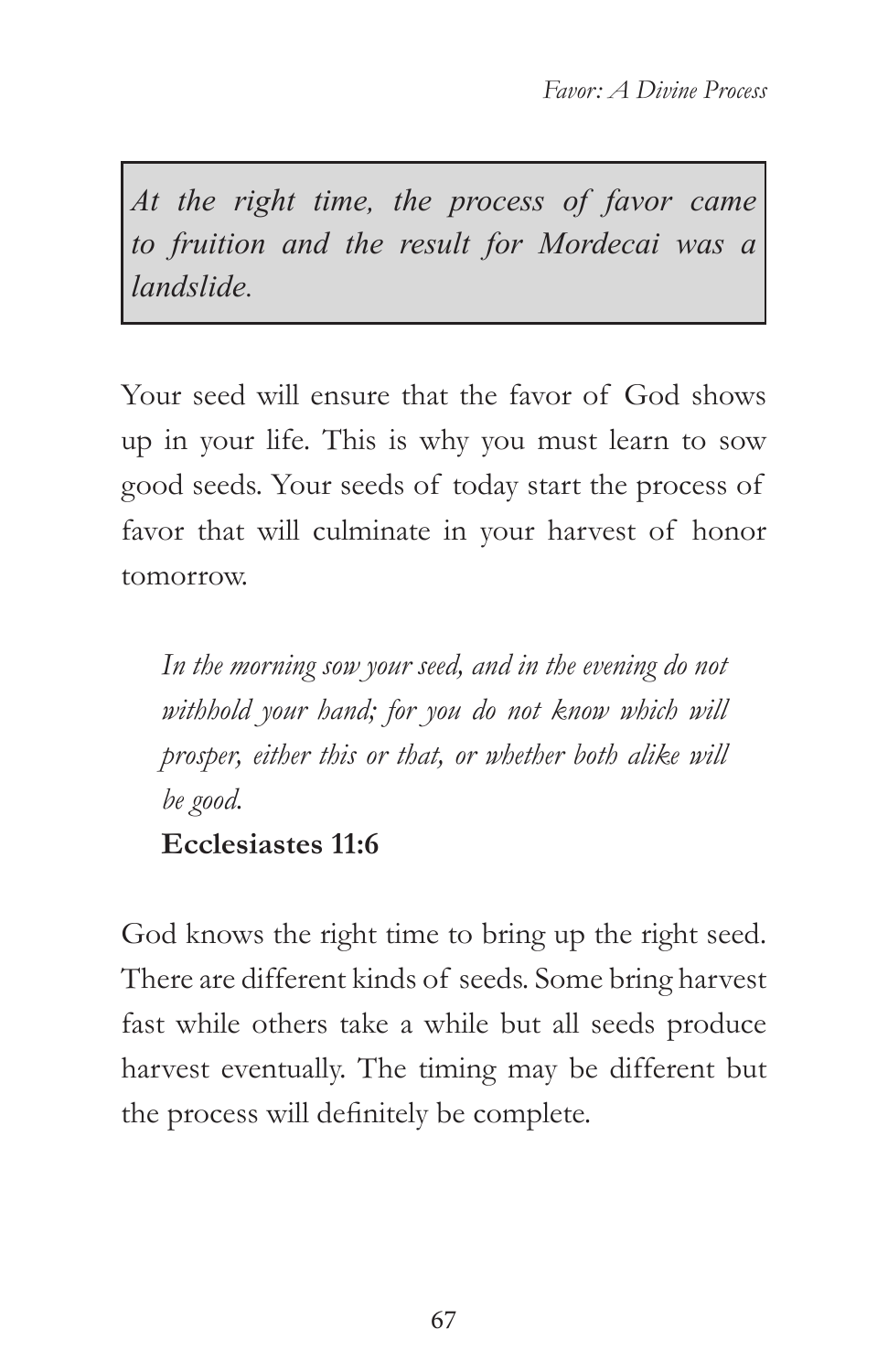A good lesson on this is the story of the Chinese Bamboo Tree. It seems that this tree when planted, watered, and nurtured for an entire growing season doesn't outwardly grow as much as an inch. You can imagine how frustrating it would be for a farmer that does not understand the process of growth where Chinese Bamboo Tree is concerned. After the second growing season, a season in which the farmer takes extra care to water, fertilize and care for the bamboo tree, the tree still hasn't sprouted. This continues for the next four years. The farmer has minimal manifestation in terms of growth to show for all his efforts all those years. Suddenly in the fifth year the Chinese bamboo tree seed begins to sprout and the tree grows up to eighty feet in just one growing season!

It takes a man of understanding to appreciate the growth of the Chinese Bamboo Tree in the first four years of its planting. The foundation for the outward growth seen in the fifth year was laid in those four years. That was the time when a strong root system that is required for a eighty feet tree is developed. It takes such an unseen foundation to support an exponential outward growth in the fifth year.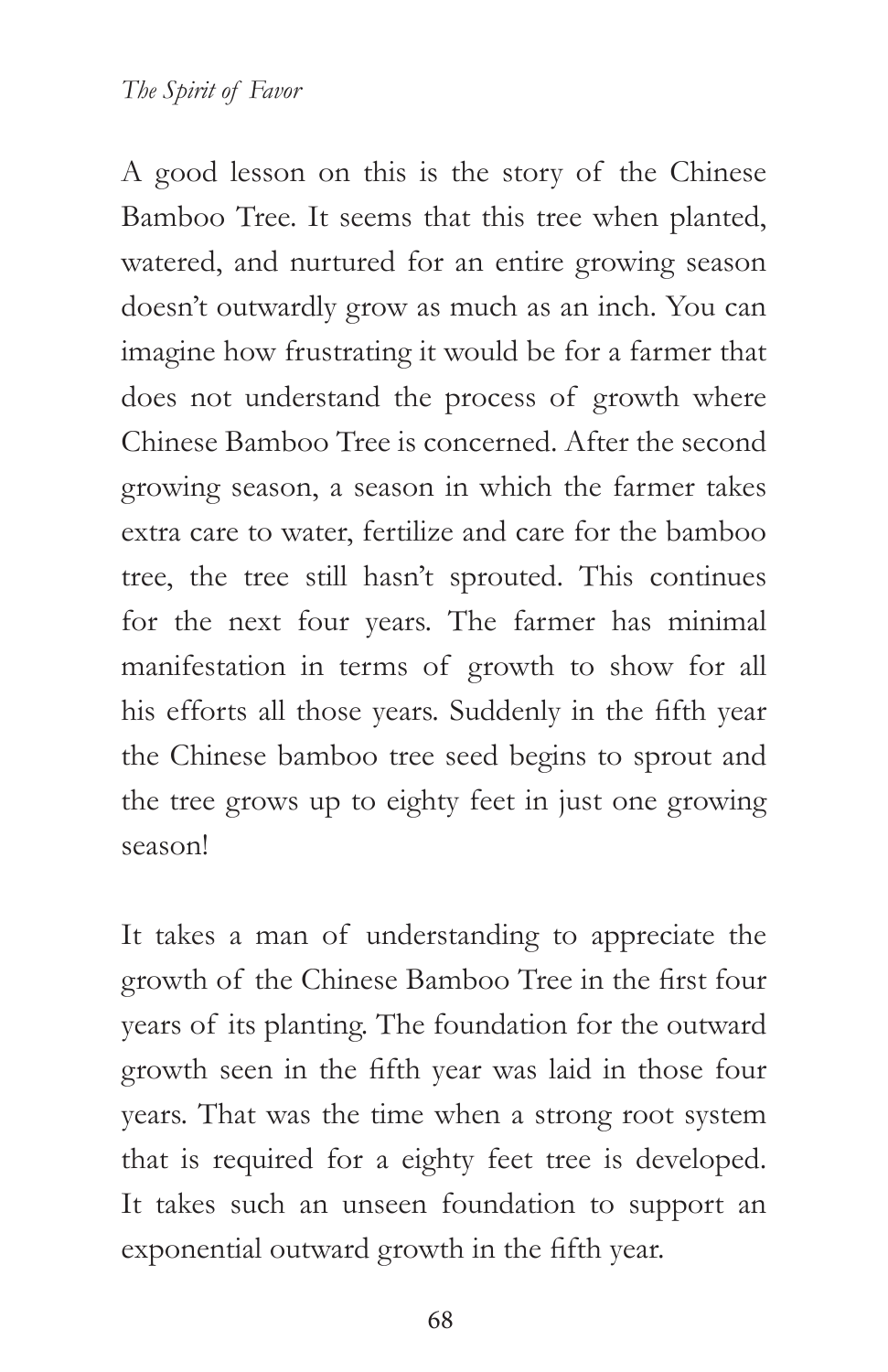The process of favor works in a similar. You simply need to trust your covenant keeping God who is always working behind the scene of your life to bring your favor into manifestation in due season.

#### **God Says:**

**"I gave you the pattern in my Word so that you can believe in the manifestation in your days. If you will believe me, things will begin to change in your life that does not make sense. You need to appreciate my agenda. I will do whatever it takes to fulfill my purpose."** 

*I planted, Apollos watered, but God gave the increase. So then neither he who plants is anything, nor he who waters, but God who gives the increase.*

#### **1 Corinthians 3:6-7**

Some people have the opportunities to sow seeds but let it pass. When a man of understanding and revelation sees an avenue, he grabs it immediately. He knows God is keeping that seed for the right time the day of manifestation.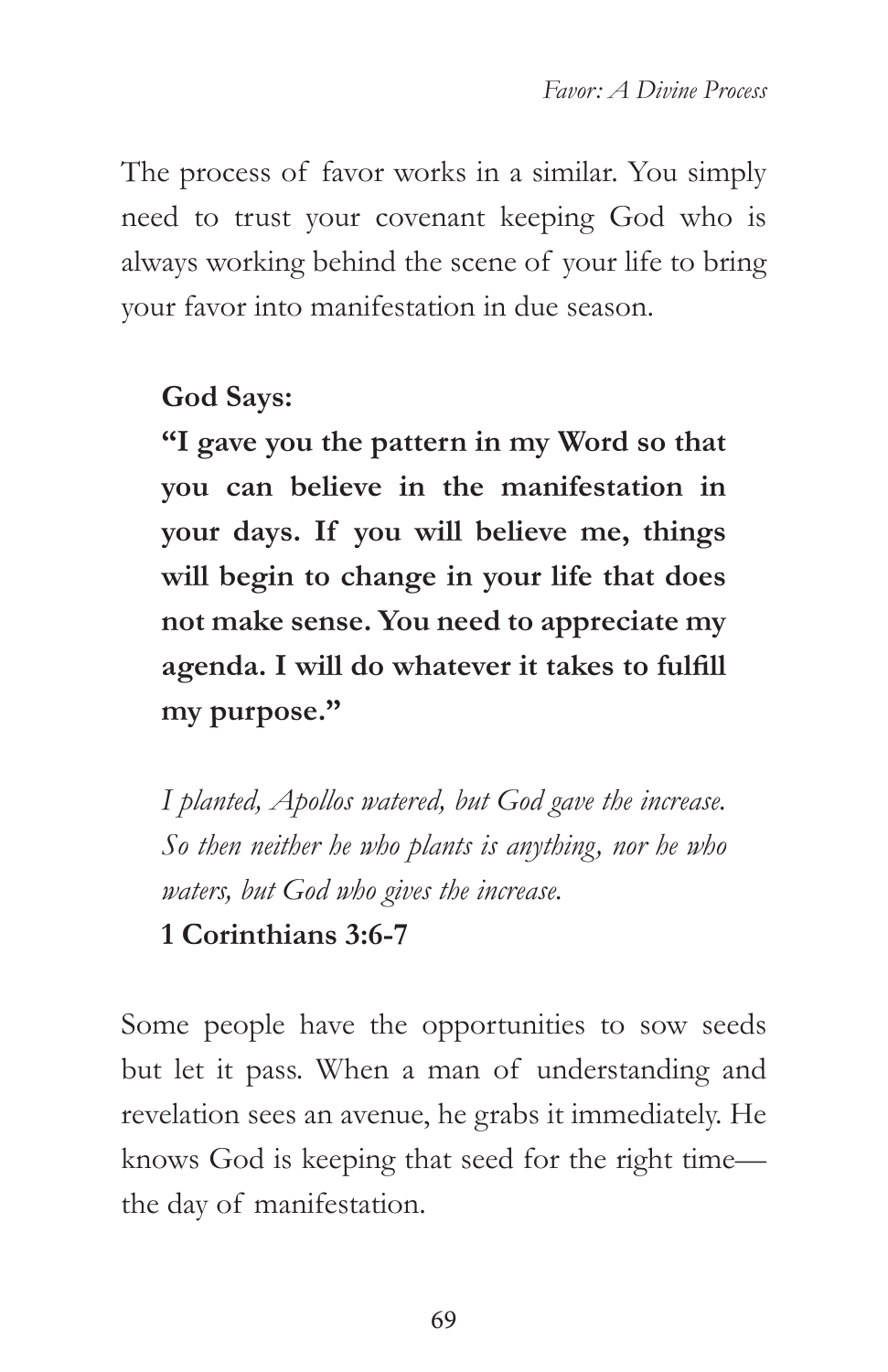When the right time comes, the power of God will toss things around. All he needs to do is move His feet and the process of favor will be complete. Just a toss can change everything.

The question is: Can you trust God before and until the process is completed and your manifestation comes? The God of favor is always working behind the scene. No matter how bad things may look right now He is working on how things might be worked out in your favor. Maybe some people forgot about the good things you have done for them; God has not forgotten. He is guarding that seed all the way to its harvest.

*Most assuredly, I say to you, unless a grain of wheat falls into the ground and dies, it remains alone; but if it dies, it produces much grain.* **John 12:24** 

The beginning point of the process of favor is the seed planting. But the seed will have to die, meaning you won't see it in that form again and it will seem lost and gone. It then goes on to develop roots and before you know it, the shoot will appear. And on and on it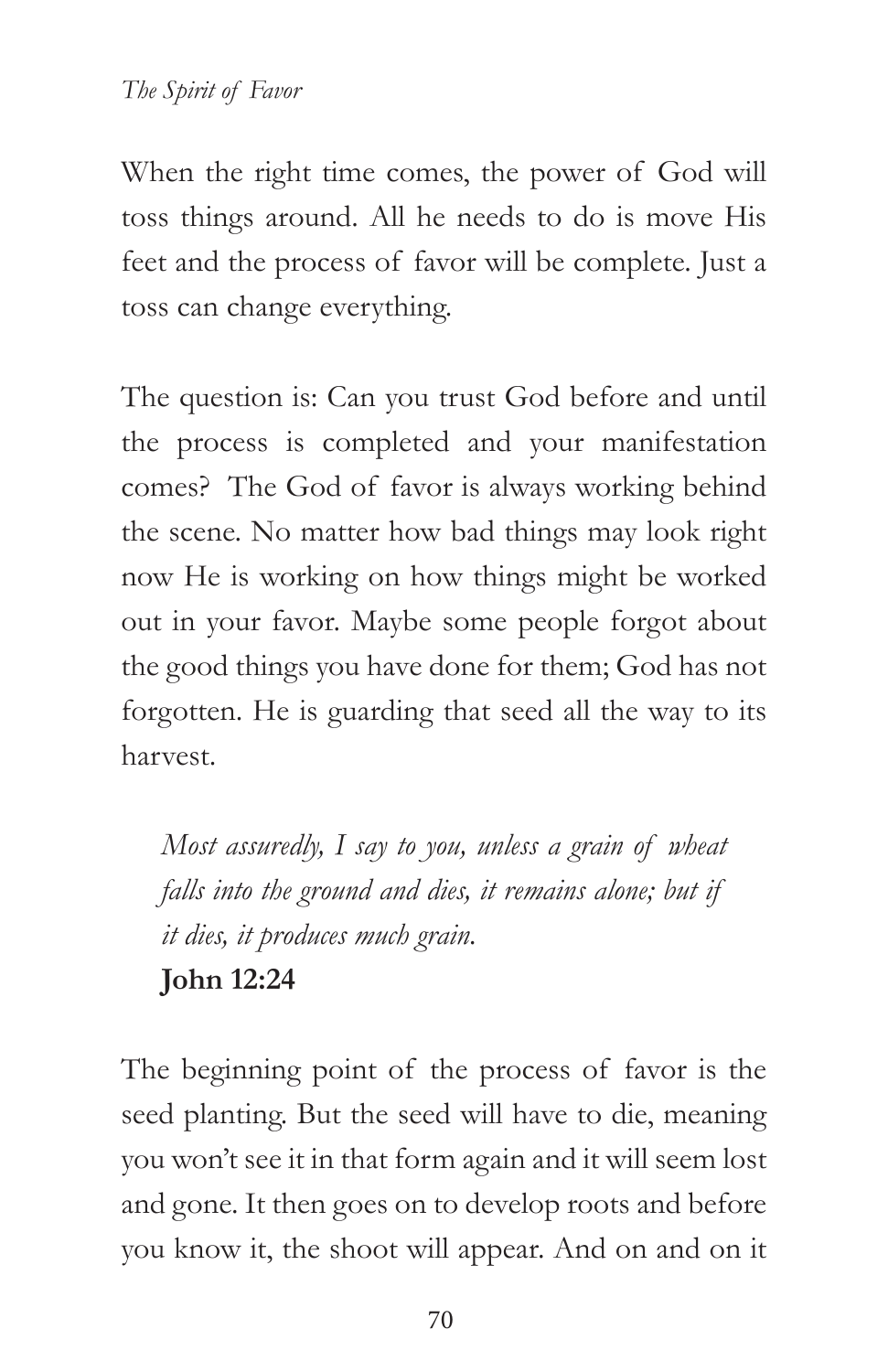grows to full harvest at the end of the process.

If there is anything you are trusting God that is covered in His Word, know that it is in progress. And the manifestation is on the way.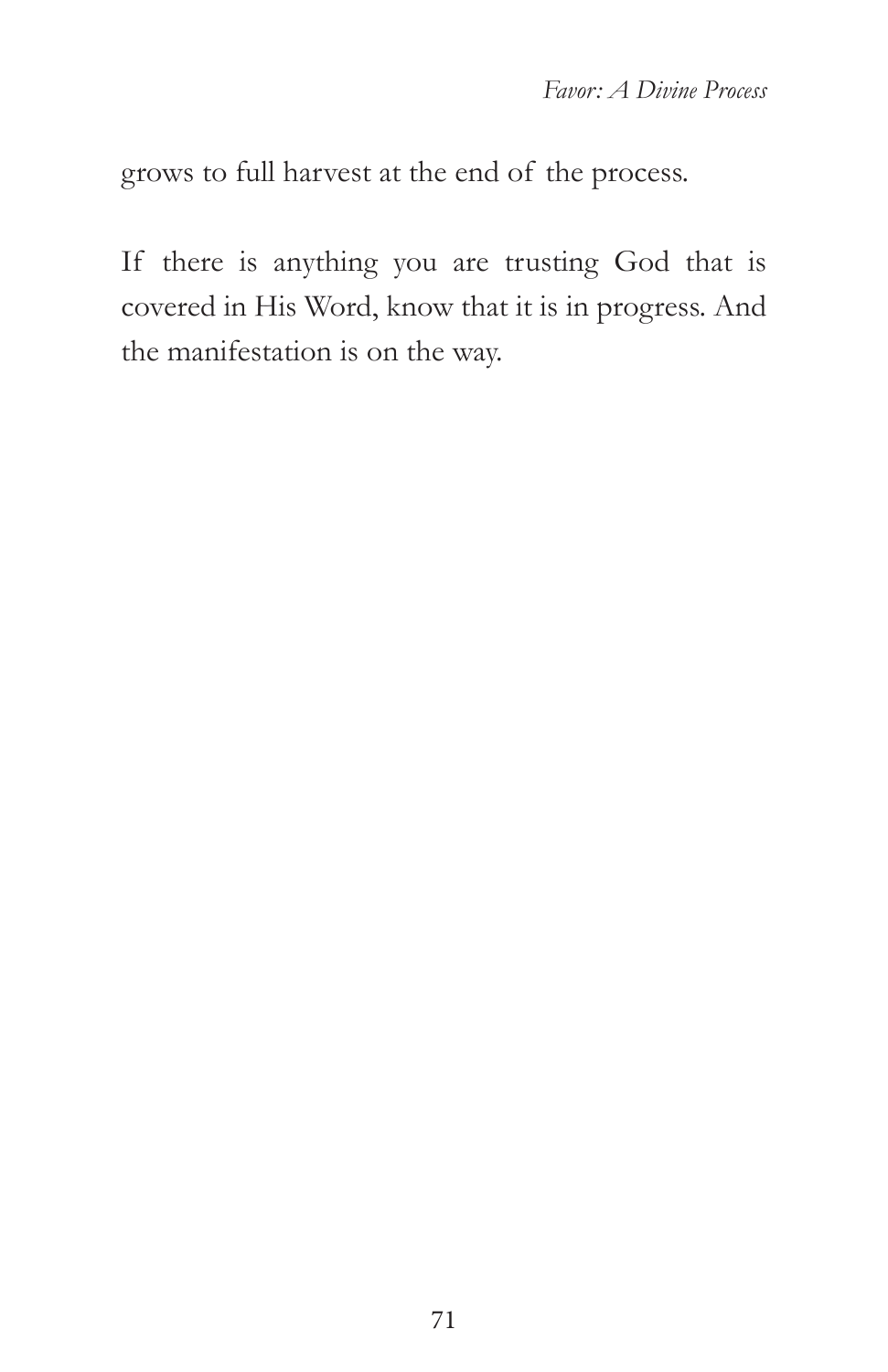## **FAVOR HIGHLIGHTS**

- Favor is a process; it doesn't come by chance or accident.
- Every manifestation of favor that is seen in the natural is controlled from the realm of the spirit.
- God is always working behind the scenes to direct the affairs of men to favor His covenant people.
- The process of favor works based on the principle of seed time and harvest. There is always a due season for the manifestation of your harvest.
- Allow your seed to die properly so that it can multiply effectively into your desired harvest of favor.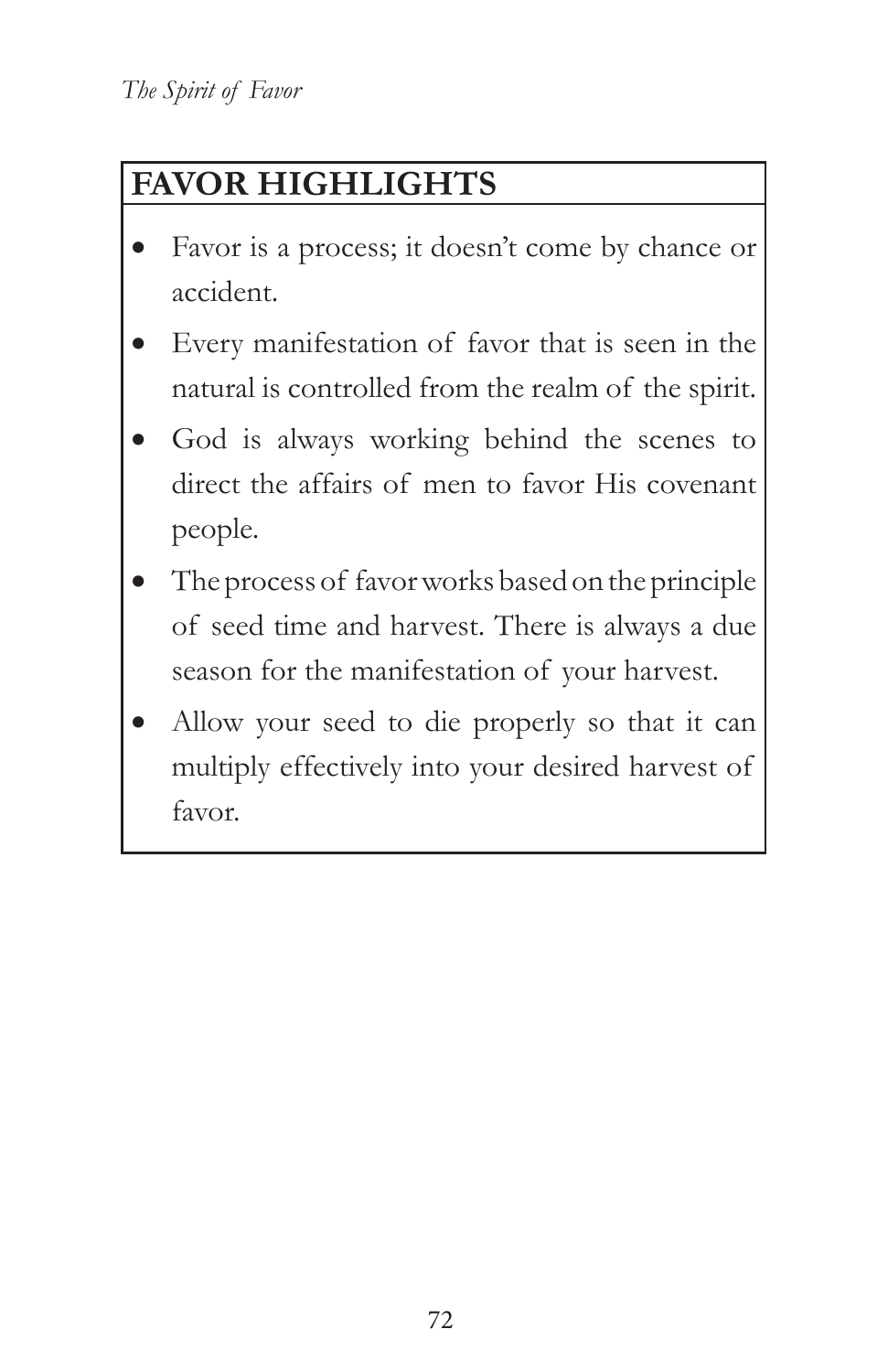

# *Chapter 8* **Favor: A Product of Faith**

The study in this book must get you to a point<br>where your mind is made up to receive what<br>God has for you. It does not matter how far<br>wou are from the manifestation of God's will regarding where your mind is made up to receive what God has for you. It does not matter how far you are from the manifestation of God's will regarding favor, your story will change if you will begin to pay attention to God's Word on favor.

The Word has already promised you favor, so you need to get to a point in life where you begin to challenge things that are not consistent with favor in your life. If what you are going through is not in agreement with scripture, then it is not okay.

Every favor-determining factor culminates in faith. For you to manifest your heritage of favor, you need faith. You must have faith to stay through the process of favor until it leads to full manifestation. Faith that is based on God's Word is the way to receive favor from God.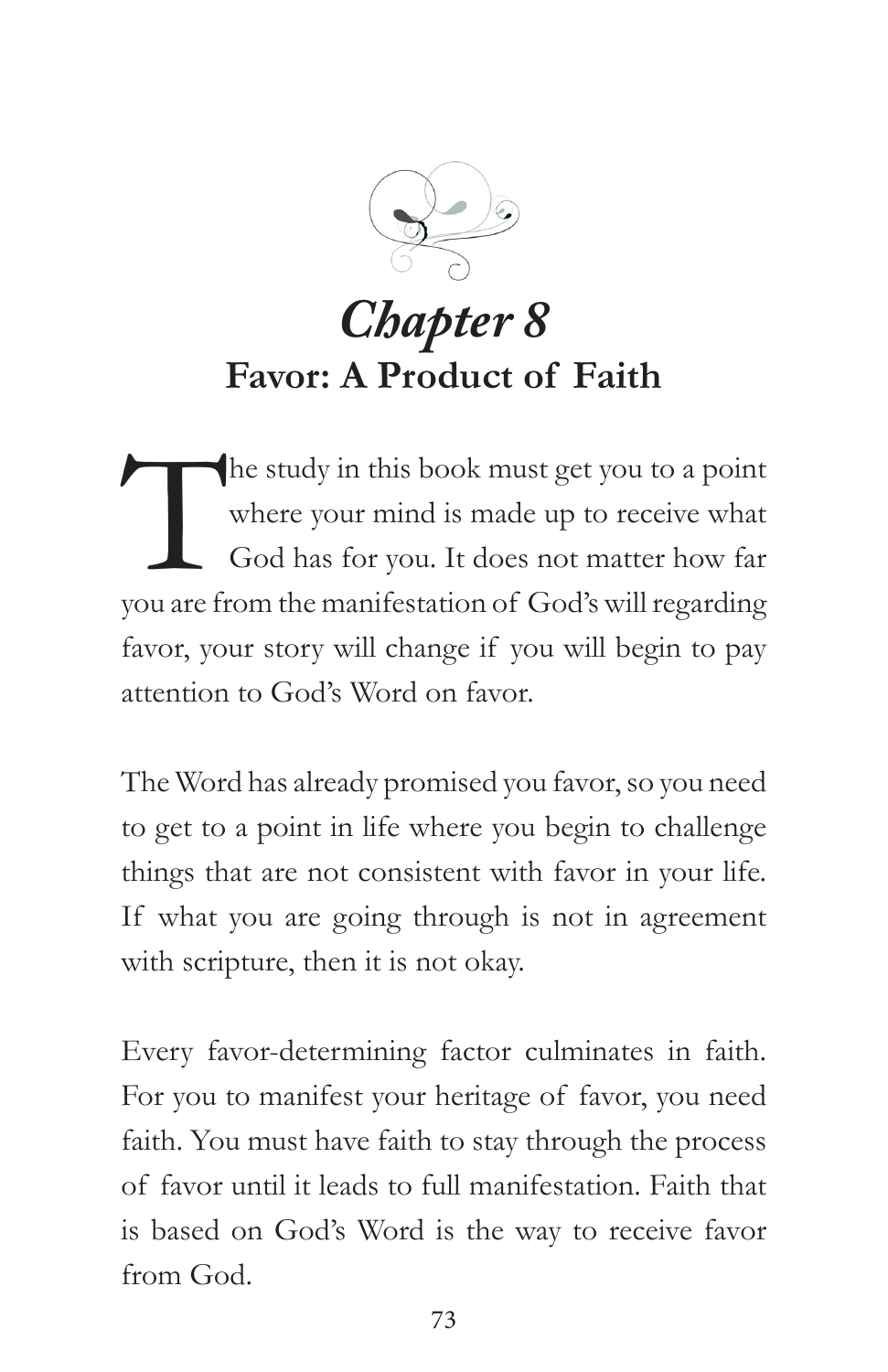God's Word is the seed that produces the fruit of faith.

*So then faith comes by hearing, and hearing by the word of God.* **Romans 10:17** 

The Bible is real. Its promises are real. Everything promised in the Word is guaranteed by a blood covenant. The Word has an inherent ability to become whatever it promises. Those promises are effected in people's lives by faith—believing and acting on the promises in the Word of God.

*By which have been given to us exceedingly great and precious promises, that through these you may be partakers of the divine nature, having escaped the corruption that is in the world through lust.* **Romans 10:17** 

Everything that needs to be done has been done. Jesus has died for our sin. He does not need to go to the cross again. He will not need to call a special intercessory prayer on your behalf in heaven. Everything that needs to be done has been done. You need to rest in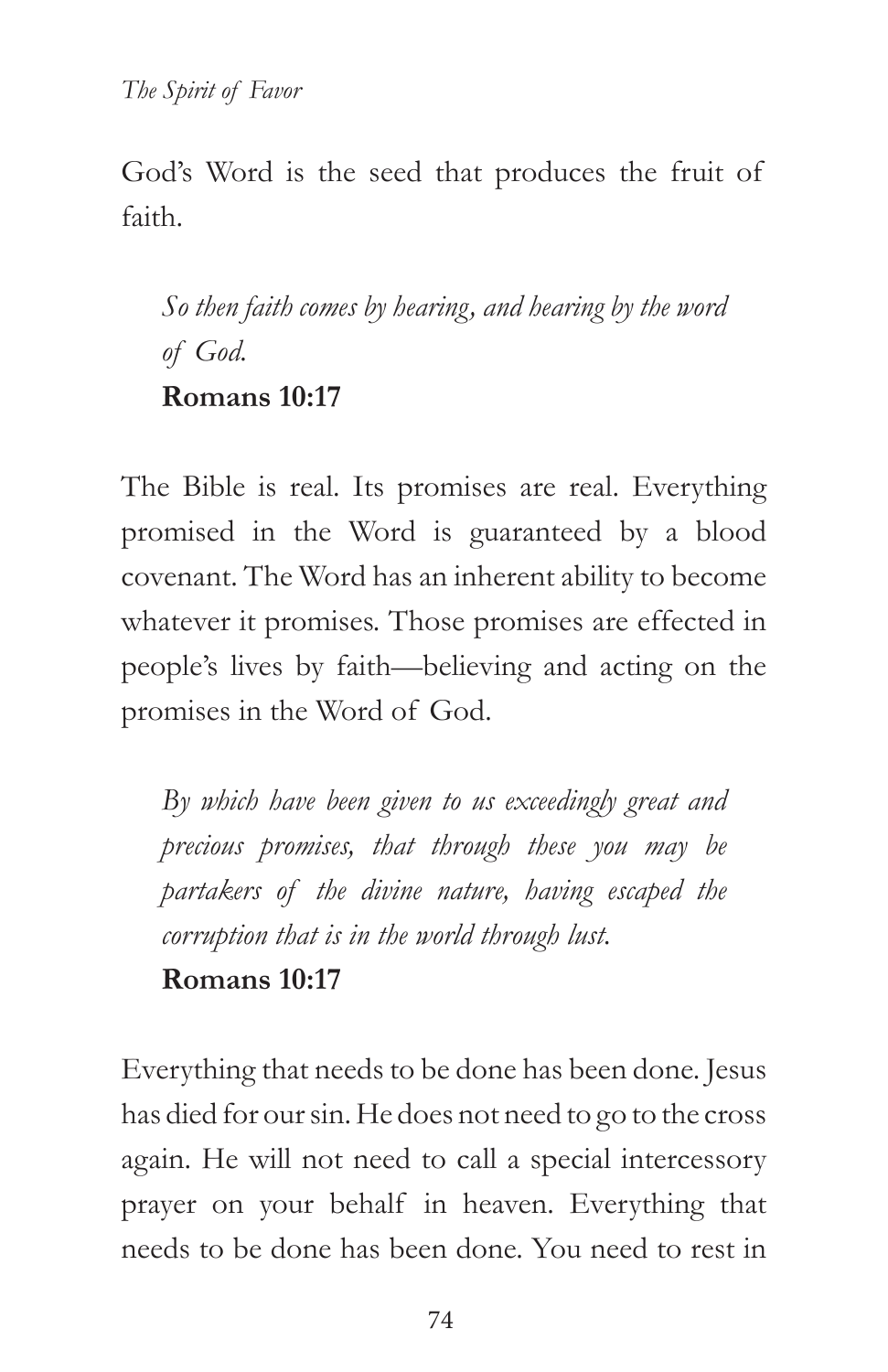the Word of God. While the people of the world are going around toiling, you rest in these promises, and through them you receive favor, because it has already been done and it is yours for the taking.

The revelation of the fact that God has done what needs to be done makes you rest in God. It imparts in you the boldness to approach God with the expectation that He will respond to you with the manifestation of favor. Then, you can end your prayer with thanksgiving knowing that favor will show up for you.

*Therefore I say to you, whatever things you ask when you pray, believe that you receive them, and you will have them.*

#### **Mark 11:24**

This is the way you develop a lifestyle of expectation where the favor of God is concerned. You expect result of favor because it is promised in the Word.

When your friends that are not favor-conscious talk about how bad things are, you let them appreciate the fact that you don't see what they are seeing.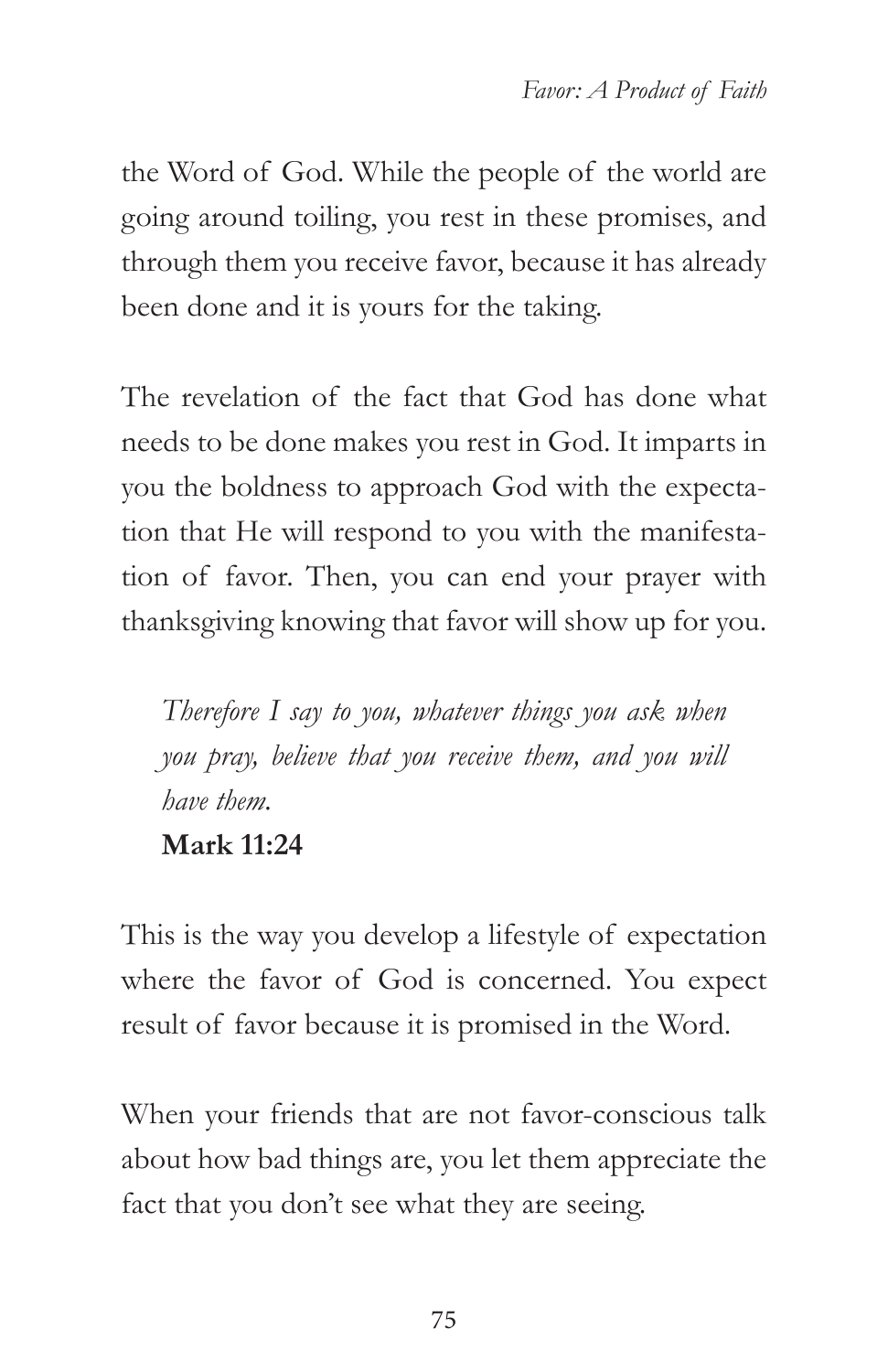*The Spirit of Favor*

This is because you can only see the favor of God. The reality of the goodness of God should be greater than every negative situation going on around you. You must be filled with the consciousness of the spirit of favor. That is the way to walk in the light and excel in life.

You ought to be able to counter every word that is contrary to the spirit of favor by what has been stated in the Word. To do this, the Word must be engraved in your heart. This can be accomplished by the process of meditation.

Meditation of the Word involves a conscious engagement of the mind on the promises of God.

*This Book of the Law shall not depart from your mouth, but you shall meditate in it day and night, that you may observe to do according to all that is written in it. For then you will make your way prosperous, and then you will have good success.* 

**Joshua 1:8**

You roll the scriptures on your mind over and over until it becomes so real and personal. That way, the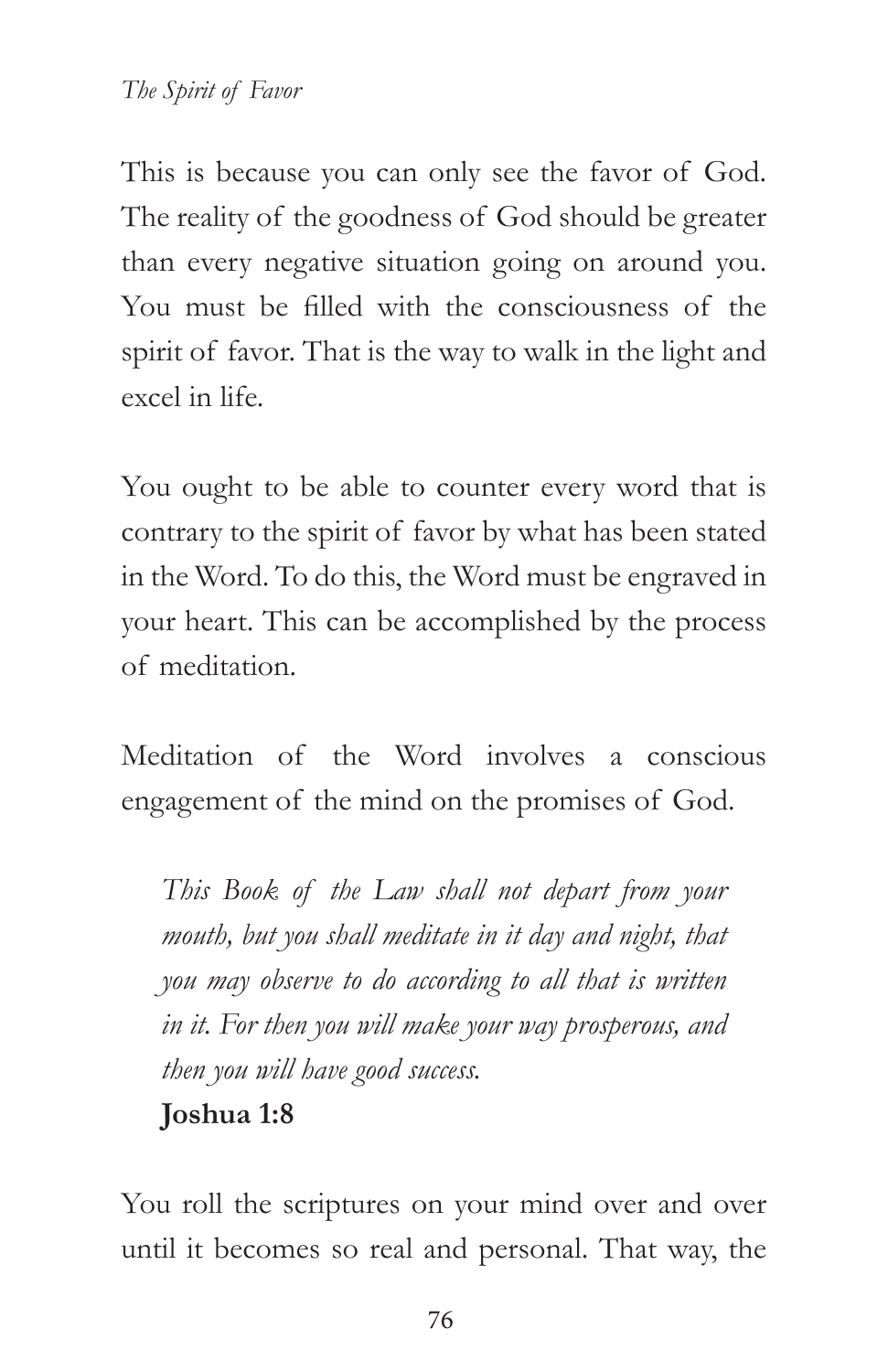Holy Spirit can bring out inspired truths that feed the God-kind of faith in your heart.

In order to have success God's way, you must be committed to putting the Word on your mind and heart all the time. It takes a heart full of the Word to walk by faith.

Here are some recommended scriptures that you can meditate on:

*You have granted me life and favor, and Your care has preserved my spirit.*

**Job 10:12** 

*For You, O Lord, will bless the righteous; with favor You will surround him as with a shield.*

#### **Psalm 5:12**

*For His anger is but for a moment, His favor is for life; weeping may endure for a night, but joy comes in the morning.* 

**Psalm 30:5**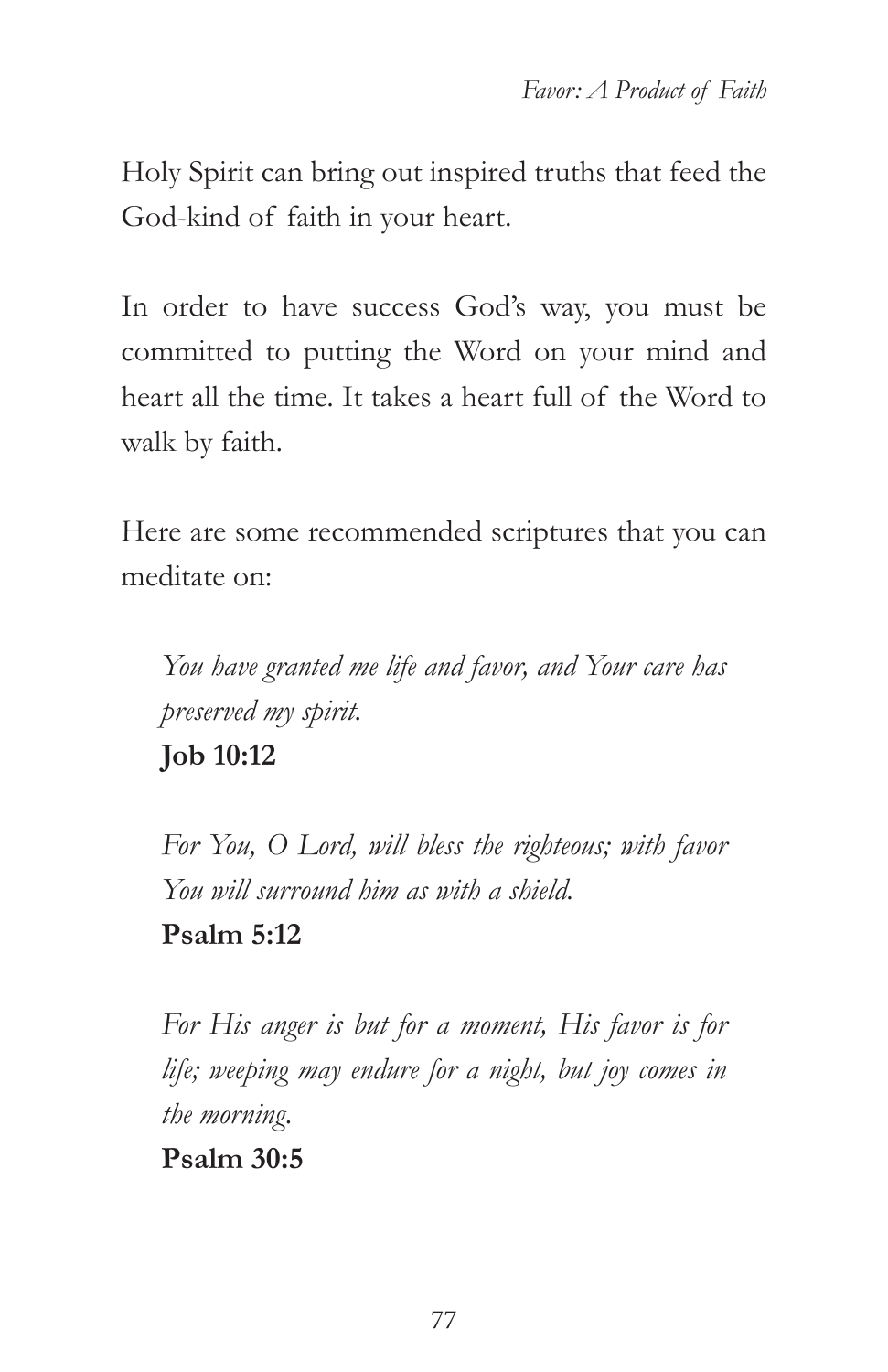*For they did not gain possession of the land by their own sword, nor did their own arm save them; but it was Your right hand, Your arm, and the light of Your countenance, because You favored them.* 

**Psalm 44:3** 

*For You are the glory of their strength, and in Your favor our horn is exalted.*

#### **Psalm 89:17**

*Let not mercy and truth forsake you; bind them around your neck, write them on the tablet of your heart, and so find favor and high esteem in the sight of God and man.* 

**Proverbs 3:3-4** 

*You will arise and have mercy on Zion; For the time to favor her, Yes, the set time, has come.* **Psalm 102:13** 

*For whoever finds me finds life and obtains favor from the Lord.*  **Proverbs 8:35**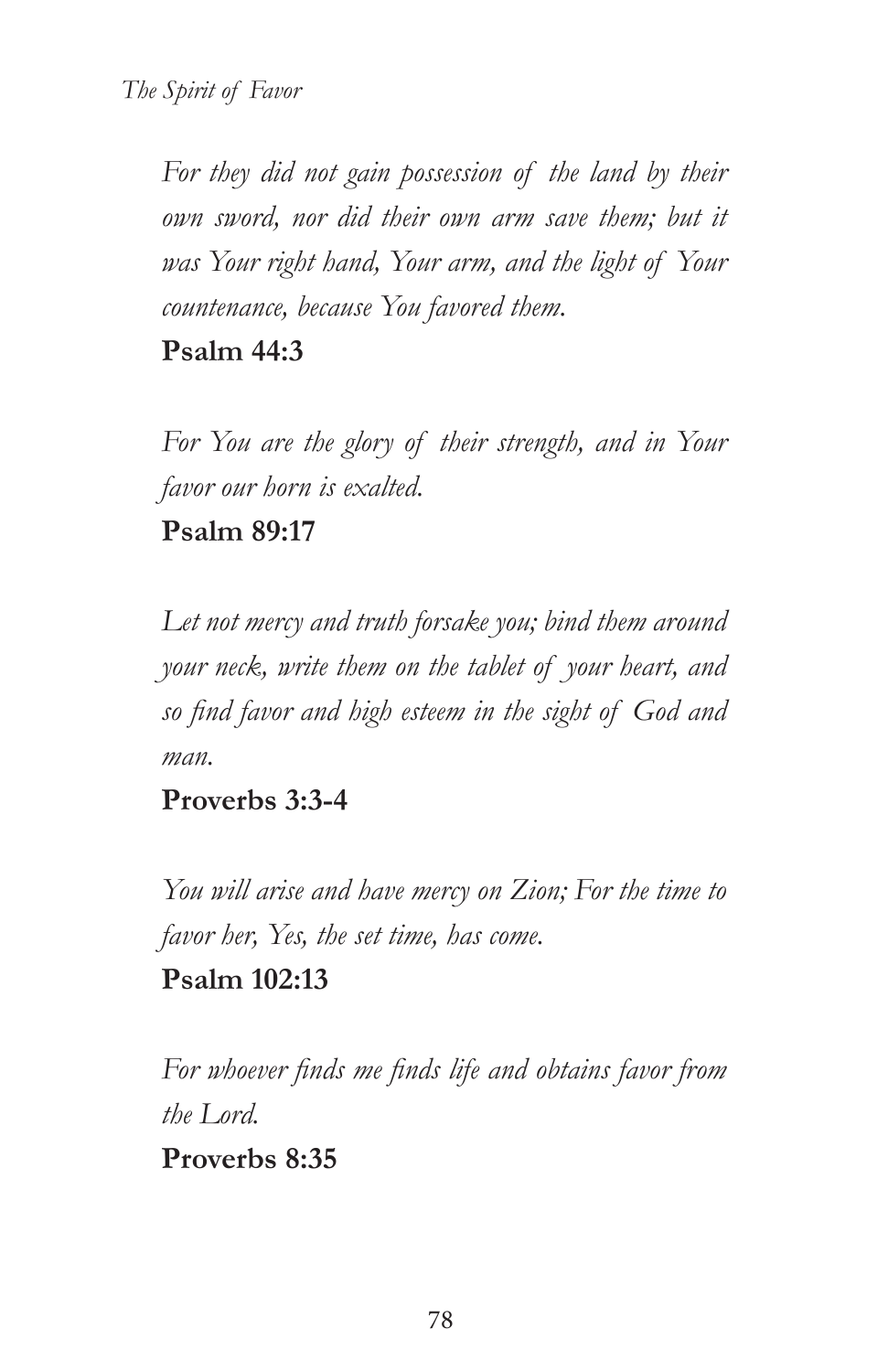*The sons of foreigners shall build up your walls, and their kings shall minister to you; For in My wrath I struck you, but in My favor I have had mercy on you.*  **Isaiah 60:10** 

*For if by the one man's offense death reigned through the one, much more those who receive abundance of grace and of the gift of righteousness will reign in life through the One, Jesus Christ.*

**Romans 5:17**

*That in the ages to come He might show the exceeding riches of His grace in His kindness toward us in Christ Jesus.*

**Ephesians 2:17**

#### *Note: 'Grace' and 'Favor' are used interchangeably.*

If we have all these promises, our stories and experiences must be different from the world. We must do something about our faith. And because faith comes by the Word of God, our time in the Word will make a difference. Believing the words of God instead of the words of men is the way to experiencing favor.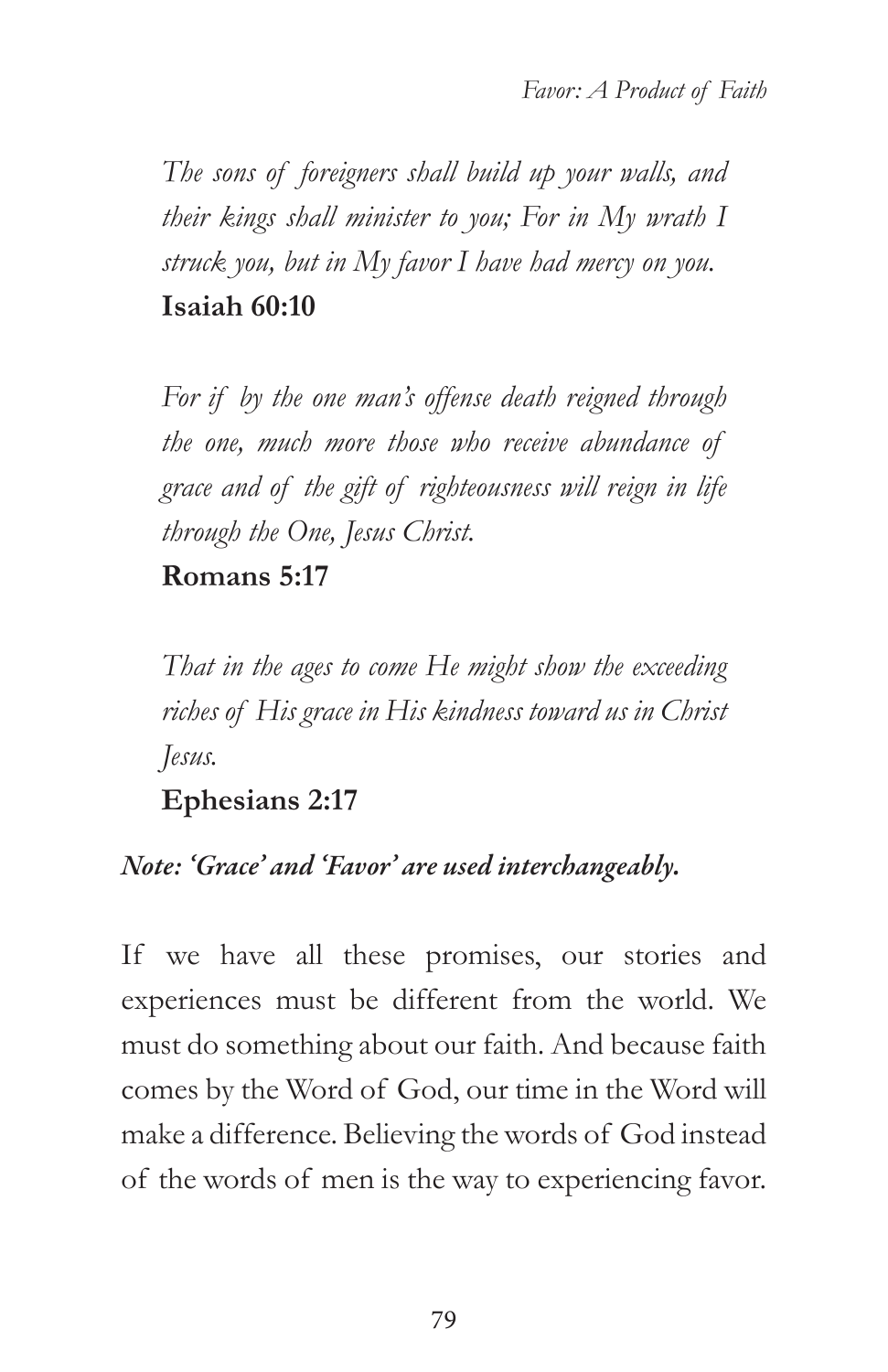#### *The Spirit of Favor*

Don't go the way of the world's media. Go the way of the Word. Get hold of your Bible and meditate. Get anointed messages into your spirit until they become part of your life. Use the different means by which the Word of God can be heard for the edification of your spirit. Meditate and confess the Word of God until you begin to smell it. When you get to that point, results will be natural.

You may need to lock yourself inside a room and listen to the Word of God. Don't just have a prayer retreat, have a Word retreat as well. Your prayer retreat will not be that effective if you are not established in the Word of God.

At times, when people say they are going on a retreat, one needs to ask what kind of retreat they are going for? When you are so rooted in the Word, your prayer life will be more meaningful. You can't afford to be lazy to fight this good fight of faith. Build your faith until you get to a point of expression and manifestation. Don't just fold your arms and say "It is well with me." No, go get the Word into your system and it will be well with you indeed. Don't always come to ask pastor to pray for you. Get the Word into your system and pray for yourself.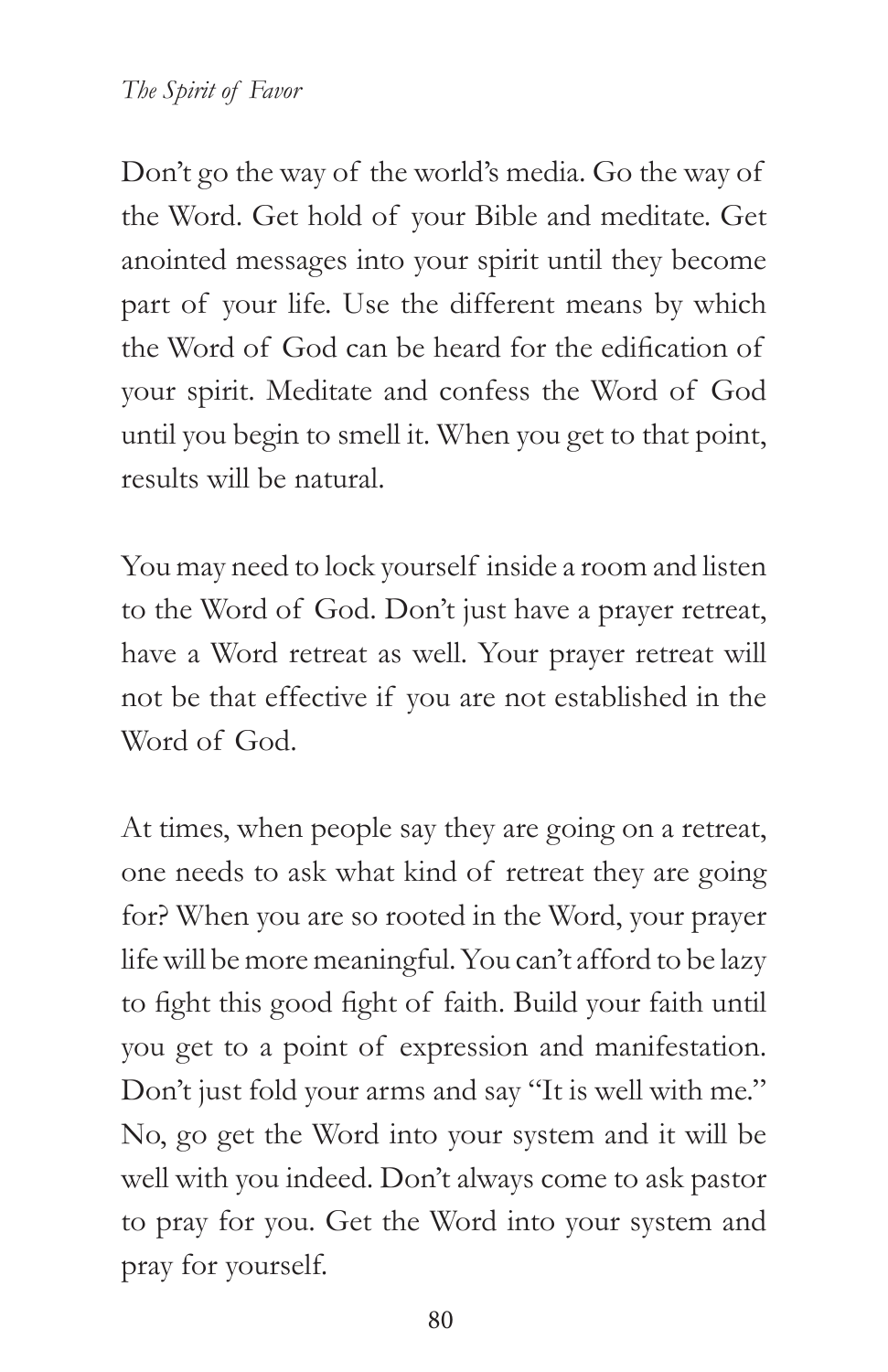If you are trying to excel because you are smart and well educated or you have human connection, it is clear now you need more than that to excel. You need faith in the Word of God regarding favor. There are lots of smart, bright and intelligent people who are suffering right now. Why? It will take intense light to overcome the gross darkness created by ignorance.

You need to develop your faith in the Word in order to walk in divine favor. This is your chance to increase. God wants to work out certain things for you beyond your wildest imagination. He wants you to align with the spirit of faith so that you can receive what He has for you.

The world calls the present predicament a crisis but for you it is an opportunity because things are changing hands and are coming in your direction. As the world is becoming more fearful the saints of God need to step up in faith. When fear is taking things from people, your own faith will be acquiring them.

God instructs this message to be declared because there is a manifestation on the way. He needs His people's faith stirred to see and receive this manifestation by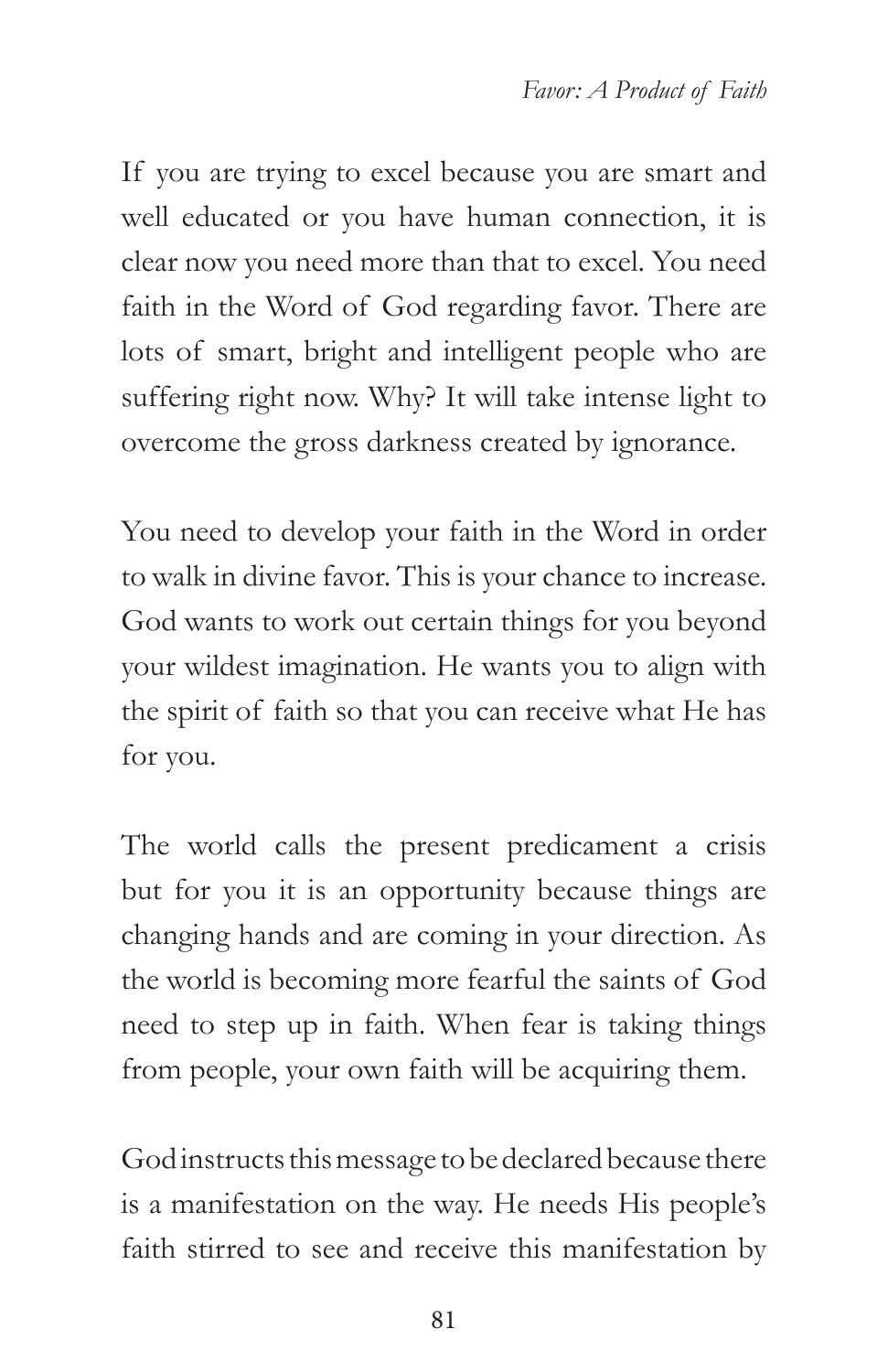faith. Policies are being put into effect right now that will move God's people forward. You must be in the right position to receive.

*The king's heart is in the hand of the Lord, like the rivers of water; He turns it wherever He wishes.* **Proverbs 21:1** 

You need to be sensitive and be in faith. Attack that mind-set that finds it difficult to believe for being preferred and favored. The recession is not yours. Don't believe the evil report coming from the world system. The heat of this world is not meant to touch you. You will see and hear it but you will not experience it. With favor in place, you will be preserved.

*A thousand may fall at your side, and ten thousand at your right hand; but it shall not come near you. Only with your eyes shall you look, and see the reward of the wicked.*

#### **Psalm 91:7-8**

Child of God, it's time to please your heavenly father by getting grounded in Faith. Let faith fill up your heart so that you can draw the favor of God that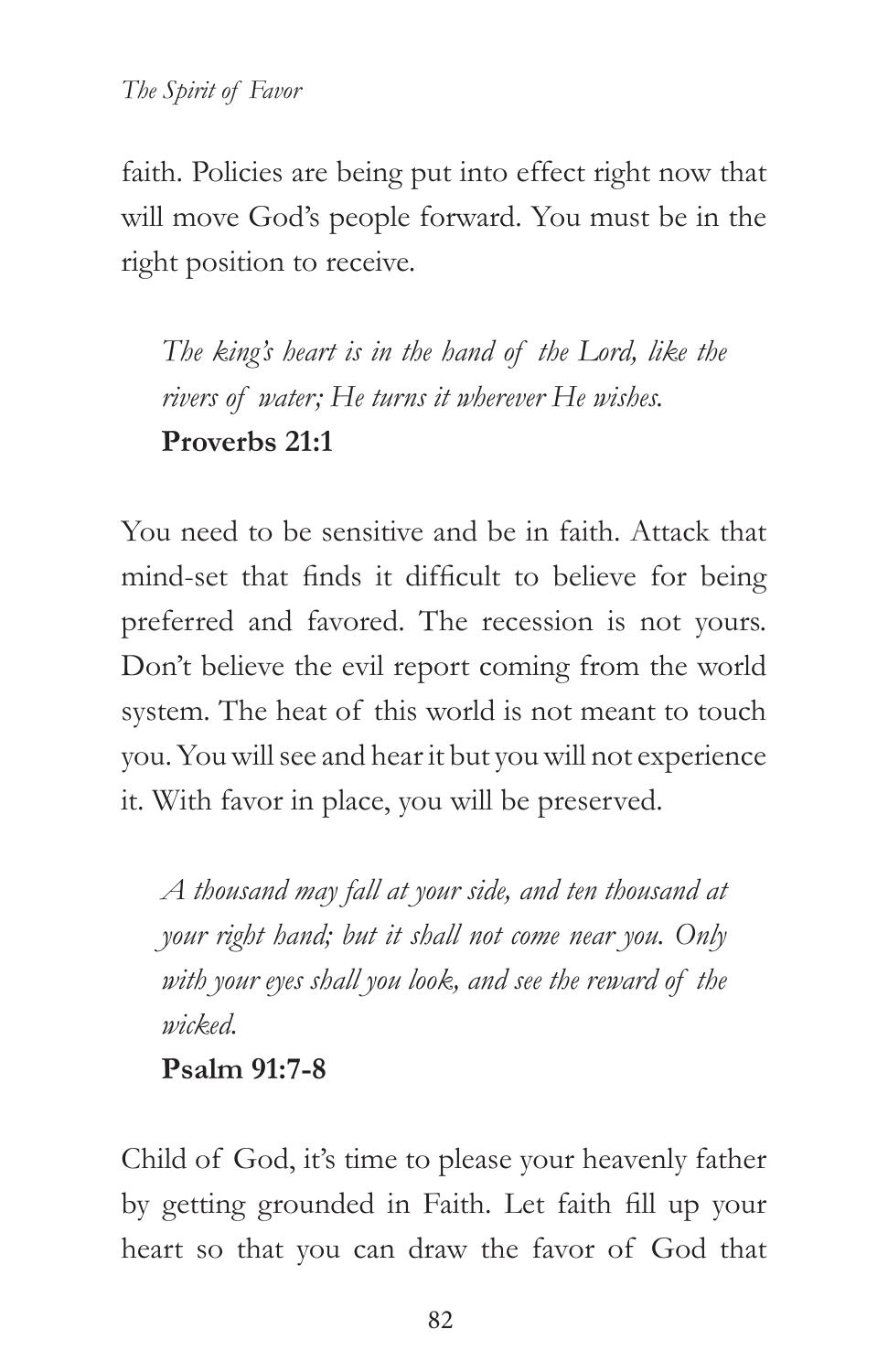makes life enjoyable. Always remember, the just shall live by faith (Habakkuk 2:2).

## **FAVOR HIGHLIGHTS**

- Faith is the only way to experience the favor manifestations that the Word promises in a believer's life.
- Fight the good fight of faith; hold on through the process till you see your manifestation.
- Labor in the Word of God to enter into the rest that God has made available for you.
- Your favor is real. The work has been completed. It's time to manifest in favor.
- Despite what may be happening around you, see with the eyes of faith. Believe God's Word that says you are the favored of the Lord.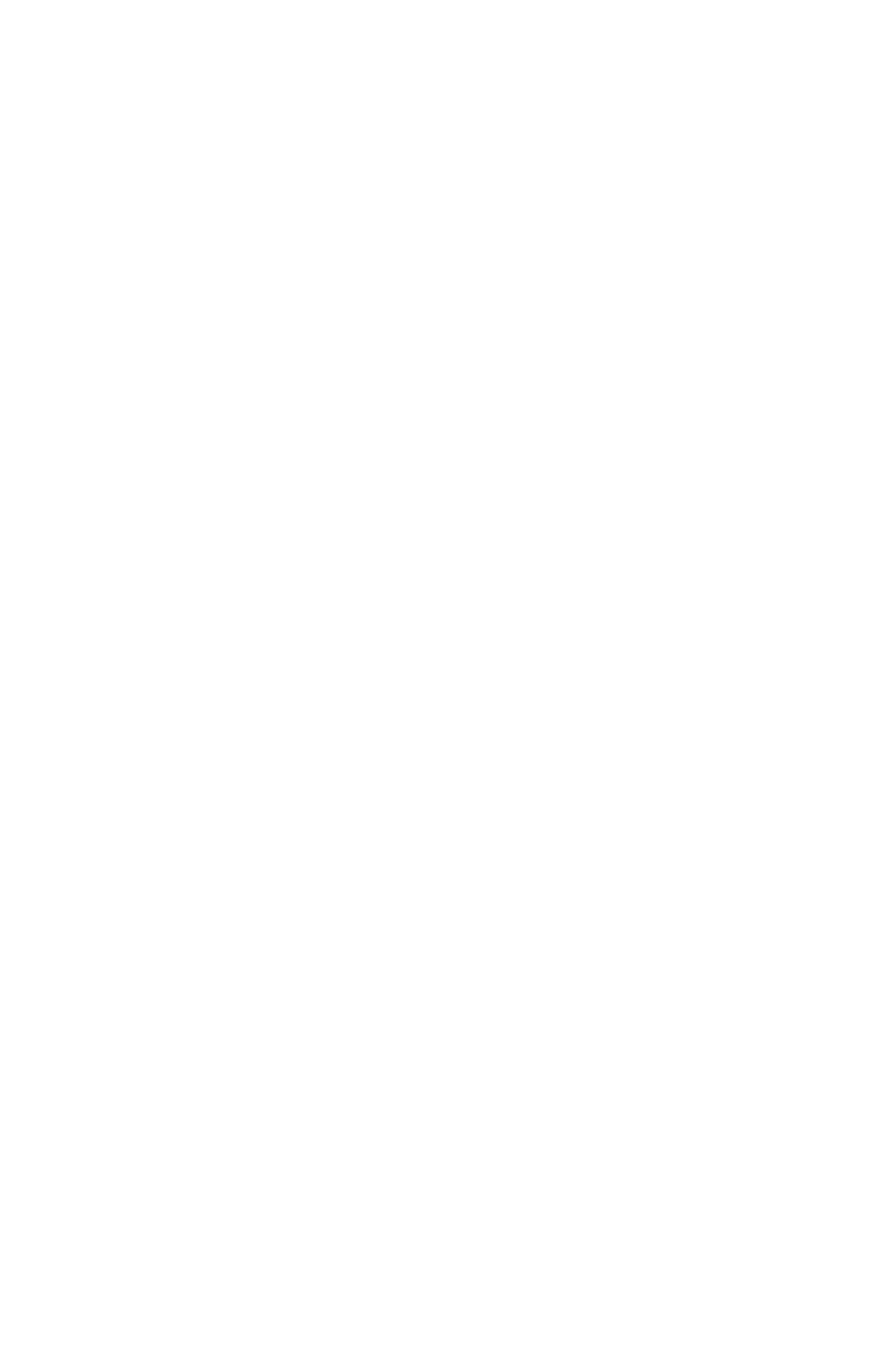

# *Chapter 9* **Favor: Supernatural Benefits**

od has a great plan for the body of Christ<br>in these last days. He is all out to showcase<br>His children to the world. His favor will<br>literally cause every one that is associated with Him to in these last days. He is all out to showcase His children to the world. His favor will literally cause every one that is associated with Him to stand out. The best of God will be displayed through His children like never before. It is the set time for Zion to be favored!

*You will arise and have mercy on Zion; For the time to favor her, Yes, the set time, has come.*  **Psalms 102:13**

The Church of Jesus Christ is the present day Zion. This is our time to shine. The favor of God is going to distinguish us from the world. The spirit of favor is upon us to stand out.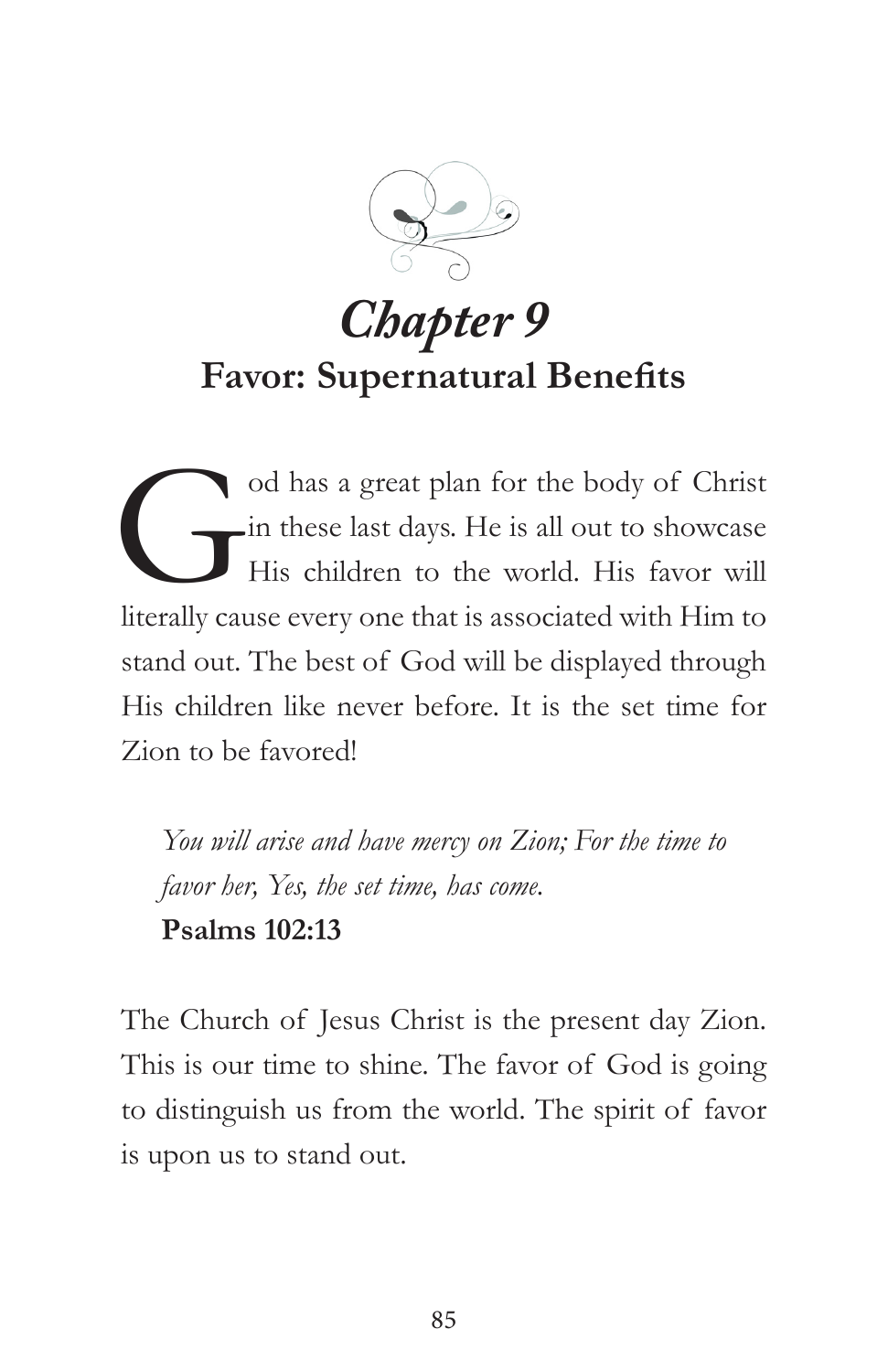*The Spirit of Favor*

In this concluding chapter, I will be highlighting a number of supernatural benefits that are associated with the spirit of favor. My desire is that you will absorb each of them into your spirit until your consciousness of these benefits become overwhelmingly dominant in your life. I want your heart to be so full of these benefits to the point that your expectations in life are totally aligned to them.

### **1. Supernatural Approval**

There is a supernatural approval and recognition that comes with the spirit of favor. It is beyond human comprehension. It influences how you are perceived and received when you show up at any location. It makes total strangers to treat you like an intimate friend. It announces you and causes people everywhere to accept and even celebrate you.

*Now when the turn came for Esther the daughter of Abihail the uncle of Mordecai, who had taken her as his daughter, to go in to the king, she requested nothing but what Hegai the king's eunuch, the custodian of the women, advised. And Esther obtained favor in the sight of all who saw her. So Esther was taken to King Ahasuerus, into his royal palace, in the tenth month,*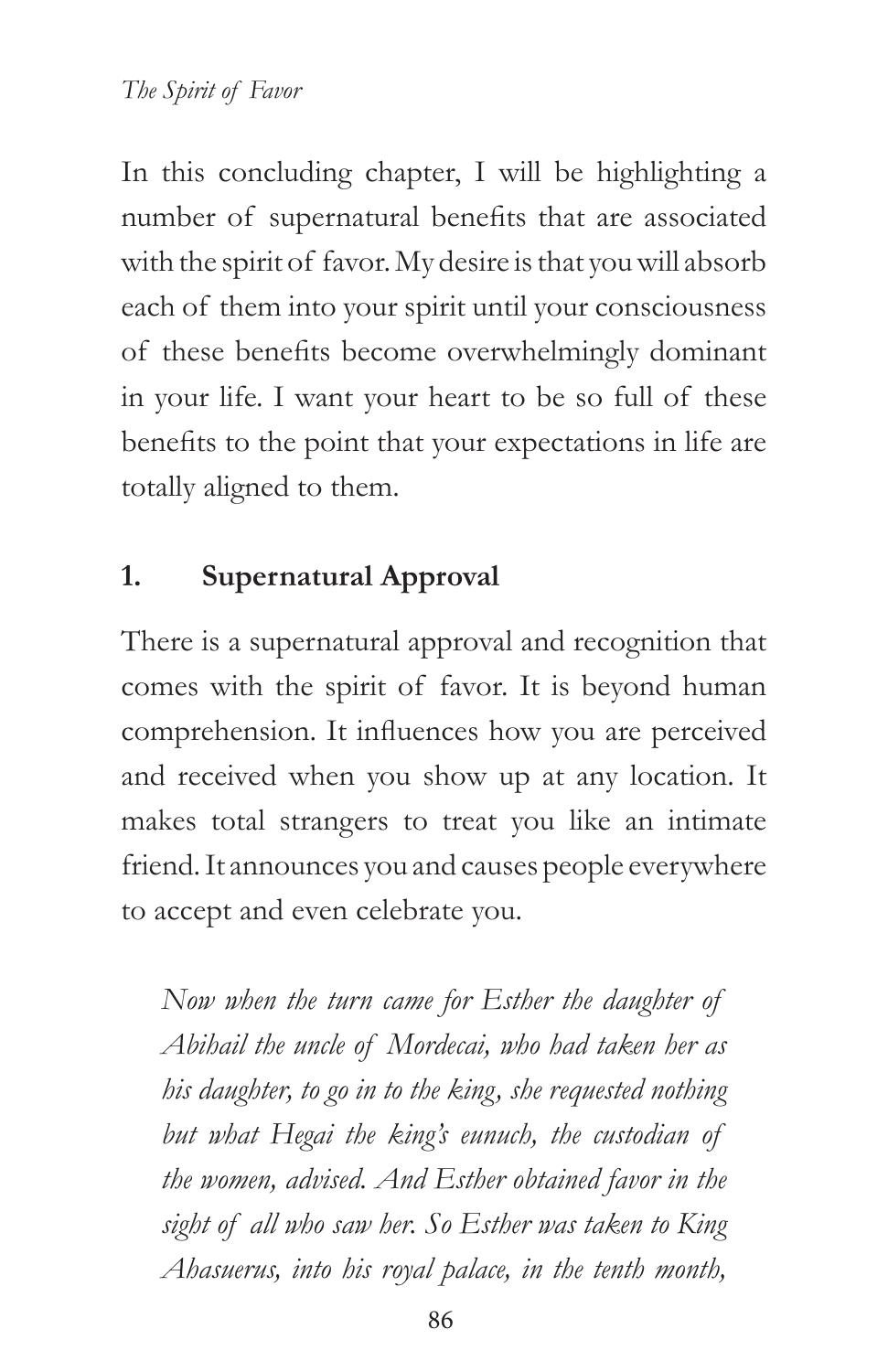*which is the month of Tebeth, in the seventh year of his reign. The king loved Esther more than all the other women, and she obtained grace and favor in his sight more than all the virgins; so he set the royal crown upon her head and made her queen instead of Vashti.* **Esther 2:15-17**

Esther had this type of effect on people because of God's favor. She literally stood out the moment she stepped into the king's place. Imagine! She obtained favor in the sight of all who saw her. That is supernatural. It can only be God that will make all to fall in love with your personality.

She was not just loved by the king of the land but in addition, the whole cabinet of the king wanted her. Imagine this: You show up at a job interview and even before you respond to any question, the whole panel is already thinking: 'This is a perfect candidate for the position.' This is what the spirit of favor is capable of doing in your life.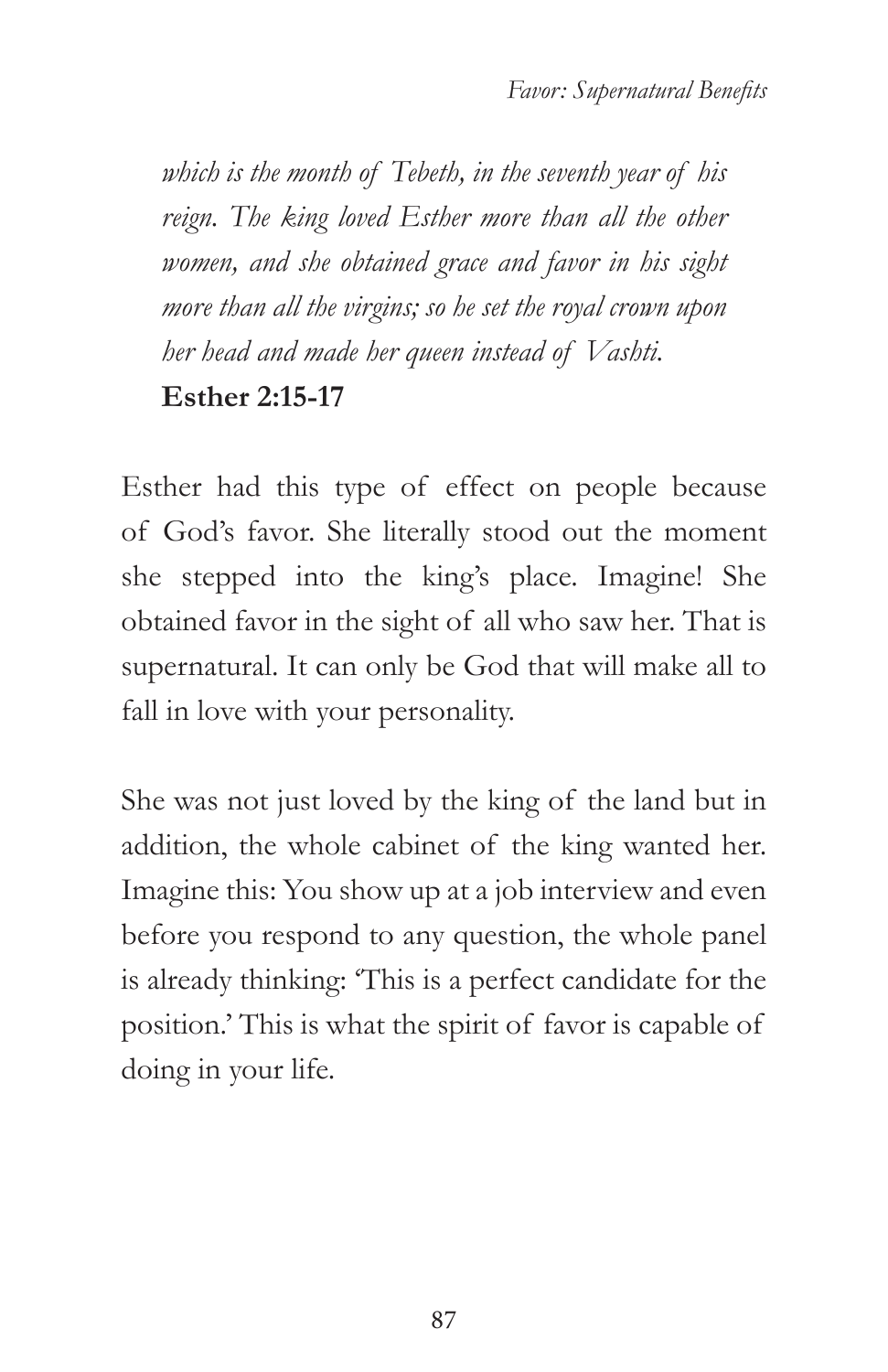*The Spirit of Favor*

### **2. Supernatural Assistance**

You need to realize that as a child of God your support is not limited to the natural. In fact, you need to be more conscious of supernatural assistance than the natural one. This type of support is the most reliable and dependable. It never fails.

*Now the young woman pleased him, and she obtained his favor; so he readily gave beauty preparations to her, besides her allowance. Then seven choice maidservants were provided for her from the king's palace, and he moved her and her maidservants to the best place in the house of the women.* 

#### **Esther 2:9**

The favor of God on the life of Esther smoothened the whole process of her selection. She enjoyed supernatural aid. She got everything she wanted. Strangers were willing to assist her because of the favor of God on her life. She lived in the best place according to the scripture above. Every child of God deserves the best in life. We have the spirit of favor that simply gives us the best. We have access to supernatural assistance.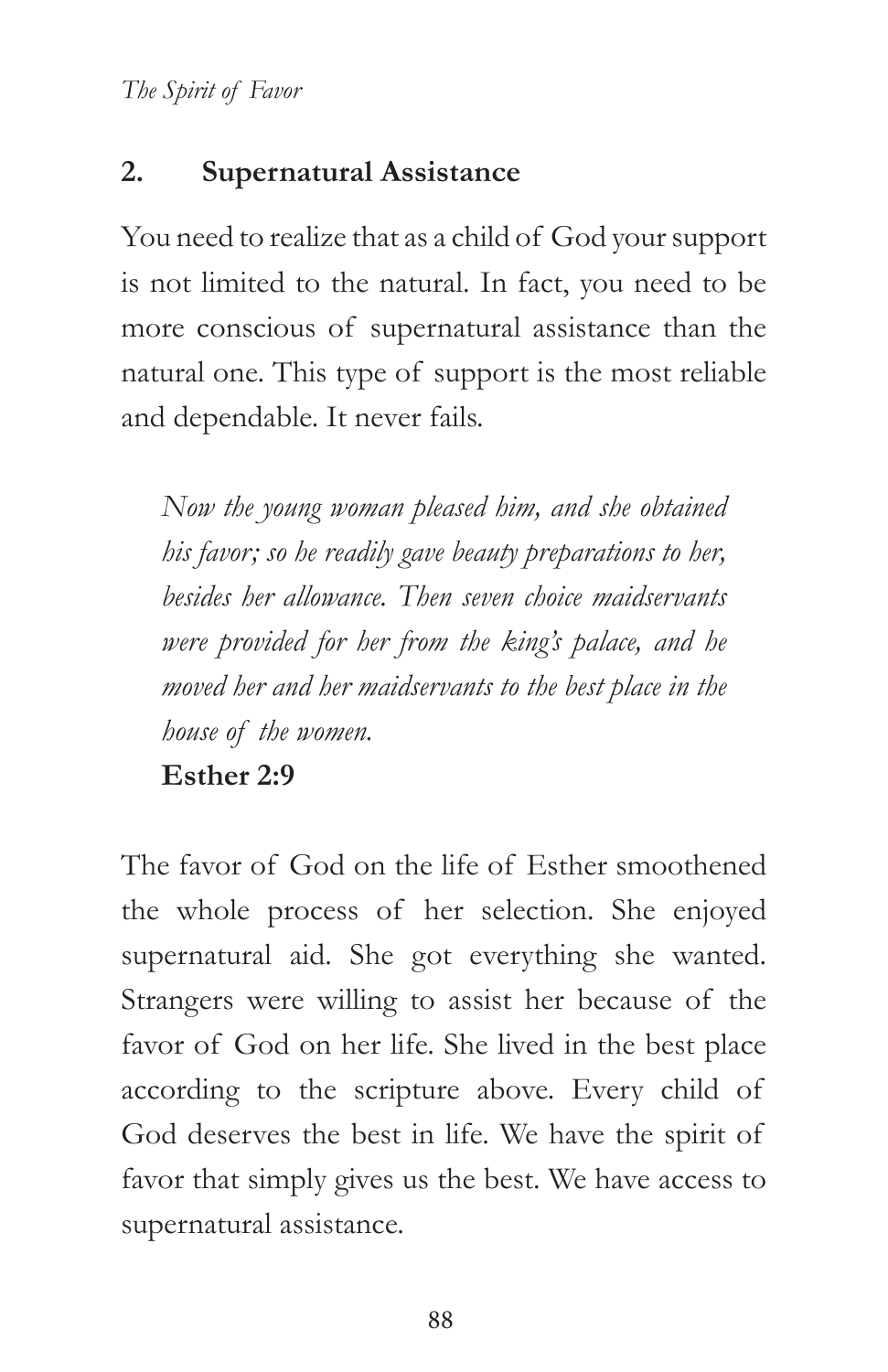*The sons of foreigners shall build up your walls, and their kings shall minister to you; for in My wrath I struck you, but in My favor I have had mercy on you* **Isaiah 60:10**

You need to release your faith for this unique kind of divine favor that makes foreigners to get involved in the building of the walls of your life, career, ministry, business and whatever you are dealing in. This is the most reliable type of assistance available in this world. It's high time you laid claim to it.

#### **3. Supernatural Promotion**

Promotion speaks of advancement or progress. It is only natural to desire promotion in life. It is rare to find someone who does not want progress in life. But the problem is that most people are looking for it in the wrong places. Any promotion which comes from a fellow man is not authentic because God is the real promoter.

*For exaltation comes neither from the east nor from the west nor from the south. But God is the Judge: He puts down one, and exalts another.* 

**Psalms 75:6-7**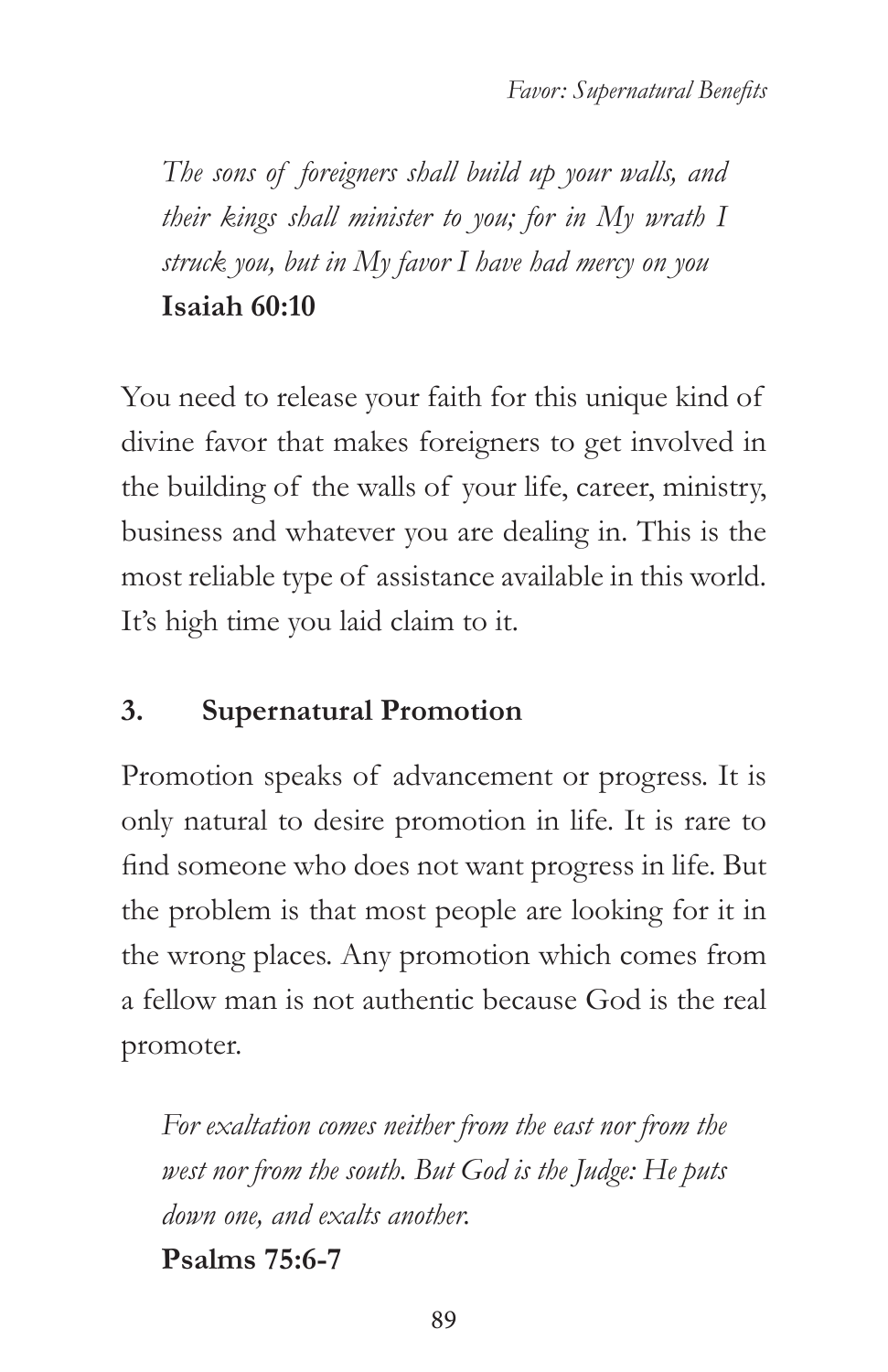*The Spirit of Favor*

Real promotion comes as a result of divine favor. If a man is responsible for your promotion, the same man or another man can demote you; but if your promotion is by the spirit of favor it is established forever. 1 Peter 5:6 encourages us to consciously submit ourselves under God's mighty hand. That way you become positioned for promotion.

*The king loved Esther more than all the other women, and she obtained grace and favor in his sight more than all the virgins; so he set the royal crown upon her head and made her queen instead of Vashti.*  **Esther 2:17**

Favor distinguished Esther for an uncommon promotion. She was an orphan and a foreigner, but she was promoted into the office of the queen. She had nothing working for her in the natural but the spirit of favor gave her an unusual supernatural promotion. Esther was raised by God's mighty hand against all natural odds.

#### **4. Supernatural Deliverance**

God's plan for every covenant child is to walk in total freedom. The favor of God is a force of God that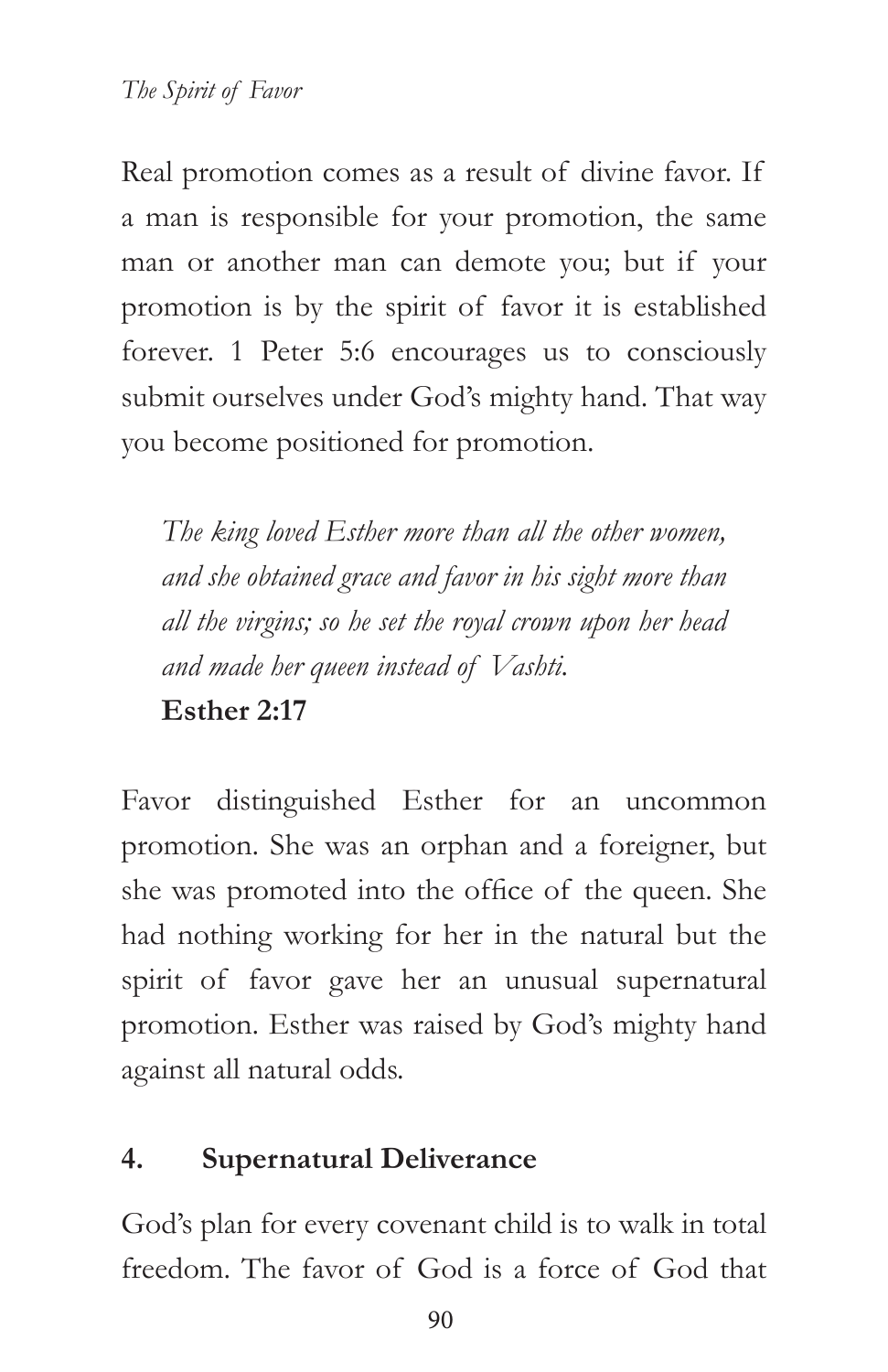brings supernatural release and liberation from satanic bondage. The force of favor was at work when Israel was set free from the hands of Pharaoh. The favor of God was so much on them that Pharaoh and his army had to let them go.

It was the same force of favor that delivered and protected Israel from the hands of the wicked during the time of Esther. Haman had plotted that the Jews would be wiped out but the favor of God showed up in the palace for Esther and Mordecai. God, by His favor, turned the tables on Haman. Israel was delivered from the evil plotted against her but Haman and all his people were destroyed.

*Then Queen Esther answered and said, "If I have found favor in your sight, O king, and if it pleases the king, let my life be given me at my petition, and my people at my request. For we have been sold, my people and I, to be destroyed, to be killed, and to be annihilated. Had we been sold as male and female slaves, I would have held my tongue, although the enemy could never compensate for the king's loss." So King Ahasuerus answered and said to Queen Esther, "Who is he, and where is he, who would dare presume in his heart to*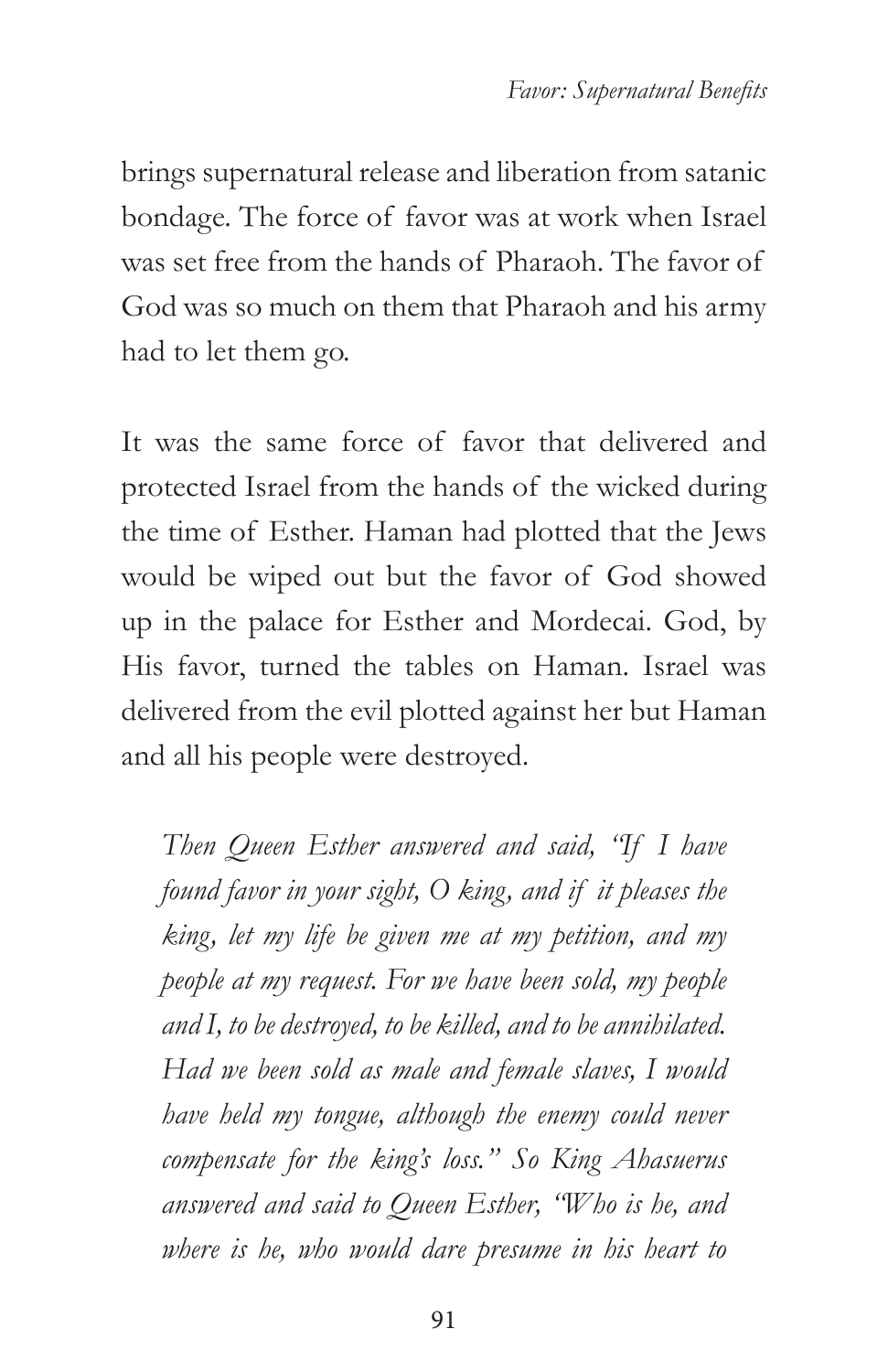*do such a thing?"And Esther said, "The adversary and enemy is this wicked Haman!" So Haman was terrified before the king and queen. Then the king arose in his wrath from the banquet of wine and went into the palace garden; but Haman stood before Queen Esther, pleading for his life, for he saw that evil was determined against him by the king. 8 When the king returned from the palace garden to the place of the banquet of wine, Haman had fallen across the couch where Esther was. Then the king said, "Will he also assault the queen while I am in the house?" As the word left the king's mouth, they covered Haman's face. Now Harbonah, one of the eunuchs, said to the king, "Look! The gallows, fifty cubits high, which Haman made for Mordecai, who spoke good on the king's behalf, is standing at the house of Haman." Then the king said, "Hang him on it!" So they hanged Haman on the gallows that he had prepared for Mordecai. Then the king's wrath subsided.*

**Esther 7:3-10**

As a new covenant child of God, you have the right to expect supernatural deliverance and protection from every evil plot of the enemy. If it worked for them (Natural Jews), it must work for you (Spiritual Jews).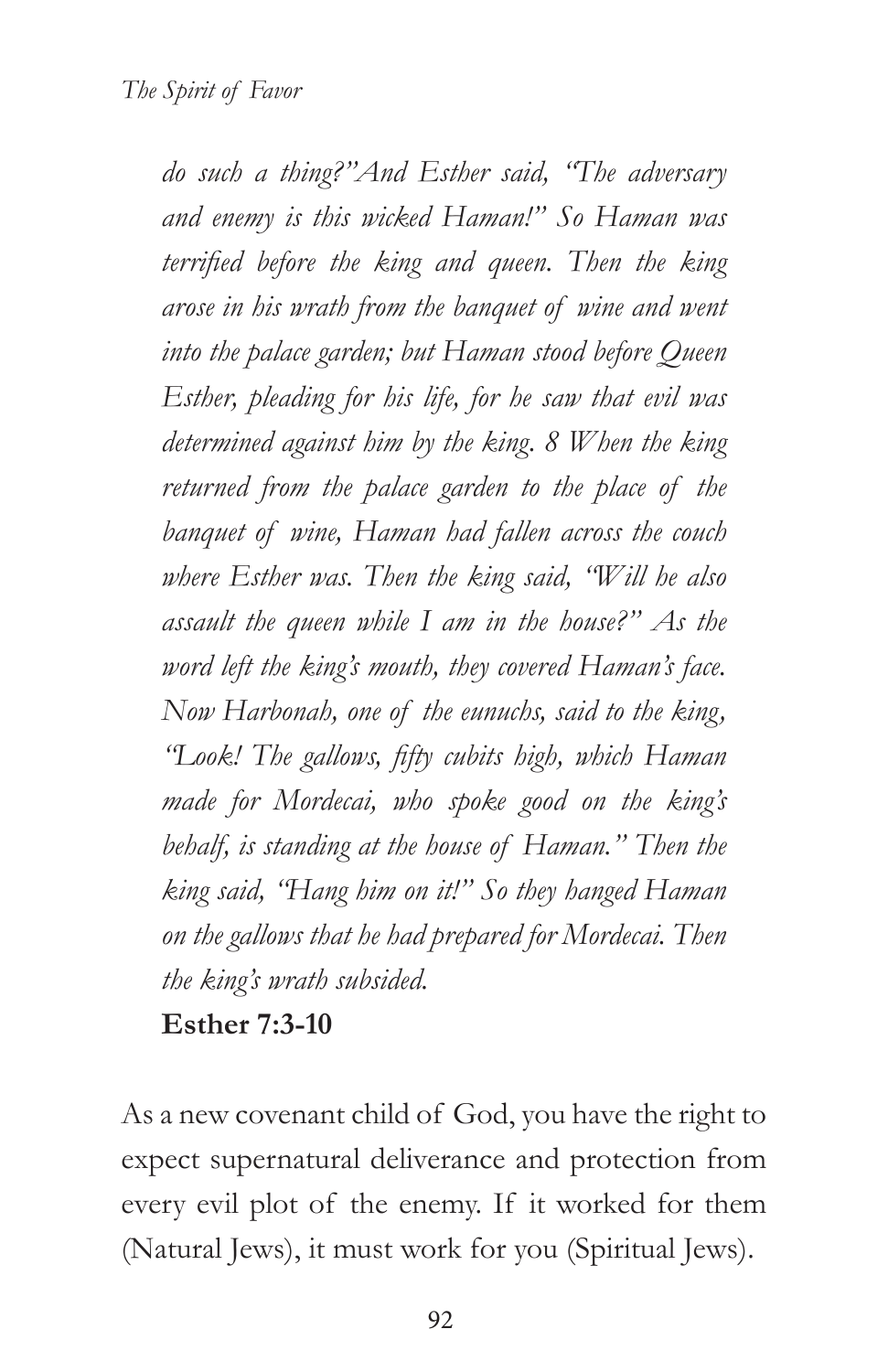## **5. Supernatural Dominion**

Dominion is a covenant right of every believer. Man walked in it until he fell from glory to sin. However, in Christ Jesus, we have received grace (favor) to ascend back into dominion. You are anointed by the spirit of favor to win every battle in life.

*And said, "If it pleases the king, and if I have found favor in his sight and the thing seems right to the king and I am pleasing in his eyes, let it be written to revoke the letters devised by Haman, the son of Hammedatha the Agagite, which he wrote to annihilate the Jews who are in all the king's provinces.* 

#### **Esther 8:5**

Divine favor will change every policy that is designed to work against you. It will make sure new policies are put in place to guarantee your victory.

Esther did not back out until every contrary policy against God's people was revoked. You must learn to stay through the process until your victory is manifested.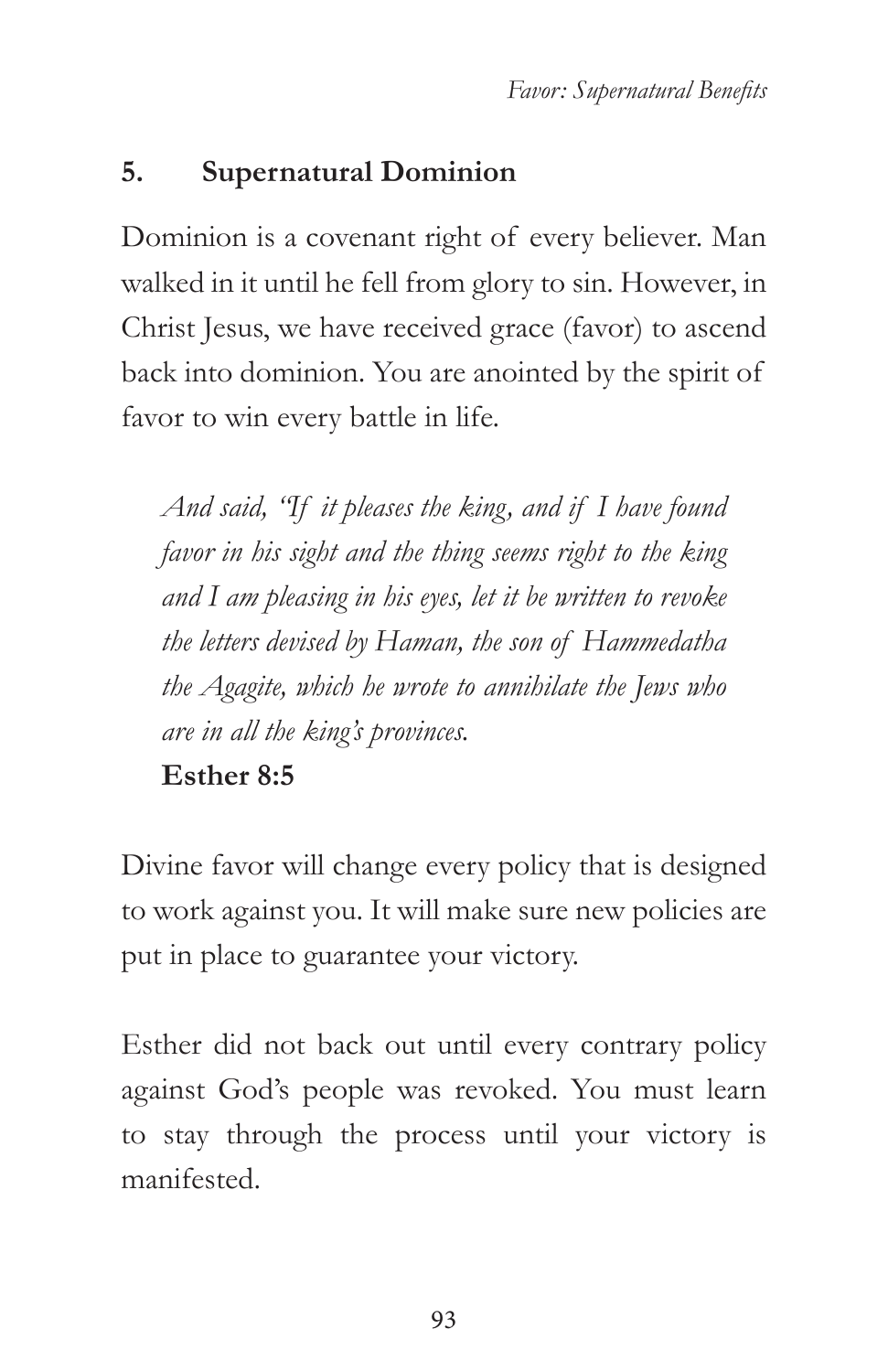Make up your mind that you are not going to back out of any battle in life until you win. The spirit of favor is on you to ensure your constant victory and breakthrough.

### **6. Supernatural Increase**

God has increase on His mind. He wants to increase you more and more. In fact, He wants you to overflow in increase until it gets to the point that your children can feel its impact. However, our increase does not come by toiling like the world. We work in a different system. We function by favor.

*Then Isaac sowed in that land, and reaped in the same year a hundredfold; and the Lord blessed him.*  **Genesis 26:12**

*For they did not gain possession of the land by their own sword, nor did their own arm save them; but it was Your right hand, Your arm, and the light of Your countenance, because You favored them.*  **Psalm 44:3**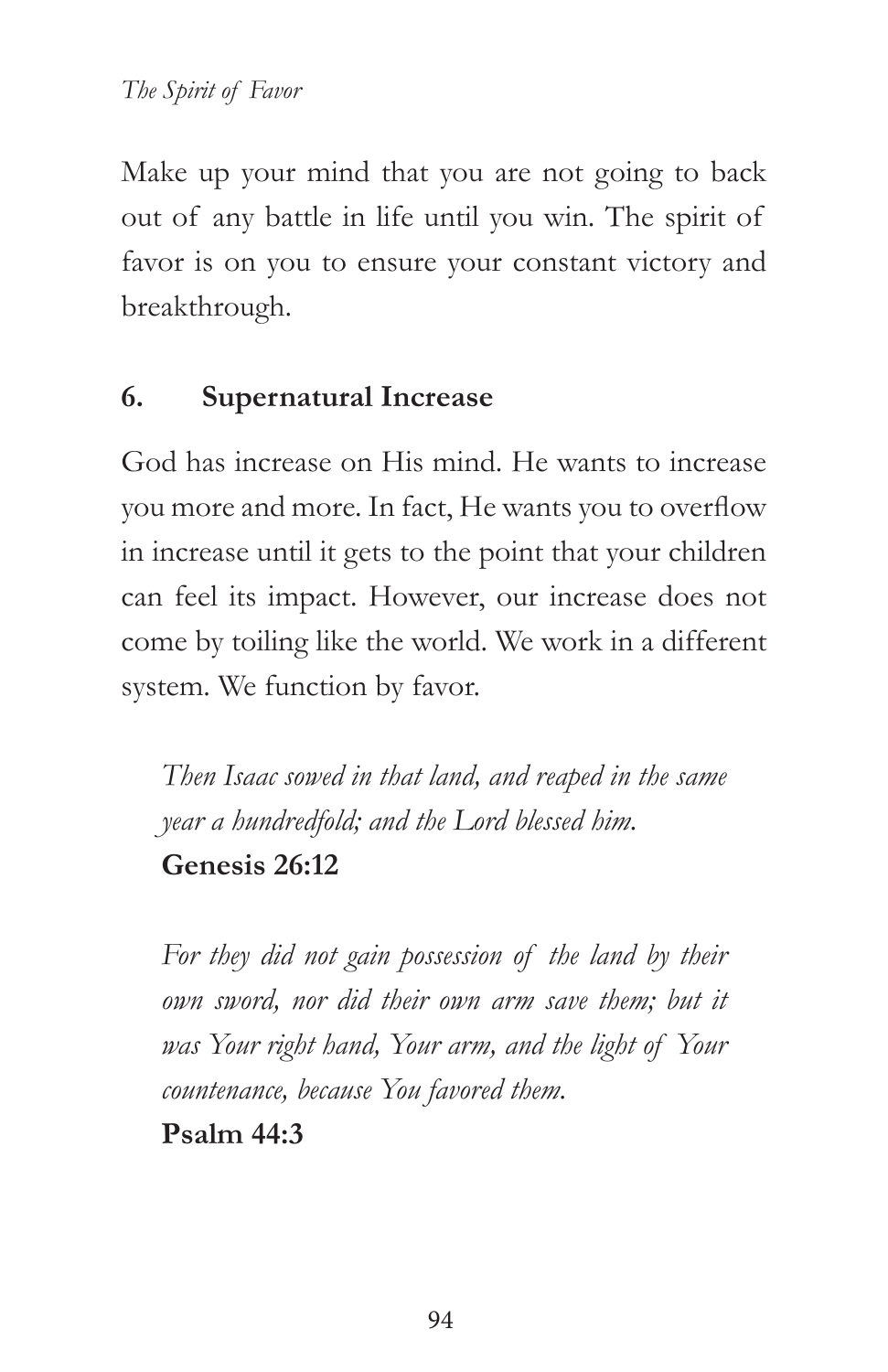*May the Lord give you increase more and more, you and your children.* **Psalm 115:14**

Favor will make you have a hundredfold increase in times of drought. It will ensure that you are supernaturally satisfied when the world's system is crumbling.

Child of God, it is time to enjoy the grace of God that brings fruitfulness and multiplication. Increase is your rightful inheritance. Accept, believe, receive and expect it. You are favored for increase.

## **7. Supernatural Honor**

Man was crowned with glory and honor at the beginning. The first Adam was greatly revered in the Garden of Eden until he lost his place. Grace (favor) came through Jesus to take man back to the lost place of honor and dignity.

*For You have made him a little lower than the angels, and You have crowned him with glory and honor.*  **Psalms 8:5**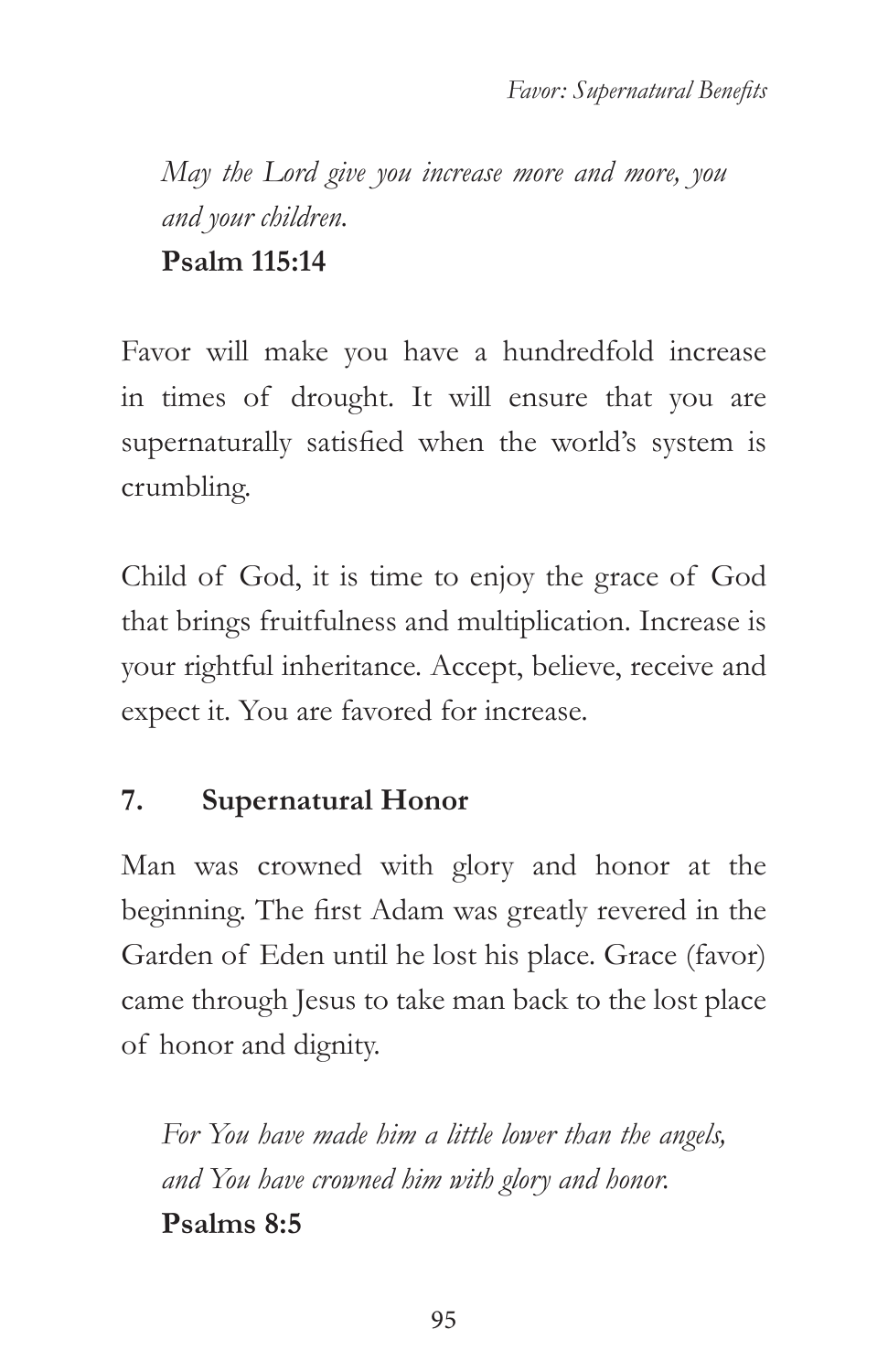*And the Lord gave the people favor in the sight of the Egyptians. Moreover the man Moses was very great in the land of Egypt, in the sight of Pharaoh's servants and in the sight of the people.* 

**Exodus 11:3**

*Instead of your shame you shall have double honor, and instead of confusion they shall rejoice in their portion. Therefore in their land they shall possess double; Everlasting joy shall be theirs.*  **Isaiah 61:7**

God wants to restore your honor just like He did for Moses and the rest of the Jews before the Egyptians. The spirit of favor is capable of bringing back your honor. Place a demand by faith and expect your honor to be restored. It is time to receive double honor for all your shame and reproach.

#### **8. Supernatural Restoration**

The nation of Israel was well compensated before they left Egypt during the time of Moses. God made sure Egypt was plundered in order to compensate the Jews for all their unpaid labor. Their sons and daughters were well adorned with gold, silver and the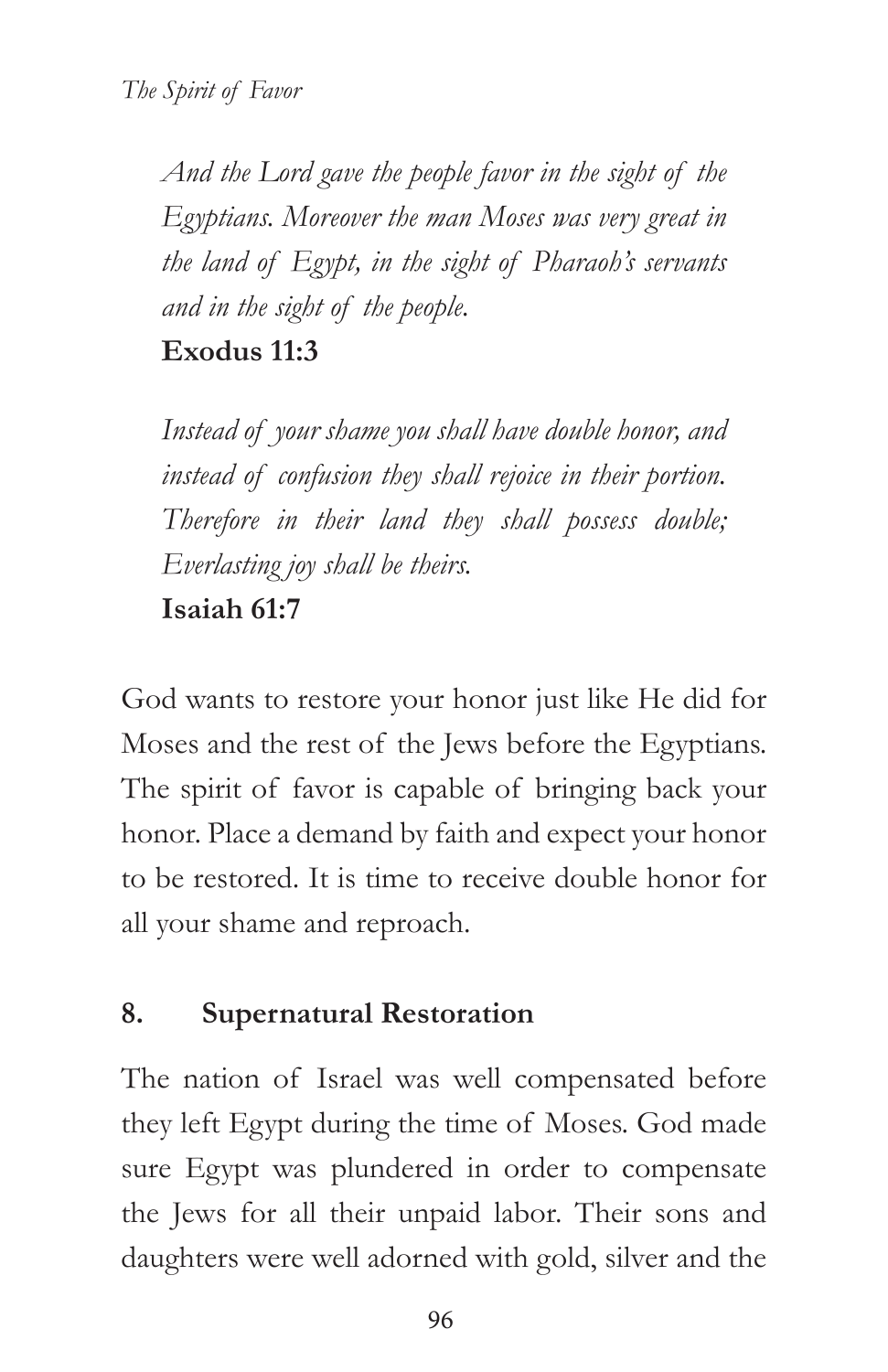best of apparel.

*And I will give this people favor in the sight of the Egyptians; and it shall be, when you go, that you shall not go empty-handed.*  **Exodus 3:21**

Your pay day is here. The favor of God will make sure you are not empty-handed. Your hands must be filled with what you deserve. No more empty hands!

#### **9. Supernatural Relationships**

There is no one who knows how to hook you up like God. It does not matter what kind of hook up you need. He has everything in His command. He has got it all. Business, career, marital, academic, political, social and every other relevant connection for your destiny can be found within His favor.

*And the captain of the guard charged Joseph with them, and he served them; so they were in custody for a while. Then the butler and the baker of the king of Egypt, who were confined in the prison, had a dream, both of them, each man's dream in one night and each man's dream with its own interpretation.* 

**Genesis 40:4-5**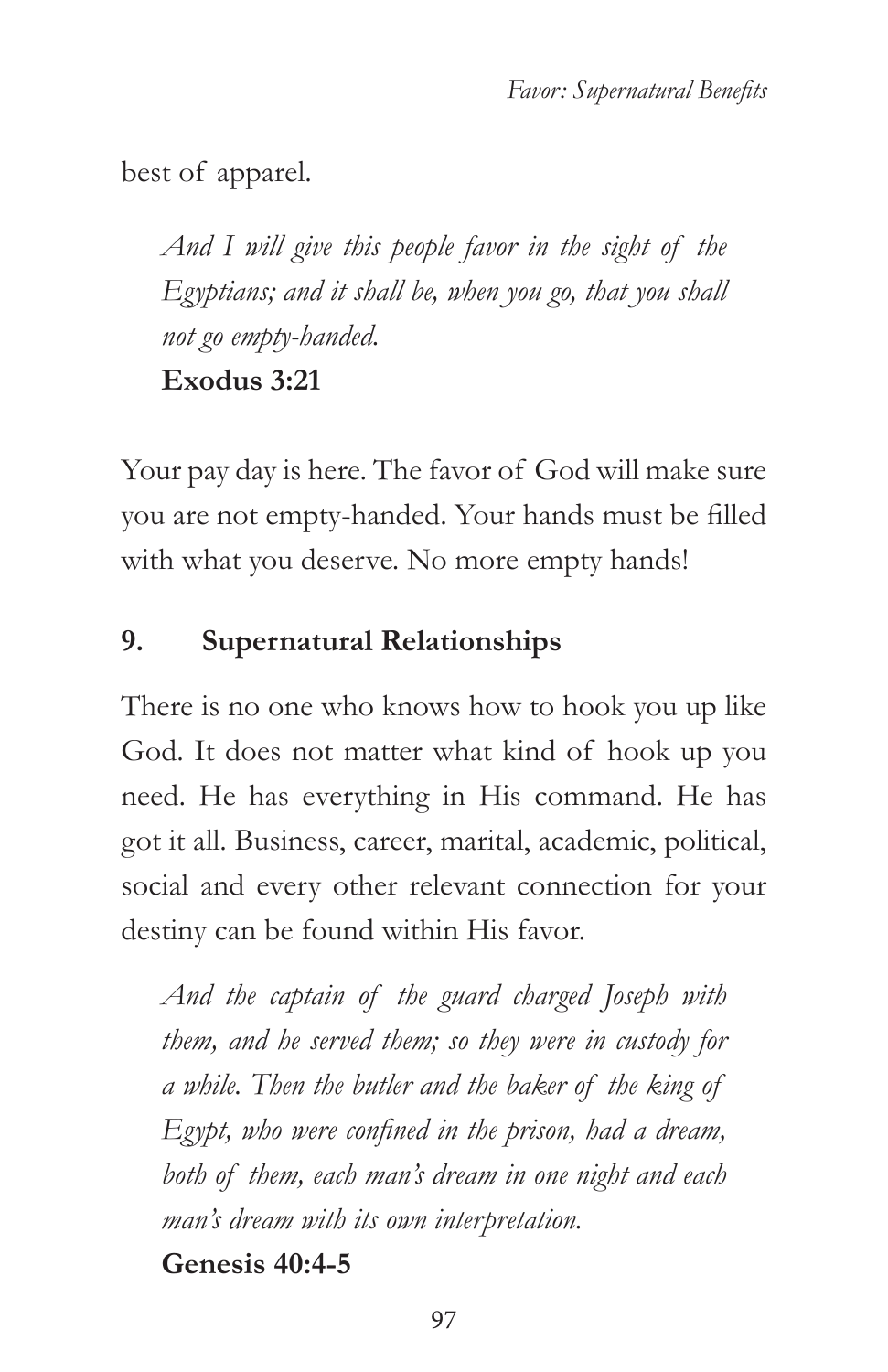*He who finds a wife finds a good thing, And obtains favor from the Lord.*  **Proverbs 18:22**

If you are like Joseph that needs someone to introduce you to the palace, God will send you a butler. It's only the favor of God that can bring the connection to the palace from the prison. It does not make any sense but favor did it. Do you feel stuck presently? Start to factor in God's favor and you will be amazed how God will work it out, if only you will trust in His favor.

I have also come to realize that favor will get you the best spouse in the world if you will trust God. God knows how to bring the perfect candidate for your destiny into your life. Stop toiling in the flesh, just rest in favor and you will be fixed.

#### **10. Supernatural Influence**

God has called you to have an influence on your environment. You are born to lead your world. Your world must feel your impact. However, you need the spirit of favor to achieve this. Hard work is not enough. In fact, the world is full of people that are sweating without impact.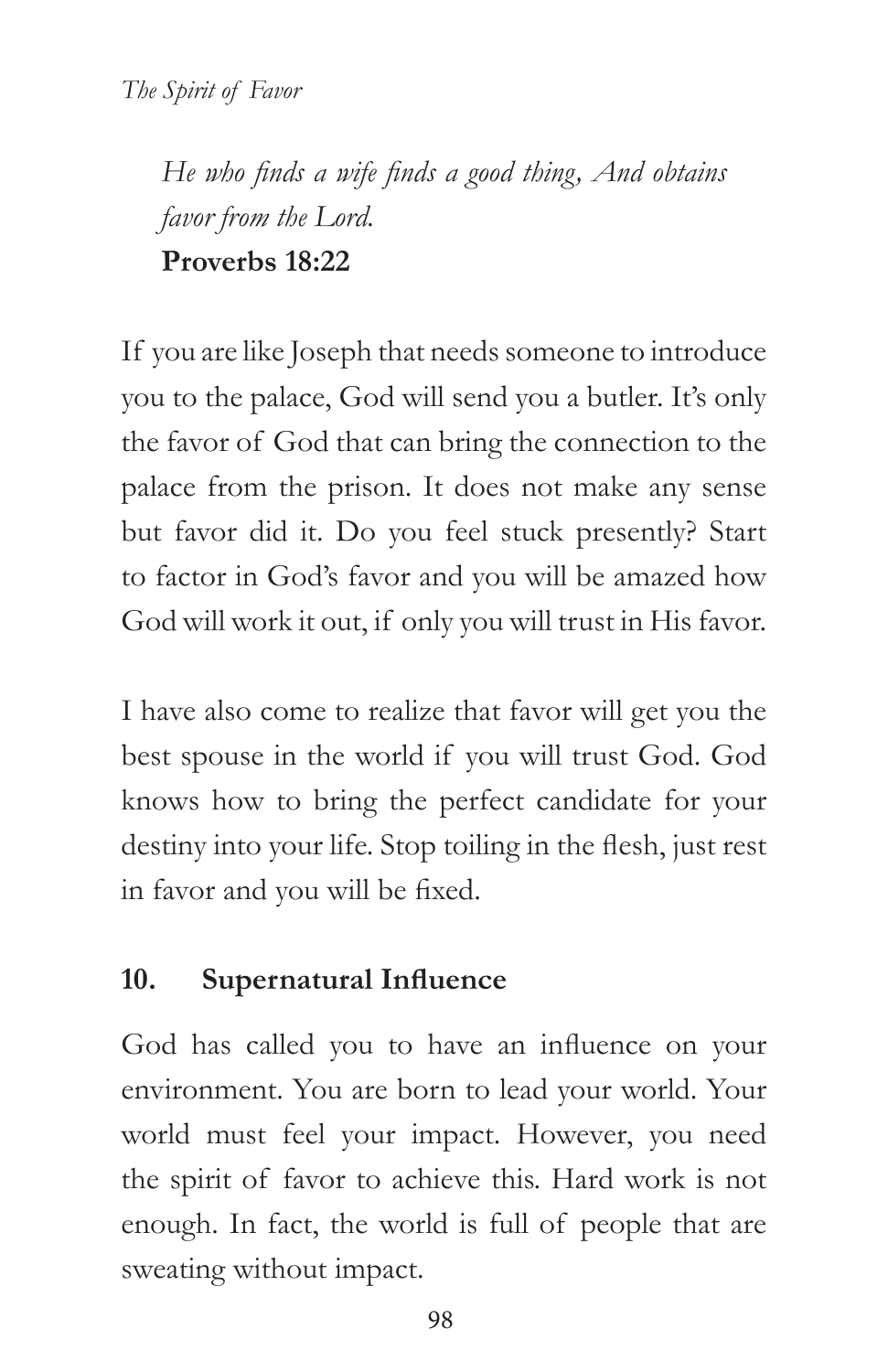*And Laban said to him, "Please stay, if I have found favor in your eyes, for I have learned by experience that the Lord has blessed me for your sake."*

#### **Genesis 30:27**

*So it was, from the time that he had made him overseer of his house and all that he had, that the Lord blessed the Egyptian's house for Joseph's sake; and the blessing of the Lord was on all that he had in the house and in the field. Thus he left all that he had in Joseph's hand, and he did not know what he had except for the bread which he ate. Now Joseph was handsome in form and appearance.* 

#### **Genesis 39:5-6**

Joseph took over the atmosphere everywhere he served. That is the power of influence. Potiphar handed everything over to him because he saw that supernatural influence working in his life. The head of the prison saw the same thing and made him the overseer.

Jacob had a similar experience with Laban. In fact, Laban realized that it was the influence of Jacob that grew his business.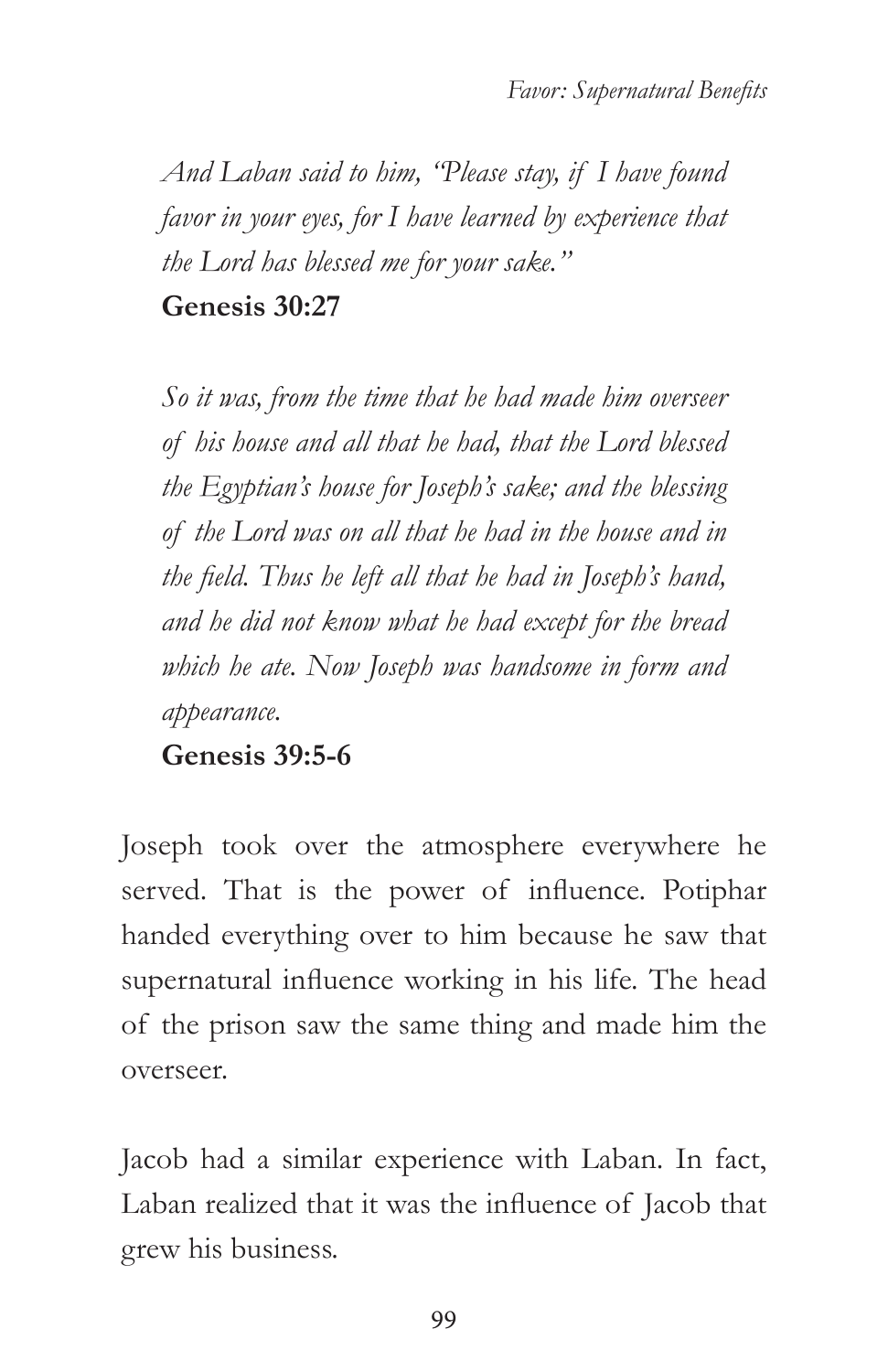The same covenant force that produced results for Joseph and Jacob is at work in you. The spirit of favor is on you to influence your world.

## **11. Supernatural Direction**

The spirit of favor has the capacity to provide the needed direction for your life. Life without divine direction is a risky experiment. Divine direction is vital if you really want to succeed in life. There is no way around it.

*For as many as are led by the Spirit of God, these are sons of God.*  **Romans 8:14**

God is interested in leading you to that place of divine provision, where every vision He has given you can be fulfilled without stress. However, it is your responsibility to release your faith in God's ability to lead you. He really wants to lead you to the green pastures and the still waters He has prepared for your destiny.

*The Lord is my shepherd; I shall not want. He makes me to lie down in green pastures; He leads me beside the still waters.* 

**Psalms 23:1-2**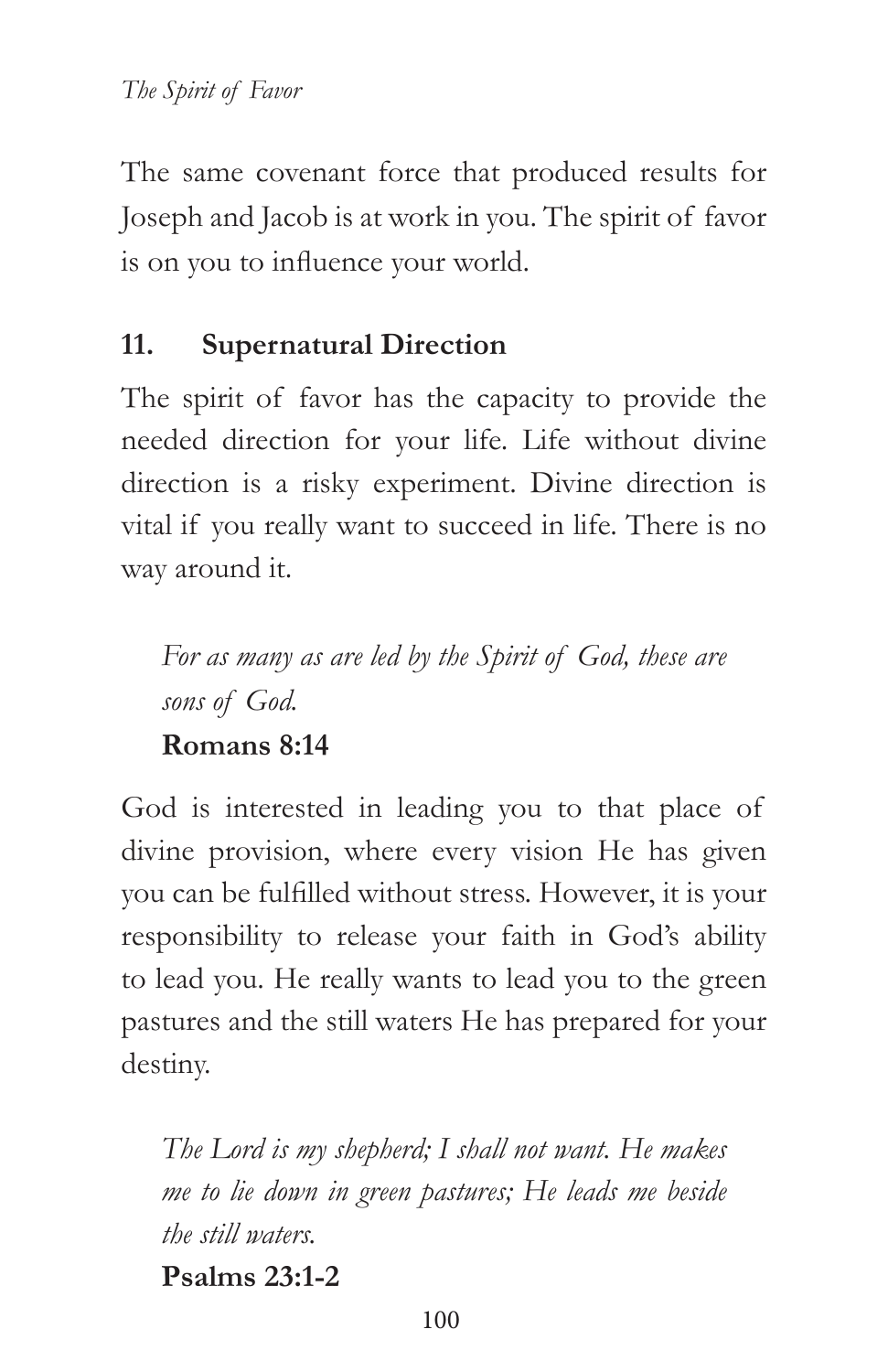### **12. Supernatural Visitation**

Mary, the mother of Jesus was favored by God to conceive supernaturally without a man. The spirit of favor marked her out in that generation for a supernatural visitation. The angel that brought the news to her called her "highly favored". She was preferred over every other Jewish woman for a divine experience.

*And having come in, the angel said to her, "Rejoice, highly favored one, the Lord is with you; blessed are you among women!"* 

#### **Luke 1:28**

*There was a certain man in Caesarea called Cornelius, a centurion of what was called the Italian Regiment, a devout man and one who feared God with all his household, who gave alms generously to the people, and prayed to God always. About the ninth hour of the day he saw clearly in a vision an angel of God coming in and saying to him, "Cornelius!" And when he observed him, he was afraid, and said, "What is it, lord?" So he said to him, "Your prayers and your alms have come up for a memorial before God.* 

**Acts 10:1-4**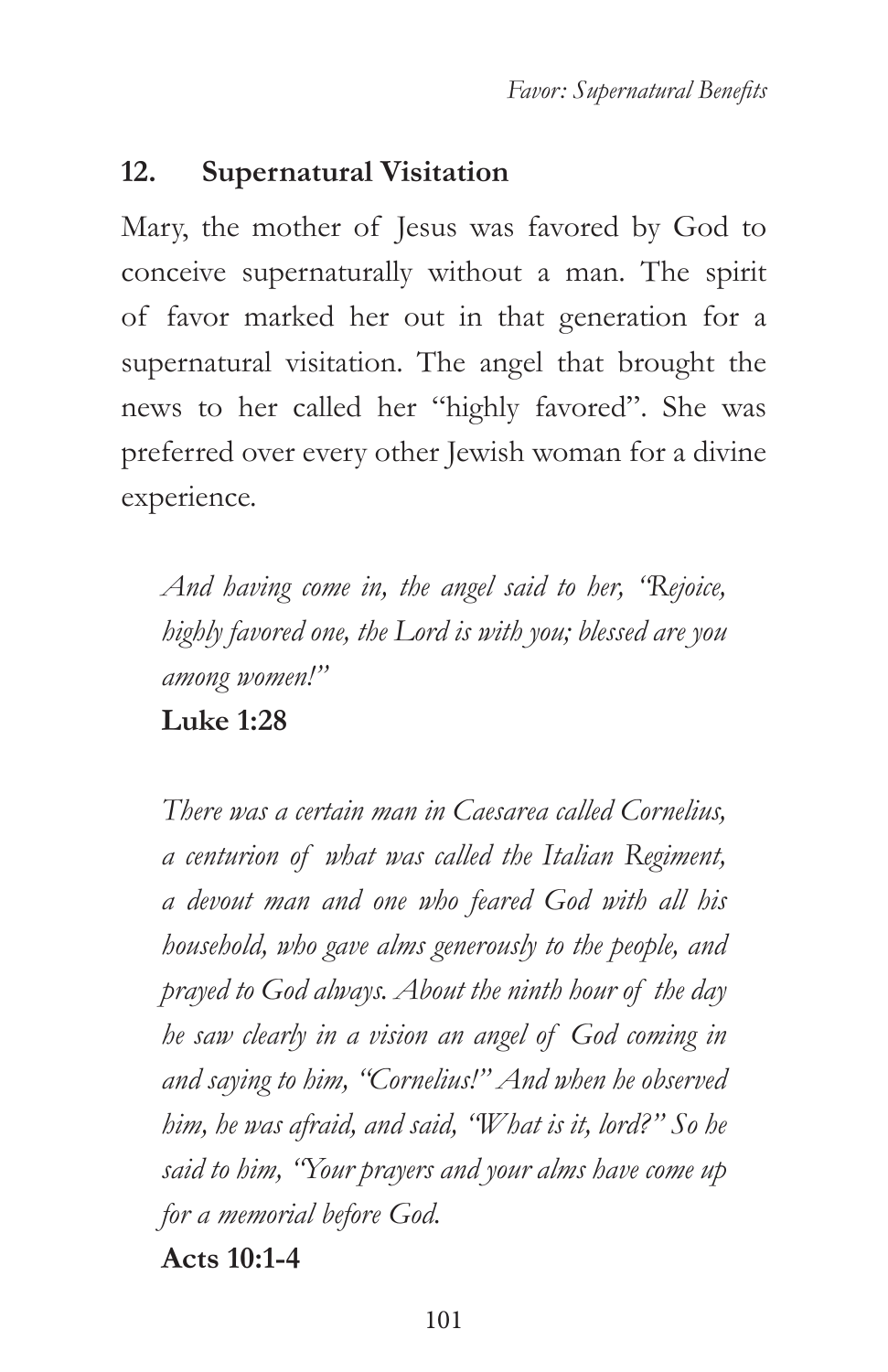#### *The Spirit of Favor*

The covenant of God was restricted to the nation of Israel until a man by the name of Cornelius broke through by favor. His prayers and alms to the poor drew the favor of God to the Gentile world. He experienced so much favor before God that God had to supernaturally visit Peter just for his sake.

Friend, it's your turn to be favored. Expect God to show up for you in an unprecedented way. Let go of any habit and attitude that can stop the flow of favor in your life. Life without favor is difficult and hard.

Take this message to heart. By this revelation on the spirit of favor, your light will grow, shine and expand to the amazement of your world. It's set time to favor you!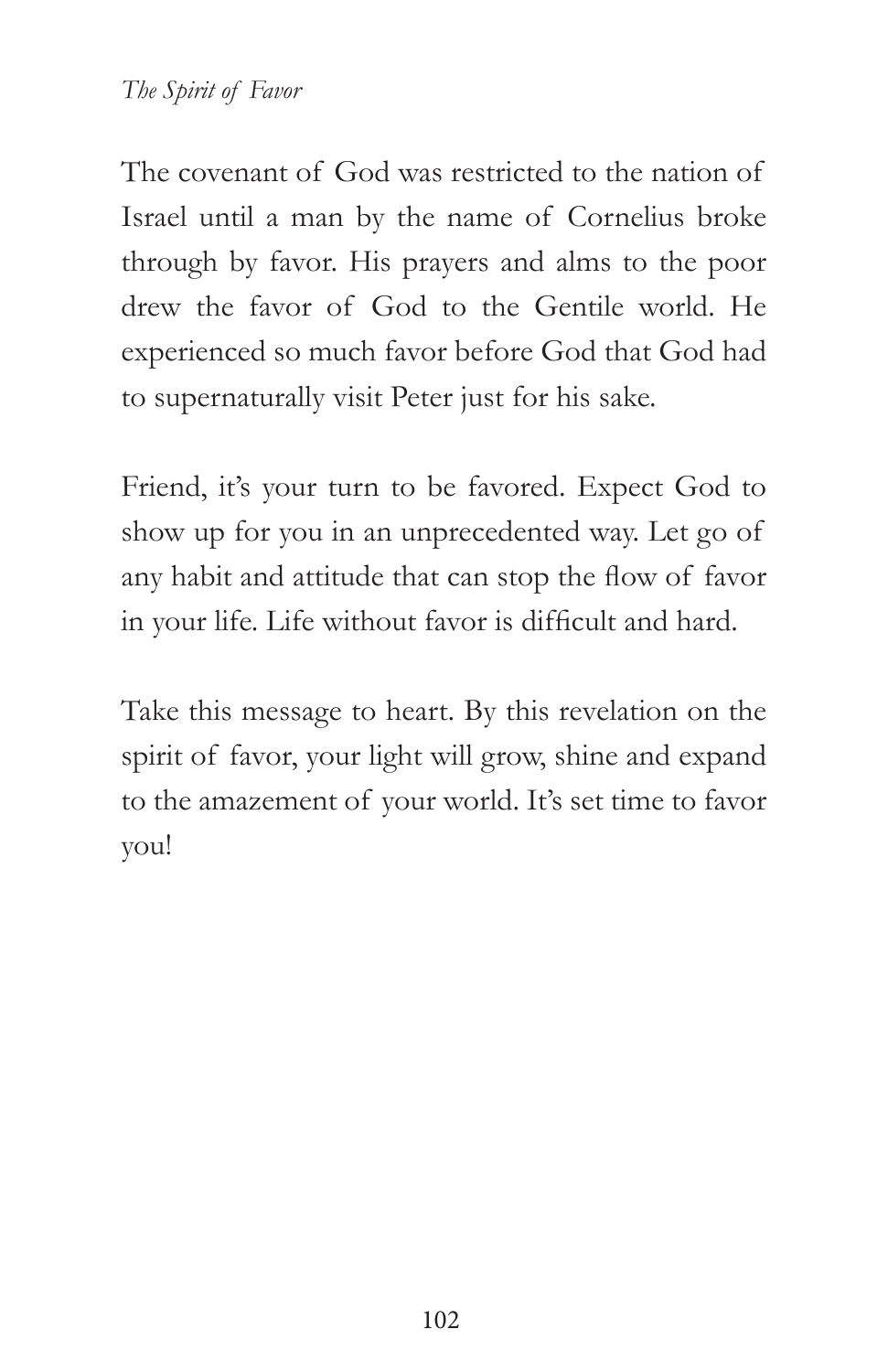### **FAVOR HIGHLIGHTS**

- There is a supernatural approval that affects how you are perceived and received.
- Favor produces the most reliable type of assistance available in this world.
- Real promotion comes as a result of divine favor.
- You have a right to expect supernatural deliverance from every evil plot.
- The spirit of favor is on you to ensure your constant victory and breakthrough.
- Our increase does not come by toiling like the world. We function by favor.
- The spirit of favor is capable of bringing back your honor and dignity.
- The favor of God will make sure you are not empty-handed.
- God knows how to bring the perfect candidate for your destiny into your life.
- You need the spirit of favor to influence your world. Hard work is not enough.
- Life without a clear divine direction is a risky experiment.
- The spirit of favor qualifies people for supernatural visitation.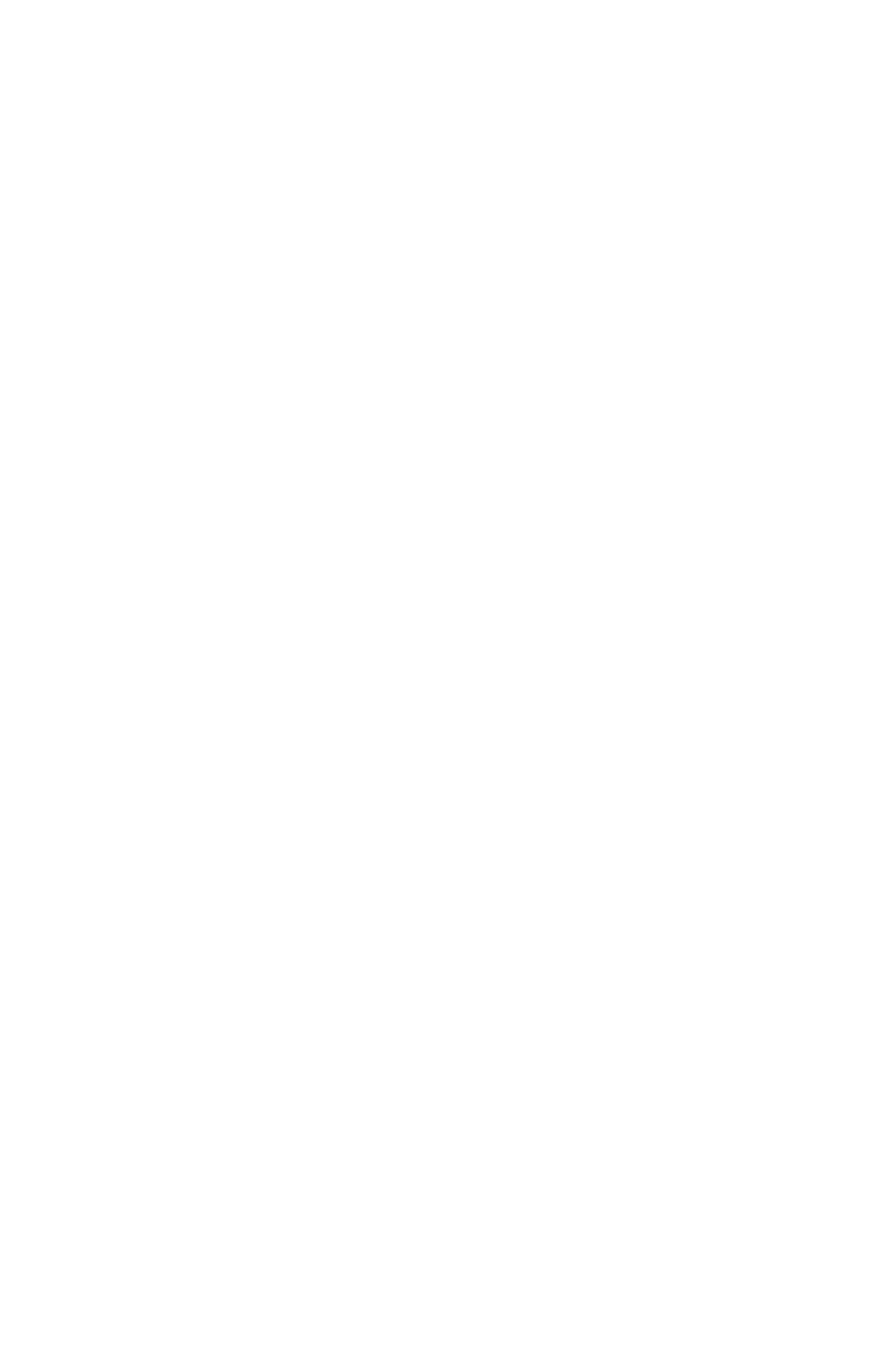## **The Plan of Salvation**

Ever since the fall of man, sin and death became the nature of every man. Hence, the need arose for man to be regenerated from the inside in order to reconnect with God.

Jesus offered His life to pay the price of sin for man. He sacrificed His life to bring mankind back to His lost glory. Jesus has done His part by offering Himself as the sacrifice for your sin through His crucifixion.

Now you need to do your part by acknowledging what He did for you in His death and resurrection. Simply put, you need to be born again.

I encourage you to pray the following prayer in order to receive your salvation ...*Heavenly Father; I come to You in the Name of Jesus. Your Word says, "Whosoever shall call on the name of the Lord shall be saved" (Acts 2:21). I pray and ask Jesus to come into my heart and be Lord over my life according to Romans 10:9-10. "If thou shalt confess with thy mouth the Lord Jesus, and shalt believe in thine heart that God hath raised him from the dead, thou shalt be saved." I do that now. I confess that Jesus is Lord, and I believe in my heart that God raised Him from the dead.*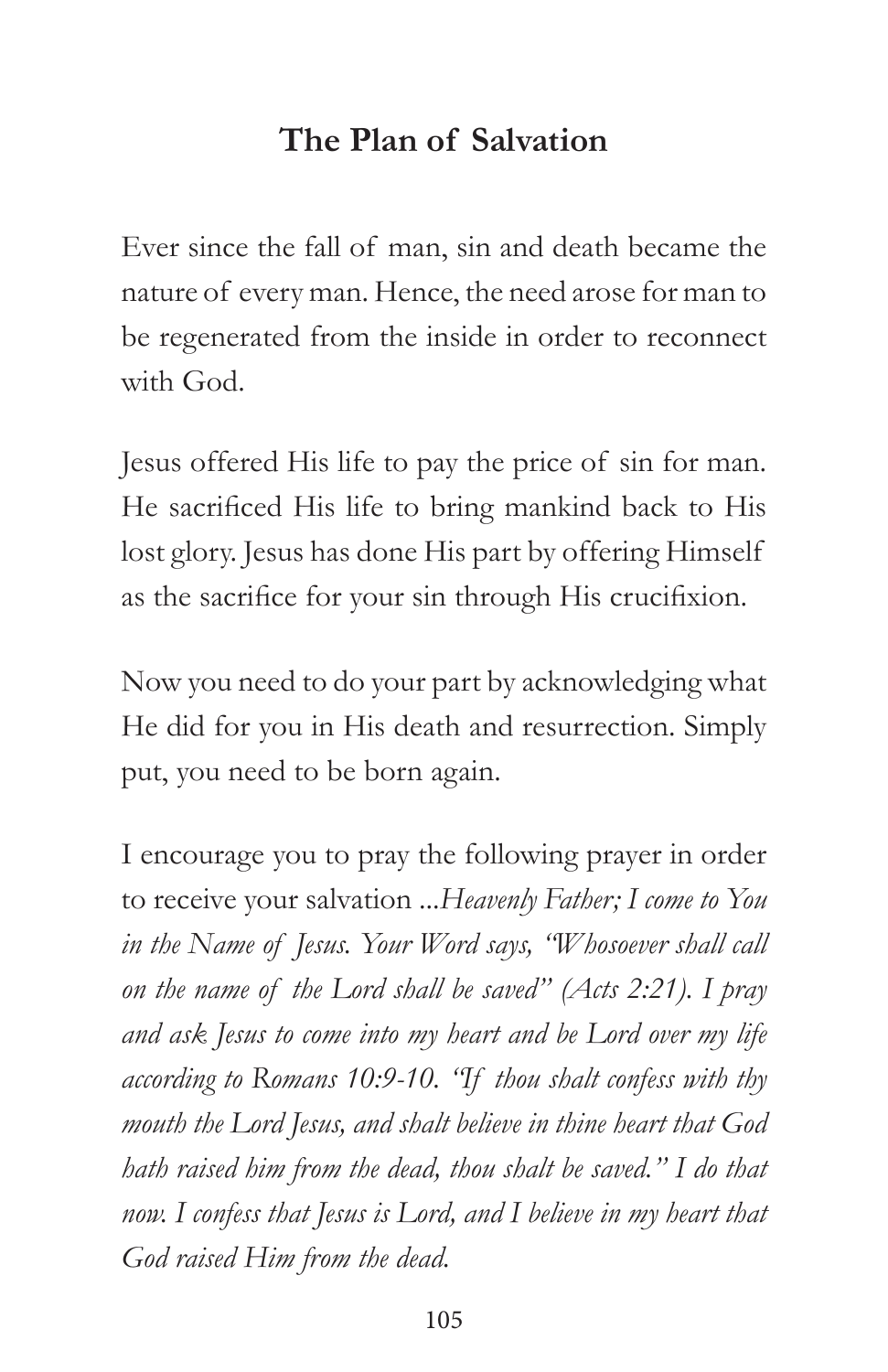To contact the author write:

**KingsWord Ministries Int'l 3323 W Cermak Rd Chicago, IL 60623 USA Phone: 773 -277-8701 Website: www.kingsword.org E-mail: devotional@kingsword.org**

Please include your testimony of help received from this book when you write. Your prayer requests are welcome.

To contact the author in Africa, please write: **KingsWord Ministries Int'l P.O. Box 3291 Ikeja, Lagos Or call: (234)8100000640 and (234)8100000650**

You can order additional copies of this book or any other book by the author online @ www.kingsword.org or by mail through any of the postal addresses above.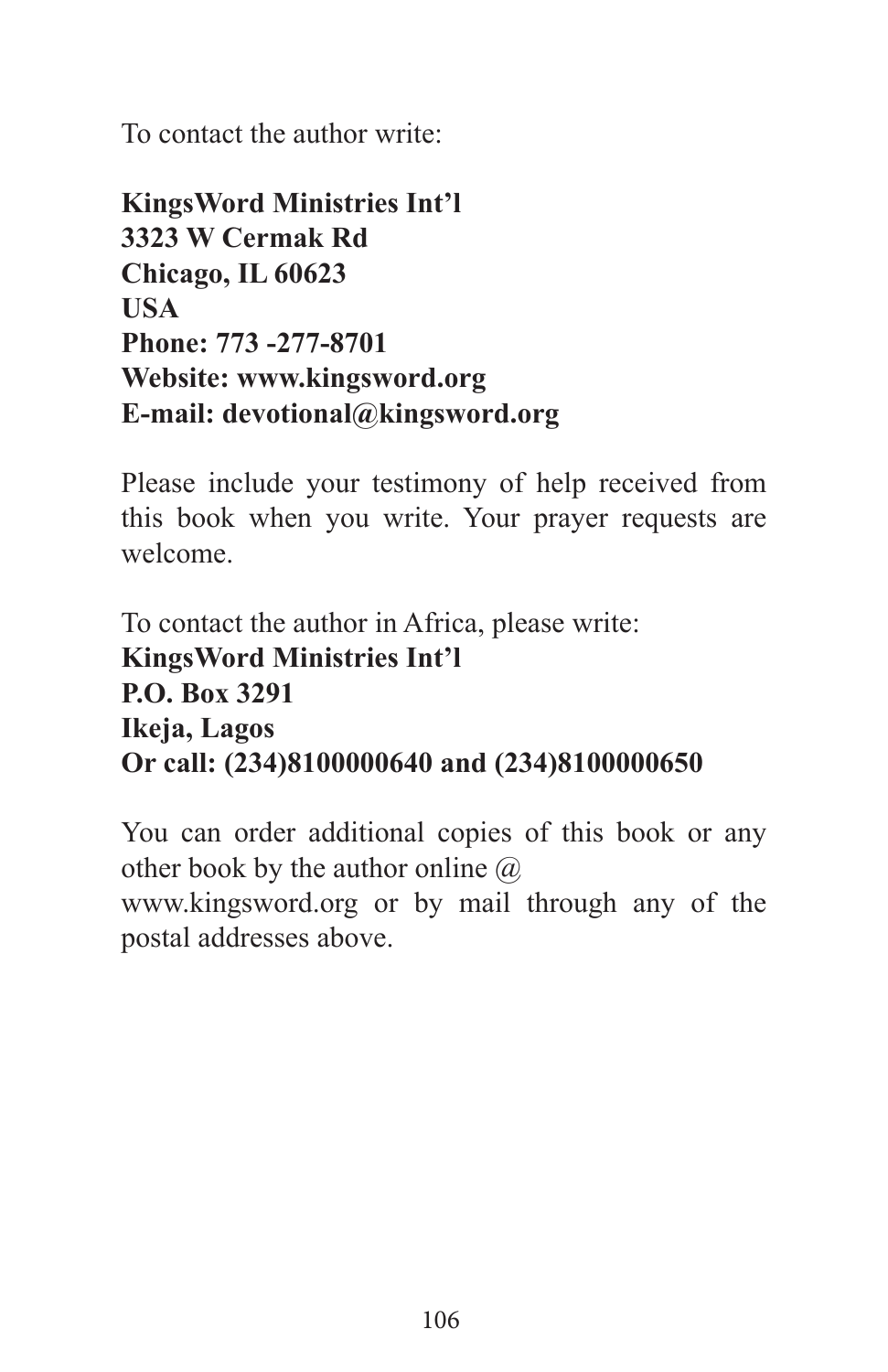# **About the Author**

**Kayode Ijisesan** is the founder and C.E.O of KingsWord Ministries International with churches and missions in North America, Africa, Europe and Asia. He has a mandate from God to raise a Supernatural army in the nations. He provides apostolic oversight over all the operations of the ministry from his base in Chicago, United States.

He hosts a weekly television program, "The King's Word", which is aired in several nations, reaching millions of people. He holds a doctorate degree in Christian Theology. He trains thousands of students in the supernatural through KingsWord Training Institute and Supernatural School of Ministry.

Dr. Kay and his wife, Mayowa are blessed with two children: Tolu & Temi. His weekly meetings and special conferences are streamed live through www. kingsword.tv.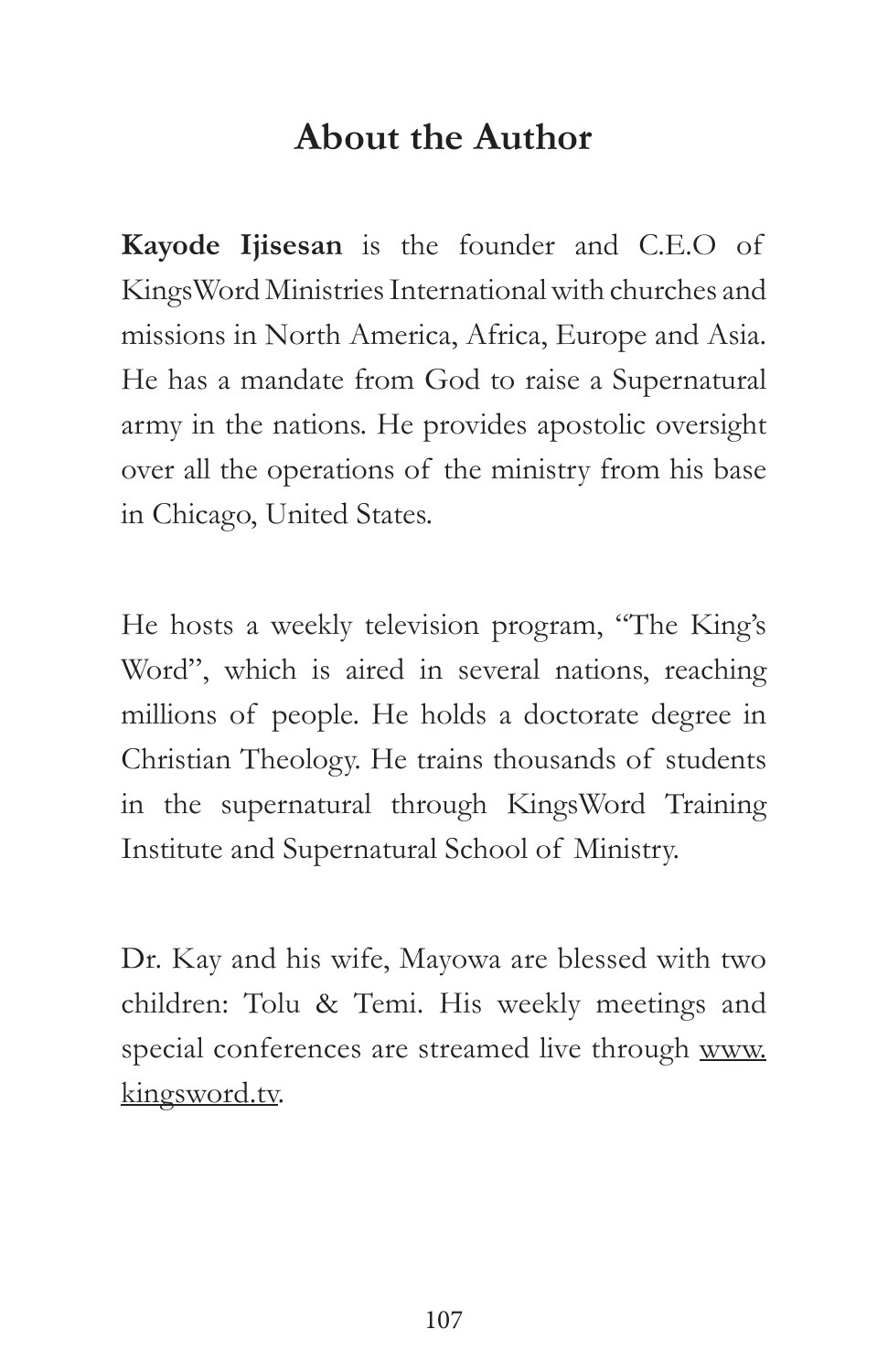## **About the Ministry**

**KingsWord Ministries International** was conceived in August 1990 when God spoke to Dr. Kayode Ijisesan the words "… raise me a supernatural army." This great vision started to take shape in 1993 with the planting of a College Church, Victory Christian Fellowship now known as KingsWord Campus Church, Obafemi Awolowo University, Ile-Ife, Nigeria.

On November 21, 1997, KingsWord Ministries International (KMI) was officially inaugurated. The Church arm of the ministry was later planted on the 31st of December, 1997 in the commercial city of Lagos in Nigeria. The Church, KingsWord International Church (KIC) Oregun now the ministry headquarters in Nigeria has planted several other Churches in the nation.

Presently, the ministry has Churches and missions in four continents: North America, Africa, Europe and Asia.

Our core values from the acronym **SUPER: S**pirit Filled Lifestyle **U**ncompromising Word of God as the Final Authority **P**urpose Driven People **E**xcellent in all our ways **R**elevant to the society